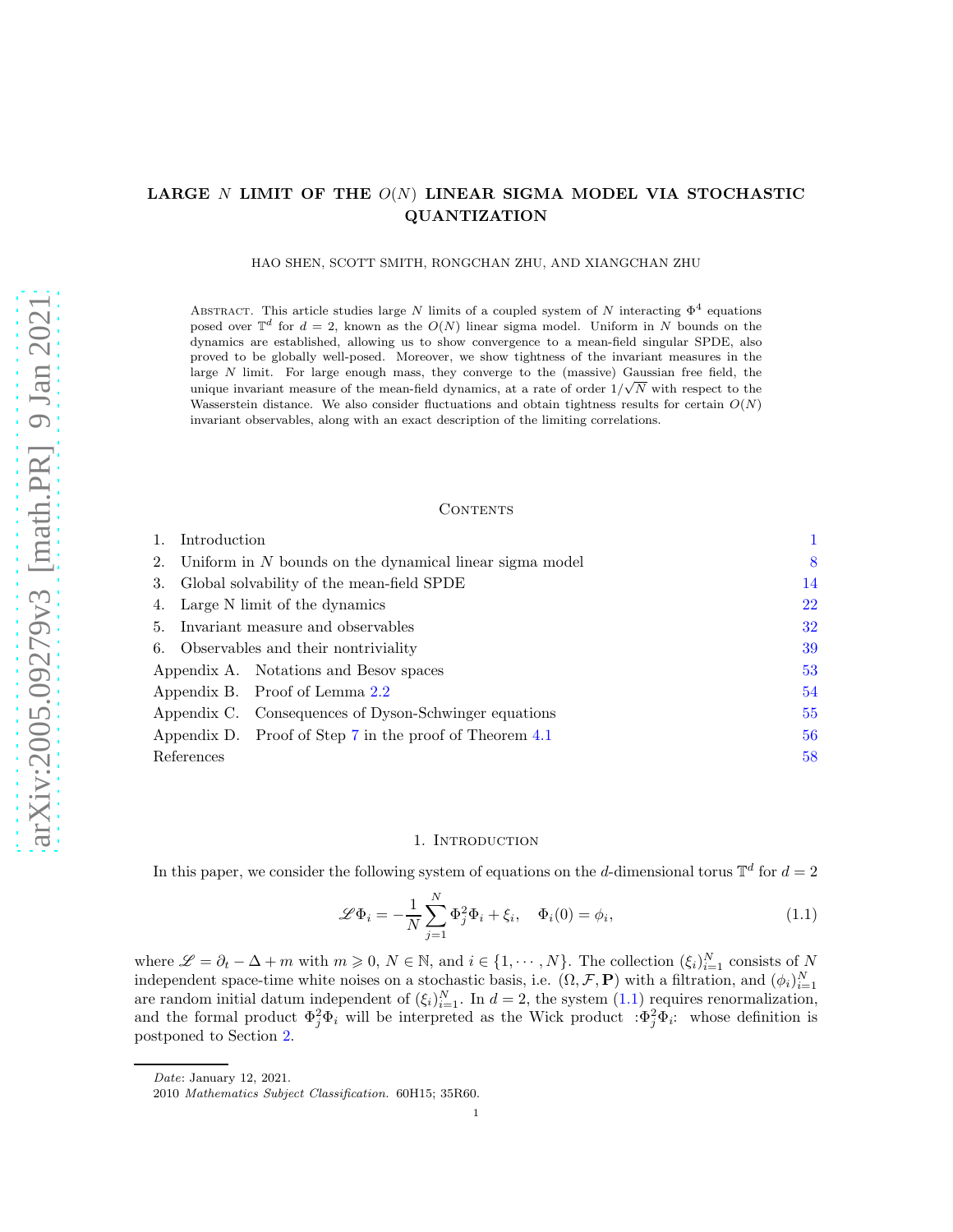This system arises as the stochastic quantization of the following N-component generalization of the  $\Phi_d^4$  model, given by the (formal) measure

<span id="page-1-1"></span>
$$
d\nu^{N}(\Phi) \stackrel{\text{def}}{=} \frac{1}{C_{N}} \exp\bigg(-\int_{\mathbb{T}^{d}} \sum_{j=1}^{N} |\nabla \Phi_{j}|^{2} + m \sum_{j=1}^{N} \Phi_{j}^{2} + \frac{1}{2N} \Big(\sum_{j=1}^{N} \Phi_{j}^{2}\Big)^{2} dx\bigg) \mathcal{D}\Phi \tag{1.2}
$$

over  $\mathbb{R}^N$  valued fields  $\Phi = (\Phi_1, \Phi_2, ..., \Phi_N)$  and  $C_N$  is a normalization constant. In  $d = 2$ , the interaction should be Wick renormalized  $\left(\sum_{j=1}^{N} \Phi_j^2\right)^2$ : for the measure to make sense. This is also referred to as the  $O(N)$  linear sigma model, since this formal measure is invariant under a rotation of the N components of  $\Phi$ . <sup>[1](#page-1-0)</sup> This symmetry will play an important role throughout the paper.

Our focus in this article is on the asymptotic behavior as  $N \to \infty$  of the system [\(1.1\)](#page-0-1) and its invariant measures  $(1.2)$  as well as observables which preserve the  $O(N)$  symmetry. Note that a factor  $1/N$  has been introduced in front of the nonlinearity (resp. the quartic term in the measure), and heuristically, this compensates the sum of N terms so that one could hope to obtain an interesting limit as  $N \to \infty$ . The study of physically meaningful quantities associated with a quantum field theory model such as  $(1.2)$  as  $N \to \infty$  is generally referred to as a *large* N problem; see Section [1.1](#page-5-0) where we introduce more background, references in physics and mathematics, and different approaches to this problem. To the best of our knowledge, the present article provides the first rigorous results on large N problems in the formulation of stochastic quantization.

In Theorem [1.1](#page-2-0) below, we study the  $N \to \infty$  limit of each component in the Wick renormalized version of  $(1.1)$  in  $d = 2$ , c.f.  $(2.1)$  below, and show that a suitable mean-field singular SPDE governs the limiting dynamics. Before giving the statement, let us first comment on the notion of solution used. Recall that the well-posedness of  $(1.1)$  in the case  $N = 1$  and  $d = 2$  (i.e. the dynamical  $\Phi_2^4$  model) is now well developed: two classical works being [\[AR91\]](#page-57-1) where martingale solutions are constructed and [\[DPD03\]](#page-58-0) where strong solutions are addressed, as well as the more recent approach to global well-posedness in [\[MW17b\]](#page-58-1). These results can be generalized to the vector case (with fixed  $N > 1$ ) without much extra effort. As in [\[DPD03\]](#page-58-0) and [\[MW17b\]](#page-58-1) the solutions are defined by the decomposition  $\Phi_i = Z_i + Y_i$ , where

$$
\mathscr{L}Z_i = \xi_i,\tag{1.3}
$$

$$
\mathcal{L}Y_i = -\frac{1}{N} \sum_{j=1}^{N} (Y_j^2 Y_i + Y_j^2 Z_i + 2Y_j Y_i Z_j + 2Y_j : Z_i Z_j : + : Z_j^2 : Y_i + : Z_i Z_j^2 :)
$$
 (1.4)

and : $Z_i Z_j$ : , : $Z_i Z_j^2$ : are Wick renormalized products (see Section [2\)](#page-7-0). For the uninitiated reader, note that  $(1.4)$  arises by inserting the decomposition of  $\Phi_i$  into  $(1.1)$  and re-interpreting the ill-defined products  $Z_i Z_j$  and  $Z_i Z_j^2$  that appear.

The mean-field SPDE formally associated to [\(1.1\)](#page-0-1) takes the form

<span id="page-1-5"></span><span id="page-1-4"></span><span id="page-1-2"></span>
$$
\mathscr{L}\Psi_i = -\mathbf{E}[\Psi_i^2]\Psi_i + \xi_i, \quad \Psi_i(0) = \psi_i.
$$
\n(1.5)

On the formal level this equation arises naturally: assuming the initial conditions  $\{\phi_i\}_{i=1}^N$  are ex-changeable, <sup>[2](#page-1-3)</sup> the components  $\{\Phi_i\}_{i=1}^N$  will have identical laws, so that replacing the empirical average  $\frac{1}{N} \sum_{j=1}^N \Phi_j^2$  in [\(1.1\)](#page-0-1) by its mean and re-labelling  $\Phi$  as  $\Psi$  leads us to [\(1.5\)](#page-1-4). In two space di [\(1.5\)](#page-1-4) is a singular SPDE where the ill-defined non-linearity depends on the law of the solution and similar to  $(1.1)$  it also requires a renormalization. Postponing for the moment a more complete discussion of this point, we now state our first main result.

<span id="page-1-0"></span><sup>&</sup>lt;sup>1</sup>The word "linear" here only means that the target space  $\mathbb{R}^N$  is a linear space. "Nonlinear" sigma models on the other hand refers to similar models where the target space is subject to certain nonlinear constraints, e.g. Φ takes value in a sphere in  $\mathbb{R}^N$  or more generally in a manifold.

<span id="page-1-3"></span><sup>&</sup>lt;sup>2</sup>This means that the sequence of random variables  $(\phi_1, \dots, \phi_N)$  has the same joint probability distribution as  $(\phi_{\pi(1)}, \cdots, \phi_{\pi(N)})$  for any permutation  $\pi$ .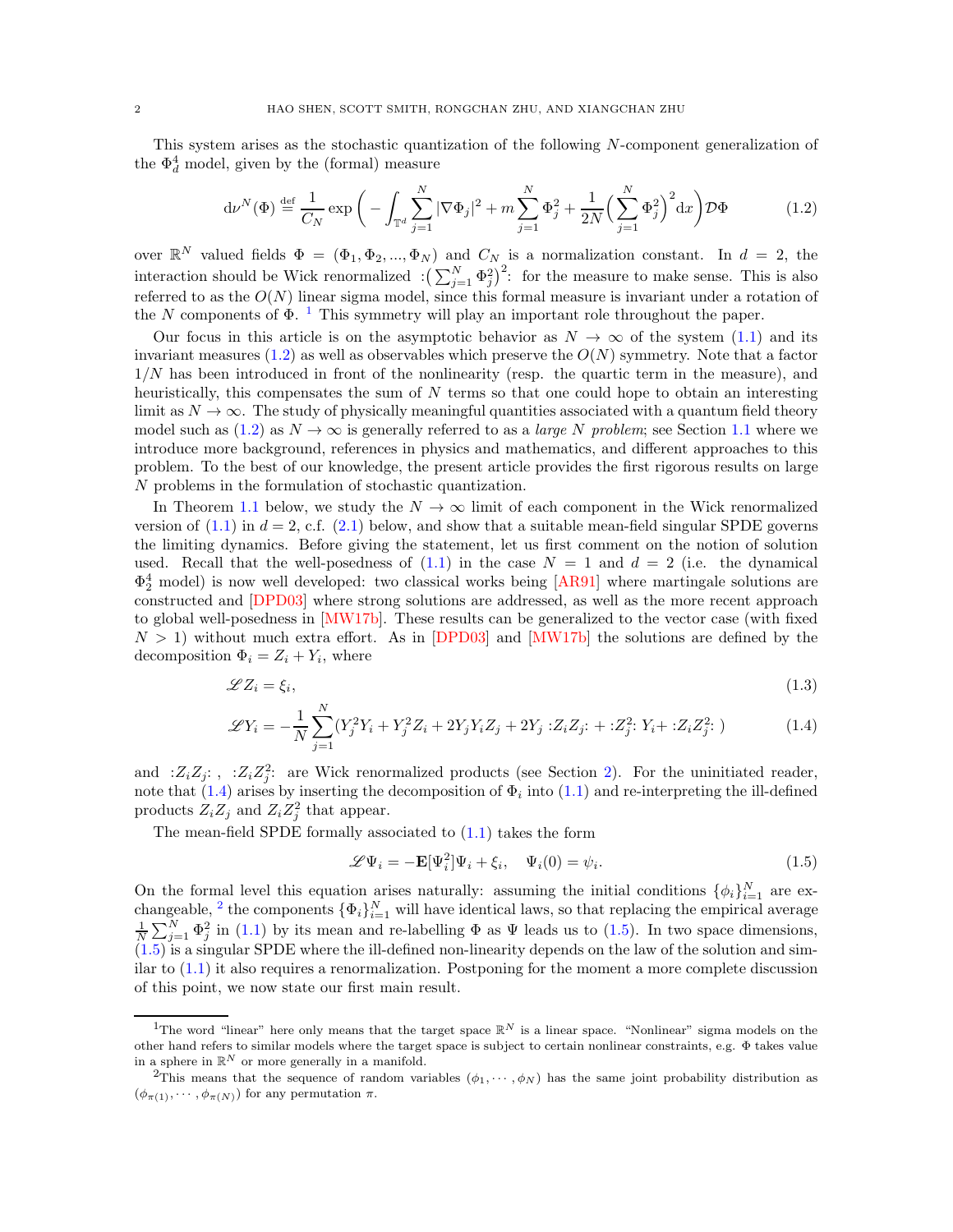<span id="page-2-0"></span>**Theorem 1.1** (Large N limit of the dynamics for  $d = 2$ ). Let  $\{(\phi_i^N, \psi_i)\}_{i=1}^N$  be random initial datum with components in  $C^{-\kappa}$  for some small  $\kappa > 0$  and all moments finite, where  $C^{-\kappa}$  denotes the Besov space introduced in Section [A.](#page-52-0) Assume that for each  $i \in \mathbb{N}$ ,  $\phi_i^N$  converges to  $\psi_i$  in  $L^p(\Omega; \mathbb{C}^{-\kappa})$  for all  $p > 1$ ,  $\frac{1}{N} \sum_{i=1}^{N} ||\phi_i^N - \psi_i||_{\mathbf{C}^{-\kappa}}^p \to \mathbf{P}$  0 and  $(\psi_i)_i$  are iid. Here  $\to \mathbf{P}$  0 means the convergence in probability.

Then for each component i and all  $T > 0$ , the solution  $\Phi_i^N$  defined by  $(1.3)-(1.4)$  $(1.3)-(1.4)$  $(1.3)-(1.4)$  with initial datum  $\phi_i^N$  converges in probability to  $\Psi_i$  in  $C([0,T], \mathbf{C}^{-1}(\mathbb{T}^2))$  as  $N \to \infty$ , where  $\Psi_i$  is the unique solution to the mean-field SPDE formally described by

<span id="page-2-1"></span>
$$
\mathscr{L}\Psi_i = -\mathbf{E}[\Psi_i^2 - Z_i^2]\Psi_i + \xi_i, \quad \Psi_i(0) = \psi_i,
$$
\n(1.6)

and  $Z_i$  is the stationary solution to [\(1.3\)](#page-1-5). Furthermore, under the additional hypothesis that  $(\phi_i^N, \psi_i)_{i=1}^N$ are exchangeable, for each  $t > 0$  it holds that

$$
\lim_{N \to \infty} \mathbf{E} \|\Phi_i^N(t) - \Psi_i(t)\|_{L^2(\mathbb{T}^2)}^2 = 0.
$$
\n(1.7)

In Section [4](#page-21-0) we actually prove this convergence result under more general conditions for initial data (see Assumption [4.1\)](#page-21-1). Along the way to Theorem [1.1,](#page-2-0) we prove new uniform in N bounds through suitable energy estimates on the remainder equation  $(1.4)$ . We are inspired in part by the approach in [\[MW17b\]](#page-58-1), but subtleties arise as we track carefully the dependence of the bounds on N. Indeed, the natural approach (e.g. [\[MW17b\]](#page-58-1) for dynamical  $\Phi_2^4$  model) to obtain global in time bounds for fixed N is to exploit the damping effect from  $Y_j^2 Y_i$ . However, the extra factor  $1/N$  before the nonlinear terms makes this effect weaker as N becomes large. In fact, the moral is that we cannot exploit the strong damping effect at the level of a fixed component  $Y_i$ , rather we're forced to consider aggregate quantities, and ultimately we focus on the empirical average of the  $L^2$ -norm (squared) instead of the  $L^p$ -norm,  $p > 2$ , c.f. Lemma [2.3](#page-9-1) and Remark [2.6.](#page-13-1) This is natural on one hand due to the coupling of the components, but also for the slightly more subtle point that we ought to respect the structure of the mean-field SPDE  $(1.6)$ , for which the damping effect seems to hold only in the mean square sense, not at the path-by-path level.

In this direction, we now discuss a bit more the solution theory for the mean-field SPDE  $(1.6)$ . While the notion of solution we use is again via the Da-Prato/Debussche trick, the well-posedness theory for  $(1.5)$  requires more care than for  $\Phi_2^4$  since we cannot proceed by pathwise arguments alone. In fact, similar to [\(1.3\)](#page-1-5)-[\(1.4\)](#page-1-2), we understand [\(1.6\)](#page-2-1) via the decomposition  $\Psi_i = Z_i + X_i$  with  $X_i$ satisfying

<span id="page-2-2"></span>
$$
\mathcal{L}X_i = -(\mathbf{E}[X_j^2]X_i + \mathbf{E}[X_j^2]Z_i + 2\mathbf{E}[X_jZ_j]X_i + 2\mathbf{E}[X_jZ_j]Z_i).
$$
\n(1.8)

Here we actually introduce an independent copy  $(X_j, Z_j)$  of  $(X_i, Z_i)$ , which turns out to be useful for both the local and global well-posedness of [\(1.6\)](#page-2-1). Indeed, one point is that the term  $\mathbf{E}[X_j Z_j] Z_i$  in [\(1.8\)](#page-2-2) cannot be understood in a classical sense; however we can view it as a conditional expectation  $\mathbf{E}[X_j Z_j Z_i | Z_i]$  and use properties of the Wick product  $Z_i Z_j$  to give a meaning to this, c.f. Lemma [3.1.](#page-14-0) Furthermore, to obtain global bounds, using this independent copy allows us to approach the a priori estimates for  $(1.8)$  much like the uniform in N bounds for  $(1.4)$ . Indeed, after taking expectation,  $\mathbf{E}[X_j^2]X_i$  in [\(1.8\)](#page-2-2) also plays the role of the damping mechanism, which helps us to obtain uniform bounds on the mean-squared  $L^2$ -norm of  $X_i$  c.f. Lemma [3.3.](#page-15-0)

Theorem [1.1](#page-2-0) can be viewed as a *mean field* limit result in the context of singular SPDE systems. Our proof is indeed inspired by certain mean field limit techniques, and we combine them with a priori estimates that are specific to our model - see the discussion above Theorem [4.1](#page-22-0) for a more detailed discussion on this strategy. We will provide more background discussion on mean field limits below in Section [1.2.](#page-6-0) By a classical coupling argument, this result also yields a propagation of chaos type statement: if the initial condition is asymptotically chaotic (i.e. independent components as  $N \to \infty$ ) then, although the  $\Phi$ -system is interacting, as  $N \to \infty$  the limiting system becomes decoupled ([\[Jab14,](#page-58-2) Def.3,Def.5]).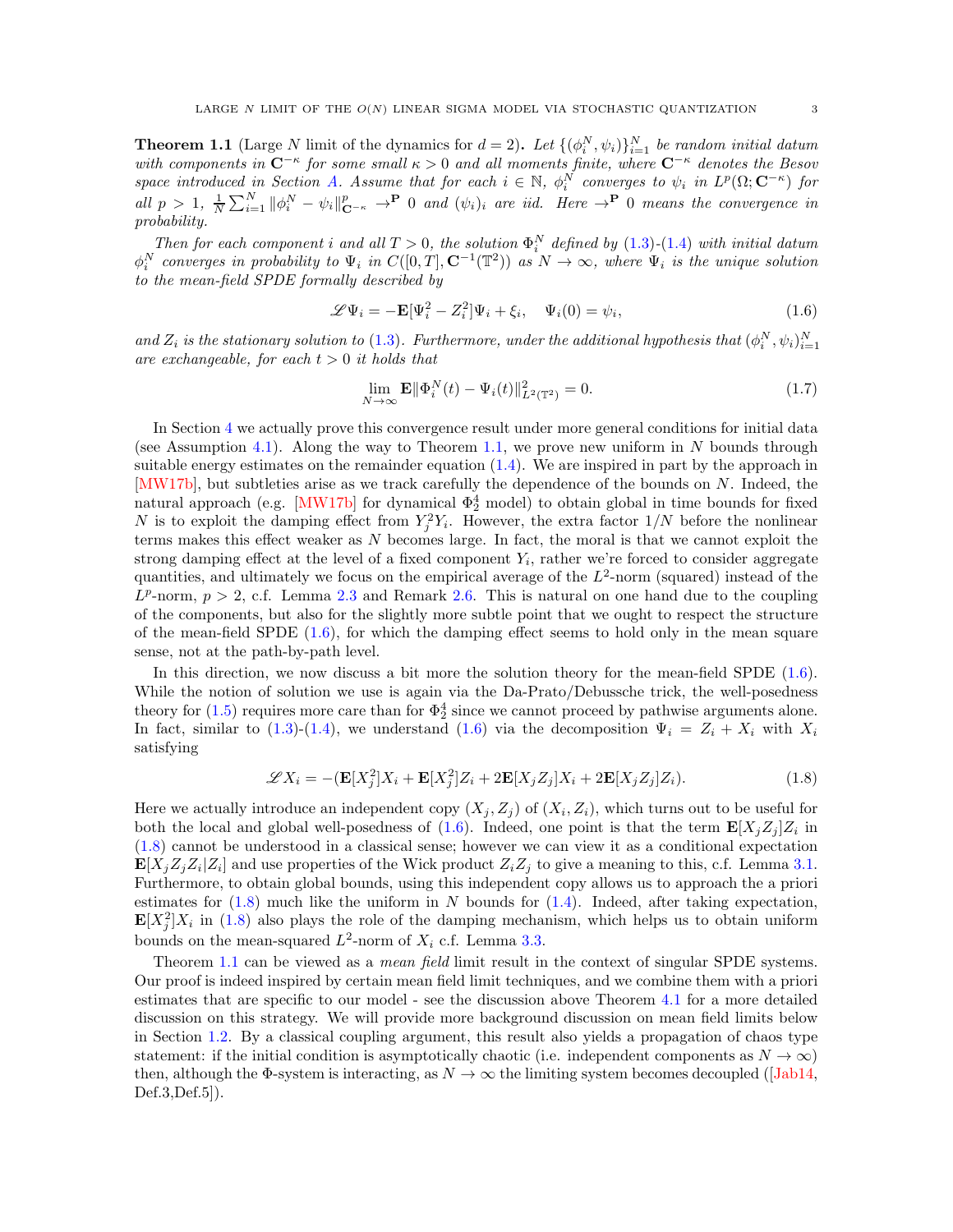The second part of this paper (Section [5\)](#page-31-0) is concerned with equilibrium theories, namely stationary solutions, invariant measures, and large N convergence. For  $N = 1$ , the long-time behavior of the solutions was investigated in [\[RZZ17a\]](#page-59-0) and [\[TW18\]](#page-59-1). In the vector valued setting, by lattice approximation (see [\[HM18a,](#page-58-3) [ZZ18,](#page-59-2) [GH18\]](#page-58-4)), strong Feller property in [\[HM18b\]](#page-58-5) and irreducibility in [\[HS19\]](#page-58-6) it can be shown that  $\nu^N$  is the unique invariant measure to [\(1.1\)](#page-0-1) and the law of  $\Phi_i(t)$  converges to  $\nu^N$  as  $t \to \infty$ . Our goal then is to study the large N limit of the  $O(N)$  linear sigma model  $\nu^N$ . Our second main result yields the convergence of the unique invariant measure  $\nu^N$  of  $(1.1)$  to the invariant measure of  $(1.6)$ , provided the mass is sufficiently large.

To state the result, consider the projection onto the  $i^{th}$  component,

$$
\Pi_i: \mathcal{S}'(\mathbb{T}^d)^N \to \mathcal{S}'(\mathbb{T}^d), \qquad \Pi_i(\Phi) \stackrel{\text{def}}{=} \Phi_i.
$$
 (1.9)

Noting that  $\nu^N$  is a measure on  $\mathcal{S}'(\mathbb{T}^d)^N$ , we define the marginal law  $\nu^{N,i} \stackrel{\text{def}}{=} \nu^N \circ \Pi_i^{-1}$ . Furthermore, consider

$$
\Pi^{(k)} : \mathcal{S}'(\mathbb{T}^d)^N \to \mathcal{S}'(\mathbb{T}^d)^k, \qquad \Pi^{(k)}(\Phi) = (\Phi_i)_{1 \leq i \leq k} \tag{1.10}
$$

and define the marginal law of the first k components by  $\nu_k^N \stackrel{\text{def}}{=} \nu^N \circ (\Pi^{(k)})^{-1}$ .

<span id="page-3-1"></span>**Theorem 1.2** (Large N limit of the invariant measures). There exists  $m_0 > 0$  such that the following results hold:

- The Gaussian free field  $\nu \stackrel{\text{def}}{=} \mathcal{N}(0, \frac{1}{2}(m \Delta)^{-1})$  is an invariant measure for [\(1.6\)](#page-2-1).
- The sequence of probability measures  $(v^{N,i})_{N\geq 1}$  are tight on  $C^{-\kappa}$  for  $\kappa > 0$ .
- For  $m \geqslant m_0$ , the Gaussian free field  $\mathcal{N}(0, \frac{1}{2}(m-\Delta)^{-1})$  is the unique invariant measure to equation  $(1.6).$  $(1.6).$
- For  $m \geq m_0$ ,  $\nu^{N,i}$  converges to  $\nu$  and  $\nu_k^N$  converges to  $\nu \times \cdots \times \nu$ , as  $N \to \infty$ . Furthermore,  $\mathbb{W}_2(\nu^{N,i},\nu) \lesssim N^{-\frac{1}{2}}$  .

These statements will follow from Theorem [5.9,](#page-35-0) Theorem [5.4](#page-33-0) and Theorem [5.11.](#page-36-0) Here  $\mathbb{W}_2(\nu_1, \nu_2)$ is the C<sup>-κ</sup>-Wasserstein distance defined in [\(5.12\)](#page-36-1) before Theorem [5.11.](#page-36-0) The Gaussian free field limit is expected (at a heuristic level) by physicists e.g. [\[Wil73\]](#page-59-3) and also in mathematical physics [\[Kup80b\]](#page-58-7). <sup>[3](#page-3-0)</sup> Our result Theorem [1.2](#page-3-1) provides a precise justification provided  $m \ge m_0$ , with the convergence rate  $N^{-\frac{1}{2}}$  (which is expected to be optimal, see for instance [\[JW18,](#page-58-8) Remark 4]) in terms of Wasserstein distance. The large m assumption could also be formulated as a small nonlinearity assumption - see Remark [5.12.](#page-37-0)

Note that the study of ergodicity properties of the dynamic [\(1.6\)](#page-2-1) is nontrivial. In fact, the dynamic for  $\Psi$  depends on the law of  $\Psi$  itself, so the associated semigroup is generally nonlinear (see Section [5.1\)](#page-32-0). As a result, the general ergodic theory for Markov process (see e.g. [\[DPZ96\]](#page-58-9), [\[HMS11\]](#page-58-10), [\[HM18b\]](#page-58-5)) could not be directly applied here. Instead, we prove the solutions to  $(1.6)$  converge to the limit directly as time goes to infinity, which requires  $m \geq m_0$ .

We now comment on our approach to the fourth part of Theorem [1.2.](#page-3-1) It would be natural to try and use Theorem [1.1](#page-2-0) together with the tightness result from the second part of Theorem [1.2](#page-3-1) to derive the convergence of  $\nu^{N,i}$  to  $\nu$  directly (see e.g. [\[HM18a\]](#page-58-3)). However, it is not clear to the authors how to implement this strategy in the present setting. Indeed, to apply Theorem [1.1,](#page-2-0) it is important that each component  $\psi_i$  of the initial data is independent of each other. However, we are not able to deduce that an arbitrary limit point  $\nu^*$  has this property. If we use  $P_t^* \nu^*$  to denote the marginal distribution of the solution to  $(1.6)$  starting from the initial distribution  $\nu^*$ , we cannot write  $P_t^* \nu^*$  as  $\int (P_t^* \delta_{\psi}) \nu^* (\mathrm{d}\psi)$  due to the lack of linearity, which makes it difficult to overcome the assumption of independence. Alternatively, we follow the idea in [\[GH18\]](#page-58-4) and construct a jointly stationary process  $(\Phi, \Psi)$  whose components satisfy  $(1.1)$  and  $(1.6)$ , respectively. In this case  $\Psi = Z$ , since the Gaussian

<span id="page-3-0"></span><sup>3</sup> In [\[Wil73\]](#page-59-3) it was written that "If one now looks at vacuum expectation values of individual Φ fields, all diagrams vanish like  $1/N$  (at least), except for the free-field terms." In the Introduction of  $\left[\frac{\text{Kup80b}}{\text{Kup80b}}\right]$  it was mentioned that "the  $1/N$  expansion predicts that the theory is close to Gaussian as N becomes large enough", but this reference did not intend to prove this statement (see Section [1.1](#page-5-0) below).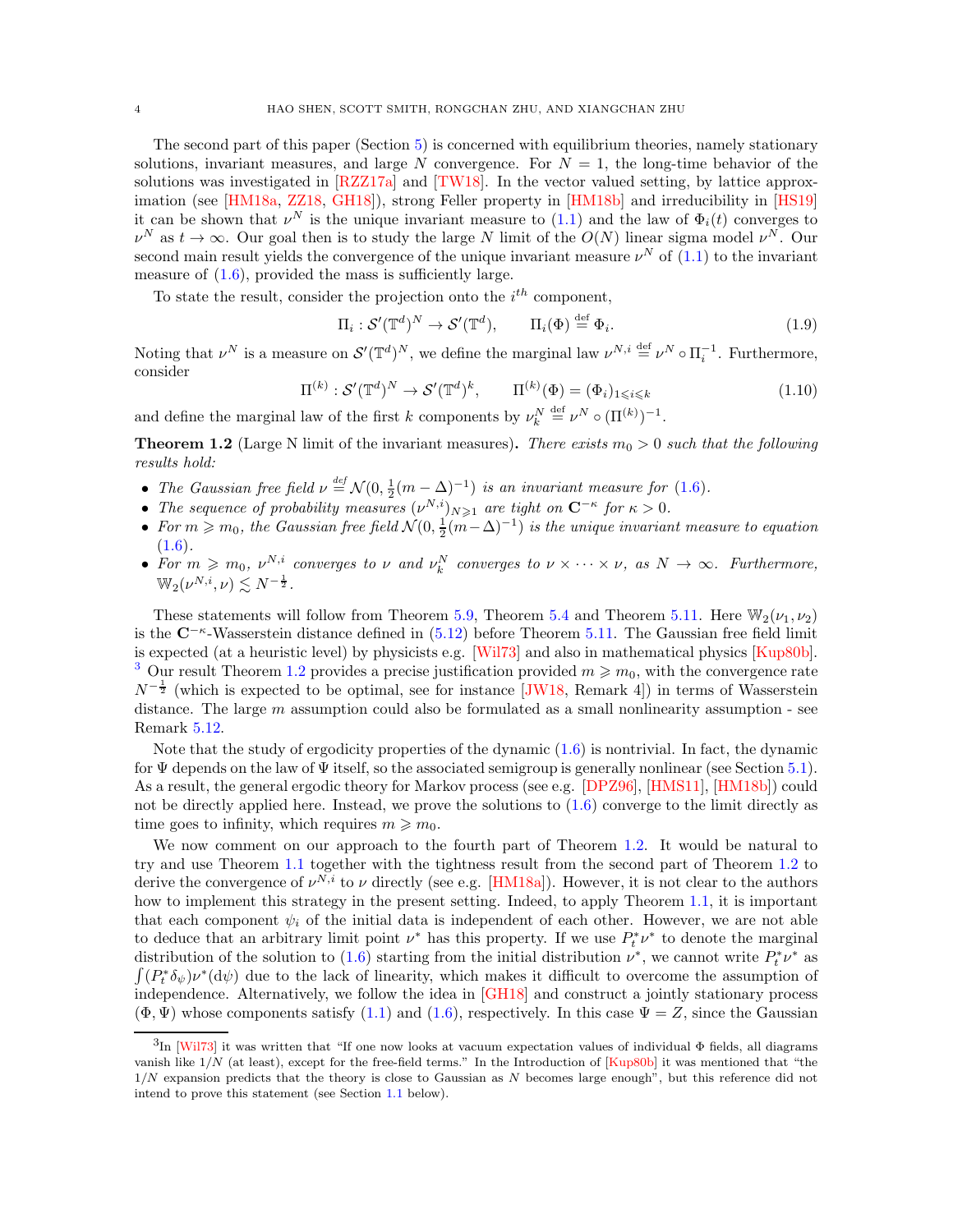free field gives the unique invariant measure to [\(1.6\)](#page-2-1). We then establish the convergence of  $\nu^{N,i}$  to  $\nu$ by deriving suitable uniform estimates on the stationary process.

Our next result is concerned with observables, in the stationary setting. In QFT models with continuous symmetries, physically interesting quantities involve more than just a component of the field itself but also quantities composed by the fields which preserve the symmetries, called invariant observables. These acquire the same interest in SPDE (a natural example being the gauge invariant observables, e.g. [\[She18,](#page-59-4) Section 2.4]). In the present setting of  $(1.1)$ , a natural quantity that is invariant under  $O(N)$ -rotation is the "length" of  $\Phi$ ; another being the quartic interaction in [\(1.2\)](#page-1-1). We thus consider the following two  $O(N)$  invariant observables: for  $\Phi \simeq \nu^N$ 

<span id="page-4-0"></span>
$$
\frac{1}{\sqrt{N}} \sum_{i=1}^{N} :\Phi_i^2; \qquad \frac{1}{N} : \left(\sum_{i=1}^{N} \Phi_i^2\right)^2; \qquad (1.11)
$$

Here the precise definition is given in Section [6.1.](#page-38-1) One could consider more general renormalized polynomials of  $\sum_i \Phi_i^2$  but we choose to focus on the above two in this article. We establish the large N tightness of these observables as random fields in suitable Besov spaces by using iteration to derive improved uniform estimates in the stationary case.

Note that the physics literature usually considers integrated quantities, i.e. partition function of correlations of these observables. Our SPDE approach allows us to study these observables as random fields with precise regularity as  $N \to \infty$  which is new.

Moreover, we investigate the *nontrivial statistics* of the large N limit of the  $O(N)$  invariant observables. We show that although for large enough m the invariant measure of  $\Phi_i$  converges as  $N \to \infty$  to the invariant measure of  $Z_i$  i.e. Gaussian free field, the limits of the observables  $(1.11)$  have different laws than those if  $\Phi_i$  in [\(1.11\)](#page-4-0) were replaced by  $Z_i$ :

<span id="page-4-1"></span>
$$
\frac{1}{\sqrt{N}} \sum_{i=1}^{N} :Z_i^2: \,, \qquad \frac{1}{N} : \left(\sum_{i=1}^{N} Z_i^2\right)^2: \,. \tag{1.12}
$$

<span id="page-4-3"></span>**Theorem 1.3.** Suppose that  $\Phi \simeq \nu^N$ . For m large enough, the following result holds for any  $\kappa > 0$ :

- $\bullet$   $\frac{1}{\sqrt{n}}$  $\frac{1}{N}\sum_{i=1}^N \,:\!\Phi_i^2$ : is tight in  $B_{2,2}^{-2\kappa}$ .
- $\frac{1}{N}$  : $(\sum_{i=1}^{N} \Phi_i^2)^2$ : is tight in  $B_{1,1}^{-3\kappa}$ .
- The Fourier transform of the two point correlation function of  $\frac{1}{\sqrt{2}}$  $\frac{1}{N} \sum_{i=1}^{N} : \Phi_i^2$ : in the limit as  $N \to \infty$  is given by the explicit formula  $2\widehat{C}^2/(1+2\widehat{C}^2)$ , where  $C = \frac{1}{2}(m - \Delta)^{-1}$  and  $\widehat{C}$  is the Fourier transform; moreover  $\mathbf{E}^1_{N}$  :  $\left(\sum_{i=1}^N \Phi_i^2\right)^2$ : converges as  $N \to \infty$  to the explicit formula given by  $-4\sum_{k\in\mathbb{Z}^2} \widehat{C}^2(k)^2/(1+2\widehat{C}^2(k))$ . (In particular the limiting laws of the observables  $(1.11)$  are different from those of  $(1.12)$ .

These results are proved in Theorem [6.3](#page-40-0) and Theorem [6.5.](#page-47-0) The last statement on correlation formulas of the observables are known – first heuristically by physicists who expressed these formulas in terms of the sum of "bubble" diagrams, and then derived in [\[Kup80b,](#page-58-7) Eq. (15)] using constructive field theory techniques such as "chessboard estimates". Our new proofs of these correlation formulas using PDE methods are quite simple and straightforward once all the a priori estimates are available. We expect that these methods can be applied to study more  $O(N)$  invariant observables and higher order correlations; we will pursue these in future work.

Let's also mention the three dimensional construction of local solutions [\[Hai14,](#page-58-11) [GIP15,](#page-58-12) [CC18\]](#page-57-2), global solutions [\[MW17a,](#page-58-13) [GH19,](#page-58-14) [AKar,](#page-57-3) [MW20\]](#page-59-5), as well as a priori bounds in fractional dimension  $d < 4$  by [\[CMW19\]](#page-57-4), though we focus on  $d = 2$  in this paper. It would also be interesting to see if our methodology could be used to study limits of other singular SPDE systems as dimensionality of the target space tends to infinity, such as coupled dynamical  $\Phi_3^4$  $\Phi_3^4$ , <sup>4</sup> coupled KPZ systems [\[FH17\]](#page-58-15),

<span id="page-4-2"></span><sup>&</sup>lt;sup>4</sup>In fact, we have obtained some partial results for coupled dynamical  $\Phi_3^4$ , such as convergence of invariant measures to the Gaussian free field.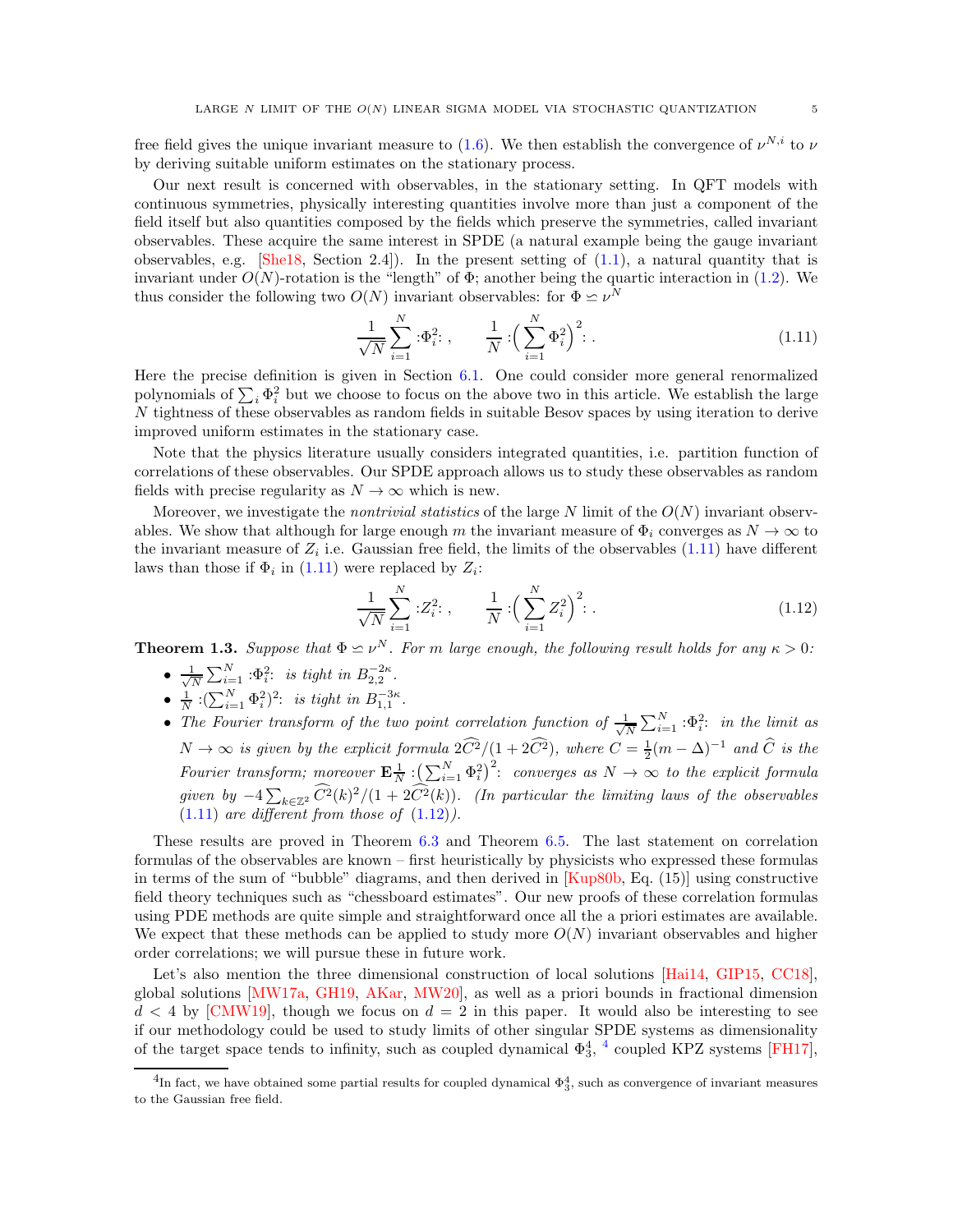random loops in N dimensional manifolds [\[BGHZ19,](#page-57-5) [Hai16,](#page-58-16) [RWZZ20,](#page-59-6) [CWZZ21\]](#page-58-17) and Yang-Mills model [\[CCHS20\]](#page-57-6) with N dimensional Lie groups (or abelian case [\[She18\]](#page-59-4) with Higgs field generalized to value in  $\mathbb{C}^N$ ). These are of course left to further work.

<span id="page-5-0"></span>1.1. Large N problem in QFT: background and motivation. Large N methods (or " $1/N$  expansions") in theoretical physics are ubiquitous and are generally applied to models where dimensionality of the target space is large. It was first used in [\[Sta68\]](#page-59-7) for spin models, and then developed in quan-tum field theories (QFT) which was pioneered by [\[Wil73\]](#page-59-3) ( $\Phi^4$  type and Fermionic models), [\[GN74\]](#page-58-18) (Fermionic models), [\[t'H74\]](#page-59-8) (Yang-Mills model), and the idea was soon popularized and extended to many other systems - see [\[BW93\]](#page-57-7) for an edited comprehensive collection of articles on large N as applied to a wide spectrum of problems in quantum field theory and statistical mechanics; see also the review articles [\[Wit80\]](#page-59-9), [\[Col88,](#page-57-8) Chapter 8] and [\[MZJ03\]](#page-59-10) for summaries of the progress. Loosely speaking, in terms of our model [\(1.2\)](#page-1-1), the ordinary QFT perturbative calculation of for instance a twopoint correlation of  $\Phi_i$  is given by sum of Feynman graphs with two external legs and degree-4 internal vertices, each vertex carrying two distinct summation variables and a factor  $1/N$  that represents the interaction  $\frac{1}{N} \sum_{i,j} \Phi_i^2 \Phi_j^2$ , such as (a) (b) below

(a) 
$$
i \overbrace{\hspace{2cm}} j \overbrace{\hspace{2cm}} j_i
$$
 (b)  $i \overbrace{\hspace{2cm}} j \overbrace{\hspace{2cm}} i$  (c)  $x \overbrace{\hspace{2cm}} j \overbrace{\hspace{2cm}} j$ 

Heuristically, graph (a) is of order  $\frac{1}{N} \sum_j \approx O(1)$  and graph (b) is of order  $\frac{1}{N^2} \sum_j \approx O(\frac{1}{N})$ . The philosophy of [\[Wil73\]](#page-59-3) is that graphs with "self-loops" such as (a) get *cancelled* by Wick renormalization, and all other graphs with internal vertices including (b) are at least of order  $O(1/N)$  and thus vanish, so the theory would be asymptotically Gaussian free field - which is what we prove in Theorem [1.2.](#page-3-1) On the other hand for observables such as  $\frac{1}{\sqrt{2}}$  $\frac{1}{N} \sum_{i=1}^{N} : \Phi_i^2$ : , two-point correlation at x, y may have  $O(1)$  contributions as shown in graph (c), <sup>[5](#page-5-1)</sup> which is the heuristic behind the existence of a nontrivial correlation structure for such observables as in Theorem [1.3.](#page-4-3) The " $1/N$  expansion" is a re-organization of the series in the parameter  $1/N$ , with each term typically being a (formal) sum of infinitely many orders of the ordinary perturbation theory. Besides directly examining the perturbation theory, alternative (and more systematic) methodologies of analyzing such expansion were discovered in physics, for instance a method via "dual" field [\[CJP74\]](#page-57-9), [\[MZJ03,](#page-59-10) Section 2], via Schwinger-Dyson equations [\[Sym77\]](#page-59-11), or via stochastic quantization (with references below).

Rigorous study of large N in mathematical physics was initiated by Kupiainen [\[Kup80c,](#page-58-19) [Kup80b,](#page-58-7) [Kup80a\]](#page-58-20). The literature most related to the present article is [\[Kup80b\]](#page-58-7), which studied the QFT in continuum in  $d = 2$  given by [\(1.2\)](#page-1-1), and proved that the  $1/N$  expansion of the pressure (i.e. vacuum energy, or log of partition per area) is asymptotic, and each order in this expansion can be described by sums of infinitely many Feynman diagrams of certain types. Borel summability of  $1/N$  expansion of Schwinger functions for this model was discussed in [\[BR82\]](#page-57-10).

In [\[Kup80c\]](#page-58-19) Kupiainen also proved that on the lattice with fixed lattice spacing, the large N expansion of correlation functions of the N-component nonlinear sigma model (which simplifies to "spherical model" as  $N \to \infty$ ) is asymptotic above the spherical model criticality; asymptoticity was later extended to Borel summability by [\[FMR82\]](#page-58-21). Large N limit and expansion for Yang-Mills model has also been rigorously studied: see  $[Lév11]$  (also  $[AS12]$ ) for convergence of Wilson loop observables to master field in the continuum plane, and [\[Cha19\]](#page-57-12) (resp. [\[CJ16\]](#page-57-13)) for computation of correlations of the Wilson loops in the large  $N$  limit (resp.  $1/N$  expansion) which relates to string theory.

Large N problems in the stochastic quantization formalism have also been discussed in the physics literature, for instance [\[Alf83,](#page-57-14) [AS83\]](#page-57-15), [\[DH87,](#page-58-23) Section 8]. [\[MZJ03,](#page-59-10) Section 5.1] is close to our setting; it makes an "ansatz" that  $\frac{1}{N} \sum_{j=1}^{N} \Phi_j^2$  in [\(1.1\)](#page-0-1) would self-average in the large N limit to a constant; our present paper justifies this ansatz and in the non-equilibrium setting generalizes it.

<span id="page-5-1"></span><sup>&</sup>lt;sup>5</sup>but there are infinitely many  $O(1)$  graphs.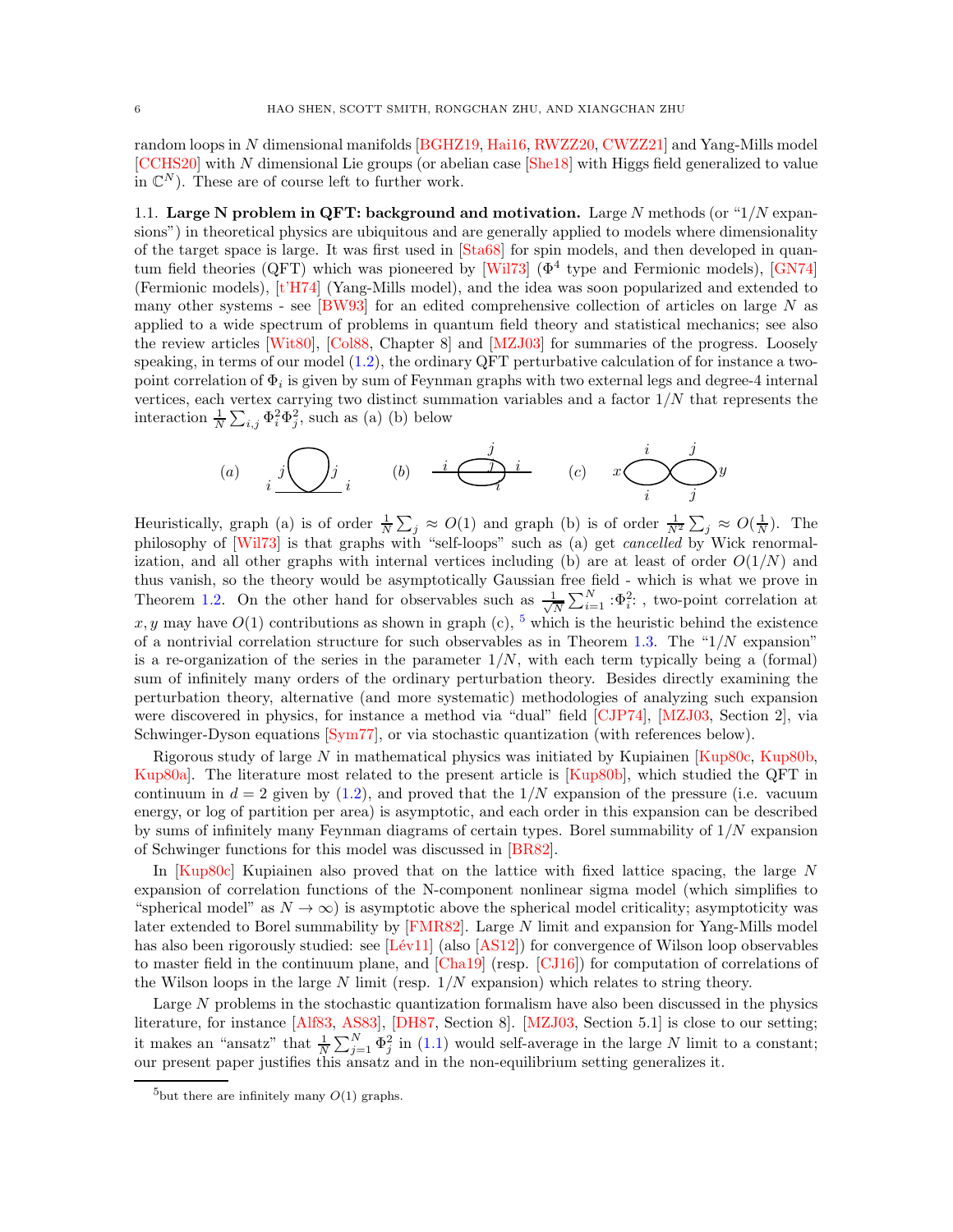In summary, the study of large  $N$  problems in QFT is motivated by the following properties (among others). The first property is simplification or solvability as  $N \to \infty$ . This is the motivation ever since the earliest literature [\[Sta68\]](#page-59-7) as aforementioned: the model studied therein becomes a simplified, solvable model as  $N \to \infty$  known as the Berlin-Kac spherical model. In our setting this simplification or solvability heuristics are reflected by the Gaussian free field asymptotic as well as the rigorous derivation of exact formula (which would not be possible for finite  $N$ ) for certain correlation of observables in Theorem [1.2](#page-3-1) and Theorem [1.3.](#page-4-3) Another property is that when  $N$  is large,  $1/N$  serves as a natural perturbation parameter in QFT models, as already discussed above. Of course this went much farther than just simplifying things later when applied to more sophisticated models like gauge theory, for which 1/N expansions led to the discovery of so called gauge-string duality as mentioned above.

<span id="page-6-0"></span>1.2. Mean field limits. As mentioned above the proof of our main theorems borrows some ingredients from mean field limit theory (MFT). To the best of our knowledge, the study of mean field problems originated from McKean [\[McK67\]](#page-58-24). Typically, a mean field problem is concerned with a system of N particles interacting with each other, which is often modeled by a system of stochastic ordinary differential equations, for instance, driven by independent Brownian motions. A prototype of such systems has the form  $dX_i = \frac{1}{N} \sum_j f(X_i, X_j) dt + dB_i$ , see for instance the classical reference by Sznitman [\[Szn91,](#page-59-12) Sec I(1)], and in the  $N \to \infty$  limit one could obtain decoupled SDEs each interacting with the law of itself:  $dY_i = \int f(Y_i, y) \mu(dy) dt + dB_i$  where  $\mu(dy)$  is the law of  $Y_i$ . So just as in QFT the motivation of MFT is also a simplification of an N-body system to a one-body equation which interacts with itself, i.e. the system is factorized.

In simple situations the interaction  $f$  is assumed to be "nice", for instance globally Lipschitz ([\[McK67\]](#page-58-24)); much of the literature aims to prove such limits under more general assumptions on the interaction, see  $[Szn91]$  for a survey. <sup>[6](#page-6-1)</sup> Our Theorem [1.1](#page-2-0) can be viewed as a result of this flavor, in an SPDE setting, and in fact the starting point of our proof is indeed close in spirit to  $[Szn91, Sec I(1)]$ where one subtracts  $X_i$  from  $Y_i$  to cancel the noise and then bound a suitable norm of the difference.

We note that mean field limits are studied under much broader frameworks or scopes of applications, such as mean field limit in the context of rough paths (e.g. [\[CL15,](#page-57-16) [BCD20,](#page-57-17) [CDFM20\]](#page-57-18)), mean field games (e.g. survey [\[LL07\]](#page-58-25)), quantum dynamics (e.g. [\[ESY10\]](#page-58-26) and references therein). We do not intend to have a comprehensive list, but rather refer to survey articles [\[Gol16,](#page-58-27) [Jab14\]](#page-58-2) and the book [\[Spo91,](#page-59-13) Chapter 8] besides [\[Szn91\]](#page-59-12).

The study of mean field limit for SPDE systems also has precursors, see for instance the book [\[KX95,](#page-58-28) Chapter 9] or [\[ES13\]](#page-58-29). However these results make strong assumptions on the interactions of the SPDE systems such as linear growth and globally Lipschitz drift, and certainly do not cover the singular regime where renormalization is required as in our case.

1.3. Structure of the paper. This paper is organized as follows. Sections [2-](#page-7-0)[4](#page-21-0) are devoted to proof of Theorem [1.1.](#page-2-0) First in Section [2.1](#page-8-0) we recall the definition of the renormalization for  $Z_i$ , which satisfies the linear equation [\(1.3\)](#page-1-5). Then a uniform in N estimate for the average of the  $L^2$ -norm of  $Y_i$ , the solutions to equation [\(1.4\)](#page-1-2), is derived in Section [2.2.](#page-9-2) Local well-posedness to equation [\(1.6\)](#page-2-1) is proved in Section [3.1.](#page-14-1) Global well-posedness to equation [\(1.6\)](#page-2-1) is proved in Section [3.2](#page-15-1) by combining a uniform  $L^p$ -estimate with Schauder theory. The difference estimate for  $\Phi_i - \Psi_i$  is given in Section [4,](#page-21-0) which gives the proof of Theorem [1.1.](#page-2-0)

Section [5](#page-31-0) is concerned with the proof of Theorem [1.2.](#page-3-1) In Section [5.1,](#page-32-0) uniqueness of invariant measures to [\(1.6\)](#page-2-1) for large m is proved. The convergence of invariant measures from  $\nu^{N,i}$  to the Gaussian free field  $\nu$  is shown in Section [5.2](#page-34-0) by comparing the stationary solutions  $(\Phi_i, Z_i)$ .

<span id="page-6-1"></span><sup>&</sup>lt;sup>6</sup>In the context of SDE systems, one also considers the empirical measures of the particle configurations, and aims to show their convergence as  $N \to \infty$  to the McKean-Vlasov PDEs, which are typically deterministic. Note that in this paper we do not consider the "analogue" of McKean-Vlasov PDE (which would be infinite dimensional) in the context of our model.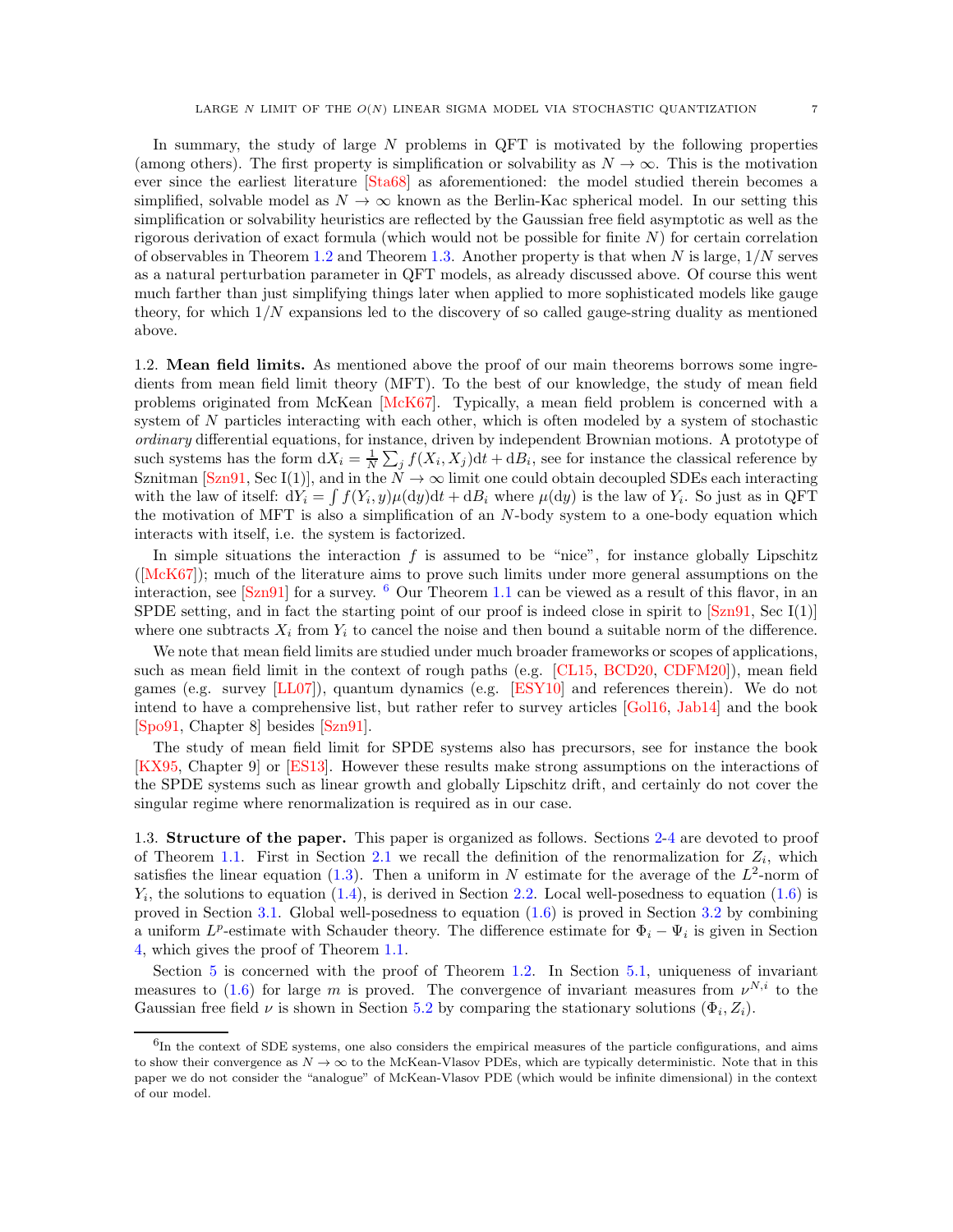Section [6](#page-38-0) mainly concentrates on the observables and the nontriviality of the statistics of the observables. Section [6.1](#page-38-1) is devoted to the study of the observables and the proof of first two part of Theorem [1.3.](#page-4-3) We derive an  $L^p$ -estimate of  $Y_i$  in Section [6.2](#page-42-0) and prove the third part of Theorem [1.3](#page-4-3) in Section [6.3.](#page-47-1)

Finally in Appendix [A,](#page-52-0) we collect the notations and useful lemmas used throughout the paper. In Appendix [B](#page-53-0) we give the proof of global well-posedness of equation  $(1.4)$ . In Appendix [C](#page-54-0) the application of Dyson-Schwinger equations has been derived, which is useful in studying the limiting law of the observables. In Appendix [D](#page-55-0) we give the proof of Step [7](#page-30-0) in the proof of Theorem [4.1.](#page-22-0)

Acknowledgments. We would like to thank Antti Kupiainen for helpful discussion on large N problems and are grateful to Fengyu Wang and Xicheng Zhang for helpful discussion on distributional dependent SDE. H.S. gratefully acknowledges financial support from NSF grant DMS-1712684 / DMS-1909525 and DMS-1954091. R.Z. and X.Z. are grateful to the financial supports of the NSFC (No. 11771037, 11922103) and the financial support by the DFG through the CRC 1283 "Taming uncertainty and profiting from randomness and low regularity in analysis, stochastics and their applications" and the support by key Lab of Random Complex Structures and Data Science, Chinese Academy of Science.

# 2. UNIFORM IN  $N$  bounds on the dynamical linear sigma model

<span id="page-7-0"></span>In this section, we obtain new estimates on the Wick renormalized version of  $(1.1)$ , given by

<span id="page-7-1"></span>
$$
\mathcal{L}\Phi_i = -\frac{1}{N} \sum_{j=1}^N \mathbf{E}^2 \Phi_i \mathbf{E} + \xi_i, \quad \Phi_i(0) = \phi_i.
$$
 (2.1)

The notion of solution to [\(2.1\)](#page-7-1) is the same as in [\[DPD03\]](#page-58-0) and [\[MW17b\]](#page-58-1), where the case  $N = 1$  is treated. For a fixed  $N$ , these well-posedness results are easy to generalize to the present setting, so we only give the statement here and refer the reader to Appendix [B](#page-53-0) for the proof. Our primary goal in this section is rather to obtain bounds which are stable with respect to the number of components N, which we will send to infinity in Section [4.](#page-21-0)

As is well known, it's natural to consider initial datum to  $(2.1)$  belonging to a negative Hölder space with exponent just below zero. We will be slightly more general and consider random initial datum of the form  $\phi_i = z_i + y_i$  satisfying  $\mathbf{E} ||z_i||_{\mathbf{C}^{-\kappa}}^p \lesssim 1$  for  $\kappa > 0$  small enough and every  $p > 1$ , and  $\mathbf{E} \|y_i\|_{L^2}^2 \lesssim 1$ , where the implicit constants are independent of i, N.

The notion of solution to [\(2.1\)](#page-7-1) is based on the now classical trick of Da-Prato and Debussche, c.f. [\[DPD03\]](#page-58-0). Namely, we say that  $\Phi_i$  is a solution to [\(2.1\)](#page-7-1) provided the decomposition  $\Phi_i = Z_i + Y_i$ holds, where  $Z_i$  is a solution to the linear SPDE

<span id="page-7-3"></span>
$$
\mathscr{L}Z_i = \xi_i, \quad Z_i(0) = z_i,\tag{2.2}
$$

and  $Y_i$  is a weak solution to the remainder equation

<span id="page-7-2"></span>
$$
\mathcal{L}Y_i = -\frac{1}{N} \sum_{j=1}^{N} (Y_j^2 Y_i + Y_j^2 Z_i + 2Y_j Y_i Z_j + 2Y_j : Z_i Z_j : + : Z_j^2 : Y_i + : Z_i Z_j^2 : ),
$$
  
\n
$$
Y_i(0) = y_i.
$$
\n(2.3)

The notation :  $Z_i Z_j$ : , :  $Z_j^2$ : and :  $Z_i Z_j^2$ : denotes a renormalized product of Wick type which will be defined in Section [2.1](#page-8-0) below.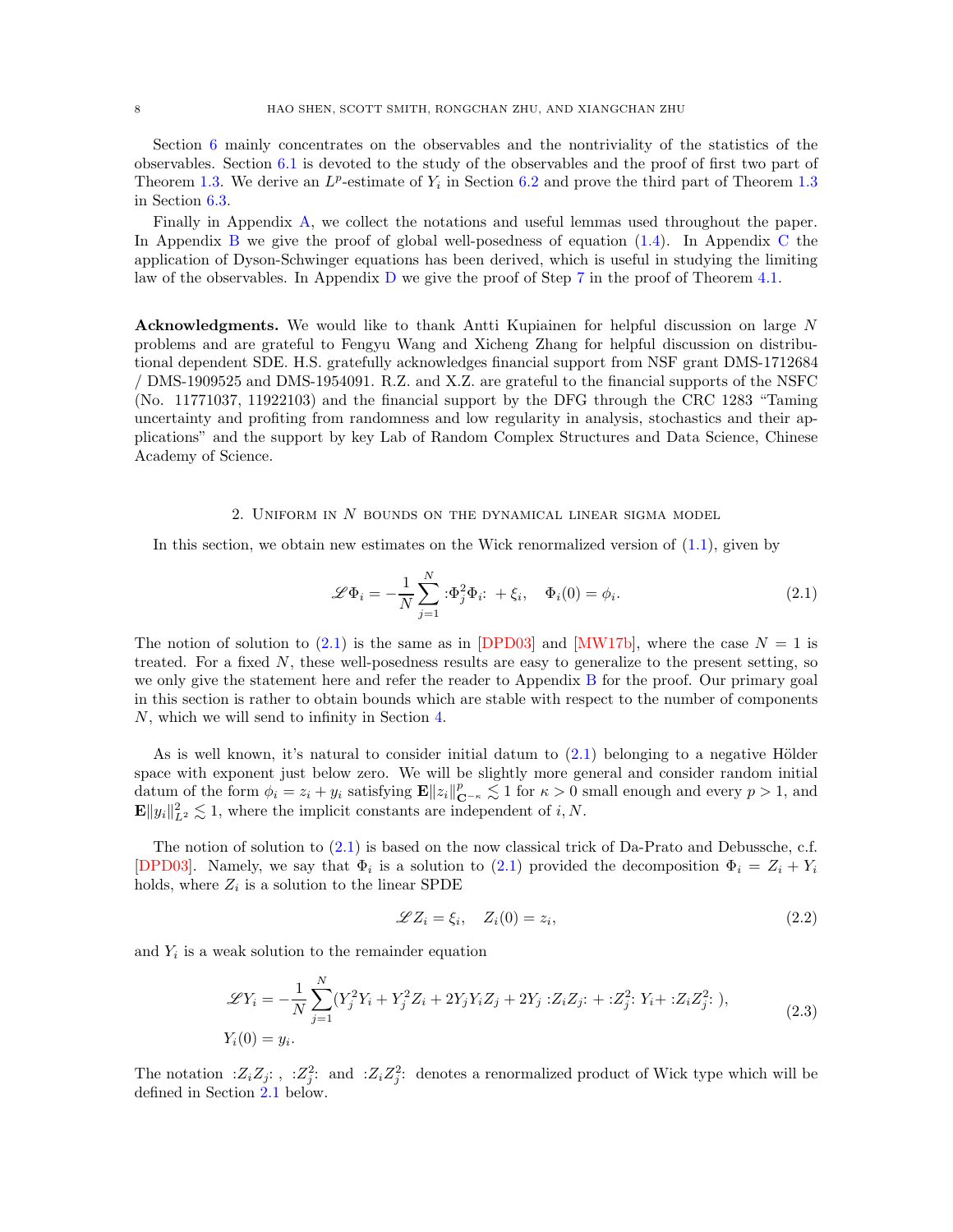<span id="page-8-0"></span>2.1. Renormalization. To define the renormalized products appearing in [\(2.3\)](#page-7-2), it is convenient to make a further splitting of  $Z_i$  relative to the corresponding stationary solution to  $(2.2)$ , which we will denote by  $\tilde{Z}_i$ . For  $\tilde{Z}_i$ , these products have a canonical definition that we now recall. Namely, let  $\xi_{i,\varepsilon}$  be a space-time mollification of  $\xi_i$  defined on  $\mathbb{R} \times \mathbb{T}^2$  and let  $\tilde{Z}_{i,\varepsilon}$  be the stationary solution to  $\mathscr{L}\tilde{Z}_{i,\varepsilon} = \xi_{i,\varepsilon}$ . For convenience, we assume that all the noises are mollified with a common bump function. In particular,  $\tilde{Z}_{i,\varepsilon}$  are i.i.d. mean zero Gaussian. For  $k \geq 1$  and  $i_1, \ldots, i_k \in \{1, \cdots, N\}$  we then write  $:\!\!\tilde Z_{i_1}\cdots\tilde Z_{i_k}$ : as the limit of  $:\!\!\tilde Z_{i_1,\varepsilon}\cdots\tilde Z_{i_k,\varepsilon}$ : as  $\varepsilon\to 0$ . Here  $:\!\!\tilde Z_{i_1,\varepsilon}\cdots\tilde Z_{i_k,\varepsilon}$ : is the canonical Wick product, which in particular is mean zero. More precisely,

$$
\tilde{Z}_{i}\tilde{Z}_{j} := \begin{cases}\n\lim_{\varepsilon \to 0} (\tilde{Z}_{i,\varepsilon}^{2} - a_{\varepsilon}) & (i = j) \\
\lim_{\varepsilon \to 0} \tilde{Z}_{i,\varepsilon} \tilde{Z}_{j,\varepsilon} & (i \neq j)\n\end{cases} \quad : \tilde{Z}_{i}\tilde{Z}_{j}^{2} := \begin{cases}\n\lim_{\varepsilon \to 0} (\tilde{Z}_{i,\varepsilon}^{3} - 3a_{\varepsilon}\tilde{Z}_{i,\varepsilon}) & (i = j) \\
\lim_{\varepsilon \to 0} (\tilde{Z}_{i,\varepsilon} \tilde{Z}_{j,\varepsilon}^{2} - a_{\varepsilon}\tilde{Z}_{i,\varepsilon}) & (i \neq j)\n\end{cases} \tag{2.4}
$$

where  $a_{\varepsilon} = \mathbf{E}[\tilde{Z}_{i,\varepsilon}^2(0,0)]$  is a diverging constant independent of i and the limits are understood in  $C_T \mathbf{C}^{-\kappa}$  for  $\kappa > 0$ . (see [\[MW17b,](#page-58-1) Section 5] for more details).

We now define the Wick products for  $Z_i$  by combining the above with the smoothing properties of the heat semi-group  $S_t$  associated with L. Defining  $\tilde{z}_i \stackrel{\text{def}}{=} z_i - \tilde{Z}_i(0)$ , we have the decomposition

<span id="page-8-3"></span>
$$
Z_i = \tilde{Z}_i + S_t \tilde{z}_i.
$$

We then overload notation and define the Wick products of  $Z_i$  by the binomial formula  $^7$  $^7$  namely

$$
:Z_j^2: = \tilde{z}_j^2: +2S_t\tilde{z}_j\tilde{Z}_j + (S_t\tilde{z}_j)^2,
$$
  
\n
$$
:Z_j^3: = \tilde{z}_j^3: +3S_t\tilde{z}_j \tilde{z}_j^2: +3(S_t\tilde{z}_j)^2\tilde{Z}_j + (S_t\tilde{z}_j)^3,
$$

and for  $i \neq j$ 

$$
\begin{aligned}\n&:\mathbf{Z}_i Z_j: \quad = \,:\! \tilde{Z}_i \tilde{Z}_j: \quad + \, S_t \tilde{z}_i \tilde{Z}_j + S_t \tilde{z}_j \tilde{Z}_i + S_t \tilde{z}_i S_t \tilde{z}_j, \\
&:\mathbf{Z}_i Z_j^2: \quad = \,:\! \tilde{Z}_i \tilde{Z}_j^2: \quad + \, S_t \tilde{z}_i : \tilde{Z}_j^2: \quad + \, 2S_t \tilde{z}_j : \tilde{Z}_i \tilde{Z}_j: \quad + \, 2S_t \tilde{z}_i S_t \tilde{z}_j \tilde{Z}_j + (S_t \tilde{z}_j)^2 \tilde{Z}_i + S_t \tilde{z}_i (S_t \tilde{z}_j)^2.\n\end{aligned}
$$

We caution the reader that this definition is non-canonical, in the sense that these renormalized products are not necessarily mean zero. By the calculation in [\[MW17b,](#page-58-1) Corollary 3] (see also [\[RZZ17b,](#page-59-14) Lemma 3.5]) we have the following estimate:

<span id="page-8-2"></span>**Lemma 2.1.** For each  $\kappa' > \kappa > 0$  and all  $p \geq 1$ , we have the following bounds

$$
\mathbf{E}\|\tilde{Z}_i\|_{C_T\mathbf{C}^{-\kappa}}^p + \mathbf{E}\|Z_i\|_{C_T\mathbf{C}^{-\kappa}}^p \lesssim 1.
$$

$$
\mathbf{E}\|\cdot\tilde{Z}_i\tilde{Z}_j:\|_{C_T\mathbf{C}^{-\kappa}}^p + \mathbf{E}\|\cdot\tilde{Z}_i\tilde{Z}_j^2:\|_{C_T\mathbf{C}^{-\kappa}}^p \lesssim 1.
$$

$$
\mathbf{E}(\sup_{t\in[0,T]}t^{\kappa'}\|:Z_iZ_j:\|_{\mathbf{C}^{-\kappa}})^p + \mathbf{E}(\sup_{t\in[0,T]}t^{2\kappa'}\|:Z_iZ_j^2:\|_{\mathbf{C}^{-\kappa}})^p \lesssim 1.
$$

Furthermore, the proportional constants in the inequalities are independent of  $i, j, N$ .

By Lemma [2.1,](#page-8-2) there exists a measurable  $\Omega_0 \subset \Omega$  with  $P(\Omega_0) = 1$  such that for  $\omega \in \Omega_0$  and every  $i, j$ 

$$
||Z_i||_{C_T\mathbf{C}^{-\kappa}} + \sup_{t \in [0,T]} t^{\kappa'} ||  : Z_i Z_j : ||_{\mathbf{C}^{-\kappa}} + \sup_{t \in [0,T]} t^{2\kappa'} ||  : Z_i Z_j^2 : ||_{\mathbf{C}^{-\kappa}} < \infty.
$$

In the following we always consider  $\omega \in \Omega_0$ . With the above choice of renormalization, classical arguments from [\[DPD03\]](#page-58-0) can be used to obtain local existence and uniqueness to equation [\(2.3\)](#page-7-2) by a pathwise fixed point argument. This solution can also be shown to be global, as a simple consequence of a much stronger result, Lemma [2.3,](#page-9-1) which will be established in detail below. Since the wellposedness arguments for solving equation [\(2.3\)](#page-7-2) with a fixed number of components is essentially known, we relegate the proof to Appendix [B](#page-53-0) and only state the result here.

<span id="page-8-1"></span> $7$ This definition is in line with  $[MW17b, (5.42)]$ , which first considers a linear solution with 0 initial condition rather than a stationary solution as here.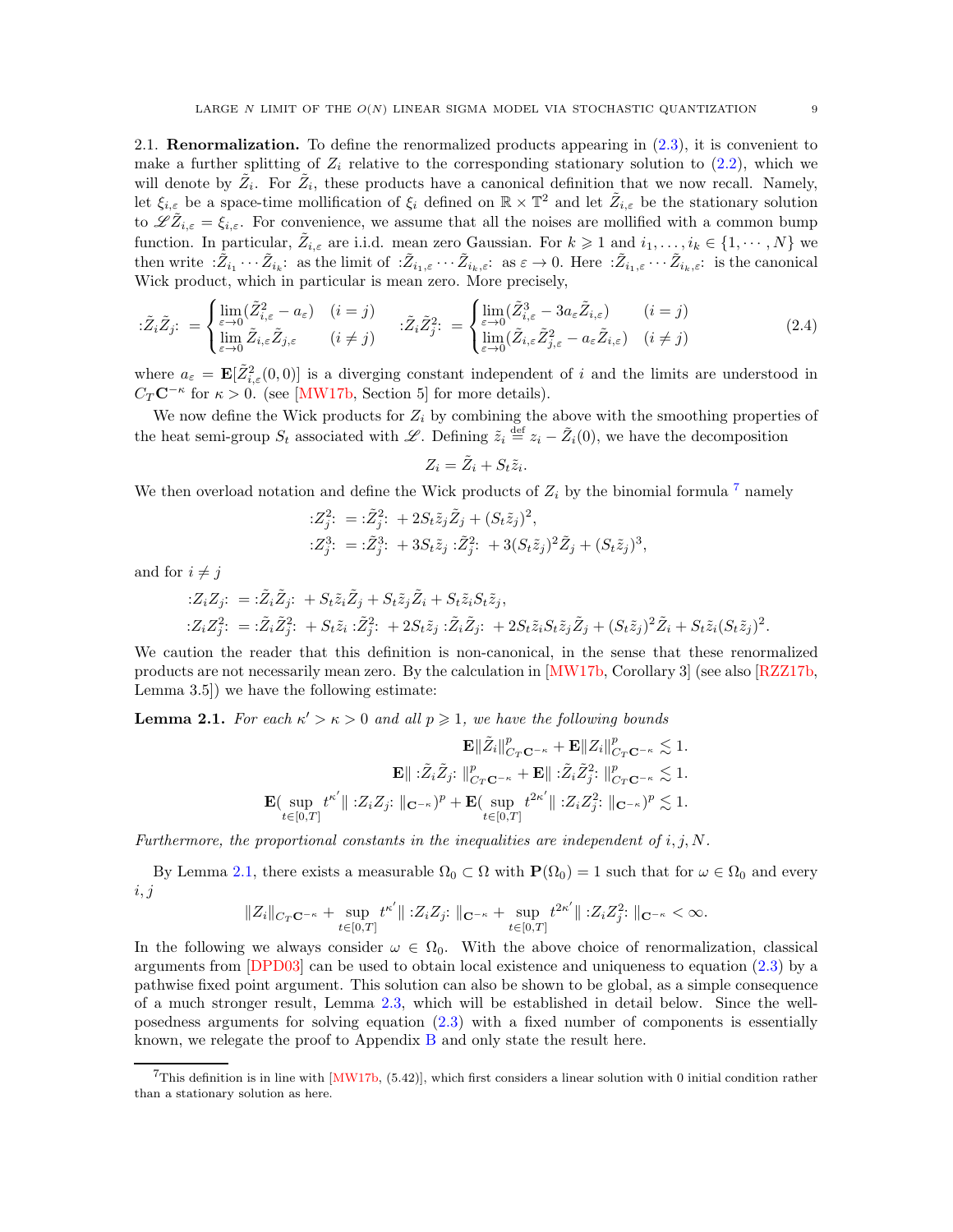<span id="page-9-0"></span>**Lemma 2.2.** For each N, there exist unique global solutions  $(Y_i)$  to equation [\(2.3\)](#page-7-2) such that for  $1 \leq i \leq N$ ,  $Y_i \in C_T L^2 \cap L_T^4 L^4 \cap L_T^2 H^1$ .

<span id="page-9-2"></span>2.2. Uniform in N estimate. We now turn to our uniform in N bounds on equation  $(2.3)$  and note that  $Y_i$  itself depends on  $N$ , but we omit this throughout. In the following lemma, we show that the empirical averages of the  $L^2$  norms of  $Y_i$  can be controlled pathwise in terms of averages of the  $C_T \mathbf{C}^{-\kappa}$  norms of  $Z_i$ , : $Z_i Z_j$ : and : $Z_i^2 Z_j$ : discussed in Lemma [2.1](#page-8-2).

<span id="page-9-1"></span>**Lemma 2.3.** Let  $s \in [2\kappa, \frac{1}{4})$ . There exists a universal constant C such that

$$
\frac{1}{N} \sup_{t \in [0,T]} \sum_{j=1}^{N} \|Y_j\|_{L^2}^2 + \frac{1}{N} \sum_{j=1}^{N} \|\nabla Y_j\|_{L^2_T L^2}^2 + \left\|\frac{1}{N} \sum_{i=1}^{N} Y_i^2\right\|_{L^2_T L^2}^2 \le C \int_0^T R_N dt + \frac{1}{N} \sum_{j=1}^{N} \|y_j\|_{L^2}^2, \tag{2.5}
$$

where

<span id="page-9-7"></span><span id="page-9-5"></span>
$$
R_N := 1 + \left(\frac{1}{N} \sum_{j=1}^N \|Z_j\|_{\mathbf{C}^{-s}}^2\right)^{\frac{2}{1-s}} + \left(\frac{1}{N} \sum_{j=1}^N \| :Z_j^2: \|_{\mathbf{C}^{-s}}\right)^{\frac{4}{2-s}} + \left(\frac{1}{N^2} \sum_{i,j=1}^N \| :Z_jZ_i: \|_{\mathbf{C}^{-s}}^2\right)^{\frac{2}{2-s}} + \left(\frac{1}{N^2} \sum_{i,j=1}^N \| :Z_j^2Z_i: \|_{\mathbf{C}^{-s}}^2\right).
$$
\n(2.6)

*Proof.* The proof is based on an energy estimate. In Step [1](#page-9-3) we establish the energy identity  $(2.9)$  which identifies the coercive quantities and involves three types of terms on the RHS. These are labelled  $I_N^1$ ,  $I_N^2$ , and  $I_N^3$ , which are respectively linear, quadratic, and cubic in Y. In Steps [2-](#page-9-4)[4,](#page-11-0) we estimate each of these quantities, proceeding in order of difficulty, in terms of the coercive terms and the quantities  $R_N^i$  for  $i = 1, 2, 3$  defined below. The main ingredient is Lemma [A.5,](#page-53-1) restated here: for  $s \in (0, 1)$ 

<span id="page-9-6"></span><span id="page-9-3"></span>
$$
|\langle g, f \rangle| \lesssim \left( \|\nabla g\|_{L^{1}}^{s} \|g\|_{L^{1}}^{1-s} + \|g\|_{L^{1}} \right) \|f\|_{\mathbf{C}^{-s}}.
$$
\n(2.7)

The final output of Steps  $1-4$  $1-4$  is that for some universal constant C it holds

$$
\frac{1}{N} \sum_{i=1}^{N} \frac{d}{dt} \|Y_i\|_{L^2}^2 + \frac{1}{N} \sum_{i=1}^{N} \|\nabla Y_i\|_{L^2}^2 + \frac{1}{N^2} \left\| \sum_{i=1}^{N} Y_i^2 \right\|_{L^2}^2 + \frac{m}{N} \sum_{j=1}^{N} \|Y_j\|_{L^2}^2
$$
\n
$$
\leq C \frac{R_N^1}{N} + C \left( R_N^2 + R_N^3 \right) \frac{1}{N} \sum_{i=1}^{N} \|Y_i\|_{L^2}^2, \tag{2.8}
$$

where  $R_N^i$  for  $i = 1, 2, 3$  are defined in [\(2.11\)](#page-10-0), [\(2.14\)](#page-10-1), [\(2.18\)](#page-11-1) below. Noting that by Hölder's inequality

$$
\frac{1}{N}\sum_{i=1}^{N}||Y_i||_{L^2}^2 = \frac{1}{N}\bigg\|\sum_{i=1}^{N}Y_i^2\bigg\|_{L^1} \le \frac{1}{N}\bigg\|\sum_{i=1}^{N}Y_i^2\bigg\|_{L^2},
$$

the estimate  $(2.5)$  follows from Young's inequality with exponents  $(2, 2)$  and an integration over  $[0, T]$ . The condition  $s \in [2\kappa, \frac{1}{4})$  ensures that  $R_N$  is integrable near the origin, c.f. Lemma [2.1.](#page-8-2)

STEP 1 (Energy balance)

In this step, we justify the energy identity

$$
\frac{1}{2} \sum_{i=1}^{N} \frac{d}{dt} \|Y_i\|_{L^2}^2 + \sum_{i=1}^{N} \|\nabla Y_i\|_{L^2}^2 + m \sum_{i=1}^{N} \|Y_i\|_{L^2}^2 + \left\|\frac{1}{\sqrt{N}} \sum_{i=1}^{N} Y_i^2\right\|_{L^2}^2 = I_N^1 + I_N^2 + I_N^3,\tag{2.9}
$$

where the quantities  $I_N^i$  for  $i = 1, 2, 3$  are defined by

<span id="page-9-4"></span>
$$
I_N^1 \stackrel{\text{def}}{=} -\frac{1}{N} \sum_{i,j=1}^N \langle Y_i, \; :Z_j^2 Z_i: \; \rangle
$$
  

$$
I_N^2 \stackrel{\text{def}}{=} -\frac{1}{N} \sum_{i,j=1}^N 2 \langle Y_i Y_j, \; :Z_j Z_i: \; \rangle + \langle Y_i^2, \; :Z_j^2: \; \rangle
$$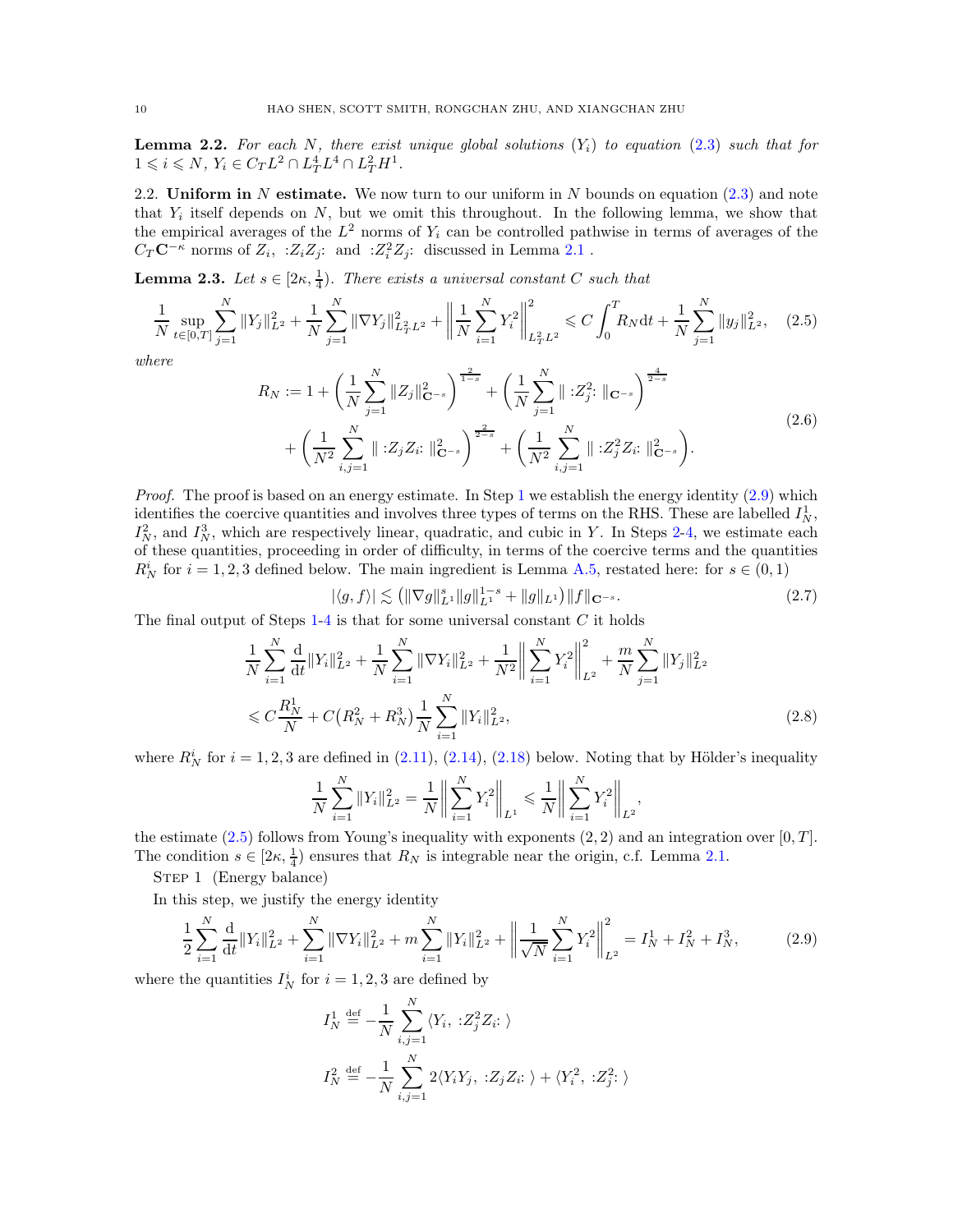$$
I_N^3 \stackrel{\text{def}}{=} -\frac{1}{N} \sum_{i,j=1}^N 3\langle Y_i^2 Y_j, Z_j \rangle
$$

Notice that  $I_N^1$ ,  $I_N^2$ , and  $I_N^3$  are linear, quadratic, and cubic in Y, respectively. Formally, the identity  $(2.9)$  follows from testing  $(2.3)$  by  $Y_i$ , integrating by parts, summing over  $i = 1, ..., N$ , and using symmetry with respect  $i$  and  $j$ . Since  $Y_i$  is not sufficiently smooth in the time variable, some care is required to make this fully rigorous, and we direct the reader to [\[MW17b,](#page-58-1) Proposition 6.8] for more details.

STEP 2 (Estimates for  $I_N^1$ )

In this step, we show there is a universal constant  $C$  such that

$$
I_N^1 \leqslant \frac{1}{4} \sum_{i=1}^N \|\nabla Y_i\|_{L^2}^2 + \sum_{i=1}^N \|Y_i\|_{L^2}^2 + CR_N^1,
$$
\n(2.10)

where

<span id="page-10-2"></span><span id="page-10-0"></span>
$$
R_N^1 \stackrel{\text{def}}{=} \sum_{i=1}^N \left\| \frac{1}{N} \sum_{j=1}^N : Z_j^2 Z_i : \right\|_{\mathbf{C}^{-s}}^2.
$$
 (2.11)

To establish [\(2.10\)](#page-10-2), we apply [\(2.7\)](#page-9-6) with  $Y_i$  playing the role of g and  $\frac{1}{N} \sum_{j=1}^{N} \, :Z_j^2 Z_i$ : playing the role of  $f$  to find

$$
I_N^1 \lesssim \sum_{i=1}^N \left( \|Y_i\|_{L^1}^{1-s} \|\nabla Y_i\|_{L^1}^s + \|Y_i\|_{L^1} \right) \left\| \frac{1}{N} \sum_{j=1}^N :Z_j^2 Z_i : \right\|_{\mathbf{C}^{-s}}.
$$
\n(2.12)

We now use Young's inequality with exponents  $(\frac{2}{1-s}, \frac{2}{s}, 2)$  for the first term and  $(2, 2)$  for the second we now use Toung's inequality with exponents  $\binom{1-s}{1-s}$ , sterm and the embedding of  $L^2$  into  $L^1$  to obtain  $(2.10)$ .

STEP 3 (Estimates for  $I_N^2$ )

In this step, we show there is a universal constant C such that

<span id="page-10-4"></span><span id="page-10-3"></span><span id="page-10-1"></span>
$$
I_N^2 \leqslant \frac{1}{4} \sum_{i=1}^N \|\nabla Y_i\|_{L^2}^2 + C(1 + R_N^2) \bigg(\sum_{i=1}^N \|Y_i\|_{L^2}^2\bigg),\tag{2.13}
$$

where

$$
R_N^2 \stackrel{\text{def}}{=} \left(\frac{1}{N^2} \sum_{i,j=1}^N \| \, :Z_j Z_i : \|_{\mathbf{C}^{-s}}^2\right)^{\frac{1}{2-s}} + \left\| \frac{1}{N} \sum_{j=1}^N \, :Z_j^2 : \right\|_{\mathbf{C}^{-s}}^{\frac{2}{2-s}} \quad \stackrel{\text{def}}{=} \left(\widetilde{R_N^2}\right)^{\frac{1}{2-s}} + \left(\overline{R_N^2}\right)^{\frac{2}{2-s}}. \tag{2.14}
$$

Applying [\(2.7\)](#page-9-6) with  $Y_i Y_j$  playing the role of g and  $Z_j Z_i$ : playing the role of f followed by Hölder's inequality in  $L^2$ , the product rule and symmetry with respect to i, j we find

$$
\frac{1}{N} \sum_{i,j=1}^{N} \langle Y_{i} Y_{j}, : Z_{j} Z_{i}: \rangle \lesssim \frac{1}{N} \sum_{i,j=1}^{N} \left( \|Y_{i} Y_{j}\|_{L^{1}}^{1-s} \|\nabla(Y_{i} Y_{j})\|_{L^{1}}^{s} + \|Y_{i} Y_{j}\|_{L^{1}} \right) \|\; : Z_{j} Z_{i}: \|\mathbf{c}-s
$$
\n
$$
\lesssim \frac{1}{N} \sum_{i,j=1}^{N} \left( \|Y_{j}\|_{L^{2}} \|Y_{i}\|_{L^{2}}^{1-s} \|\nabla Y_{i}\|_{L^{2}}^{s} + \|Y_{i}\|_{L^{2}} \|Y_{j}\|_{L^{2}} \right) \|\; : Z_{j} Z_{i}: \|\mathbf{c}-s
$$
\n
$$
\lesssim \left( \sum_{j=1}^{N} \|Y_{j}\|_{L^{2}}^{2} \right)^{\frac{1}{2}} \left( \sum_{i=1}^{N} \|Y_{i}\|_{L^{2}}^{2(1-s)} \|\nabla Y_{i}\|_{L^{2}}^{2s} \right)^{\frac{1}{2}} \left( \widetilde{R_{N}^{2}} \right)^{\frac{1}{2}} + \left( \sum_{i=1}^{N} \|Y_{i}\|_{L^{2}}^{2} \right) \left( \widetilde{R_{N}^{2}} \right)^{\frac{1}{2}}
$$
\n
$$
\lesssim \left( \sum_{j=1}^{N} \|Y_{j}\|_{L^{2}}^{2} \right)^{1-\frac{s}{2}} \left( \sum_{i=1}^{N} \|\nabla Y_{i}\|_{L^{2}}^{2} \right)^{\frac{s}{2}} \left( \widetilde{R_{N}^{2}} \right)^{\frac{1}{2}} + \left( \sum_{i=1}^{N} \|Y_{i}\|_{L^{2}}^{2} \right) \left( \widetilde{R_{N}^{2}} \right)^{\frac{1}{2}}, \tag{2.15}
$$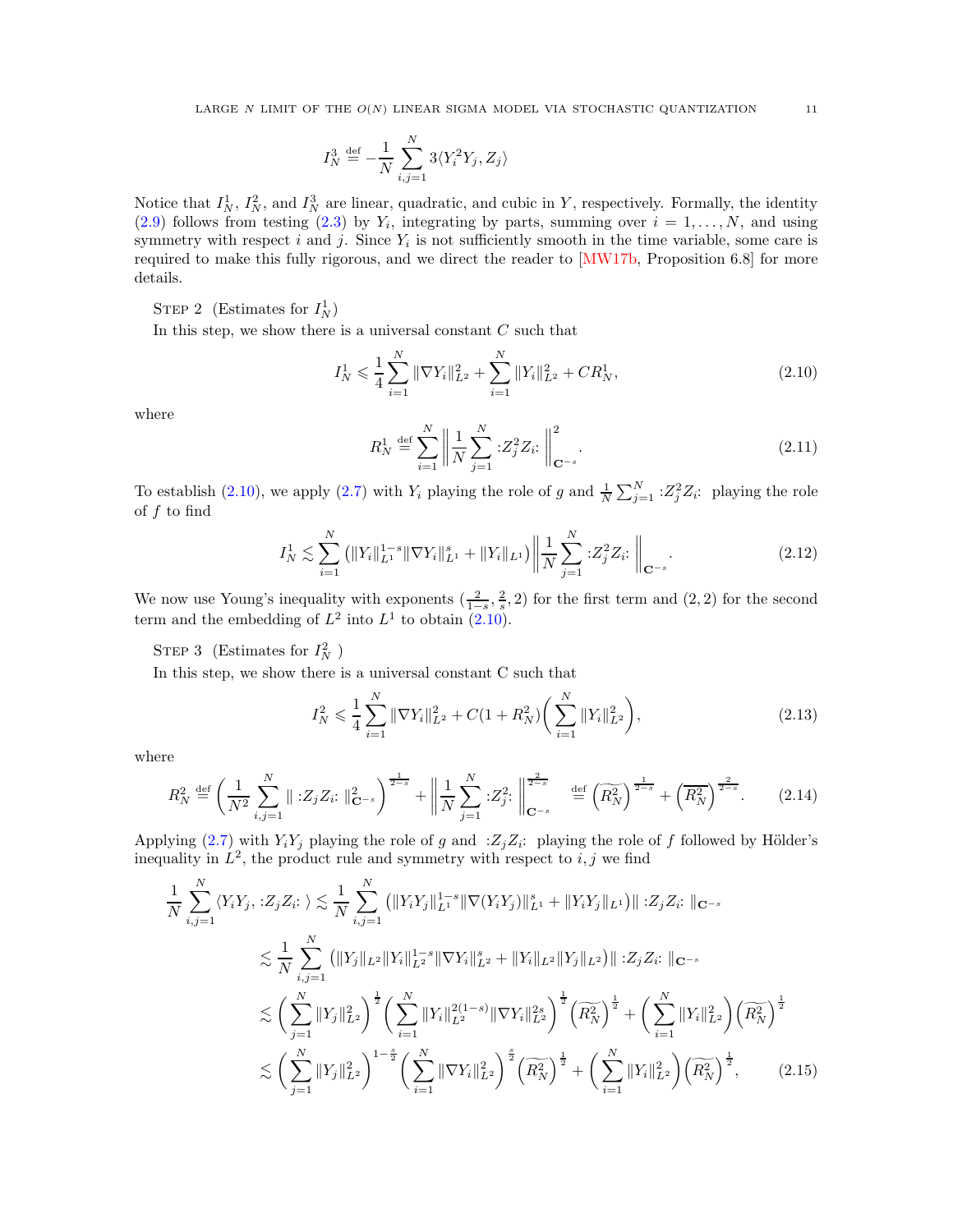where we used Hölder's inequality for the summation in  $i, j$  with exponents  $(2, 2)$  followed by Hölder's inequality for the summation in i with exponents  $(\frac{1}{1-s}, \frac{1}{s})$ . Finally, applying  $(2.7)$  with  $Y_i^2$  playing the role of g and  $\frac{1}{N} \sum_{j=1}^{N} :Z_j^2$ : playing the role of f we find

$$
\frac{1}{N} \sum_{i,j=1}^{N} \langle Y_i^2, :Z_j^2: \rangle \lesssim \sum_{i=1}^{N} \left( \|Y_i^2\|_{L^1}^{1-s} \|Y_i \nabla Y_i\|_{L^1}^s + \|Y_i^2\|_{L^1} \right) \overline{R_N^2} \lesssim \sum_{i=1}^{N} \left( \|Y_i\|_{L^2}^{2-s} \|\nabla Y_i\|_{L^2}^s + \|Y_i\|_{L^2}^2 \right) \overline{R_N^2}
$$
\n
$$
\lesssim \left[ \left( \sum_{i=1}^{N} \|Y_i\|_{L^2}^2 \right)^{1-\frac{s}{2}} \left( \sum_{i=1}^{N} \|\nabla Y_i\|_{L^2}^2 \right)^{\frac{s}{2}} + \sum_{i=1}^{N} \|Y_i\|_{L^2}^2 \right) \overline{R_N^2},\tag{2.16}
$$

where we used Hölder's inequality for the summation in i with exponents  $(\frac{2}{2-\overline{s}}, \frac{2}{s})$ . The inequality [\(2.13\)](#page-10-3) now follows from [\(2.15\)](#page-10-4)-[\(2.16\)](#page-11-0) by Young's inequality with exponents  $(\frac{2}{2-s}, \frac{2}{s})$ .

STEP 4 (Estimates for  $I_N^3$ : cubic terms in Y)

In this step, we show there exists a universal constant  $C$  such that

<span id="page-11-4"></span><span id="page-11-0"></span>
$$
I_N^3 \leqslant \frac{1}{4} \bigg( \sum_{i=1}^N \|\nabla Y_i\|_{L^2}^2 + \bigg( \frac{1}{\sqrt{N}} \sum_{i=1}^N Y_i^2 \bigg)_{L^2}^2 \bigg) + C \big( 1 + R_N^3 \big) \bigg( \sum_{i=1}^N \|Y_i\|_{L^2}^2 \bigg), \tag{2.17}
$$

where

$$
R_N^3 \stackrel{\text{def}}{=} \left(\frac{1}{N} \sum_{j=1}^N \|Z_j\|_{\mathbf{C}^{-s}}^2\right)^{\frac{1}{1-s}} = \left(\frac{1}{N} \mathcal{Z}_N\right)^{\frac{1}{1-s}} \quad \text{with} \quad \mathcal{Z}_N \stackrel{\text{def}}{=} \sum_{j=1}^N \|Z_j\|_{\mathbf{C}^{-s}}^2. \tag{2.18}
$$

Appealing again to  $(2.7)$ , we find

$$
I_N^3 \lesssim \frac{1}{N} \sum_{j=1}^N \left( \Big\| \sum_{i=1}^N Y_i^2 Y_j \Big\|_{L^1}^{1-s} \Big\| \nabla \Big( \sum_{i=1}^N Y_i^2 Y_j \Big) \Big\|_{L^1}^s + \Big\| \sum_{i=1}^N Y_i^2 Y_j \Big\|_{L^1} \right) \|Z_j\|_{\mathbf{C}^{-s}} \tag{2.19}
$$

$$
\lesssim \frac{1}{N} \Big( \sum_{j=1}^N \Big\| \sum_{i=1}^N Y_i^2 Y_j \Big\|_{L^1}^{2(1-s)} \Big\| \nabla \Big( \sum_{i=1}^N Y_i^2 Y_j \Big) \Big\|_{L^1}^{2s} \Big)^{\frac{1}{2}} \mathcal{Z}_N^{\frac{1}{2}} + \frac{1}{N} \Big( \sum_{j=1}^N \Big\| \sum_{i=1}^N Y_i^2 Y_j \Big\|_{L^1}^2 \Big)^{\frac{1}{2}} \mathcal{Z}_N^{\frac{1}{2}}.
$$

By Hölder's inequality, it holds that

<span id="page-11-3"></span><span id="page-11-2"></span><span id="page-11-1"></span>
$$
\Big\| \sum_{i=1}^{N} Y_i^2 Y_j \Big\|_{L^1} \lesssim \Big\| \sum_{i=1}^{N} Y_i^2 \Big\|_{L^2} \|Y_j\|_{L^2}.
$$
 (2.20)

Furthermore, we find that

$$
\left\| \nabla \left( \sum_{i=1}^{N} Y_i^2 Y_j \right) \right\|_{L^1} \lesssim \left\| \sum_{i=1}^{N} Y_i^2 \nabla Y_j \right\|_{L^1} + \left\| \sum_{i=1}^{N} \nabla Y_i Y_i Y_j \right\|_{L^1}
$$
  

$$
\lesssim \left\| \sum_{i=1}^{N} Y_i^2 \right\|_{L^2} \left\| \nabla Y_j \right\|_{L^2} + \left( \sum_{i=1}^{N} \left\| \nabla Y_i \right\|_{L^2}^2 \right)^{1/2} \left\| \sum_{i=1}^{N} Y_i^2 Y_j^2 \right\|_{L^1}^{1/2}.
$$
 (2.21)

Hence, we find that

$$
\sum_{j=1}^{N} \Big\| \sum_{i=1}^{N} Y_i^2 Y_j \Big\|_{L^1}^{2(1-s)} \Big\| \nabla \Big( \sum_{i=1}^{N} Y_i^2 Y_j \Big) \Big\|_{L^1}^{2s} \Big\| \lesssim \Big\| \sum_{i=1}^{N} Y_i^2 \Big\|_{L^2}^2 \Big( \sum_{j=1}^{N} \|Y_j\|_{L^2}^{2(1-s)} \|\nabla Y_j\|_{L^2}^{2s} \Big) \n+ \Big\| \sum_{i=1}^{N} Y_i^2 \Big\|_{L^2}^{2(1-s)} \Big( \sum_{i=1}^{N} \|\nabla Y_i\|_{L^2}^2 \Big)^s \Big( \sum_{j=1}^{N} \Big\| \sum_{i=1}^{N} Y_i^2 Y_j^2 \Big\|_{L^1}^{s} \|Y_j\|_{L^2}^{2(1-s)} \Big) \n\lesssim \Big\| \sum_{i=1}^{N} Y_i^2 \Big\|_{L^2}^2 \Big( \sum_{j=1}^{N} \|Y_j\|_{L^2}^2 \Big)^{1-s} \Big( \sum_{j=1}^{N} \|\nabla Y_j\|_{L^2}^2 \Big)^s
$$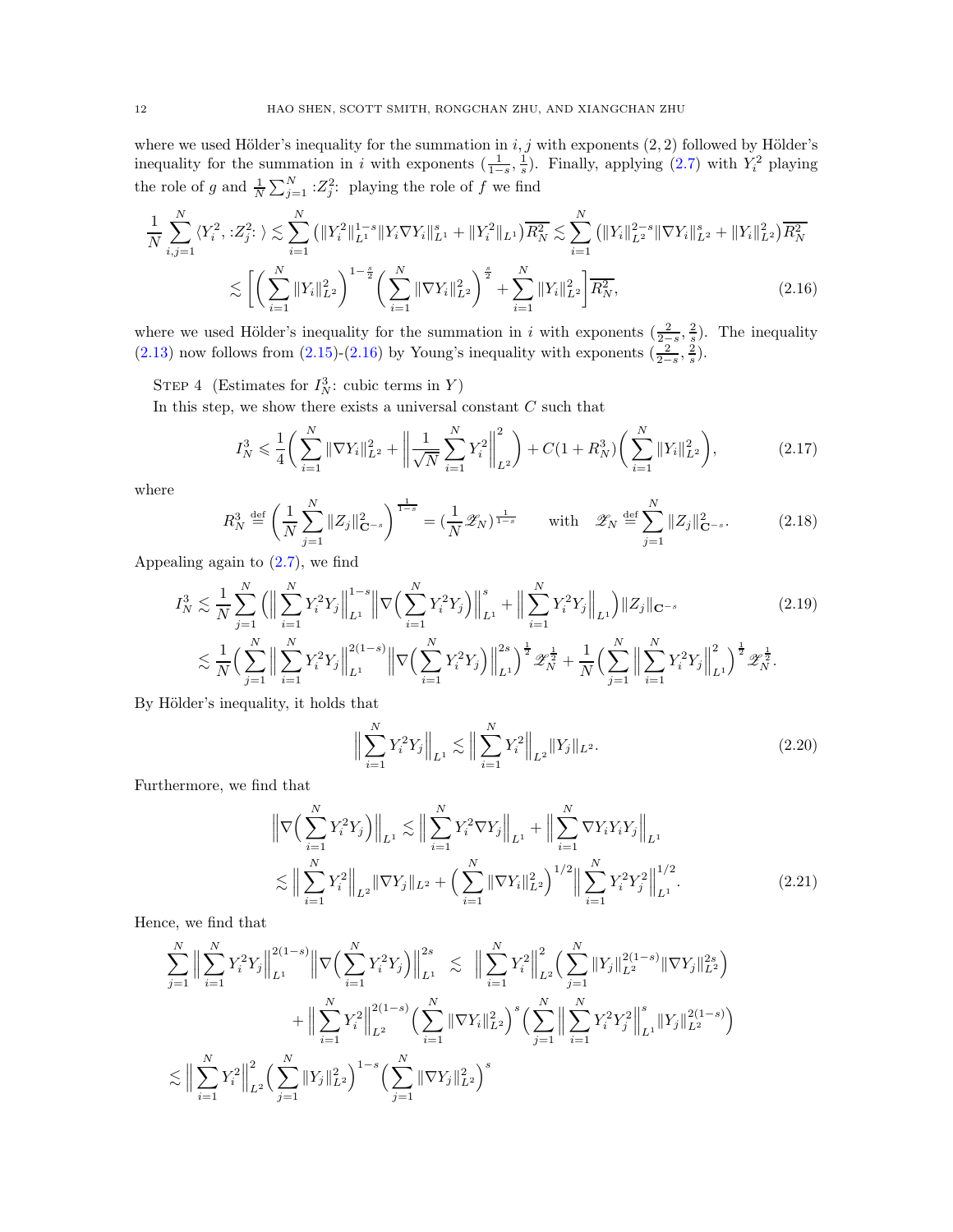LARGE N LIMIT OF THE  $O(N)$  LINEAR SIGMA MODEL VIA STOCHASTIC QUANTIZATION 13

$$
+ \Big\|\sum_{i=1}^N Y_i^2\Big\|_{L^2}^{2(1-s)} \Big(\sum_{i=1}^N \|\nabla Y_i\|_{L^2}^2\Big)^s \Big(\sum_{j=1}^N \Big\|\sum_{i=1}^N Y_i^2 Y_j^2\Big\|_{L^1}\Big)^s \Big(\sum_{j=1}^N \|Y_j\|_{L^2}^2\Big)^{1-s}
$$
  

$$
\lesssim \Big\|\sum_{i=1}^N Y_i^2\Big\|_{L^2}^2 \Big(\sum_{j=1}^N \|Y_j\|_{L^2}^2\Big)^{1-s} \Big(\sum_{j=1}^N \|\nabla Y_j\|_{L^2}^2\Big)^s.
$$

Inserting this into  $(2.19)$ , taking the square root, and using  $(2.20)$  we find

$$
I_N^3 \lesssim \frac{1}{N} \Big\| \sum_{i=1}^N Y_i^2 \Big\|_{L^2} \Big( \sum_{j=1}^N \|Y_j\|_{L^2}^2 \Big)^{\frac{1-s}{2}} \Big( \sum_{j=1}^N \|\nabla Y_j\|_{L^2}^2 \Big)^{\frac{s}{2}} \mathscr{Z}_N^{\frac{1}{2}} + \frac{1}{N} \Big\| \sum_{i=1}^N Y_i^2 \Big\|_{L^2} \Big( \sum_{j=1}^N \|Y_j\|_{L^2}^2 \Big)^{\frac{1}{2}} \mathscr{Z}_N^{\frac{1}{2}}. (2.22)
$$

Applying Young's inequality with exponent  $(2, \frac{2}{1-s}, \frac{2}{s})$  we arrive at  $(2.17)$ .

<span id="page-12-3"></span>**Corollary 2.4.** Let  $q \geq 1$ ,  $s \in [2\kappa, \frac{2}{q+1})$ . There exists a universal constant C such that

$$
\sup_{t \in [0,T]} \left( \frac{1}{N} \sum_{j=1}^N \|Y_j\|_{L^2}^2 \right)^q + \int_0^T \left( \frac{1}{N} \sum_{j=1}^N \|Y_j\|_{L^2}^2 \right)^{q-1} \left[ \frac{1}{N} \sum_{j=1}^N \|\nabla Y_j\|_{L^2}^2 + \left\| \frac{1}{N} \sum_{i=1}^N Y_i^2 \right\|_{L^2}^2 \right] dt
$$
  
\$\leq C \int\_0^T R\_N^{\frac{q+1}{2}} dt + \left( \frac{1}{N} \sum\_{j=1}^N \|y\_j\|\_{L^2}^2 \right)^q\$,

with  $R_N$  introduced in Lemma [2.3.](#page-9-1)

*Proof.* Set  $V = \frac{1}{N} \sum_{i=1}^{N} ||Y_i||_{L^2}^2$  and  $G = \frac{1}{N} \sum_{j=1}^{N} ||\nabla Y_j||_{L^2}^2 + \left\|\frac{1}{N} \sum_{i=1}^{N} Y_i^2\right\|_L^2$  $_{L^2}^2$ . By  $(2.8)$  in the proof of Lemma [2.3](#page-9-1) we deduce for  $q \geq 1$ 

<span id="page-12-5"></span>
$$
\frac{\mathrm{d}}{\mathrm{d} t} V^q + G V^{q-1} \leqslant C R_N V^{q-1} \leqslant C R_N^{\frac{q+1}{2}} + \frac{1}{2} V^{q+1}.
$$

Note that  $G \geqslant V^2$  since  $\|\sum_{i=1}^N Y_i^2\|_{L^1} = \sum_{i=1}^N \|Y_i\|_{L^2}^2$ , which implies the result.

<span id="page-12-4"></span>**Lemma 2.5.** Let  $s \in [2\kappa, 1/4)$ . There exists a universal constant C such that

$$
\sup_{t \in [0,T]} \sum_{j=1}^{N} \|Y_j\|_{L^2}^2 + \sum_{j=1}^{N} \|\nabla Y_j\|_{L^2_T L^2}^2 + \frac{1}{N} \left\| \sum_{i=1}^{N} Y_i^2 \right\|_{L^2_T L^2}^2
$$
  

$$
\leq C(\|R_N^0\|_{L^1_T} + \sum_{j=1}^{N} \|y_j\|_{L^2}^2) \exp\left\{ \int_0^T (1 + R_N^2 + R_N^3) \mathrm{d}t \right\},\tag{2.23}
$$

where  $R_N^2$ ,  $R_N^3$  given in the proof of Lemma [2.3](#page-9-1) and

<span id="page-12-2"></span><span id="page-12-1"></span><span id="page-12-0"></span>
$$
R_N^0 = \frac{1}{N^2} \sum_{i=1}^N \left\| \sum_{j=1}^N \Lambda^{-s} (\cdot z_j^2 Z_i :) \right\|_{L^2}^2.
$$
 (2.24)

Proof. The proof is almost the same as Lemma [2.3.](#page-9-1) We appeal to Steps 1,3, and 4 of Lemma [2.3](#page-9-1) and only modify Step 2. To estimate  $I_N^1$  we write

$$
I_N^1 \leq \frac{1}{N} \sum_{i=1}^N \|\Lambda^s Y_i\|_{L^2} \Big\| \sum_{j=1}^N \Lambda^{-s} (\cdot Z_j^2 Z_i :) \Big\|_{L^2}
$$
  

$$
\leq \frac{1}{8} \sum_{i=1}^N \|Y_i\|_{L^2}^2 + \frac{1}{8} \sum_{i=1}^N \|\nabla Y_i\|_{L^2}^2 + \frac{C}{N^2} \sum_{i=1}^N \Big\| \sum_{j=1}^N \Lambda^{-s} (\cdot Z_j^2 Z_i :) \Big\|_{L^2}^2, \tag{2.25}
$$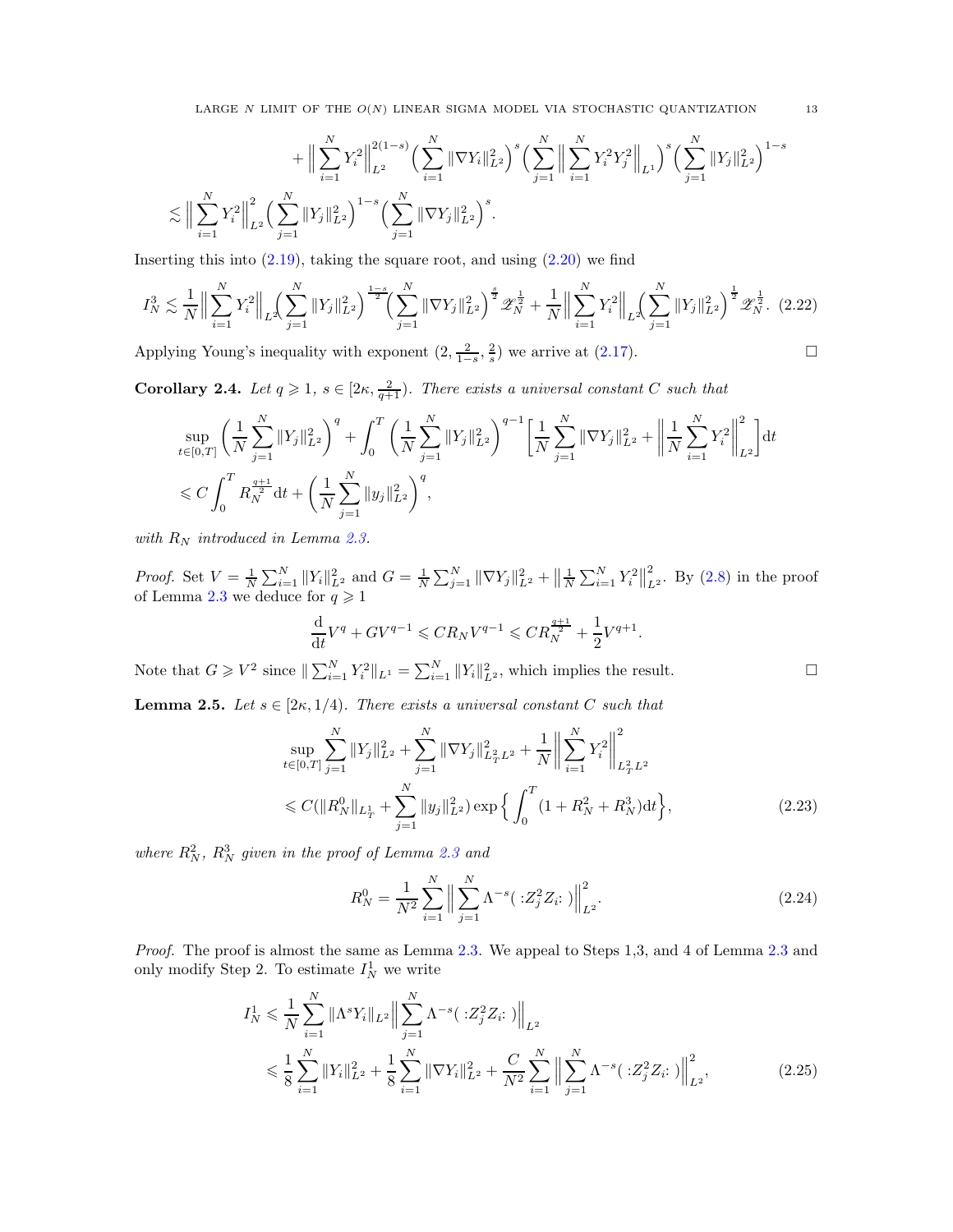where, in the last step, we applied Young's inequality for products, and then interpolation. Combining  $(2.13)$ , and  $(2.17)$   $(2.16)$  with  $(2.25)$  and inserting these inequalities into the energy identity  $(2.9)$ , we obtain

<span id="page-13-3"></span>
$$
\sum_{j=1}^{N} \frac{d}{dt} \|Y_j\|_{L^2}^2 + \sum_{j=1}^{N} \|\nabla Y_j\|_{L^2}^2 + \frac{1}{N} \left\| \sum_{i=1}^{N} Y_i^2 \right\|_{L^2}^2 + m \sum_{j=1}^{N} \|Y_j\|_{L^2}^2
$$
  

$$
\leq C R_N^0 + \sum_{j=1}^{N} \|Y_j\|_{L^2}^2 C (1 + R_N^2 + R_N^3).
$$
 (2.26)

The estimate  $(2.23)$  now follows from Gronwall's inequality.

<span id="page-13-1"></span>**Remark 2.6.** For the estimate of  $\frac{1}{N}\sum_{i=1}^N||Y_i||_{L^2}^2$  in Lemma [2.3,](#page-9-1) the dissipation term  $\left\|\frac{1}{N}\sum_{i=1}^N Y_i^2\right\|_L^2$ **COULD** be used to avoid Gronwall's Lemma. However, for  $\sum_{i=1}^{N} ||Y_i||_{L^2}^2$  or  $\frac{1}{N} \sum_{i=1}^{N} ||Y_i||_{L^p}^2$  for  $p > 2$  it is less clear how to exploit the corresponding dissipation term and we need to use Gronwall's inequality to derive a uniform estimate. Since the  $R_N^2, R_N^3$  appear in the exponential, this makes it unclear how to obtain moment estimates directly.

### 3. Global solvability of the mean-field SPDE

<span id="page-13-0"></span>In this section, we develop a solution theory for the mean-field SPDE [\(1.6\)](#page-2-1), the renormalized version of the formal equation  $(1.5)$ . In two dimensions this is a singular SPDE where the ill-defined nonlinearity depends on the law of the solution. As a result, we cannot proceed via path-wise arguments alone as in [\[DPD03\]](#page-58-0) and [\[MW17b\]](#page-58-1) and we need to develop a few new tricks for both the local and global well-posedness.

We begin by explaining our assumptions on the initial data and our notion of solution to  $(1.6)$ . The initial datum  $\psi_i$  decompose as  $\psi_i = z_i + \eta_i$ , where  $\mathbf{E} ||z_i||_{\mathbf{C}^{-\kappa}}^p \lesssim 1$  for  $\kappa > 0$  and every  $p > 1$ , and  $\mathbf{E} \|\eta_i\|_{L^4}^4 < \infty$  (except for Lemma [3.4](#page-17-0) which is an  $L^p$  estimate). We define  $\Psi_i$  to be a solution to the renormalized, mean-field SPDE [\(1.6\)](#page-2-1) starting from  $\psi_i$  provided that  $\Psi_i = Z_i + X_i$  holds, where  $Z_i$  is the solution to [\(2.2\)](#page-7-3) with  $Z_i(0) = z_i$  as in Section [2](#page-7-0) and  $X_i$  is a random process satisfying

<span id="page-13-2"></span>
$$
\mathscr{L}X_i = -\mu_{X_i}(X_i + Z_i), \quad X_i(0) = \eta_i.
$$
\n(3.1)

Here,  $\mu_{X_i}$  depends on the law of  $X_i$  and is defined as

$$
\mu_{X_i} \stackrel{\text{def}}{=} \mathbf{E}[X_i^2] + 2\mathbf{E}[X_i Z_i] + \mathbf{E}[X_i^2] .
$$

In the following we write  $\mu$  for  $\mu_{X_i}$  for simplicity.

We now comment on the meaning of the non-linearity in equation  $(3.1)$ . Recall from Section [2.1](#page-8-0) that  $Z_i \in \mathbb{C}^{-\kappa}$  (Lemma [2.1\)](#page-8-2), while  $\mathbb{E}[Z_i^2] = \mathbb{E}[(S_t \tilde{z}_i)^2]$  with  $\tilde{z}_i = z_i - \tilde{Z}_i(0)$ , so by Schauder theory we expect that  $X_i$  is Hölder continuous. Hence, we anticipate that  $\mathbf{E}[X_i^2]$  is a well-defined function, while  $\mathbf{E}[X_i Z_i]$  is a distribution satisfying for  $t > 0$  and  $\beta > \kappa$ 

$$
\|\mathbf{E}[X_iZ_i](t)\|_{\mathbf{C}^{-\kappa}} \lesssim \mathbf{E}[\|X_i(t)\|_{\mathbf{C}^{\beta}}\|Z_i(t)\|_{\mathbf{C}^{-\kappa}}].
$$

We immediately find that all terms in  $\mu(X_i + Z_i)$  are classically defined in the sense of distributions except for  $\mathbf{E}[X_i Z_i] Z_i$ , which requires more care and a suitable probabilistic argument. The idea used to overcome this difficulty, which is repeated in different ways throughout the section, is to view the expectation  $\mu$  as coming from a suitable independent copy of  $(X_i, Z_i)$ . To avoid notational confusion, we now comment further on our convention throughout this section. We consider equation [\(1.6\)](#page-2-1) for a fixed i and when we write  $(\eta_j, z_j)$  for  $j \neq i$  we mean an independent copy of  $(\eta_i, z_i)$ , and we then write  $(Z_j, X_j)$  for the solution driven by white noise  $\xi_j$ , which is independent of  $\xi_i$ , from initial data  $(z_j, \eta_j)$ .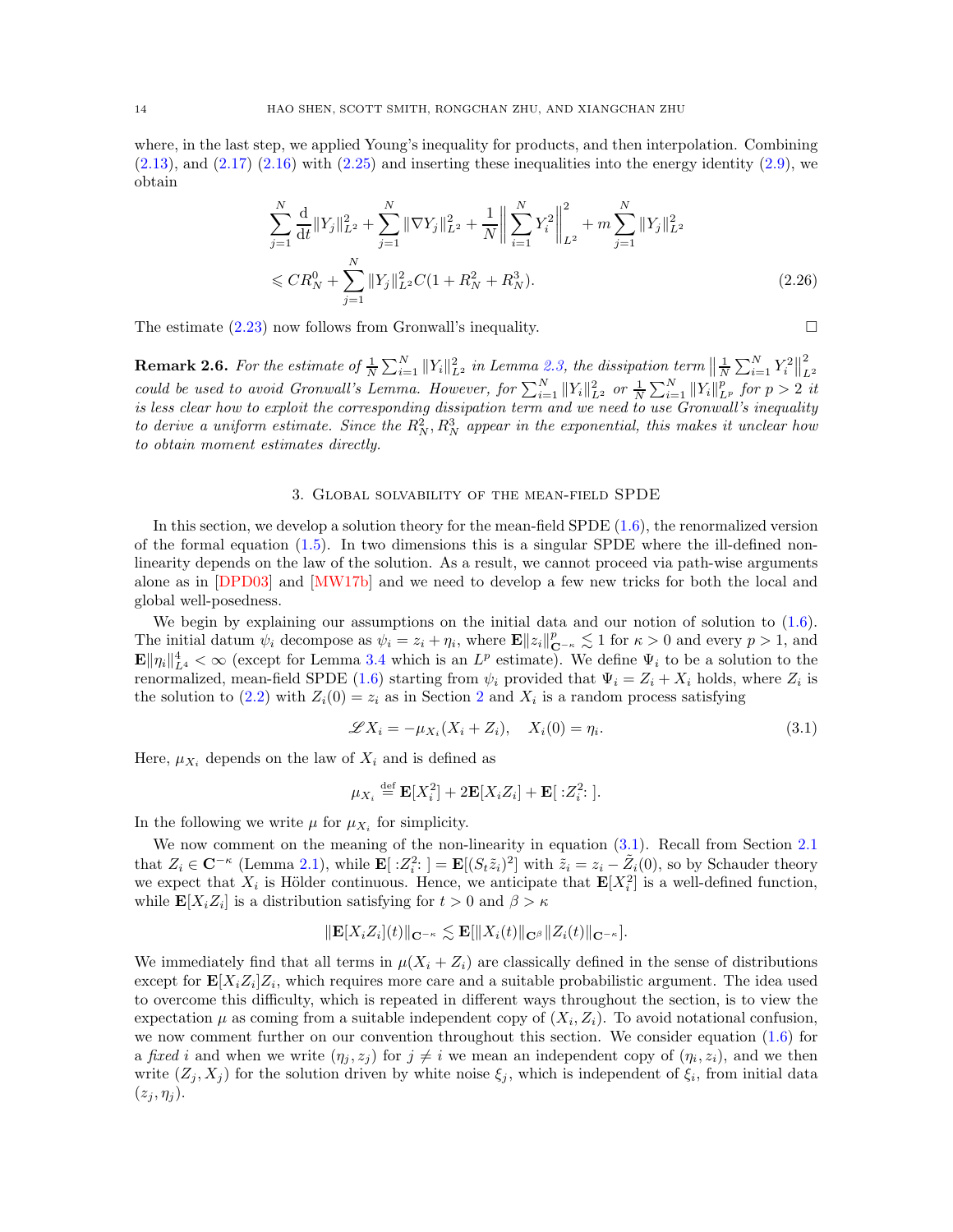### <span id="page-14-1"></span>3.1. Local well-posedness.

<span id="page-14-0"></span>**Lemma 3.1.** For  $p \in [1, \infty]$  and  $0 \leq \kappa \leq s$  it holds

$$
||Z_i \mathbf{E}[Z_i X_i]||_{B_{p,\infty}^{-\kappa}} \lesssim \left(\mathbf{E}||X_i||_{B_{p,\infty}^s}^2\right)^{\frac{1}{2}} \left(\mathbf{E}[\| :Z_i Z_j : \|_{\mathbf{C}^{-\kappa}}^2 | Z_i]\right)^{\frac{1}{2}}.
$$
 (3.2)

Here the conditional expectation is on the  $\sigma$ -algebra generated by the stochastic process  $Z_i$ .

*Proof.* Letting  $(X_j, Z_j)$  be an independent copy of  $(X_i, Z_i)$  we have

$$
Z_i \mathbf{E}[Z_i X_i] = Z_i \mathbf{E}[Z_j X_j] = \mathbf{E}[ :Z_i Z_j : X_j | Z_i].
$$

We then use Jensen's inequality to find

$$
||Z_i \mathbf{E}[Z_j X_j]||_{B_{p,\infty}^{-\kappa}} \leq \mathbf{E}\big[||\cdot Z_i Z_j; \, X_j||_{B_{p,\infty}^{-\kappa}} \mid Z_i\big] \leqslant \mathbf{E}\big[||\cdot Z_i Z_j; \, ||_{\mathbf{C}^{-\kappa}} ||X_j||_{B_{p,\infty}^s} \mid Z_i\big],
$$

where we used Lemma  $A.3$  in the last line. The claim now follows from conditional Hölder's inequality and the independence of  $X_j$  from  $Z_i$ . .

We now apply the above result to obtain a local well-posedness result for  $(3.1)$ , which yields in turn a local well-posedness result for [\(1.6\)](#page-2-1).

**Lemma 3.2.** There exists  $T^* > 0$  small enough such that [\(3.1\)](#page-13-2) has a unique mild solution  $X_i \in \mathbb{R}$  $L^2(\Omega; C_{T^*}L^4 \cap C((0,T^*];\mathbf{C}^\beta))$  and for  $\beta > 3\kappa$  small enough,  $\gamma = \beta + \frac{1}{2}$ , one has

$$
\mathbf{E}[\sup_{t\in[0,T^*]}t^{\gamma}\|X_i\|_{\mathbf{C}^{\beta}}^2]\leq 1.
$$

*Proof.* For  $T > 0$  define the ball

$$
\mathcal{B}_T \stackrel{\text{def}}{=} \big\{ X_i \in L^2(\Omega, C((0,T];\mathbf{C}^\beta)) \mid \mathbf{E}[\sup_{t \in [0,T]} t^\gamma \|X_i\|_{\mathbf{C}^\beta}^2] \leq 1, \quad X_i(0) = \eta_i \big\}.
$$

Here we endow the space  $C((0,T];\mathbf{C}^{\beta})$  with norm  $(\sup_{t\in[0,T]}t^{\gamma}\Vert f(t)\Vert_{\mathbf{C}^{\beta}}^2)^{1/2}$ .

For  $X_i \in \mathcal{B}_T$ , define  $\mathcal{M}_T X_i : (0, T] \mapsto \mathbf{C}^{\beta}$  via

$$
\mathcal{M}_T X_i(t) := \int_0^t S_{t-s} \mathbf{E}[X_i^2 + 2X_i Z_i + : Z_i^2] \cdot (X_i + Z_i) \, ds + S_t \eta_i.
$$

Using Lemma [A.4](#page-53-3) and Lemma [A.3](#page-53-2) noting  $\beta > \kappa$ , we find that

$$
\|\mathcal{M}_T X_i(t) - S_t \eta_i\|_{\mathbf{C}^{\beta}} \lesssim \int_0^t (t-s)^{-\frac{\beta+\kappa}{2}} \|\mathbf{E}[X_i Z_i] Z_i\|_{\mathbf{C}^{-\kappa}} ds + \int_0^t \left(\|\mathbf{E} X_i^2\|_{\mathbf{C}^{\beta}} + \|\mathbf{E} : Z_i^2; \|_{\mathbf{C}^{\beta}} + (t-s)^{-\frac{\beta+\kappa}{2}} \|\mathbf{E}[X_i Z_i]\|_{\mathbf{C}^{-\kappa}}\right) \|X_i\|_{\mathbf{C}^{\beta}} ds + \int_0^t (t-s)^{-\frac{\beta+\kappa}{2}} \left(\|\mathbf{E} X_i^2\|_{\mathbf{C}^{\beta}} + \|\mathbf{E} : Z_i^2; \|_{\mathbf{C}^{\beta}}\right) \|Z_i\|_{\mathbf{C}^{-\kappa}} ds \stackrel{\text{def}}{=} \sum_{i=1}^3 J_i(t).
$$

We start by applying Lemma [3.1](#page-14-0) to obtain the pathwise bound

$$
J_1(t) \lesssim \int_0^t (t-s)^{-\frac{\beta+\kappa}{2}} \left(\mathbf{E} \|X_i\|_{\mathbf{C}^{\beta}}^2\right)^{\frac{1}{2}} \left(\mathbf{E} [\| :Z_i Z_j : \|_{\mathbf{C}^{-\kappa}}^2 \ | \ Z_i] \right)^{\frac{1}{2}} ds
$$
  
\$\lesssim \left(\mathbf{E} [\sup\_{r \in [0,t]} (r^{\kappa'} \| :Z\_i Z\_j : (r) \|\_{\mathbf{C}^{-\kappa}})^2 \ | \ Z\_i] \right)^{\frac{1}{2}} \int\_0^t (t-s)^{-\frac{\beta+\kappa}{2}} s^{-\frac{\gamma+2\kappa'}{2}} ds,

for  $\kappa' > \kappa > 0$ , which is integrable provided  $\beta < 2 - \kappa$  and  $\gamma < 2 - 2\kappa'$ . We may now apply Lemma [2.1](#page-8-2) to find that

$$
\mathbf{E}|J_1(t)|^2 \lesssim \mathbf{E}[\sup_{r \in [0,t]} (r^{\kappa'} || \cdot Z_i Z_j; (r) ||_{\mathbf{C}^{-\kappa}})^2] t^{2-(\beta+\kappa+2\kappa'+\gamma)} \lesssim t^{2-(\beta+\kappa+2\kappa'+\gamma)}.
$$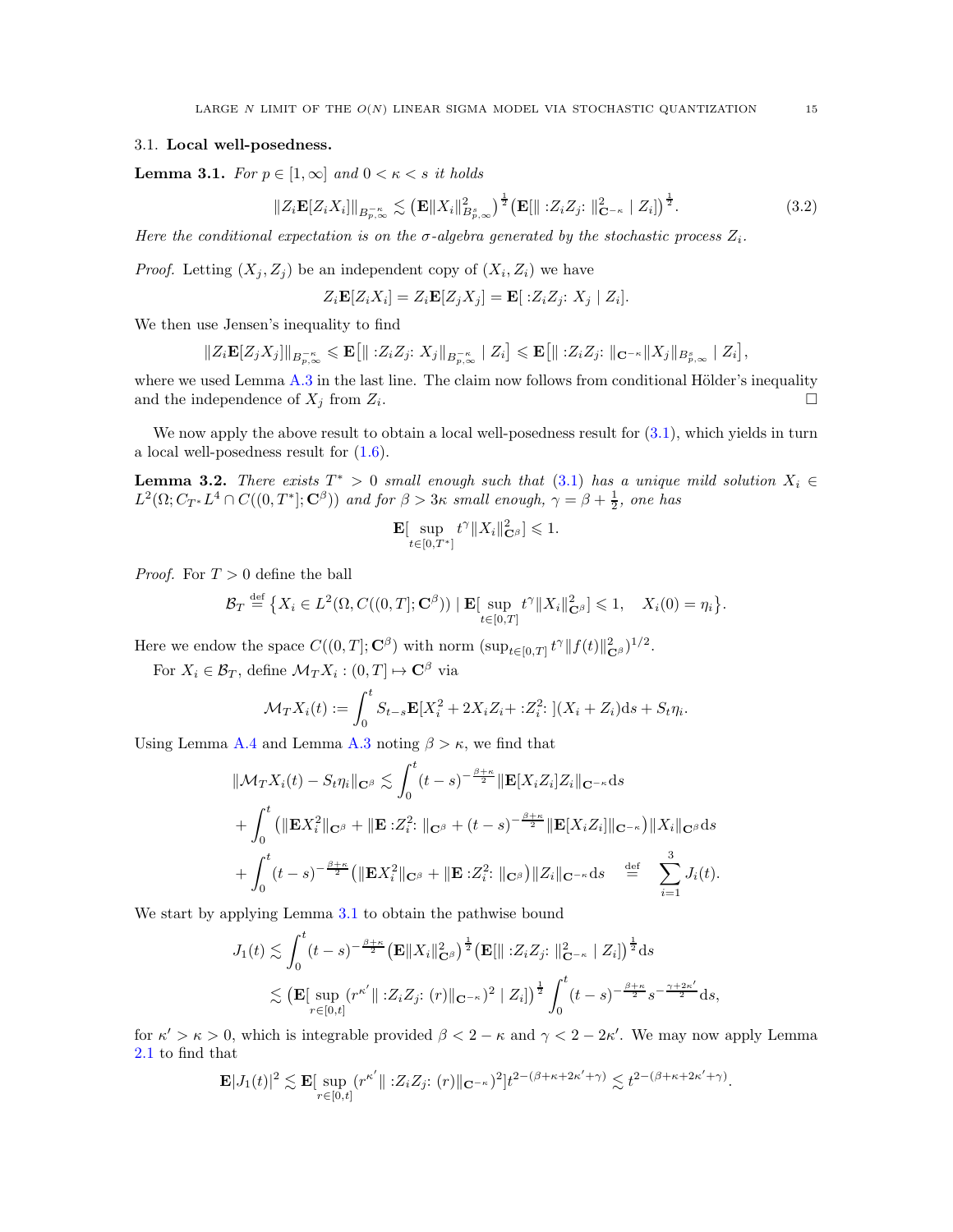Before estimating  $J_2(t)$  and  $J_3(t)$ , we make three observations. First note that by Jensen's inequality and Lemma [A.3](#page-53-2) it holds

$$
\|\mathbf{E} X_i^2\|_{\mathbf{C}^\beta} \lesssim \mathbf{E}[\|X_i\|_{\mathbf{C}^\beta}^2] \lesssim s^{-\gamma}.
$$

Furthermore, using again Lemma [A.4](#page-53-3) we find

$$
\|\mathbf{E}:Z_i^2\colon\|_{\mathbf{C}^{\beta}}\leqslant \mathbf{E}\big\|(S_t\tilde{z}_i)^2\big\|_{\mathbf{C}^{\beta}}\leqslant \mathbf{E}\big\|S_t\tilde{z}_i\big\|_{\mathbf{C}^{\beta}}^2\lesssim s^{-(\beta+\kappa)}.
$$

Finally, note that by Lemma [A.3](#page-53-2)

$$
\|\mathbf{E}[X_iZ_i]\|_{\mathbf{C}^{-\kappa}} \lesssim \mathbf{E}[\|X_i\|_{\mathbf{C}^{\beta}}\|Z_i\|_{\mathbf{C}^{-\kappa}}] \lesssim \left(\mathbf{E}[\|X_i\|_{\mathbf{C}^{\beta}}^2]\right)^{\frac{1}{2}} \left(\mathbf{E}[\|Z_i\|_{\mathbf{C}^{-\kappa}}^2]\right)^{\frac{1}{2}} \lesssim s^{-\frac{\gamma}{2}}.
$$

Inserting these three bounds, we find the inequalities

$$
J_2(t) \lesssim \int_0^t \left(s^{-\gamma} + s^{-(\beta+\kappa)} + (t-s)^{-\frac{\beta+\kappa}{2}} s^{-\frac{\gamma}{2}}\right) \|X_i\|_{\mathbf{C}^\beta} ds.
$$
  

$$
J_3(t) \lesssim \int_0^t (t-s)^{-\frac{\beta+\kappa}{2}} \left(s^{-\gamma} + s^{-(\beta+\kappa)}\right) \|Z_i\|_{\mathbf{C}^{-\kappa}} ds.
$$

Squaring and taking expectation, we find

$$
\mathbf{E}|J_2(t)|^2 \lesssim t^{-\gamma} \left(t^{2-2\gamma} + t^{2-2(\beta+\kappa)} + t^{2-(\beta+\kappa+\gamma)}\right).
$$
  

$$
\mathbf{E}|J_3(t)|^2 \lesssim \left(t^{2-(\beta+\kappa+2\gamma)} + t^{2-3(\beta+\kappa)}\right).
$$

Under our assumption on  $\beta$  these are all bounded by  $t^{-\gamma}$ . Finally, note that by Lemma [A.4](#page-53-3) and the embedding  $L^4 \subset \mathbf{C}^{-\frac{1}{2}}$ , we obtain

<span id="page-15-3"></span>
$$
||S_t \eta||_{\mathbf{C}^{\beta}} \lesssim t^{-\frac{1+2\beta}{4}} ||\eta||_{L^4}.
$$
\n(3.3)

Combining the above estimates we can find  $T^*$  small enough to have

$$
\mathbf{E}[\sup_{t\in[0,T^*]}t^{\gamma}\|\mathcal{M}_{T^*}X(t)\|_{\mathbf{C}^{\beta}}^2]\leq 1,
$$

which implies that for  $T^*$  small enough  $\mathcal{M}_{T^*}$  maps  $\mathcal{B}_{T^*}$  into itself. The contraction property follows similarly. Now the local existence and uniqueness in  $L^2(\Omega; C((0,T], \mathbf{C}^\beta))$  follows. Furthermore, we know  $\int_0^t S_{t-s}\mu(X(s) + Z(s))ds$  is continuous in  $\mathbb{C}^{\beta}$  and  $S_t\eta_i \in C_TL^4$ . The result follows.

<span id="page-15-1"></span>3.2. Global well-posedness. We now extend our local solution to a global solution through a series of a priori bounds, starting with a uniform in time on the  $L^2(\Omega; L^2)$  norm of  $X_i$  together with an  $L^2(\Omega; L^2_T H^1)$  bound.

<span id="page-15-0"></span>**Lemma 3.3.** There exists a universal constant  $C$  such that

$$
\sup_{t \in [0,T]} \mathbf{E} \|X_i\|_{L^2}^2 + \mathbf{E} \|\nabla X_i\|_{L^2_T L^2}^2 + \|\mathbf{E} X_i^2\|_{L^2_T L^2}^2 + m \mathbf{E} \|X_i\|_{L^2_T L^2}^2 \leq C \int_0^T R \mathrm{d} t + \mathbf{E} \|\eta_i\|_{L^2}^2, \tag{3.4}
$$

where, for  $i \neq j$  we define

$$
R \stackrel{\text{def}}{=} 1 + \left(\mathbf{E} \|Z_i\|_{\mathbf{C}^{-s}}^2\right)^{\frac{2}{1-s}} + \mathbf{E} \| :Z_j^2 Z_i : \|_{\mathbf{C}^{-s}}^2 + C \left(\mathbf{E} \| :Z_j Z_i : \|_{\mathbf{C}^{-s}}^2\right)^2 + C \left(\mathbf{E} \| :Z_i^2 : \|_{\mathbf{C}^{-s}}\right)^4.
$$

Proof. The proof is similar in spirit to the proof of Lemma [2.3,](#page-9-1) proceeding by energy estimates.

STEP 1 (Expected energy balance)

In this step, we establish the following identity

<span id="page-15-4"></span><span id="page-15-2"></span>
$$
\frac{1}{2}\frac{\mathrm{d}}{\mathrm{d}t}\mathbf{E}\|X_i\|_{L^2}^2 + \mathbf{E}\|\nabla X_i\|_{L^2}^2 + \|\mathbf{E}X_i^2\|_{L^2}^2 + m\mathbf{E}\|X_i\|_{L^2}^2 = I^1 + I^2 + I^3,\tag{3.5}
$$

where

$$
I^{1} \stackrel{\text{def}}{=} \mathbf{E}\langle X_{i}, \, :Z_{i}Z_{j}^{2}; \,\rangle, \qquad I^{2} \stackrel{\text{def}}{=} \mathbf{E}\langle X_{i}^{2}, \, :Z_{j}^{2}; \,\rangle + 2\mathbf{E}\langle X_{i}X_{j}, Z_{i}Z_{j}\rangle, \qquad I^{3} \stackrel{\text{def}}{=} 3\mathbf{E}\langle X_{i}^{2}X_{j}, Z_{j}\rangle. \tag{3.6}
$$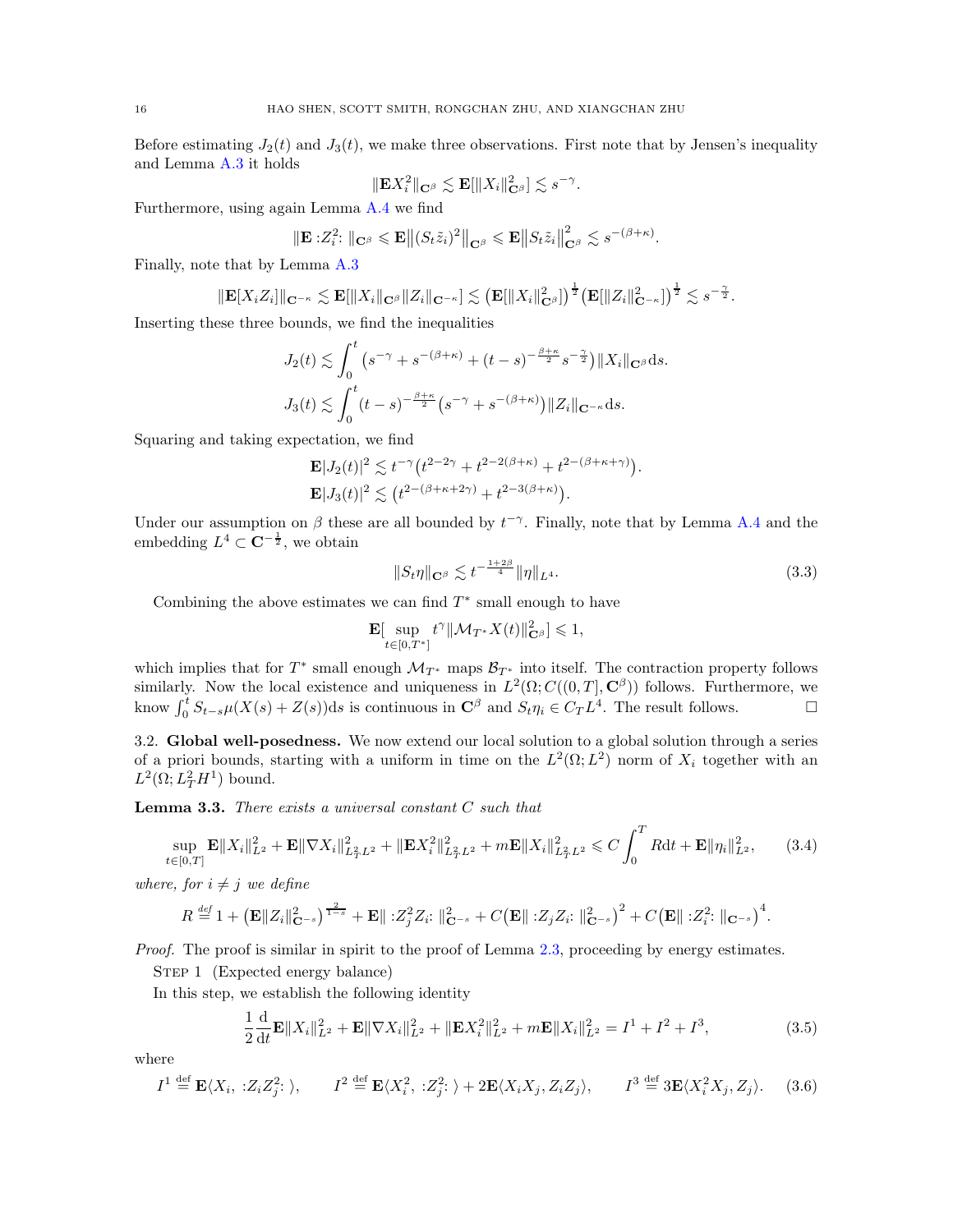Testing [\(3.1\)](#page-13-2) with  $X_i$ , integrating by parts and using that  $X_i$ ,  $X_i Z_i$ , and  $Z_i^2$ : are respectively equal in law to  $X_j$ ,  $X_j Z_j$ , and  $:Z_j^2$ : we find

$$
\frac{1}{2}\frac{\mathrm{d}}{\mathrm{d}t}||X_i||_{L^2}^2 + ||\nabla X_i||_{L^2}^2 + m||X_i||_{L^2}^2 + ||X_i^2 \mathbf{E} X_i^2||_{L^1} \n= -\langle X_i, Z_i \mathbf{E}(.Z_j^2: \rangle) - \langle X_i^2, \mathbf{E}(.Z_j^2: \rangle) - 2\langle X_i, Z_i \mathbf{E}(X_j Z_j) \rangle - 2\langle X_i^2, \mathbf{E}(X_j Z_j) \rangle - \langle X_i \mathbf{E}(X_j^2), Z_i \rangle.
$$

Taking expectation on both sides, using independence, and the fact that  $X_i^2 X_j Z_j$  has the same law as  $X_j^2 X_i Z_i$  we obtain  $(3.5)$ .

STEP 2 (Estimates for  $I^1$ )

In this step, we show there is a universal constant  $C$  such that

<span id="page-16-0"></span>
$$
I^{1} \leqslant \frac{1}{4} \left( \|\mathbf{E} X_{i}^{2}\|_{L^{2}}^{2} + \mathbf{E} \|\nabla X_{i}\|_{L^{2}}^{2} \right) + C \left( 1 + \mathbf{E} \|\, :Z_{i} Z_{j}^{2}:\|_{\mathbf{C}^{-s}}^{2} \right). \tag{3.7}
$$

To prove the claim, we apply  $(2.7)$  to have

<span id="page-16-1"></span>
$$
I^{1} \lesssim \mathbf{E}\big[ \big( \|X_{i}\|_{L^{1}}^{1-s} \|\nabla X_{i}\|_{L^{1}}^{s} + \|X_{i}\|_{L^{1}} \big) \|\; : Z_{j}^{2}Z_{i}: \,\|_{\mathbf{C}^{-s}} \big].
$$

Hence, [\(3.7\)](#page-16-0) follows from the inequality  $\mathbf{E} ||X_i||_{L^1}^2 \leqslant ||\mathbf{E} X_i^2||_{L^2}$  and Young's inequality with exponents  $\left(\frac{2}{1-s}, \frac{2}{s}, 2\right)$  and  $(2, 2)$ .

STEP 3 (Estimates for  $I^2$ )

In this step, we show that there is a universal constant  $C$  such that

$$
I^{2} \leq \frac{1}{4} \left( \mathbf{E} \|\nabla X_{i}\|_{L^{2}}^{2} + \|\mathbf{E} X_{i}^{2}\|_{L^{2}}^{2} \right) + C + C \left( \mathbf{E} \|\|Z_{j} Z_{i} \|\|_{\mathbf{C}^{-s}}^{2} \right)^{2} + C \left( \mathbf{E} \|\|Z_{j}^{2} \|\|_{\mathbf{C}^{-s}} \right)^{4}.
$$
 (3.8)

Using again [\(2.7\)](#page-9-6), Young's inequality, Hölder's inequality and the independence of  $X_i$  and  $X_j$  we obtain

$$
\mathbf{E}\langle X_i X_j, :Z_j Z_i : \rangle \lesssim \mathbf{E}(\|X_i X_j\|_{L^1} + \|\nabla X_i X_j\|_{L^1} + \|X_i \nabla X_j\|_{L^1}) \| :Z_j Z_i : \|_{\mathbf{C}^{-s}}\lesssim \mathbf{E}(\|X_i\|_{L^2} \|X_j\|_{L^2} + \|\nabla X_i\|_{L^2} \|X_j\|_{L^2}) \| :Z_j Z_i : \|_{\mathbf{C}^{-s}}\lesssim (\mathbf{E} \|X_i\|_{L^2}^2 \mathbf{E} \|X_j\|_{L^2}^2 + \mathbf{E} \|\nabla X_i\|_{L^2}^2 \mathbf{E} \|X_j\|_{L^2}^2)^{1/2} (\mathbf{E} \| :Z_j Z_i : \|_{\mathbf{C}^{-s}}^2)^{1/2}\lesssim (\| \mathbf{E} X_i^2 \|_{L^1}^2 + \mathbf{E} \|\nabla X_i\|_{L^2}^2 \|\mathbf{E} X_j^2\|_{L^1})^{1/2} (\mathbf{E} \| :Z_j Z_i : \|_{\mathbf{C}^{-s}}^2)^{1/2}.
$$
\n(3.9)

Similarly, using this time independence of  $X_i^2$  and  $:Z_j^2$ : we obtain

$$
\mathbf{E}\langle X_i^2, :Z_j^2: \rangle \lesssim \mathbf{E}\big(\|X_i^2\|_{L^1} + \|\nabla X_i\|_{L^2}\|X_i\|_{L^2}\big) \| :Z_j^2: \|_{\mathbf{C}^{-s}} = (\|\mathbf{E}X_i^2\|_{L^1} + \mathbf{E}\|\nabla X_i\|_{L^2}\|X_i\|_{L^2}) \mathbf{E}\| :Z_j^2: \|_{\mathbf{C}^{-s}} \lesssim (\|\mathbf{E}X_i^2\|_{L^1} + (\mathbf{E}\|\nabla X_i\|_{L^2}^2)^{1/2}\|\mathbf{E}X_i^2\|_{L^1}^{1/2}) \mathbf{E}\| :Z_j^2: \|_{\mathbf{C}^{-s}}.
$$
 (3.10)

To obtain  $(3.8)$  we use Young's inequality with exponents  $(2, 2)$  and  $(2, 4, 4)$  for both  $(3.9)$   $(3.10)$ .

STEP 4 (Estimates for  $I^3$ )

In this step, we show there is a universal constant  $C$  such that

<span id="page-16-4"></span><span id="page-16-3"></span><span id="page-16-2"></span>
$$
I^3 \leq \frac{1}{4} \left( \mathbf{E} \|\nabla X_i\|_{L^2}^2 + \|\mathbf{E} X_i^2\|_{L^2}^2 \right) + C \left( \left( \mathbf{E} \|Z_j\|_{\mathbf{C}^{-s}}^2 \right)^{\frac{2}{1-s}} + 1 \right). \tag{3.11}
$$

To this end, we write

$$
I^3 \lesssim \mathbf{E} \left( \|X_i^2 X_j\|_{L^1}^{1-s} \|\nabla (X_i^2 X_j)\|_{L^1}^s + \|X_i^2 X_j\|_{L^1} \right) \|Z_j\|_{\mathbf{C}^{-s}} \lesssim (\mathbf{E} \|X_i^2 X_j\|_{L^1} \|Z_j\|_{\mathbf{C}^{-s}})^{1-s} (\mathbf{E} \|\nabla (X_i^2 X_j)\|_{L^1} \|Z_j\|_{\mathbf{C}^{-s}})^s + \mathbf{E} \|X_i^2 X_j\|_{L^1} \|Z_j\|_{\mathbf{C}^{-s}}.
$$

By independence and Hölder's inequality, it holds that

$$
\mathbf{E} \| X_i^2 X_j \|_{L^1} \| Z_j \|_{\mathbf{C}^{-s}} \lesssim \| \mathbf{E} X_i^2 \mathbf{E} [|X_j| \| Z_j \|_{\mathbf{C}^{-s}}] \|_{L^1} \lesssim \| \mathbf{E} X_i^2 \|_{L^2} \| (\mathbf{E} X_j^2)^{1/2} (\mathbf{E} \| Z_j \|_{\mathbf{C}^{-s}}^2)^{1/2} \|_{L^2}
$$
  

$$
\lesssim \| \mathbf{E} X_i^2 \|_{L^2} (\mathbf{E} \| X_j \|_{L^2}^2)^{\frac{1}{2}} (\mathbf{E} \| Z_j \|_{\mathbf{C}^{-s}}^2)^{1/2},
$$
 (3.12)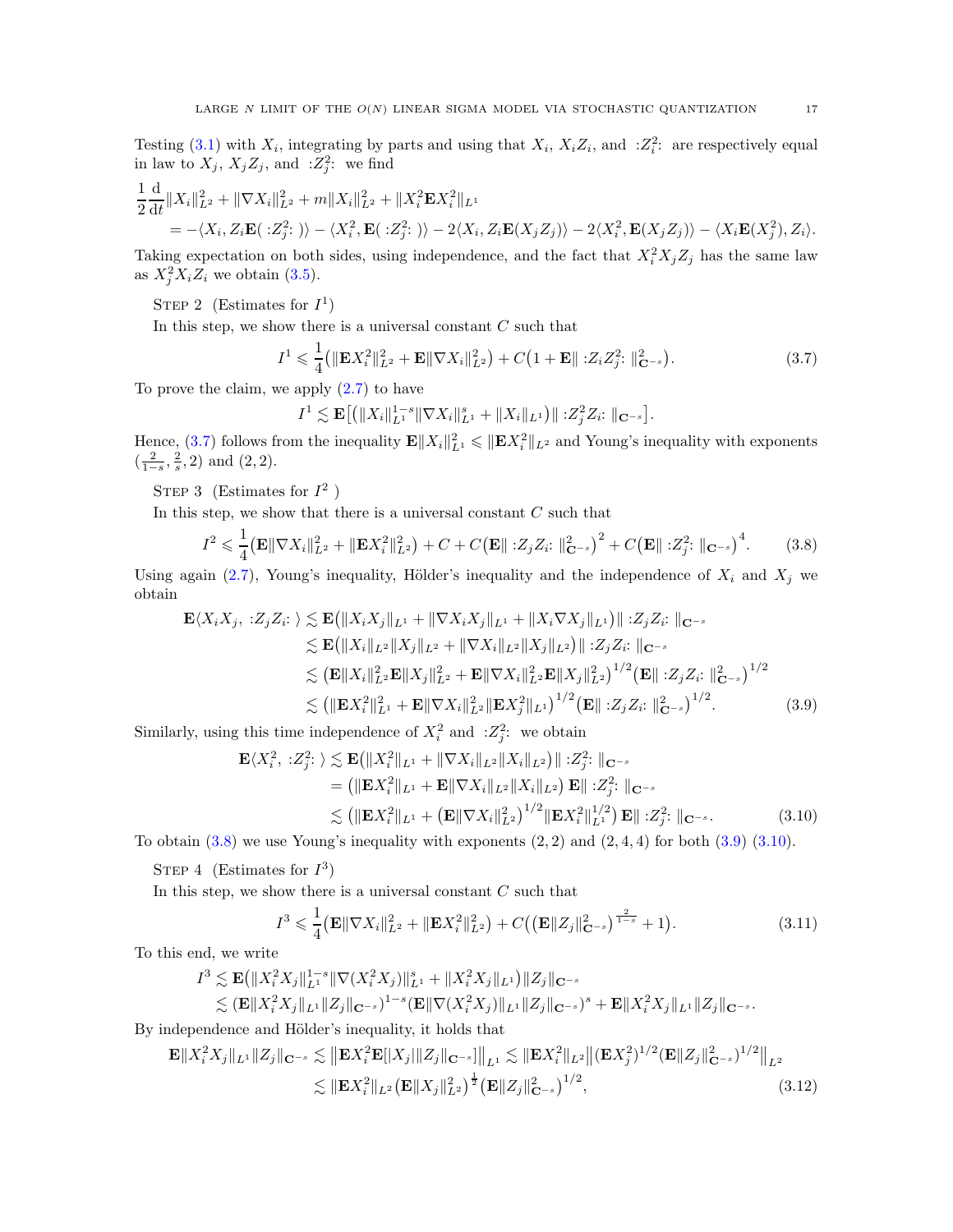where we used that  $\|(\mathbf{E} X_j^2)^{1/2}\|_{L^2} = \|\mathbf{E} X_j^2\|_{L^1}^{\frac{1}{2}} = \left(\mathbf{E} \|X_j\|_{L^2}^2\right)^{\frac{1}{2}}$ . Furthermore,

$$
\mathbf{E} \| X_i^2 \nabla X_j \|_{L^1} \| Z_j \|_{\mathbf{C}^{-s}} = \| \mathbf{E} X_i^2 \mathbf{E} (|\nabla X_j| \| Z_j \|_{\mathbf{C}^{-s}}) \|_{L^1} \n\leq \| \mathbf{E} X_i^2 \|_{L^2} \| \mathbf{E} (|\nabla X_j| \| Z_j \|_{\mathbf{C}^{-s}}) \|_{L^2} \leq \| \mathbf{E} X_i^2 \|_{L^2} \| (\mathbf{E} |\nabla X_j|^2)^{\frac{1}{2}} (\mathbf{E} \| Z_j \|_{\mathbf{C}^{-s}})^{\frac{1}{2}} \|_{L^2} \n\lesssim \| \mathbf{E} X_i^2 \|_{L^2} (\mathbf{E} \|\nabla X_j \|_{L^2}^2)^{1/2} (\mathbf{E} \| Z_j \|_{\mathbf{C}^{-s}}^2)^{\frac{1}{2}}.
$$
\n(3.13)

Similarly, note that

<span id="page-17-4"></span>
$$
\mathbf{E} \| X_i X_j \nabla X_i \|_{L^1} \| Z_j \|_{\mathbf{C}^{-s}} \lesssim \mathbf{E} \| X_i X_j \|_{L^2} \left( \| \nabla X_i \|_{L^2} \| Z_j \|_{\mathbf{C}^{-s}} \right)
$$
  
\n
$$
\lesssim \left( \mathbf{E} \| X_i X_j \|_{L^2}^2 \right)^{1/2} \left( \mathbf{E} \| \nabla X_i \|_{L^2}^2 \mathbf{E} \| Z_j \|_{\mathbf{C}^{-s}}^2 \right)^{1/2}
$$
  
\n
$$
\lesssim \| \mathbf{E} X_i^2 \|_{L^2} \left( \mathbf{E} \| \nabla X_i \|_{L^2}^2 \right)^{1/2} \left( \mathbf{E} \| Z_j \|_{\mathbf{C}^{-s}}^2 \right)^{1/2} . \tag{3.14}
$$

Combining the above estimate we arrive at

$$
I^3 \lesssim \|\mathbf{E}X_i^2\|_{L^2} \left(\mathbf{E} \|\nabla X_i\|_{L^2}^2\right)^{\frac{s}{2}} \left(\mathbf{E} \|X_i\|_{L^2}^2\right)^{\frac{1-s}{2}} \left(\mathbf{E} \|Z_j\|_{\mathbf{C}^{-s}}^2\right)^{\frac{1}{2}} + \|\mathbf{E}X_i^2\|_{L^2} \left(\mathbf{E} \|X_j\|_{L^2}^2\right)^{\frac{1}{2}} \left(\mathbf{E} \|Z_j\|_{\mathbf{C}^{-s}}^2\right)^{\frac{1}{2}} \lesssim \|\mathbf{E}X_i^2\|_{L^2}^{\frac{3-s}{2}} \left(\mathbf{E} \|\nabla X_i\|_{L^2}^2\right)^{\frac{s}{2}} \left(\mathbf{E} \|Z_j\|_{\mathbf{C}^{-s}}^2\right)^{\frac{1}{2}} + \|\mathbf{E}X_i^2\|_{L^2}^{\frac{3}{2}} \left(\mathbf{E} \|Z_j\|_{\mathbf{C}^{-s}}^2\right)^{\frac{1}{2}}.
$$
\n(3.15)

Applying Young's inequality with exponents  $\left(\frac{4}{3-s}, \frac{2}{s}, \frac{4}{1-s}\right)$  we arrive at  $(3.11)$ .

In Section [4](#page-21-0) we will study the large N limit of  $(2.1)$  by comparing the dynamics of each component to the corresponding mean-field evolution. To control the equation for the difference, we will need a stronger control on  $X_i$  than the  $L^2$  type bound obtained above. In the following lemma, we show that  $L^p$  bounds can be propagated in time, which will turn out to be a necessary ingredient in Section [4.](#page-21-0)

<span id="page-17-0"></span>**Lemma 3.4.** Let  $p > 2$  and assume that  $\mathbf{E} \|\eta_i\|_{L^p}^p \lesssim 1$ . Then, we have

$$
\sup_{t\in[0,T]}\mathbf{E}\|X_i\|_{L^p}^p+\mathbf{E}\||X_i|^{\frac{p-2}{2}}\nabla X_i\|_{L^2_TL^2}^2+\|\mathbf{E}|X_i|^p\mathbf{E} X_i^2\|_{L^1_TL^1}\lesssim 1,
$$

where the implicit constant is independent of i.

*Proof.* Given  $p > 2$ , we fix  $s > 0$  sufficiently small such that  $sp < \frac{1}{2}$  and  $\frac{2}{p} + s < 1$ . We will perform an  $L^p$  estimate: integrating [\(3.1\)](#page-13-2) against  $|X_i|^{p-2}X_i$  we get

$$
\frac{1}{p}\frac{\mathrm{d}}{\mathrm{d}t}\mathbf{E}\|X_i\|_{L^p}^p + (p-1)\mathbf{E}\|X_i|^{p-2}|\nabla X_i|^2\|_{L^1} + \mathbf{E}\|X_i|^p X_j^2\|_{L^1} + m\mathbf{E}\|X_i\|_{L^p}^p
$$
\n
$$
= -2\mathbf{E}\Big\langle\mathbf{E}[X_j Z_j], |X_i|^p\Big\rangle - \mathbf{E}\Big\langle\mathbf{E}[X_j^2]|X_i|^{p-2}X_i, Z_i\Big\rangle - 2\mathbf{E}\Big\langle\mathbf{E}[X_j Z_j]Z_i, |X_i|^{p-2}X_i\Big\rangle
$$
\n
$$
+ \mathbf{E}\Big\langle\mathbf{E}[\cdot Z_j^2;], |X_i|^p\Big\rangle + \mathbf{E}\Big\langle\mathbf{E}[\cdot Z_j^2;]X_i|X_i|^{p-2}, Z_i\Big\rangle =: \sum_{k=1}^5 I_k. \tag{3.16}
$$

Set  $D \stackrel{\text{def}}{=} ||X_i^{p-2}|\nabla X_i|^2||_{L^1}$  and  $A \stackrel{\text{def}}{=} ||X_i^p X_j^2||_{L^1}$ . We claim that there is some R so that

$$
I_k \leq \frac{1}{10} \mathbf{E} A + \frac{1}{10} \mathbf{E} D + (\mathbf{E} [\|X_i^p\|_{L^1}] + C)R, \quad \text{with } \int_0^T R \lesssim 1.
$$
 (3.17)

STEP 1 (Estimate of  $I_1$ )

Using Lemma [A.5,](#page-53-1) we have

$$
I_1 \lesssim \mathbf{E}\Big[\|X_j X_i^p\|_{L^1}^{1-s} \|\nabla(X_j|X_i|^p)\|_{L^1}^s \|Z_j\|_{\mathbf{C}^{-s}}\Big] + \mathbf{E}\Big[\|X_j X_i^p\|_{L^1} \|Z_j\|_{\mathbf{C}^{-s}}\Big] =: I_1^{(1)} + I_1^{(2)}.
$$

Using

<span id="page-17-3"></span><span id="page-17-2"></span><span id="page-17-1"></span>
$$
||X_j X_i^p||_{L^1} \lesssim A^{1/2} ||X_i^p||_{L^1}^{1/2}
$$
\n(3.18)

and independence, one has

$$
I_1^{(2)} \leqslant \mathbf{E}\left[A^{1/2} \|X_i^p\|_{L^1}^{1/2} \|Z_j\|_{\mathbf{C}^{-s}}\right] \leqslant \frac{1}{10} \mathbf{E} A + C \mathbf{E} \|X_i^p\|_{L^1} \mathbf{E} \|Z_j\|_{\mathbf{C}^{-s}}^2.
$$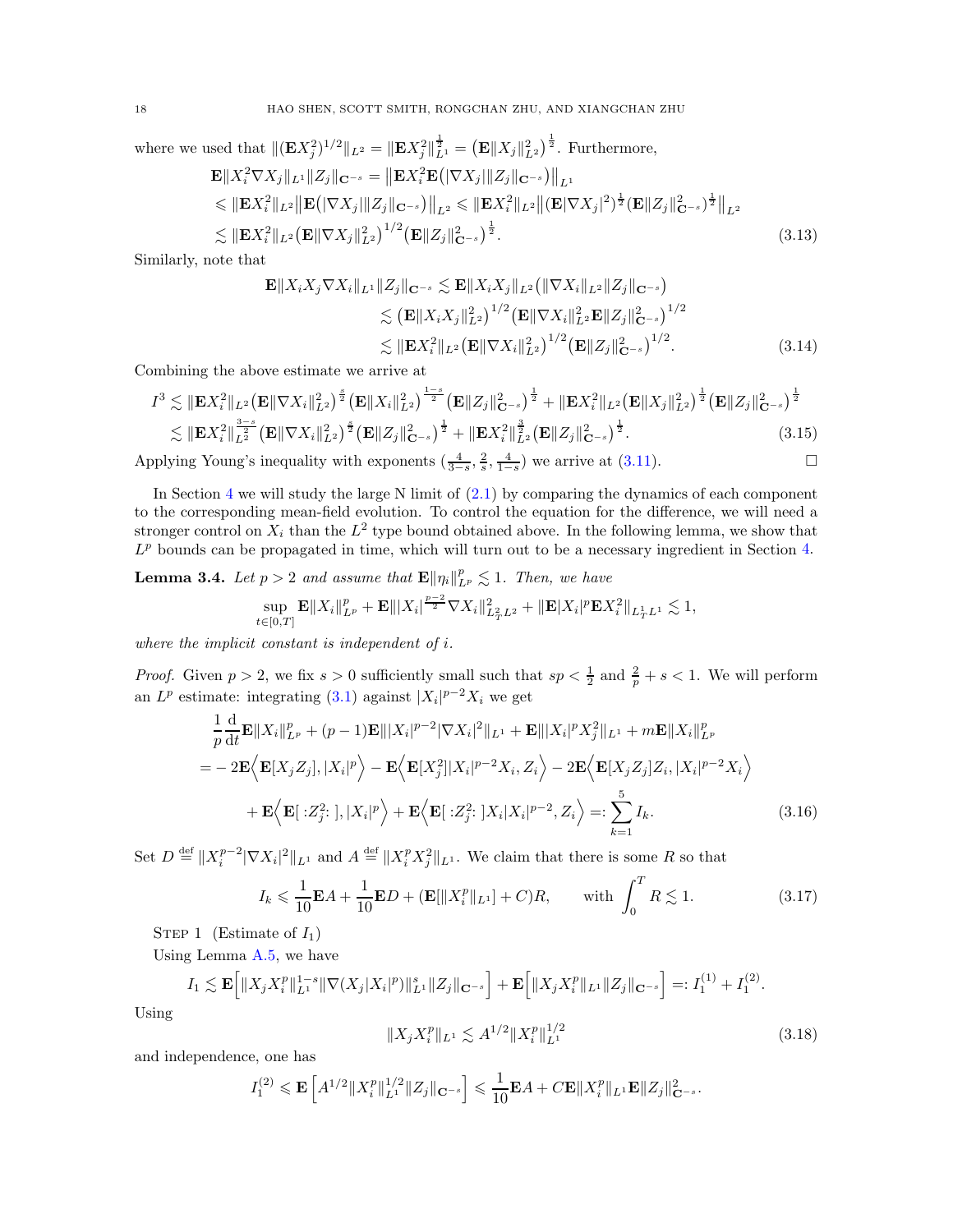Regarding  $I_1^{(1)}$ , using Hölder inequality and then Gagliardo-Nirenberg with  $(s, q, r, \alpha) = (0, 4, 2, \frac{1}{2}),$ 

$$
\begin{aligned} \|\nabla(X_j|X_i|^p)\|_{L^1} &\leqslant \|\nabla X_j\|_{L^2} \||X_i|^{\frac{p}{2}}\|_{L^4}^2 + 2\||X_i|^{\frac{p}{2}}X_j\|_{L^2} \|\nabla |X_i|^{\frac{p}{2}}\|_{L^2} \\ &\lesssim \||X_i|^{\frac{p}{2}}\|_{H^1} \||X_i|^{\frac{p}{2}}\|_{L^2} \|X_j\|_{H^1} + \sqrt{AD} \end{aligned}
$$

Since  $|||X_i|^{\frac{p}{2}}||_{H^1} \lesssim D^{\frac{1}{2}} + |||X_i|^{\frac{p}{2}}||_{L^2}$ , together with [\(3.18\)](#page-17-1) one has

$$
\begin{split} I_1^{(1)} &\lesssim \mathbf{E}\Big[A^{\frac{1-s}{2}}\|X_i^p\|_{L^1}^{\frac{1-s}{2}}\Big(D^{\frac{s}{2}}\|X_i^p\|_{L^1}^{\frac{s}{2}}\|X_j\|_{H^1}^s+\|X_i^p\|_{L^1}^s\|X_j\|_{H^1}^s+A^{\frac{s}{2}}D^{\frac{s}{2}}\Big)\|Z_j\|_{\mathbf{C}^{-s}}\Big] \\ &\leqslant \frac{1}{10}\mathbf{E} A+\frac{1}{10}\mathbf{E} D+C\mathbf{E}\|X_i^p\|_{L^1}\Big(\mathbf{E}\|X_j\|_{H^1}^{2s}\|Z_j\|_{\mathbf{C}^{-s}}^2+\mathbf{E}\|X_j\|_{H^1}^{\frac{2s}{1+s}}\|Z_j\|_{\mathbf{C}^{-s}}^{\frac{2s}{1+s}}+\mathbf{E}\|Z_j\|_{\mathbf{C}^{-s}}^{2/(1-s)}\Big), \end{split}
$$

where in the last inequality we used independence and Young's inequality for products with exponents  $\left(\frac{2}{1-s}, 2, \frac{2}{s}\right)$  for the first and third term, and exponents  $\left(\frac{2}{1-s}, \frac{2}{1+s}\right)$  for the second term. Therefore invoking Lemma [3.3](#page-15-0) to deduce

$$
\int_0^T \Big( \mathbf{E} \|X_j\|_{H^1}^{2s} \|Z_j\|_{{\mathbf C}^{-s}}^2 + \mathbf{E} \|X_j\|_{H^1}^{\frac{2s}{1+s}} \|Z_j\|_{{\mathbf C}^{-s}}^{\frac{2}{1+s}} \Big) \mathrm{d} s \lesssim 1,
$$

which implies a bound of the form  $(3.17)$ .

STEP 2 (Estimates for  $I_2$ )

For the second term on the right hand side of  $(3.16)$  we use Lemma [A.2](#page-52-1) to have

$$
I_2 = \mathbf{E} \langle \Lambda^s (X_j^2 X_i | X_i |^{p-2}), \Lambda^{-s} Z_i \rangle
$$
  
\$\lesssim \mathbf{E} \Big[ \| \Lambda^s (X\_j^2) \|\_{L^p} \| X\_i^{p-1} \|\_{L^{\frac{p}{p-1}}} \| \Lambda^{-s} Z\_i \|\_{L^\infty} \Big] + \mathbf{E} \Big[ \| X\_j^2 \|\_{L^p} \| \Lambda^s (X\_i | X\_i |^{p-2}) \|\_{L^{\frac{p}{p-1}}} \| \Lambda^{-s} Z\_i \|\_{L^\infty} \Big] \newline =: I\_2^{(1)} + I\_2^{(2)}.

Using independence,  $\|\Lambda^s(X_j^2)\|_{L^p} \lesssim \|\Lambda^s X_j\|_{L^{2p}}\|X_j\|_{L^{2p}}$  by [\(A.1\)](#page-52-2), and Lemma [A.1\(](#page-52-3)iii) with  $sp < 1$ ,

$$
I_2^{(1)} \lesssim \mathbf{E}\Big[\|X_i\|_{L^p}^{p-1}\|\Lambda^{-s}Z_i\|_{L^\infty}\Big]\mathbf{E}\Big[\|\Lambda^s(X_j^2)\|_{L^p}\Big] \lesssim (\mathbf{E}[\|X_i\|_{L^p}^p]+1)\mathbf{E}[\|X_j\|_{H^1}^2].
$$

Regarding  $I_2^{(2)}$ , by the interpolation Lemma [A.2](#page-52-1) followed by Hölder's inequality,

$$
\|\Lambda^{s}(X_{i}|X_{i}|^{p-2})\|_{L^{\frac{p}{p-1}}} \lesssim \|\nabla(X_{i}|X_{i}|^{p-2})\|_{L^{\frac{p}{p-1}}}^{s} \|X_{i}^{p-1}\|_{L^{\frac{p}{p-1}}}^{1-s} + \|X_{i}^{p-1}\|_{L^{\frac{p}{p-1}}}^{1-s}
$$

$$
\lesssim D^{s/2} \|X_{i}^{p}\|_{L^{1}}^{(1-s)\frac{p-1}{p} + \frac{s(p-2)}{2p}} + \|X_{i}^{p}\|_{L^{1}}^{\frac{p-1}{p}}.
$$
(3.19)

By [\(A.2\)](#page-53-4) with  $(q, s, \alpha, r) = (2p, 0, \beta, 2)$  with  $\beta \stackrel{\text{def}}{=} 1 - \frac{1}{p}$ , and then Hölder inequality

<span id="page-18-1"></span><span id="page-18-0"></span>
$$
\mathbf{E} \|X_j^2\|_{L^p} \lesssim \mathbf{E} \Big[ \|X_j\|_{H^1}^{2\beta} \|X_j\|_{L^2}^{2(1-\beta)} \Big] \lesssim (\mathbf{E} \|X_j\|_{H^1}^2)^{\beta} (\mathbf{E} \|X_j\|_{L^2}^2)^{1-\beta}.
$$
 (3.20)

Recall from Lemma [3.3](#page-15-0) that  $\mathbf{E}[\|X_j\|_{L^2}^2] \lesssim 1$ . With [\(3.19\)](#page-18-0)-[\(3.20\)](#page-18-1), using again independence, and Hölder's inequality with exponents  $(\frac{2}{s}, \frac{2}{2-s})$ , together with Lemma [2.1,](#page-8-2) we obtain

$$
I_2^{(2)} \lesssim \left(\mathbf{E} \|X_j\|_{H^1}^2\right)^{\beta} \left(\mathbf{E} D\right)^{\frac{s}{2}} \mathbf{E} \left[\|X_i^p\|_{L^1}^{\eta} \|\Lambda^{-s} Z_i\|_{L^\infty}^{\frac{2}{2-s}}\right]^{1-\frac{s}{2}} + \mathbf{E} [\|X_j\|_{H^1}^2]^{\beta} \left(\mathbf{E} \|X_i^p\|_{L^1} \mathbf{E} \|X_j\|_{L^2}^2 + 1\right)
$$

where  $\eta \stackrel{\text{def}}{=} (1 - \frac{1}{p} - \frac{s}{2}) \frac{2}{2-s}$  and clearly  $\eta < 1$ . The first term on the RHS can be bounded by, using Young's inequality with exponents  $(\frac{2}{s}, \frac{2}{2-s})$  and then with exponents  $(\frac{1}{\eta}, \frac{1}{1-\eta})$ ,

$$
\frac{1}{10}\mathbf{E}[D] + C\mathbf{E}\left[\|X_i^p\|_{L^1}^{\eta}\|\Lambda^{-s}Z_i\|_{L^{\infty}}^{\frac{2}{2-s}}\right]\mathbf{E}\left[\|X_j\|_{H^1}^2\right]^{\frac{2\beta}{2-s}}\\ \leqslant \frac{1}{10}\mathbf{E}[D] + C\Big(\mathbf{E}\|X_i^p\|_{L^1} + \mathbf{E}\|\Lambda^{-s}Z_i\|_{L^{\infty}}^{\frac{2}{2-s}\frac{1}{1-\eta}}\Big)\mathbf{E}\Big[\|X_j\|_{H^1}^2\Big]^{\frac{2\beta}{2-s}}\end{aligned}
$$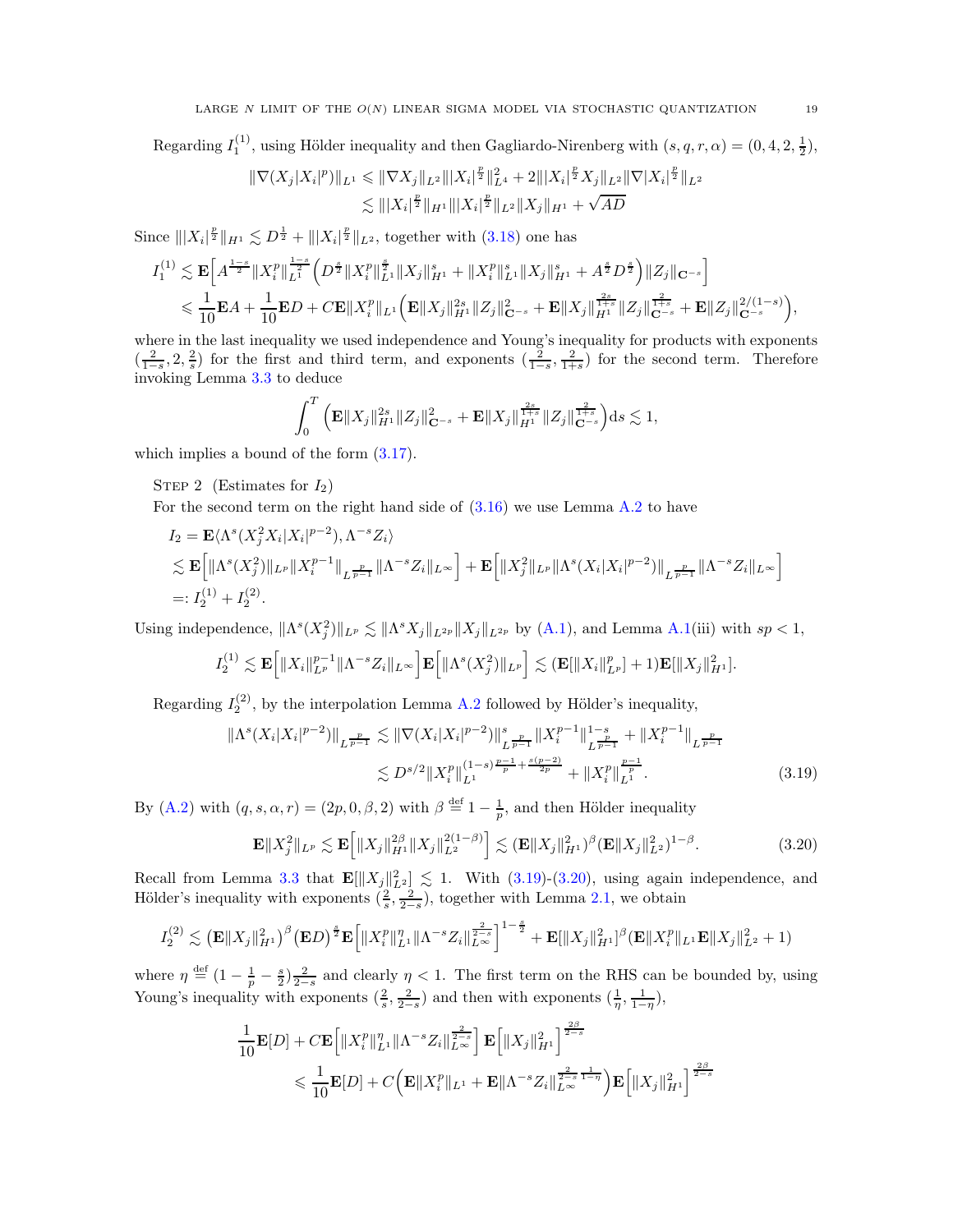By Lemma [A.1](#page-52-3) and Lemma [2.1](#page-8-2) we easily find  $\mathbf{E} \|\Lambda^{-s} Z_i\|_{L^{\infty}}^q \lesssim 1$  for every  $q \geq 1$ . Using Lemma [2.1,](#page-8-2) and Lemma [3.3](#page-15-0) noting that  $2\beta/(2-s) < 1$  by our smallness assumption on  $s > 0$ , we obtain a bound of the form  $(3.17)$  for  $I_2$ .

STEP 3 (Estimate of  $I_3-I_5$ ) Using Lemma [A.2](#page-52-1) we obtain

$$
I_3 = \mathbf{E} \langle \Lambda^s(X_j X_i | X_i |^{p-2}), \Lambda^{-s}(.Z_i Z_j; \cdot) \rangle
$$
  
\$\leq\$  $\mathbf{E} \Big[ \| \Lambda^{-s}(.Z_i Z_j; \cdot) \|_{L^{\infty}} \| \Lambda^s X_j \|_{L^p} \| X_i^p \|_{L^1}^{\frac{p-1}{p}} \Big] + \mathbf{E} \Big[ \| \Lambda^{-s}(.Z_i Z_j; \cdot) \|_{L^{\infty}} \| X_j \|_{L^p} \| \Lambda^s(X_i | X_i |^{p-2}) \|_{L^{\frac{p}{p-1}}} \Big] =: I_3^{(1)} + I_3^{(2)}$ 

.

For  $I_3^{(1)}$  we use Sobolev embedding  $H^1 \subset H_p^s$  and Young's inequality and independence to have

$$
I_3^{(1)} \lesssim \mathbf{E}[\|\Lambda^{-s}(\cdot Z_i Z_j :)\|_{L^\infty}^p] + \mathbf{E}[\|X_j\|_{H^1}^{\frac{p}{p-1}}] \mathbf{E}[\|X_i^p\|_{L^1}].
$$

For  $I_3^{(2)}$  we plug in  $(3.19)$ :

$$
I_3^{(2)} \lesssim \mathbf{E} \Big[ \Big( D^{s/2} \| X_i^p \|_{L^1}^{(2p-2-sp)/(2p)} + \| X_i^p \|_{L^1}^{\frac{p-1}{p}} \Big) \| X_j \|_{L^p} \| \Lambda^{-s}(\cdot : Z_i Z_j; \cdot ) \|_{L^\infty} \Big]
$$

Using Young's inequality with  $(\frac{2}{s}, \frac{2p}{2p-2-sp}, p)$  and  $(\frac{p}{p-1}, p)$ , and Sobolev embedding,

$$
I_3^{(2)} \leq \frac{1}{10} \mathbf{E} D + C \mathbf{E} \|X_i^p\|_{L^1} \mathbf{E} \|X_j\|_{H^1}^{\frac{2p}{2p-2-sp}} + \mathbf{E} \|X_j\|_{H^1}^{\frac{p}{p-1}} \mathbf{E} \|X_i^p\|_{L^1} + C \mathbf{E} \|\Lambda^{-s}(\cdot Z_i Z_j; \cdot)\|_{L^\infty}^p.
$$

For  $s > 0$  small enough  $\frac{2}{p} + s < 1$  so that  $\frac{2p}{2p-2-sp} < 2$ , so Lemma [3.3](#page-15-0) applies. By  $(3.19)$  we have for  $\epsilon > 0$  small enough

$$
I_4 + I_5
$$
  
\n
$$
\lesssim ||\mathbf{E}[\cdot Z_j^2:]||_{L^{\infty}} \mathbf{E}[||X_i||_{L^p}^p] + ||\mathbf{E}[\cdot Z_j^2:]||_{\mathbf{C}^{s+\epsilon}} \mathbf{E}[||\Lambda^s(X_i|X_i|^{p-2})||_{L^1}||\Lambda^{-s}Z_i||_{L^{\infty}}]\n
$$
\lesssim ||\mathbf{E}[\cdot Z_j^2:]||_{L^{\infty}} \mathbf{E}[||X_i||_{L^p}^p] + ||\mathbf{E}[\cdot Z_j^2:]||_{\mathbf{C}^{s+\epsilon}} \mathbf{E}[D^{s/2}||X_i^p||_{L^1}^{(1-s)\frac{p-1}{p}+\frac{s(p-2)}{2p}}||\Lambda^{-s}Z_i||_{L^{\infty}}]\n
$$
+ ||\mathbf{E}[\cdot Z_j^2:]||_{\mathbf{C}^{s+\epsilon}} \mathbf{E}[||X_i^p||_{L^1}^{r}||\Lambda^{-s}Z_i||_{L^{\infty}}]\n
$$
\lesssim \mathbf{E}[D]^{s/2}\mathbf{E}[||X_i^p||_{L^1}^{r}||\Lambda^{-s}Z_i||_{L^{\infty}}^{\frac{2}{2-s}}]^{1-s/2} ||\mathbf{E}[\cdot Z_j^2:]||_{\mathbf{C}^{s+\epsilon}} + ||\mathbf{E}[\cdot Z_j^2:]||_{\mathbf{C}^{s+\epsilon}}(\mathbf{E}[||X_i||_{L^p}^p]+1)\n
$$
\leqslant \frac{1}{10}\mathbf{E}[D] + C\mathbf{E}[||X_i^p||_{L^1}] + C||\mathbf{E}[\cdot Z_j^2:]||_{\mathbf{C}^{s+\epsilon}}^{\frac{2q}{2-s}}\mathbf{E}[||\Lambda^{-s}Z_i||_{L^{\infty}}^{\frac{2q}{2-s}}] + C||\mathbf{E}[\cdot Z_j^2:]||_{\mathbf{C}^{s+\epsilon}}(\mathbf{E}[||X_i||_{L^p}^p]+1),
$$
$$
$$
$$
$$

for  $q = 1/(1 - \eta)$ . Combining all the above estimates and using Gronwall's inequality, we obtain the claimed bound. claimed bound.

We now conclude this section by combining our energy estimates with Schauder theory to obtain a global Hölder bound on  $X_i$ .

<span id="page-19-0"></span>**Lemma 3.5.** Assume that  $\mathbf{E} \|\eta_i\|_{L^4}^4 \lesssim 1$ . For  $\beta > \kappa$  sufficiently small,  $\gamma = \beta + \frac{1}{2}$ , we have  ${\bf E}[\,\,\sup$  $t \in [0,T]$  $t^{\gamma} \|X_i\|_{{\bf C}^{\beta}}^2] \lesssim 1.$ 

*Proof.* Recall that  $X_i$  satisfies the mild formulation of  $(3.1)$ , which we write using our independent copy  $(X_i, Z_j)$  as

$$
X_i(t) = S_t \eta_i + \int_0^t S_{t-s} \mathbf{E}[X_j^2 + 2X_j Z_j + : Z_j^2] \left[ (X_i + Z_i) \mathrm{d} s \right].
$$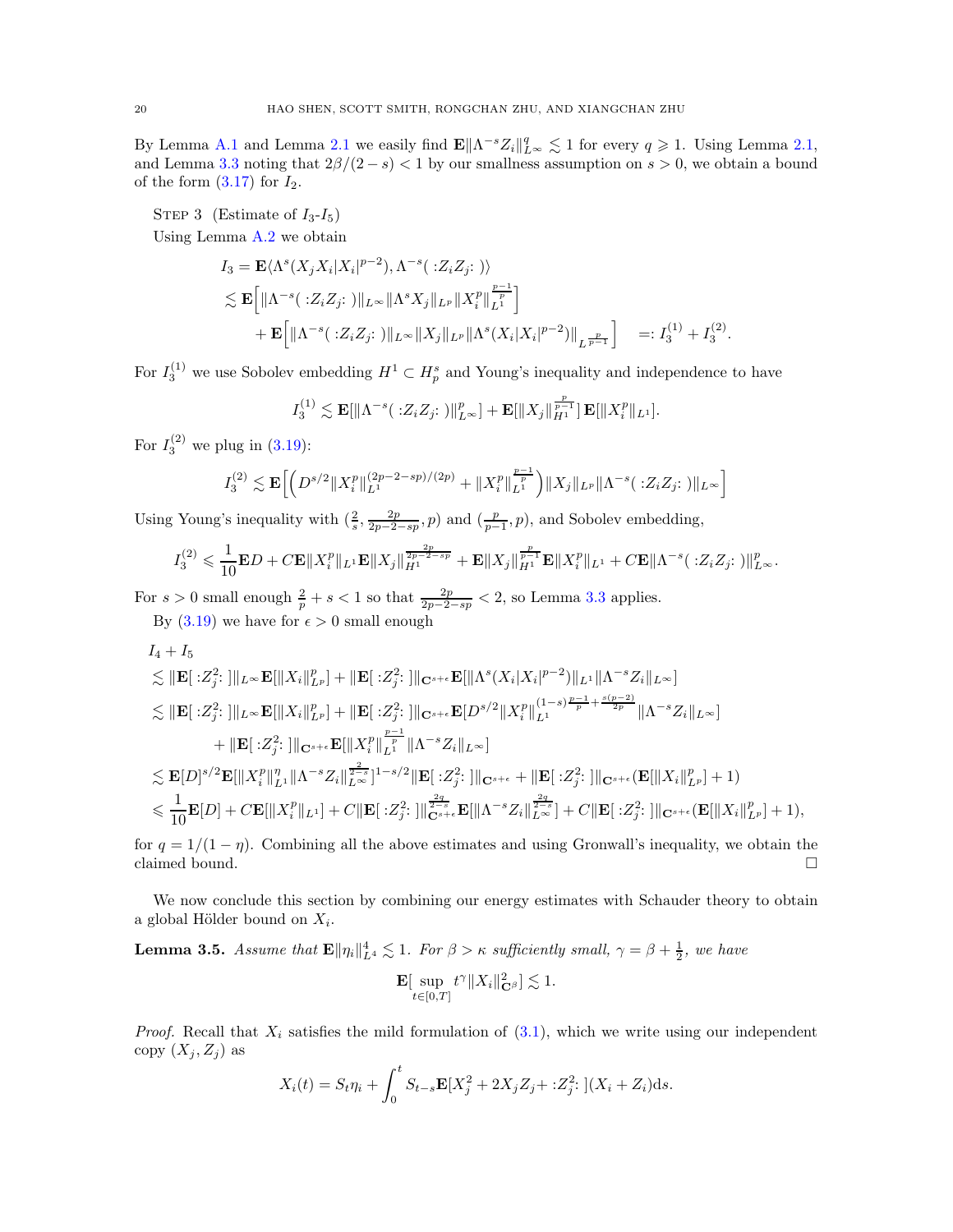We start by applying the Schauder estimate, Lemma [A.4,](#page-53-3) with  $\delta$  playing the role  $\beta + 1$ ,  $\beta + \kappa$ , and  $\beta + \kappa + \frac{2}{3}$  respectively to bound

$$
||X_i(t) - S_t \eta_i||_{\mathbf{C}^{\beta}} \lesssim \int_0^t (t-s)^{-\frac{\beta+1}{2}} ||\mathbf{E}[X_j^2] X_i||_{\mathbf{C}^{-1}} ds + \int_0^t (t-s)^{-\frac{\beta+\kappa}{2}} ||\mathbf{E}[:Z_j^2:](X_i + Z_i)||_{\mathbf{C}^{-\kappa}} ds + \int_0^t (t-s)^{-\frac{\beta+2/3+\kappa}{2}} ||\mathbf{E}[X_j Z_j] Z_i||_{\mathbf{C}^{-\kappa-\frac{2}{3}}} ds + \int_0^t (t-s)^{-\frac{\beta+2/3+\kappa}{2}} \Big( ||\mathbf{E}[X_j Z_j] X_i||_{\mathbf{C}^{-\kappa-\frac{2}{3}}} + ||\mathbf{E}[X_j^2] Z_i||_{\mathbf{C}^{-\kappa-\frac{2}{3}}} \Big) ds \stackrel{\text{def}}{=} \sum_{i=1}^4 J_i.
$$

To estimate  $J_1$ , first recall Lemma [3.4](#page-17-0) implies that

$$
\sup_{t \in [0,T]} \|\mathbf{E} X_j^2\|_{L^2}^2 = \sup_{t \in [0,T]} \|\mathbf{E} X_i^2\|_{L^2}^2 \lesssim \sup_{t \in [0,T]} \mathbf{E} \|X_i\|_{L^4}^4 \lesssim 1,
$$
\n(3.21)

which can be combined with the Sobolev embedding  $L^2 \hookrightarrow \mathbb{C}^{-1}$  in  $d = 2$  corresponding to Lemma [A.1](#page-52-3) with  $\alpha = 0$ ,  $p_1 = q_1 = 2$  and  $p_2 = q_2 = \infty$  to find

$$
J_1 \lesssim \int_0^t (t-s)^{-\frac{\beta+1}{2}} \|\mathbf{E}[X_j^2]\|_{L^2} \|X_i\|_{\mathbf{C}^\beta} ds \lesssim \int_0^t (t-s)^{-\frac{\beta+1}{2}} \|X_i\|_{\mathbf{C}^\beta} ds.
$$

We now turn to  $J_2$  and apply Lemma [A.3](#page-53-2) to find for  $\beta > \kappa$  and  $\kappa' > \kappa$ 

<span id="page-20-0"></span>
$$
J_2 \lesssim \int_0^t (t-s)^{-\frac{\beta+\kappa}{2}} [\|\mathbf{E}[:Z_j^2:]\|_{\mathbf{C}^{-\kappa}} \|X_i\|_{\mathbf{C}^{\beta}} + \|\mathbf{E}[:Z_j^2:]\|_{\mathbf{C}^{2\kappa}} \|Z_i\|_{\mathbf{C}^{-\kappa}} ds
$$
  

$$
\lesssim \int_0^t (t-s)^{-\frac{\beta+\kappa}{2}} s^{-\frac{\kappa'}{2}} \|X_i\|_{\mathbf{C}^{\beta}} ds + \|Z_i\|_{C_T\mathbf{C}^{-\kappa}}.
$$

We now turn to  $J_3$  and  $J_4$  and use the Besov embedding  $B_{3,\infty}^{-\kappa} \hookrightarrow \mathbb{C}^{-\kappa-\frac{2}{3}}$  in  $d=2$  in Lemma [A.1.](#page-52-3) Let's begin with  $J_3$  which is simpler. Using Lemma [3.4](#page-17-0) and Lemma [A.1](#page-52-3) and Lemma [A.2](#page-52-1) we have

$$
\int_0^T \|\mathbf{E}[X_i^2]\|_{B_{3,\infty}^{2\kappa}}^2 ds \lesssim \int_0^T \|\mathbf{E}\|X_i^2\|_{B_{3,\infty}^{2\kappa}}^2|^2 ds \lesssim \int_0^T \|\mathbf{E}\|\Lambda^{2\kappa}(X_i^2)\|_{L^3}^2 ds \lesssim \int_0^T \|\mathbf{E}\|\Lambda(X_i^2)\|_{L^{4/3}}^2|^2 ds
$$
  

$$
\lesssim \int_0^T \|\mathbf{E}\|X_i\|_{H^1} \|X_i\|_{L^4}^2 ds \lesssim \int_0^T \mathbf{E}[\|X_i\|_{H^1}^2] \mathbf{E}[\|X_i\|_{L^4}^2] ds \lesssim 1,
$$
 (3.22)

where we used  $(A.1)$  in the fourth inequality and Hölder inequality in the fifth inequality. Note that by Hölder's inequality in time which exponents  $(\frac{3}{2},3)$  and taking into account that  $\frac{3}{4}(\beta+\frac{2}{3}+\kappa) < 1$ for  $\beta$  small enough and using Lemma [A.3](#page-53-2) we find

$$
J_3 \lesssim \int_0^T \|\mathbf{E}[X_j Z_j] Z_i\|_{B_{3,\infty}^{-\kappa}}^3 ds \lesssim \int_0^T (\mathbf{E}[\|X_j\|_{B_{3,\infty}^{2\kappa}}^2])^{\frac{3}{2}} (\mathbf{E}[\|Z_i Z_j : \|_{\mathbf{C}^{-\kappa}}^2 | Z_i])^{\frac{3}{2}} ds
$$
  

$$
\lesssim 1 + \int_0^T (\mathbf{E}[\|Z_i Z_j : \|_{\mathbf{C}^{-\kappa}}^2 | Z_i])^6 ds.
$$
 (3.23)

Here we used Lemma [3.1](#page-14-0) and  $(3.22)$ . Finally, we turn to  $J_4$ . By Lemma [A.3](#page-53-2) and Lemma [A.2](#page-52-1) we deduce

<span id="page-20-1"></span>
$$
||X_i||_{B^{2\kappa}_{3,\infty}} \lesssim ||X_i||_{B^{2\kappa}_{\frac{4}{1+2\kappa},\infty}} \lesssim ||X_i||_{B^1_{2,\infty}}^{2\kappa} ||X_i||_{B^0_{4,\infty}}^{1-2\kappa} \lesssim ||X_i||_{H^1}^{2\kappa} ||X_i||_{L^4}^{1-2\kappa},
$$

which implies that

$$
\int_{0}^{T} \|\mathbf{E}(X_{i}Z_{i})\|_{B_{3,\infty}^{-\kappa}}^{3} ds \lesssim \int_{0}^{T} \mathbf{E}[\|X_{i}\|_{B_{3,\infty}^{2\kappa}}^{3} \|Z_{i}\|_{\mathbf{C}^{-\kappa}}^{3}] \lesssim \int_{0}^{T} \mathbf{E}[\|X_{i}\|_{H^{1}}^{6\kappa} \|X_{i}\|_{L^{4}}^{3(1-2\kappa)} \|Z_{i}\|_{\mathbf{C}^{-\kappa}}^{3}]
$$
  

$$
\lesssim \int_{0}^{T} \mathbf{E}[\|X_{i}\|_{H^{1}}^{2}] + \int_{0}^{T} \mathbf{E}[\|X_{i}\|_{L^{4}}^{4}] + \int_{0}^{T} \mathbf{E}[\|Z_{i}\|_{\mathbf{C}^{-\kappa}}^{1}] \lesssim 1,
$$
 (3.24)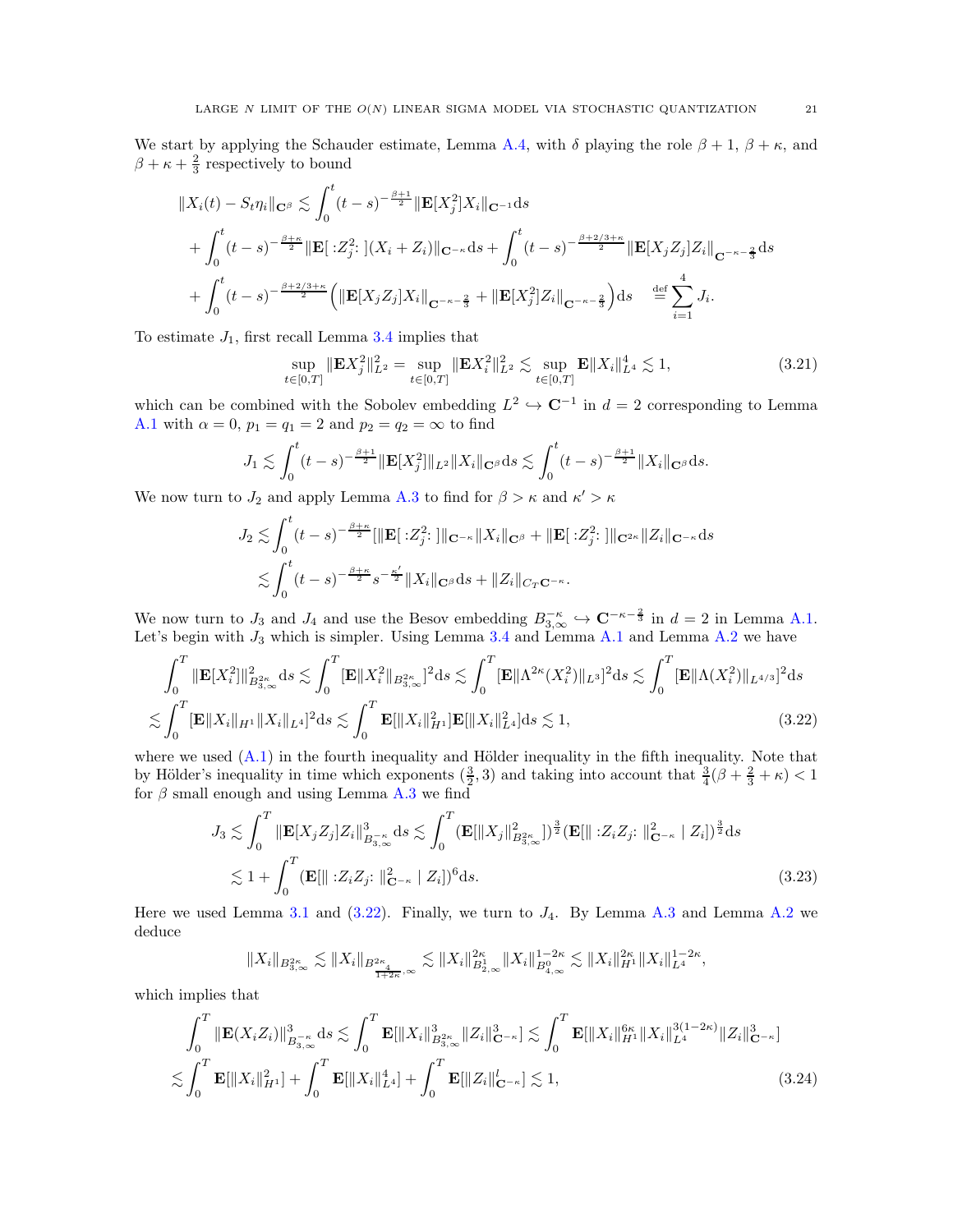for some  $l > 1$ . This combined with  $(3.22)$  and Lemma [A.3](#page-53-2) implies that

$$
J_4 \lesssim \int_0^t (t-s)^{-\frac{\beta+2/3+\kappa}{2}} \left( \|\mathbf{E}[X_j Z_j] \|_{B_{3,\infty}^{-\kappa}} \|X_i\|_{\mathbf{C}^{\beta}} + \|\mathbf{E}[X_j^2] \|_{B_{3,\infty}^{2\kappa}} \|Z_i\|_{\mathbf{C}^{-\kappa}} \right) ds
$$
  

$$
\lesssim \int_0^t (t-s)^{-\frac{\beta+2/3+\kappa}{2}} \|\mathbf{E}[X_j Z_j] \|_{B_{3,\infty}^{-\kappa}} \|X_i\|_{\mathbf{C}^{\beta}} ds + \|Z_i\|_{C_T \mathbf{C}^{-\kappa}}
$$

For  $S_t \eta_i$  we use [\(3.3\)](#page-15-3) to have the desired bound. Combining the above estimates, using [\(3.24\)](#page-20-1), Hölder's inequality and Gronwall's inequality, the result follows.

Combining the local well-posedness result and the uniform estimate Lemma [3.5](#page-19-0) we conclude the following result:

<span id="page-21-2"></span>**Theorem 3.6.** For given  $Z_i$  as the solution to [\(2.2\)](#page-7-3) and  $\mathbf{E} ||\eta_i||_{L^4}^4 \lesssim 1$ , there exists a unique solution  $X_i \in L^2(\Omega; C((0,T];\mathbf{C}^\beta) \cap C_T L^4)$  to [\(3.1\)](#page-13-2) such that

$$
\mathbf{E}[\sup_{t\in[0,T]}t^{\gamma}\|X_i\|_{\mathbf{C}^{\beta}}^2] + \sup_{t\in[0,T]}\mathbf{E}\|X_i\|_{L^4}^4 + \mathbf{E}\|X_i\|_{L^2_T H^1}^2 \lesssim 1.
$$

In particular, for every  $\psi_i \in \mathbb{C}^{-\kappa}$  with  $\mathbf{E} \|\psi_i\|_{\mathbb{C}^{-\kappa}}^p \lesssim 1$ ,  $p > 1$ , there exists a unique solution  $\Psi_i \in$  $L^2(\Omega; C_T \mathbf{C}^{-\kappa})$  to [\(1.6\)](#page-2-1) such that

$$
\mathbf{E}[\sup_{t\in[0,T]}t^{\gamma}\|\Psi_i-Z_i\|_{\mathbf{C}^{\beta}}^2]\lesssim 1,
$$

<span id="page-21-0"></span>for  $\beta > 3\kappa > 0$  small enough and  $\gamma = \frac{1}{2} + \beta$ .

# 4. Large N limit of the dynamics

In this section we study the large N behavior of a fixed component  $\Phi_i^N$  satisfying  $(2.1)$  with initial condition  $\phi_i^N = y_i^N + z_i^N$ . Namely, under suitable assumptions on the initial conditions, we show that as  $N \to \infty$ , the component converges to the corresponding solution  $\Psi_i$  to [\(1.6\)](#page-2-1) with initial condition  $\psi_i = \eta_i + z_i$ . Recall that by definition,  $\Phi_i^N = Y_i^N + Z_i^N$ , where  $Y_i^N$  satisfies [\(2.3\)](#page-7-2) and  $Z_i^N$  satisfies [\(2.2\)](#page-7-3) with initial conditions  $y_i^N$  and  $z_i^N$  respectively. Similarly,  $\Psi_i = X_i + Z_i$ , where  $X_i$  satisfies [\(3.1\)](#page-13-2) and  $Z_i$  satisfies [\(2.2\)](#page-7-3) with initial conditions  $y_i$  and  $\eta_i$  respectively. We now define

$$
v_i^N \stackrel{\text{def}}{=} Y_i^N - X_i
$$

.

For future reference, we note that in light of the decomposition, c.f. Section [2.1](#page-8-0) for the definition of  $\tilde{Z}_i,$ 

$$
Z_i^N = \tilde{Z}_i + S_t(z_i^N - \tilde{Z}_i(0)), \quad Z_i = \tilde{Z}_i + S_t(z_i - \tilde{Z}_i(0)),
$$

it follows that

$$
\Phi_i^N - \Psi_i = Y_i^N - X_i + Z_i^N - Z_i = v_i^N + S_t(z_i^N - z_i).
$$

Hence, our main task is to study  $v_i^N$  and this will occupy the bulk of the proof. We now give our assumptions on the initial conditions.

<span id="page-21-1"></span>Assumption 4.1. Suppose the following assumptions:

- The random variables  $\{(z_i, \eta_i)\}_{i=1}^N$  are iid.
- For every  $p > 1$ , and every i,

$$
\mathbf{E}[\|z_i^N - z_i\|_{\mathbf{C}^{-\kappa}}^p] \to 0, \quad \mathbf{E}[\|y_i^N - \eta_i\|_{L^2}^2] \to 0, \qquad \text{as } N \to \infty,
$$

$$
\frac{1}{N} \sum_{i=1}^{N} \|z_i^N - z_i\|_{\mathbf{C}^{-\kappa}}^p \to \mathbf{P} 0, \quad \frac{1}{N} \sum_{i=1}^{N} \|y_i^N - \eta_i\|_{L^2}^2 \to \mathbf{P} 0, \qquad \text{as } N \to \infty,
$$

where  $\rightarrow^{\mathbf{P}}$  means the convergence in probability.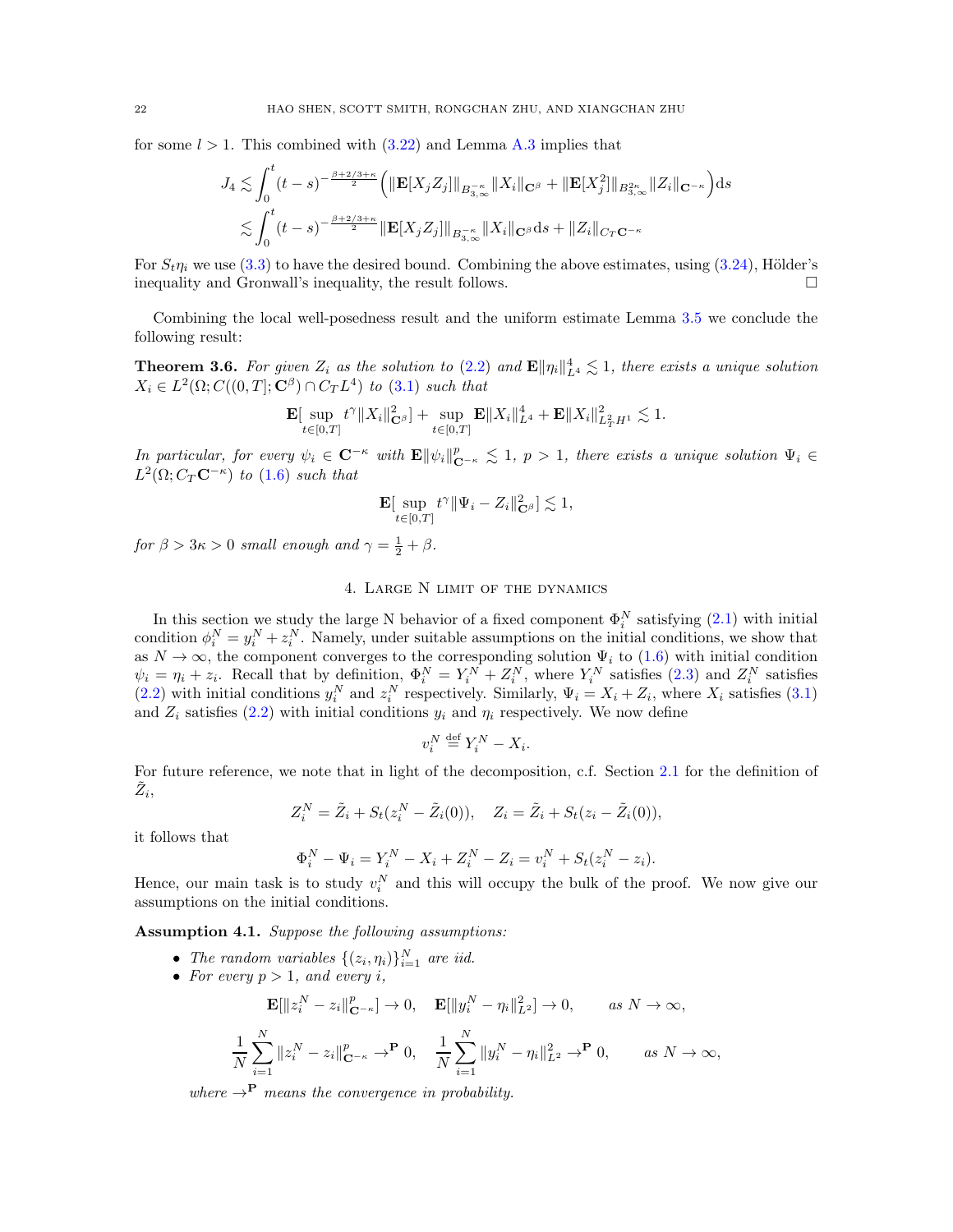• For some  $q > 1$ ,  $p_0 > 4/(1-4\kappa)$ , and every  $p > 1$ 

$$
\mathbf{E}[\|z_i^N\|_{\mathbf{C}^{-\kappa}}^p+\|z_i\|_{\mathbf{C}^{-\kappa}}^p]\lesssim 1,\quad \mathbf{E}\|\eta_i\|_{L^{p_0}}^{p_0}\lesssim 1,\quad \mathbf{E}[\frac{1}{N}\sum_{i=1}^N\|y_i^N\|_{L^2}^2]^q\lesssim 1,
$$

where the implicit constant is independent of  $i, N$ .

The following theorem is our main convergence result - which in particular implies Theorem [1.1.](#page-2-0) The proof is inspired by mean field theory for *SDE* systems such as Sznitman's article [\[Szn91\]](#page-59-12), which as the general philosophy starts by directly subtracting the two dynamics and thereby cancelling the white noises, and then controls the difference. To this end we establish energy estimates for the difference  $v_i^N$  below, c.f. [\(4.4\)](#page-22-1) from Step [1.](#page-22-2) The key to the proof is that for the terms collected in  $I_1^N$ ,  $I_2^N$  below we interpolate with  $\mathbb{C}^{-s}$  and  $B_{1,1}^s$  spaces and leverage various a-priori estimates obtained in the previous sections; but for terms collected in  $I_3^N$  which are suitably *centered*, we interpolate with Hilbert spaces and invoke the following fact  $(4.1)$ , which in certain sense gives us a crucial "factor of  $1/N$ ":

Recall that for mean-zero independent random variables  $U_1, \ldots, U_N$  taking values in a Hilbert space  $H$ , we have

<span id="page-22-3"></span>
$$
\mathbf{E}\Big\|\sum_{i=1}^{N}U_i\Big\|_{H}^{2} = \mathbf{E}\sum_{i=1}^{N}\|U_i\|_{H}^{2}.
$$
\n(4.1)

This simple fact is important for us since the square of the sum on the l.h.s. of [\(4.1\)](#page-22-3) appears to have " $N^2$  terms" but under expectation it's only a sum of N terms, in certain sense giving us a "factor of  $1/N$ ".

<span id="page-22-0"></span>**Theorem 4.1.** If the initial datum  $(z_i^N, y_i^N, z_i, \eta_i)_i$  satisfy Assumption [4.1,](#page-21-1) then for every i and every  $T > 0$ ,  $||v_i^N||_{C_T L^2}$  converges to zero in probability, as  $N \to \infty$ . Moreover, under the additional hypothesis that  $(z_i^N, y_i^N, z_i, \eta_i)_{i=1}^N$  are exchangeable, for all  $t > 0$  it holds

<span id="page-22-4"></span>
$$
\lim_{N \to \infty} \mathbf{E} \|\Phi_i^N(t) - \Psi_i(t)\|_{L^2}^2 = 0.
$$
\n(4.2)

Proof. The proof has a similar flavor to the Lemma [2.3,](#page-9-1) and in fact we will continue to use the notation  $R_N^i$  for  $i = 1, 2, 3$  for the same quantities. One additional ingredient required is the following instance of the Gagliardo-Nirenberg inequality (a special case of Lemma [A.2\)](#page-52-1),

<span id="page-22-2"></span><span id="page-22-1"></span>
$$
||g||_{L^{4}} \leqslant C||g||_{H^{1}}^{1/2}||g||_{L^{2}}^{1/2}.
$$
\n(4.3)

In the proof we omit the superscript N and simply write  $v_i$  for  $v_i^N$  throughout. Furthermore, in Steps [1](#page-22-2)[-5](#page-28-0) we work under the simplifying assumption that  $z_i^N = z_i$ , so that also  $Z_i^N = Z_i$ . In Step [7,](#page-30-0) we sketch the argument in the more general case.

STEP 1 (Energy balance)

In this step, we justify the following energy identity

$$
\frac{1}{2}\frac{d}{dt}\sum_{i=1}^{N}||v_i||_{L^2}^2 + \sum_{i=1}^{N}||\nabla v_i||_{L^2}^2 + m\sum_{i=1}^{N}||v_i||_{L^2}^2 + \frac{1}{N}\sum_{i,j=1}^{N}||Y_jv_i||_{L^2}^2 + \frac{1}{N}\left\|\sum_{j=1}^{N}X_jv_j\right\|_{L^2}^2 = \sum_{k=1}^{3}I_k^N\tag{4.4}
$$

where

$$
I_1^N \stackrel{\text{def}}{=} -\frac{1}{N} \sum_{i,j=1}^N \left( 2 \langle v_i v_j, \, : Z_j Z_i : \, \rangle + \langle v_i^2, \, : Z_j^2 : \, \rangle + 2 \langle v_i^2 Y_j, Z_j \rangle \right),
$$
  
\n
$$
I_2^N \stackrel{\text{def}}{=} -\frac{1}{N} \sum_{i,j=1}^N \langle v_i v_j, \left( X_i Y_j + (3X_j + Y_j) Z_i \right) \rangle,
$$
  
\n
$$
I_3^N \stackrel{\text{def}}{=} -\frac{1}{N} \sum_{i,j=1}^N \left\langle \left[ : Z_j^2 : -\mathbf{E} : Z_j^2 : +X_j (X_j + 2Z_j) - \mathbf{E} X_j (X_j + 2Z_j) \right] (X_i + Z_i), \, v_i \right\rangle,
$$
\n(4.5)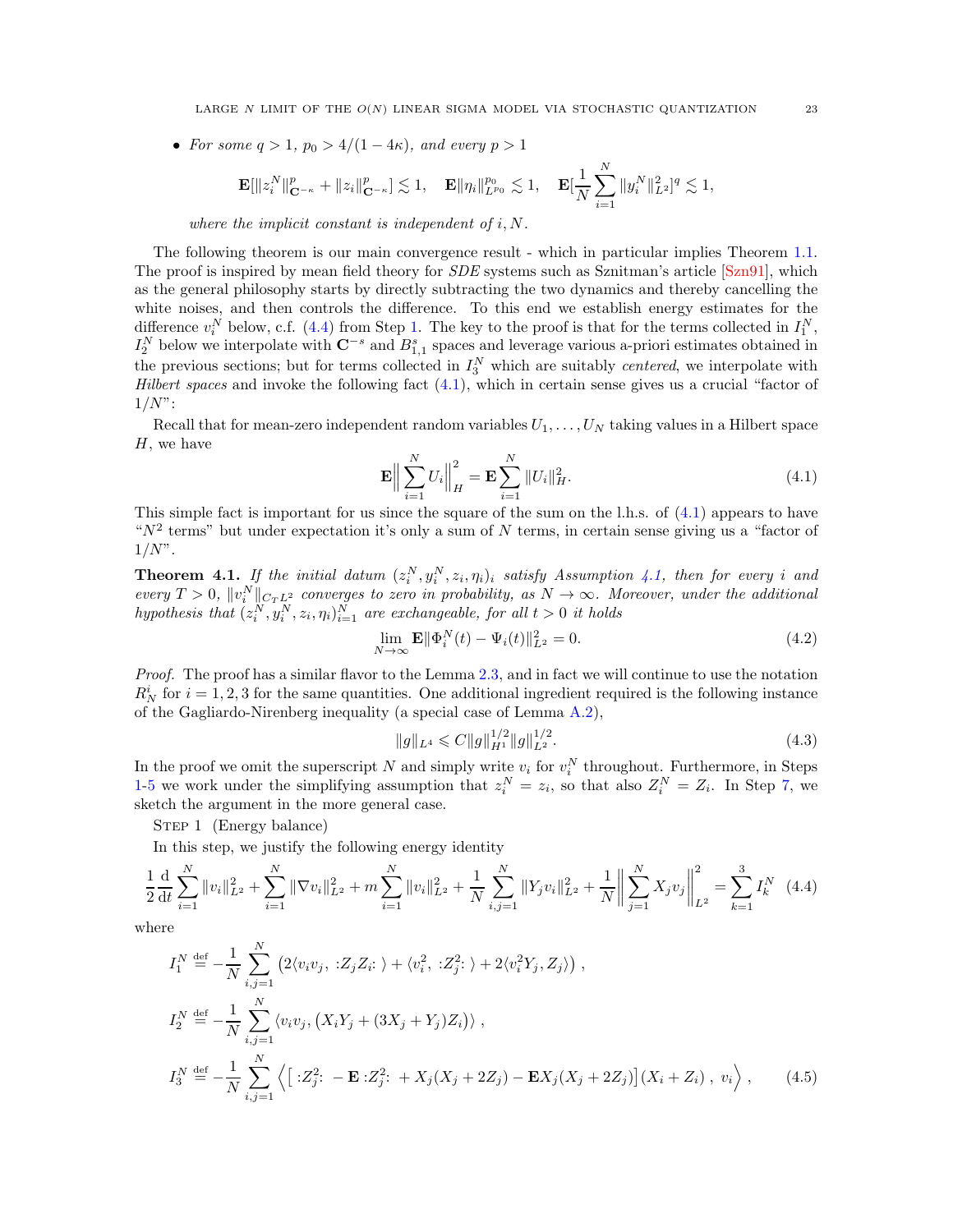In the definition of  $I_3^N$ , to have a compact formula, we slightly abuse notation for the contribution of the diagonal part  $i = j$ , where we understand  $Z_i Z_j$  to be  $Z_i^2$ : and  $Z_j^2$ :  $Z_i$  to be  $Z_i^3$ : .

We now turn the justification of this identity, and for the convenience of the reader, we write the equations for  $Y_i$  and  $X_i$  side by side as

$$
\mathcal{L}Y_i = -\frac{1}{N} \sum_{j=1}^{N} \left( Y_j^2 Y_i + Y_j^2 Z_i + 2Y_j Z_j Y_i + 2Y_j : Z_i Z_j : + Y_i : Z_j^2 : + : Z_i Z_j^2 : \right),\tag{4.6}
$$

$$
\mathcal{L}X_i = -\frac{1}{N} \sum_{j=1}^N \left( \mathbf{E}(X_j^2) X_i + \mathbf{E}(X_j^2) Z_i + 2 \mathbf{E}(X_j Z_j) X_i + 2 \mathbf{E}(X_j Z_j) Z_i + X_i \mathbf{E} : Z_j^2; \right. \\ \left. + Z_i \mathbf{E} : Z_j^2; \right), \tag{4.7}
$$

where we used that  $X_j$  and  $X_i$  are equal in law. We now compare each of the first 4 terms in [\(4.6\)](#page-23-0) to the corresponding terms in [\(4.7\)](#page-23-1). Note first that

<span id="page-23-1"></span><span id="page-23-0"></span>
$$
Y_j^2 Y_i - \mathbf{E}(X_j^2) X_i = Y_j^2 Y_i - X_j^2 X_i + (X_j^2 - \mathbf{E}(X_j^2)) X_i
$$
  
=  $Y_j^2 v_i + v_j (Y_j + X_j) X_i + (X_j^2 - \mathbf{E}(X_j^2)) X_i.$ 

Similarly, we find

$$
(Y_j^2 - \mathbf{E}(X_j^2))Z_i = v_j(Y_j + X_j)Z_i + (X_j^2 - \mathbf{E}(X_j^2))Z_i.
$$
  
\n
$$
2Y_jZ_jY_i - 2\mathbf{E}(X_jZ_j)X_i = 2(v_iY_j + v_jX_i)Z_j + 2(X_jZ_j - \mathbf{E}(X_jZ_j))X_i.
$$
  
\n
$$
2Y_j : Z_iZ_j: -2\mathbf{E}(X_jZ_j)Z_i = 2v_j : Z_iZ_j: + 2(X_j : Z_iZ_j: -\mathbf{E}(X_jZ_j)Z_i).
$$
  
\n
$$
Y_i : Z_j^2: = v_i : Z_j^2: + X_i : Z_j^2:
$$

Taking the difference of  $(4.6)$  and  $(4.7)$ , using the identities above, multiplying by  $v_i$ , integrating by parts, and summing over i leads to  $(4.4)$ . Indeed, notice that each equality gives a sum of two pieces, one with a factor of  $v$  and one without any factor of  $v$ , but with a re-centering. The terms which have a factor of v lead to  $I_1^N$  and  $I_2^N$ , except for  $Y_j^2v_i$  and  $v_jX_jX_i$ , which lead to the two coercive quantities on the LHS of [\(4.4\)](#page-22-1). The terms which have been re-centered lead to  $I_3^N$ .

STEP 2 (Estimates for  $I_1^N$ )

In this step, we show there is a universal constant  $C$  such that

$$
I_1^N \le \frac{1}{8} \bigg( \sum_{i=1}^N \|\nabla v_i\|_{L^2}^2 + \frac{1}{N} \sum_{i,j=1}^N \|Y_j v_i\|_{L^2}^2 \bigg) + C \big( 1 + R_N^2 + R_N^3 + R_N^5 \big) \sum_{i=1}^N \|v_i\|_{L^2}^2, \tag{4.8}
$$

where  $R_N^2$  and  $R_N^3$  are defined in terms of Z in the same way as in [\(2.14\)](#page-10-1) and [\(2.18\)](#page-11-1) and

<span id="page-23-3"></span><span id="page-23-2"></span>
$$
R_N^5 \stackrel{\text{def}}{=} \left(1 + \frac{1}{N} \sum_{j=1}^N \|\nabla Y_j\|_{L^2}^2\right)^s \left(\frac{1}{N} \sum_{i=1}^N \|Z_i\|_{\mathbf{C}^{-s}}^2\right),
$$

with  $1 > s \geqslant 2\kappa$  and s small enough. Indeed, [\(4.8\)](#page-23-2) follows from arguments identical to the ones leading to [\(2.13\)](#page-10-3) and [\(2.17\)](#page-11-4) in Lemma [2.3,](#page-9-1) but with a different labelling of the integrands which we now explain. There are three contributions to  $I_1^N$  and each can be treated separately. For the contribution of  $v_i v_j$ :  $Z_j Z_i$ : we argue exactly as for [\(2.15\)](#page-10-4) but with  $v_i v_j$  in place of  $Y_i Y_j$ . For the contribution of  $v_i^2$  :  $Z_j^2$ :, we argue exactly as in [\(2.16\)](#page-11-0), but with  $v_i^2$  in place of  $Y_i^2$ . This leads to the inequality

$$
\frac{1}{N} \sum_{i,j=1}^{N} \left( 2 \langle v_i v_j, \, : Z_i Z_j : \, \rangle + \langle v_i^2, \, : Z_j^2 : \, \rangle \right) \leq \frac{1}{16} \left( \sum_{i=1}^{N} \|\nabla v_i\|_{L^2}^2 \right) + C \left( 1 + R_N^2 \right) \sum_{i=1}^{N} \|v_i\|_{L^2}^2. \tag{4.9}
$$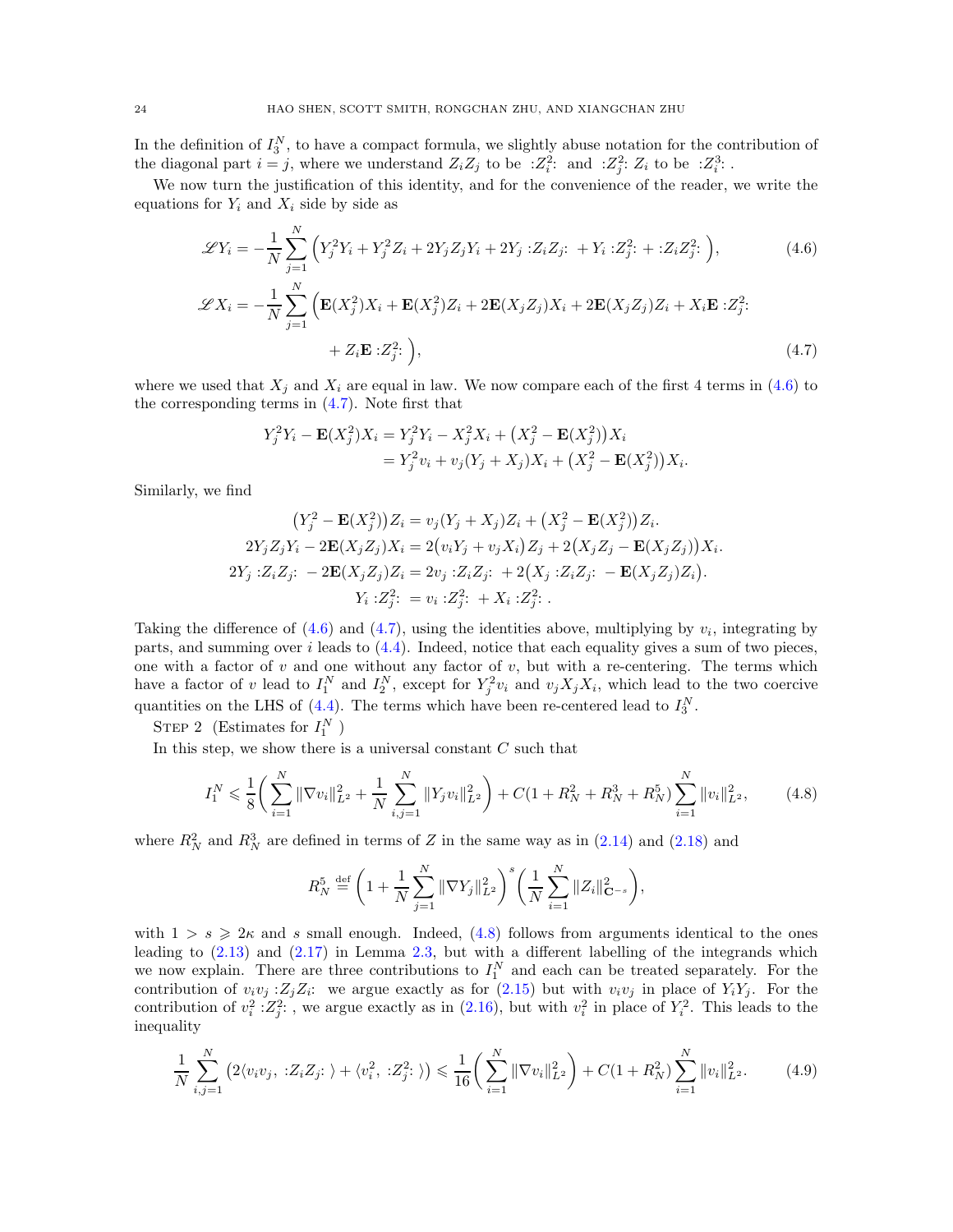Finally, for the contribution of  $v_i^2 Y_j Z_j$  the argument is similar as for [\(2.17\)](#page-11-4). This leads to the estimate

$$
-\frac{1}{N}\sum_{j=1}^{N}\left\langle \sum_{i=1}^{N}v_{i}^{2}Y_{j},Z_{j}\right\rangle \lesssim \frac{1}{N}\sum_{j=1}^{N}\left(\Big\|\sum_{i=1}^{N}v_{i}^{2}Y_{j}\Big\|_{L^{1}}^{1-s}\Big\|\nabla\Big(\sum_{i=1}^{N}v_{i}^{2}Y_{j}\Big)\Big\|_{L^{1}}^{s}+\Big\|\sum_{i=1}^{N}v_{i}^{2}Y_{j}\Big\|_{L^{1}}\right)\|Z_{j}\|_{\mathbf{C}^{-s}} \tag{4.10}
$$

$$
\lesssim \frac{1}{N}\Big(\sum_{j=1}^{N}\Big\|\sum_{i=1}^{N}v_{i}^{2}Y_{j}\Big\|_{L^{1}}^{2(1-s)}\Big\|\nabla\Big(\sum_{i=1}^{N}v_{i}^{2}Y_{j}\Big)\Big\|_{L^{1}}^{2s}\Big)^{1/2}\mathscr{Z}_{N}^{\frac{1}{2}} + \frac{1}{N}\Big(\sum_{j=1}^{N}\Big\|\sum_{i=1}^{N}v_{i}^{2}Y_{j}\Big\|_{L^{1}}^{2}\Big)^{1/2}\mathscr{Z}_{N}^{\frac{1}{2}},
$$

where  $\mathscr{Z}_N \stackrel{\text{def}}{=} \sum_{j=1}^N \|Z_j\|_{\mathbf{C}^{-s}}^2$  as in [\(2.18\)](#page-11-1). By Hölder's inequality, it holds that

<span id="page-24-1"></span><span id="page-24-0"></span>
$$
\Big\| \sum_{i=1}^{N} v_i^2 Y_j \Big\|_{L^1} \lesssim \Big( \sum_{i=1}^{N} \|v_i Y_j\|_{L^2}^2 \Big)^{1/2} \Big( \sum_{i=1}^{N} \|v_i\|_{L^2}^2 \Big)^{1/2} . \tag{4.11}
$$

Furthermore, we find that

$$
\|\nabla \Big(\sum_{i=1}^N v_i^2 Y_j\Big)\|_{L^1} \lesssim \Big\|\sum_{i=1}^N v_i^2 \nabla Y_j\Big\|_{L^1} + \Big\|\sum_{i=1}^N \nabla v_i v_i Y_j\Big\|_{L^1}
$$
  

$$
\lesssim \sum_{i=1}^N \|v_i\|_{L^4}^2 \|\nabla Y_j\|_{L^2} + \Big(\sum_{i=1}^N \|\nabla v_i\|_{L^2}^2\Big)^{1/2} \Big(\sum_{i=1}^N \|v_i Y_j\|_{L^2}^2\Big)^{1/2}
$$
  

$$
\lesssim \Big(\sum_{i=1}^N \|v_i\|_{H^1}^2\Big)^{1/2} \Big(\sum_{i=1}^N \|v_i\|_{L^2}^2\Big)^{1/2} \|\nabla Y_j\|_{L^2} + \Big(\sum_{i=1}^N \|\nabla v_i\|_{L^2}^2\Big)^{1/2} \Big(\sum_{i=1}^N \|v_i Y_j\|_{L^2}^2\Big)^{1/2},
$$

where we used  $(4.3)$  in the last step. Hence, we find that

$$
\sum_{j=1}^N \Big\| \sum_{i=1}^N v_i^2 Y_j \Big\|_{L^1}^{2(1-s)} \Big\| \nabla \Big( \sum_{i=1}^N v_i^2 Y_j \Big) \Big\|_{L^1}^{2s} \n\lesssim \Big( \sum_{i,j=1}^N \|v_i Y_j\|_{L^2}^2 \Big)^{1-s} \Big( \sum_{i=1}^N \|v_i\|_{H^1}^2 \Big)^s \Big( \sum_{i=1}^N \|v_i\|_{L^2}^2 \Big) \Big( \sum_{j=1}^N \|\nabla Y_j\|_{L^2}^2 \Big)^s \n+ \Big( \sum_{i=1}^N \|\nabla v_i\|_{L^2}^2 \Big)^s \Big( \sum_{i=1}^N \|v_i\|_{L^2}^2 \Big)^{1-s} \Big( \sum_{i,j=1}^N \|v_i Y_j\|_{L^2}^2 \Big).
$$

Inserting this into [\(4.10\)](#page-24-0), taking the square root, and using [\(4.11\)](#page-24-1) and Young's inequality with exponent  $\left(\frac{2}{1-s}, \frac{2}{s}, 2\right)$  we arrive at

$$
-\frac{1}{N}\sum_{i,j=1}^{N}\langle 2v_i^2Y_j, Z_j \rangle \leq \frac{1}{16} \left( \sum_{i=1}^{N} \|\nabla v_i\|_{L^2}^2 + \frac{1}{N}\sum_{i,j=1}^{N} \|Y_j v_i\|_{L^2}^2 \right) + C\left(1 + R_N^3 + R_N^5\right) \sum_{i=1}^{N} \|v_i\|_{L^2}^2. \tag{4.12}
$$

Combining [\(4.9\)](#page-23-3) and [\(4.12\)](#page-24-2) and recalling the definition of  $I_1^N$  we obtain [\(4.8\)](#page-23-2).

STEP 3 (Estimates for  $I_2^N$ )

In this step, we show there is a universal constant  $C$  such that

<span id="page-24-3"></span><span id="page-24-2"></span>
$$
I_2^N \leq \frac{1}{4} \Big( \sum_{i=1}^N \|\nabla v_i\|_{L^2}^2 + \frac{1}{N} \sum_{i,j=1}^N \|v_i Y_j\|_{L^2}^2 + \Big\|\frac{1}{\sqrt{N}} \sum_{j=1}^N v_j X_j\Big\|_{L^2}^2 \Big) + C \Big( 1 + R_N^3 + R_N^4 + R_N^5 + R_N^6 + \Big(\frac{1}{N} \sum_{i=1}^N \|X_i\|_{L^4}^2\Big)^2 \Big) \Big( \sum_{i=1}^N \|v_i\|_{L^2}^2 \Big),
$$
(4.13)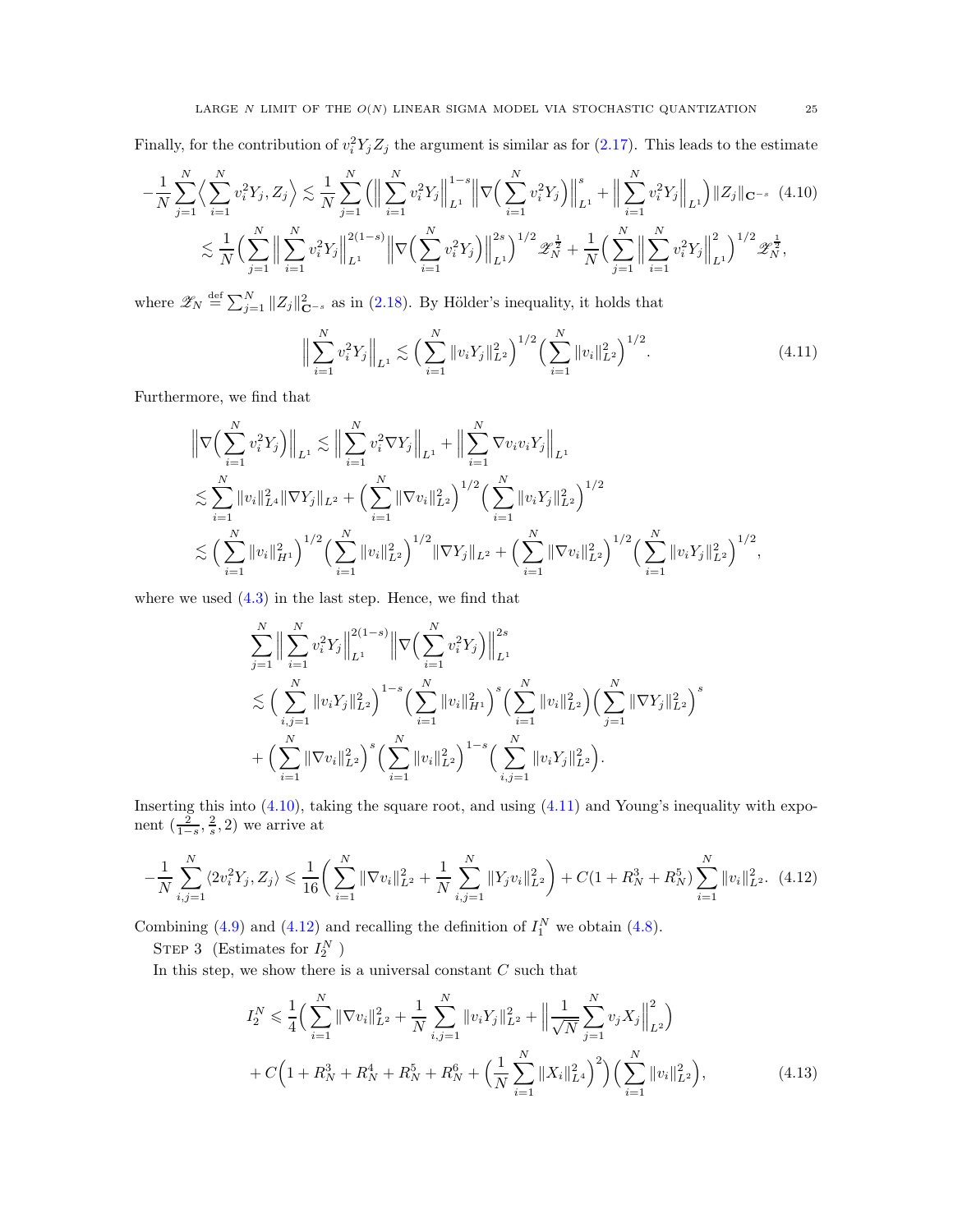where  $R_N^3$  is defined as in [\(2.18\)](#page-11-1) and  $R_N^4$  and  $R_N^6$  are defined by

$$
R_N^4 \stackrel{\text{def}}{=} \left(1 + \frac{1}{N} \sum_{j=1}^N \|X_j\|_{L^4}^2\right)^{\frac{2s}{2-s}} \left(\frac{1}{N} \sum_{i=1}^N \|Z_i\|_{\mathbf{C}^{-s}}^2\right)^{\frac{2}{2-s}} + \left(\frac{1}{N} \sum_{j=1}^N \|\nabla X_j\|_{L^2}^2\right)^s \left(\frac{1}{N} \sum_{i=1}^N \|Z_i\|_{\mathbf{C}^{-s}}^2\right).
$$
  

$$
R_N^6 \stackrel{\text{def}}{=} \left(\frac{1}{N} \sum_{j=1}^N \|Y_j\|_{L^4}^2\right)^{\frac{s}{1-s}} R_N^3.
$$

We break  $I_2^N$  into the separate contributions where  $v_i v_j$  multiplies  $X_i Y_j$ ,  $X_j Z_i$ , and  $Y_j Z_i$  respectively. For the first contribution, Cauchy-Schwarz's inequality yields

$$
\frac{1}{N} \sum_{i,j=1}^{N} \int v_i v_j X_i Y_j \, dx \leq \frac{1}{8} \frac{1}{N} \sum_{i,j=1}^{N} \int v_i^2 Y_j^2 \, dx + C \frac{1}{N} \sum_{i,j=1}^{N} \int v_j^2 X_i^2 \, dx \n\leq \frac{1}{8} \frac{1}{N} \sum_{i,j=1}^{N} \int v_i^2 Y_j^2 \, dx + C \Big( \sum_{i=1}^{N} ||v_i||_{L^4}^2 \Big) \Big( \frac{1}{N} \sum_{i=1}^{N} ||X_i||_{L^4}^2 \Big) \n\leq \frac{1}{8} \frac{1}{N} \sum_{i,j=1}^{N} ||v_i Y_j||_{L^2}^2 + C \Big( \sum_{i=1}^{N} ||v_i||_{H^1}^2 \Big)^{1/2} \Big( \sum_{i=1}^{N} ||v_i||_{L^2}^2 \Big)^{1/2} \Big( \frac{1}{N} \sum_{i=1}^{N} ||X_i||_{L^4}^2 \Big),
$$

where we used  $(4.3)$ . Using Young's inequality with exponents  $(2, 2)$  leads to the last contribution to  $(4.13)$ . The remaining contributions to  $I_2^N$  are more involved to estimate. Our next claim is that

$$
\frac{3}{N} \sum_{i=1}^{N} \left\langle v_i \sum_{j=1}^{N} v_j X_j, Z_i \right\rangle \leq \frac{1}{8} \left( \sum_{i=1}^{N} \|\nabla v_i\|_{L^2}^2 + \left\|\frac{1}{\sqrt{N}} \sum_{j=1}^{N} v_j X_j\right\|_{L^2}^2 \right) + C\left(1 + R_N^3 + R_N^4\right) \sum_{i=1}^{N} \|v_i\|_{L^2}^2.
$$
\n(4.14)

The basic setup is the same as the bound leading to [\(2.19\)](#page-11-2) via the inequality [\(2.7\)](#page-9-6) with  $v_i \sum_{j=1}^{N} v_j X_j$ playing the role of g and  $Z_i$  playing the role of f, followed by an application of the Cauchy-Schwarz inequality for the summation in  $i$ . The LHS of  $(4.14)$  is then bounded by

<span id="page-25-1"></span><span id="page-25-0"></span>
$$
\sum_{s' \in \{s,0\}} \frac{1}{\sqrt{N}} \Big( \sum_{i=1}^N \left\| v_i \sum_{j=1}^N v_j X_j \right\|_{L^1}^{2(1-s')} \left\| \nabla \Big( v_i \sum_{j=1}^N v_j X_j \Big) \right\|_{L^1}^{2s'} \Big)^{\frac{1}{2}} \Big( \frac{1}{N} \mathcal{Z}_N \Big)^{\frac{1}{2}}. \tag{4.15}
$$

Using Hölder's inequality in the form  $||v_i \sum_{j=1}^N v_j X_j||_{L^1} \le ||v_i||_{L^2} ||\sum_{j=1}^N v_j X_j||_{L^2}$  together with

$$
\left\| \nabla \left( v_i \sum_{j=1}^N v_j X_j \right) \right\|_{L^1} \leq \|\nabla v_i\|_{L^2} \left\| \sum_{j=1}^N v_j X_j \right\|_{L^2} + \|v_i\|_{L^2}^{1/2} \|v_i\|_{H^1}^{1/2} \left( \sum_{j=1}^N \|\nabla v_j\|_{L^2}^2 \right)^{\frac{1}{2}} \left( \sum_{j=1}^N \|X_j\|_{L^4}^2 \right)^{\frac{1}{2}}
$$

$$
+ \|v_i\|_{L^2}^{1/2} \|v_i\|_{H^1}^{1/2} \left( \sum_{j=1}^N \|v_j\|_{L^2}^2 \right)^{1/4} \left( \sum_{j=1}^N \|v_j\|_{H^1}^2 \right)^{1/4} \left( \sum_{j=1}^N \|\nabla X_j\|_{L^2}^2 \right)^{1/2},
$$

where we used  $(4.3)$ , and inserting this into  $(4.15)$  and applying Hölder's inequality for the summation in i together with

$$
\bigg(\sum_{i=1}^N \|v_i\|_{L^2}^{2(1-s)} \|v_i\|_{L^2}^s \|v_i\|_{H^1}^s\bigg)^{\frac{1}{2}} \leqslant \bigg(\sum_{i=1}^N \|v_i\|_{L^2}^2\bigg)^{\frac{2-s}{4}} \bigg(\sum_{i=1}^N \|v_i\|_{H^1}^2\bigg)^{\frac{s}{4}},
$$

we obtain a majorization by

$$
\Big\|\frac{1}{\sqrt{N}}\sum_{j=1}^N v_j X_j\Big\|_{L^2} \Big(\sum_{i=1}^N \|v_i\|_{L^2}^2\Big)^{\frac{1-s}{2}} \Big(\sum_{i=1}^N \|v_i\|_{H^1}^2\Big)^{\frac{s}{2}} \Big(\frac{1}{N}\mathscr{Z}_N\Big)^{1/2}
$$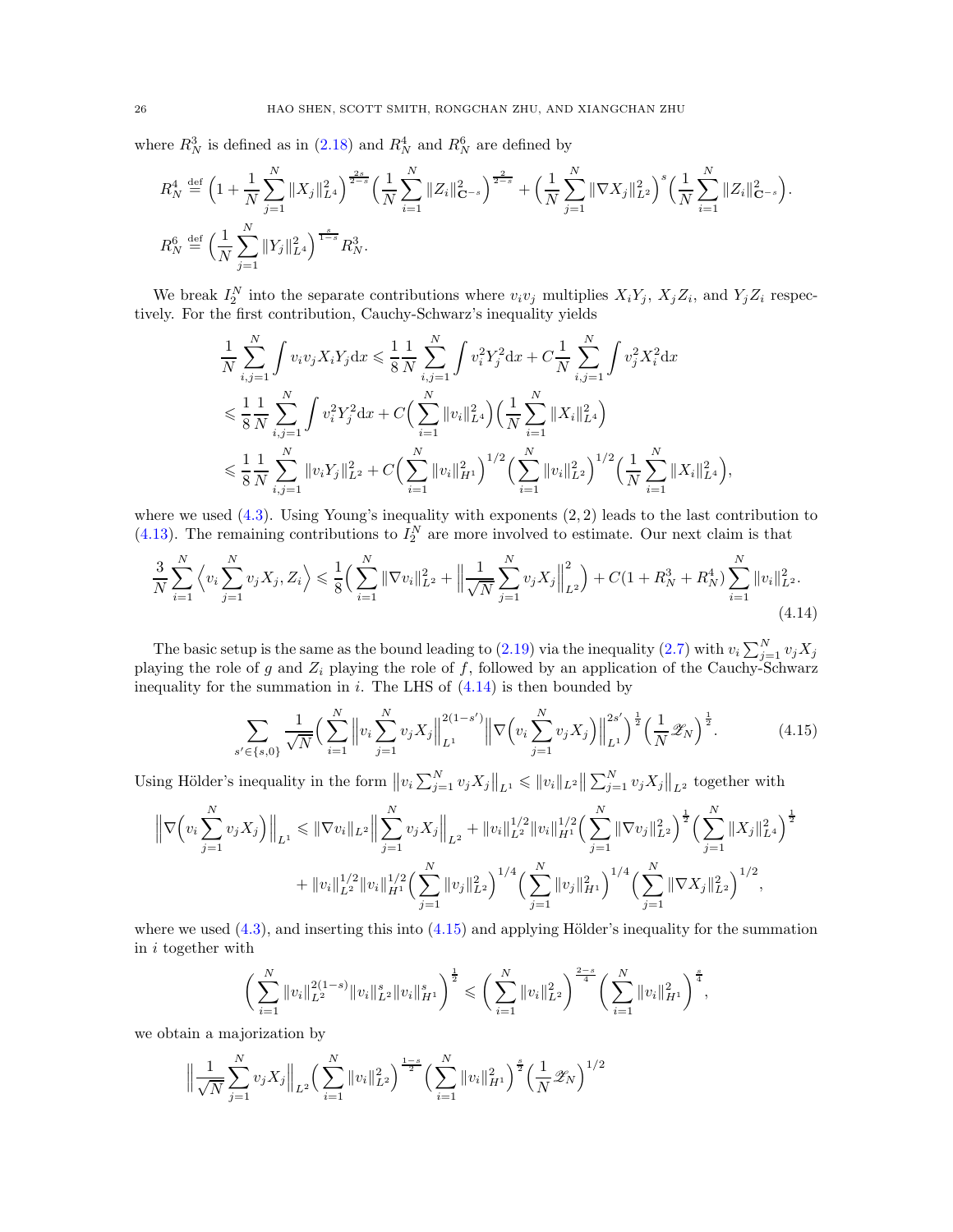LARGE N LIMIT OF THE  $O(N)$  LINEAR SIGMA MODEL VIA STOCHASTIC QUANTIZATION 27

$$
+ \left\| \frac{1}{\sqrt{N}} \sum_{j=1}^{N} v_j X_j \right\|_{L^2}^{1-s} \left( \sum_{i=1}^{N} \|v_i\|_{L^2}^2 \right)^{\frac{1}{2} - \frac{s}{4}} \left( \sum_{i=1}^{N} \|v_i\|_{H^1}^2 \right)^{\frac{3s}{4}} \left( \frac{1}{N} \sum_{j=1}^{N} \|X_j\|_{L^4}^2 \right)^{\frac{s}{2}} \left( \frac{1}{N} \mathscr{Z}_N \right)^{1/2} + \left\| \frac{1}{\sqrt{N}} \sum_{j=1}^{N} v_j X_j \right\|_{L^2}^{1-s} \left( \sum_{i=1}^{N} \|v_i\|_{L^2}^2 \right)^{\frac{s}{2}} \left( \sum_{i=1}^{N} \|v_i\|_{H^1}^2 \right)^{\frac{s}{2}} \left( \frac{1}{N} \sum_{j=1}^{N} \|\nabla X_j\|_{L^2}^2 \right)^{\frac{s}{2}} \left( \frac{1}{N} \mathscr{Z}_N \right)^{1/2}.
$$

Finally, we apply Young's inequality with exponents  $(2, \frac{2}{1-s}, \frac{2}{s})$  for the first term,  $(\frac{2}{1-s}, \frac{4}{2-s}, \frac{4}{3s})$  for the second term, and  $\left(\frac{2}{1-s}, 2, \frac{2}{s}\right)$  for the third term which leads to [\(4.14\)](#page-25-0).

Similar to [\(4.14\)](#page-25-0), we now claim that

$$
\frac{1}{N} \sum_{i=1}^{N} \left\langle \sum_{j=1}^{N} v_i v_j Y_j, Z_i \right\rangle \leq \frac{1}{8} \left( \sum_{i=1}^{N} \|\nabla v_i\|_{L^2}^2 + \frac{1}{N} \sum_{i,j=1}^{N} \|v_i Y_j\|_{L^2}^2 \right) + C \left( 1 + \sum_{k \in \{3, 5, 6\}} R_N^k \right) \sum_{i=1}^{N} \|v_i\|_{L^2}^2. \tag{4.16}
$$

The basic setup is again similar to the bound leading to  $(2.19)$  via the inequality  $(2.7)$  with  $\sum_{j=1}^{N} v_i v_j Y_j$  playing the role of g and  $Z_i$  playing the role of f, followed by an application of the Cauchy-Schwarz inequality for the summation in i. The l.h.s. of  $(4.16)$  is then bounded by

$$
\sum_{s' \in \{s,0\}} \frac{1}{\sqrt{N}} \Big( \sum_{i=1}^N \Big\| \sum_{j=1}^N v_i v_j Y_j \Big\|_{L^1}^{2(1-s')} \Big\| \sum_{j=1}^N \nabla(v_i v_j Y_j) \Big\|_{L^1}^{2s'} \Big)^{\frac{1}{2}} \Big( \frac{1}{N} \mathcal{Z}_N \Big)^{\frac{1}{2}}.
$$
 (4.17)

By Hölder's inequality and the Cauchy-Schwarz inequality we find

<span id="page-26-1"></span><span id="page-26-0"></span>
$$
\Big\|\sum_{j=1}^N v_i v_j Y_j\Big\|_{L^1} \leqslant \Big(\sum_{j=1}^N \|v_i Y_j\|_{L^2}^2\Big)^{1/2} \Big(\sum_{j=1}^N \|v_j\|_{L^2}^2\Big)^{1/2},
$$

together with [\(4.3\)](#page-22-2) to have

$$
\Big\|\sum_{j=1}^N \nabla(v_i v_j Y_j)\Big\|_{L^1} \leqslant \Big(\sum_{j=1}^N \|v_i Y_j\|_{L^2}^2\Big)^{1/2} \Big(\sum_{j=1}^N \|\nabla v_j\|_{L^2}^2\Big)^{1/2} + \|\nabla v_i\|_{L^2} \Big(\sum_{j=1}^N \|v_j\|_{L^4}^2\Big)^{1/2} \Big(\sum_{j=1}^N \|Y_j\|_{L^4}^2\Big)^{1/2} + \|v_i\|_{L^4} \Big(\sum_{j=1}^N \|v_j\|_{L^4}^2\Big)^{1/2} \Big(\sum_{j=1}^N \|\nabla Y_j\|_{L^2}^2\Big)^{1/2}.
$$

Inserting this into  $(4.17)$  and applying Hölder's inequality for the summation in i with exponents  $\left(\frac{1}{1-s}, \frac{1}{s}\right)$  leads to a majorization by

$$
\begin{split}\label{eq:4.13} &\Big(\frac{1}{N}\sum_{i,j=1}^N\|v_iY_j\|_{L^2}^2\Big)^{\frac{1}{2}}\Big(\sum_{i=1}^N\|v_i\|_{L^2}^2\Big)^{\frac{1-s}{2}}\Big(\sum_{i=1}^N\|\nabla v_i\|_{L^2}^2\Big)^{\frac{s}{2}}\Big(\frac{1}{N}\mathscr{Z}_N\Big)^{1/2}\\&+\Big(\frac{1}{N}\sum_{i,j=1}^N\|v_iY_j\|_{L^2}^2\Big)^{\frac{1-s}{2}}\Big(\sum_{j=1}^N\|v_j\|_{L^2}^2\Big)^{\frac{1-s}{2}}\Big(\sum_{j=1}^N\|v_j\|_{L^4}^2\Big)^{\frac{s}{2}}\Big(\sum_{i=1}^N\|\nabla v_i\|_{L^2}^2\Big)^{\frac{s}{2}}\Big(\frac{1}{N}\sum_{i=1}^N\|Y_j\|_{L^4}^2\Big)^{\frac{s}{2}}\Big(\frac{1}{N}\mathscr{Z}_N\Big)^{\frac{s}{2}}\\&+\Big(\frac{1}{N}\sum_{i,j=1}^N\|v_iY_j\|_{L^2}^2\Big)^{\frac{1-s}{2}}\Big(\sum_{i=1}^N\|v_i\|_{H^1}^2\Big)^{\frac{s}{2}}\Big(\sum_{j=1}^N\|v_j\|_{L^2}^2\Big)^{\frac{1}{2}}\Big(\frac{1}{N}\sum_{j=1}^N\|\nabla Y_j\|_{L^2}^2\Big)^{\frac{s}{2}}\Big(\frac{1}{N}\mathscr{Z}_N\Big)^{1/2}.\end{split}
$$

Note that for the third term, we also took advantage of [\(4.3\)](#page-22-2). We now apply Young's inequality with exponents  $\left(2, \frac{2}{1-s}, \frac{2}{s}\right)$  for the first term,  $\left(\frac{2}{1-s}, \frac{2}{1-s}, \frac{2}{s}, \frac{2}{s}\right)$  for the second term, and  $\left(\frac{2}{1-s}, \frac{2}{s}, 2\right)$  for the third term, which leads to  $(4.16)$ . Finally, combining  $(4.14)$  and  $(4.16)$  we obtain  $(4.13)$ .

STEP 4 (Law of large numbers type bounds: estimates for  $I_3^N$ )

For  $I_3^N$  we obtain a bound in expectation in the spirit of the law of large numbers in a Hilbert space to generate cancellations. To this end, we define

$$
G_j \stackrel{\text{def}}{=} (X_j^2 - \mathbf{E}X_j^2) + 2(X_jZ_j - \mathbf{E}X_jZ_j) + ( :Z_j^2: -\mathbf{E} :Z_j^2: ) \stackrel{\text{def}}{=} G_j^{(1)} + G_j^{(2)} + G_j^{(3)}.
$$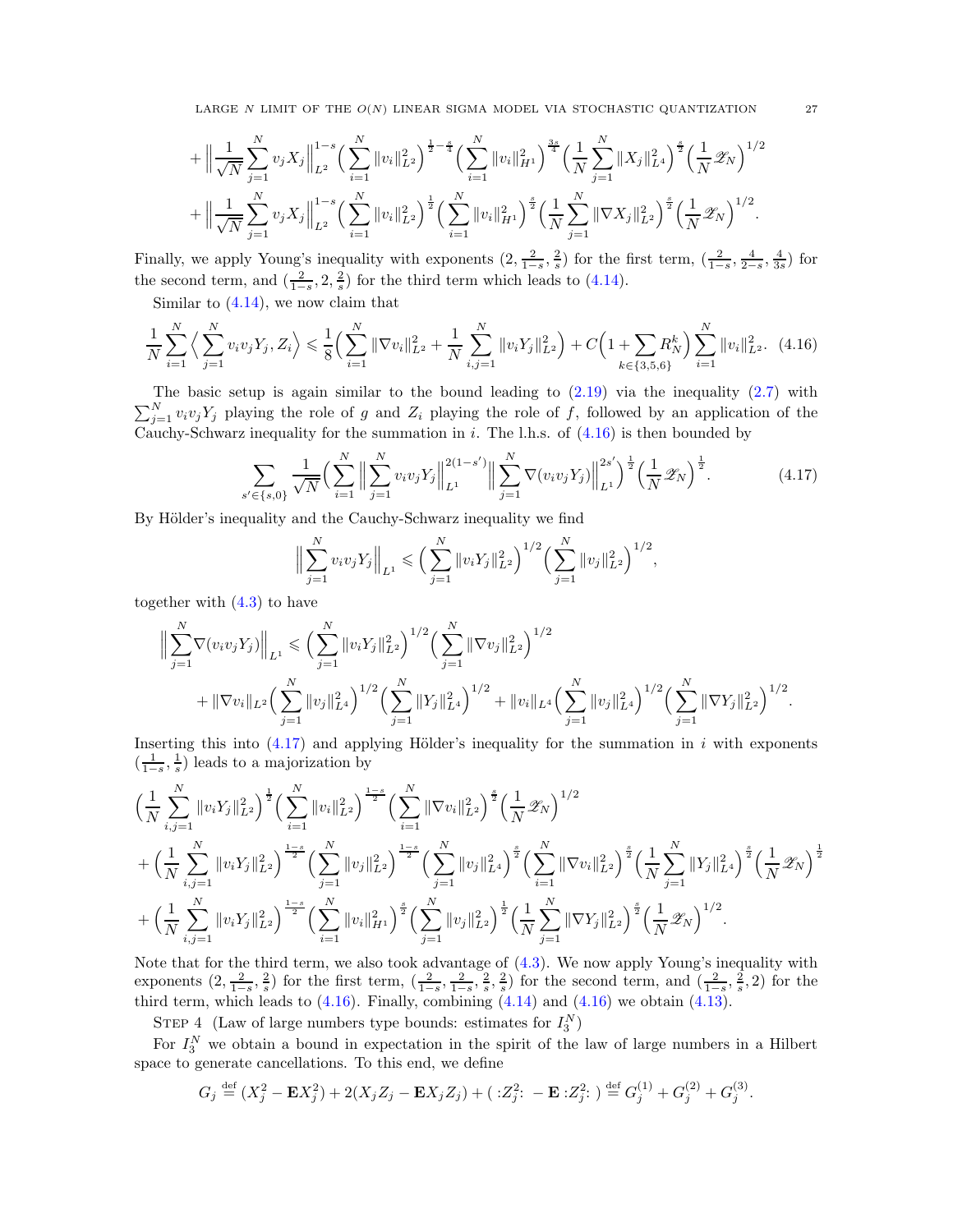We show there is a universal constant  $C$  such that

<span id="page-27-1"></span>
$$
I_3^N \leqslant C(\bar{R}_N + \bar{R}'_N) + \frac{1}{8} \frac{1}{N} \Big\| \sum_{i=1}^N X_i v_i \Big\|_{L^2}^2 + \frac{1}{4} \sum_{i=1}^N \|v_i\|_{H^1}^2 + C \Big( \sum_{i=1}^N \|v_i\|_{L^2}^2 \Big) \Big[ R_N^7 + 1 + \frac{1}{N} \sum_{i=1}^N \Big( \|X_i\|_{L^4}^{4/(1-2s)} + \|\Lambda^s X_i\|_{L^4}^4 \Big) \Big], \tag{4.18}
$$

with

$$
\bar{R}_N \stackrel{\text{def}}{=} \frac{1}{N} \Big\| \sum_{j=1}^N G_j^{(1)} \Big\|_{H^s}^2 + \sum_{k \in \{2,3\}} \frac{1}{N} \Big\| \sum_{j=1}^N G_j^{(k)} \Big\|_{H^{-s}}^2, \qquad \bar{R}'_N \stackrel{\text{def}}{=} \sum_{k \in \{2,3\}} \frac{1}{N^2} \sum_{i=1}^N \Big\| \sum_{j=1}^N G_j^{(k)} Z_i \Big\|_{H^{-s}}^2,
$$
\n
$$
R_N^7 \stackrel{\text{def}}{=} \Big( \frac{1}{N} \sum_{i=1}^N \|\Lambda^{-s} Z_i\|_{L^\infty}^2 \Big)^{\frac{1}{1-s}}.
$$

We write  $I_3^N = \sum_{k=1}^3 (I_{3,k}^N + J_{3,k}^N)$  with

$$
I_{3,k}^N \stackrel{\text{def}}{=} \frac{1}{N} \sum_{i=1}^N \Big\langle \sum_{j=1}^N G_j^{(k)} X_i, v_i \Big\rangle, \qquad J_{3,k}^N \stackrel{\text{def}}{=} \frac{1}{N} \sum_{i=1}^N \Big\langle \sum_{j=1}^N G_j^{(k)} Z_i, v_i \Big\rangle.
$$

We consider each term separately: For  $I_{3,1}^N$  we have the following

$$
I_{3,1}^N \leqslant \frac{1}{N} \Big\| \sum_{j=1}^N G_j^{(1)} \Big\|_{L^2} \Big\| \sum_{i=1}^N X_i v_i \Big\|_{L^2} \leqslant C \frac{1}{N} \Big\| \sum_{j=1}^N G_j^{(1)} \Big\|_{L^2}^2 + \frac{1}{8} \frac{1}{N} \Big\| \sum_{i=1}^N X_i v_i \Big\|_{L^2}^2.
$$

For  $J_{3,1}^N$  we use  $(A.1)$ , the interpolation Lemma [A.2](#page-52-1) and Young's inequality to obtain

$$
J_{3,1}^{N} = \frac{1}{N} \sum_{i=1}^{N} \left\langle \Lambda^{s} \Big( \sum_{j=1}^{N} G_{j}^{(1)} v_{i} \Big), \Lambda^{-s} Z_{i} \right\rangle
$$
  
\$\leqslant \frac{1}{N} \sum\_{i=1}^{N} \Big[ \Big\| \Lambda^{s} \sum\_{j=1}^{N} G\_{j}^{(1)} \Big\|\_{L^{2}} \|v\_{i}\|\_{L^{2}} + \Big\| \sum\_{j=1}^{N} G\_{j}^{(1)} \Big\|\_{L^{2}} \| \Lambda^{s} v\_{i} \|\_{L^{2}} \Big] \| \Lambda^{-s} Z\_{i} \|\_{L^{\infty}}  
\$\leqslant \frac{C}{N} \Big\| \sum\_{j=1}^{N} G\_{j}^{(1)} \Big\|\_{H^{s}}^{2} + \frac{1}{20} \sum\_{i=1}^{N} \|v\_{i}\|\_{H^{1}}^{2} + C \sum\_{s' \in \{0, s\}} \Big( \sum\_{i=1}^{N} \|v\_{i}\|\_{L^{2}}^{2} \Big) \Big( \frac{1}{N} \sum\_{i=1}^{N} \|\Lambda^{-s} Z\_{i} \|\_{L^{\infty}}^{2} \Big)^{\frac{1}{1-s'}}.

For  $I_{3,2}^N$  we have

$$
I_{3,2}^{N} = \frac{1}{N} \sum_{i=1}^{N} \left\langle \Lambda^{-s} \sum_{j=1}^{N} G_{j}^{(2)}, \Lambda^{s}(X_{i}v_{i}) \right\rangle \leq \frac{C}{N} \Big\| \sum_{j=1}^{N} G_{j}^{(2)} \Big\|_{H^{-s}}^{2} + \frac{C}{N} \Big( \sum_{i=1}^{N} \|\Lambda^{s}(X_{i}v_{i})\|_{L^{2}} \Big)^{2} \leq \frac{C}{N} \Big\| \sum_{j=1}^{N} G_{j}^{(2)} \Big\|_{H^{-s}}^{2} + \frac{1}{20} \sum_{i=1}^{N} \|v_{i}\|_{H^{1}}^{2} + C \Big( \sum_{i=1}^{N} \|v_{i}\|_{L^{2}}^{2} \Big) \Big( \frac{1}{N} \sum_{i=1}^{N} (\|X_{i}\|_{L^{4}}^{4/(1-2s)} + \|\Lambda^{s} X_{i}\|_{L^{4}}^{4}) \Big),
$$

where we used  $(A.1), (4.3)$  $(A.1), (4.3)$  to have

<span id="page-27-0"></span>
$$
\frac{1}{N} \Big( \sum_{i=1}^{N} \|\Lambda^{s}(X_{i}v_{i})\|_{L^{2}} \Big)^{2} \lesssim \frac{1}{N} \Big( \sum_{i=1}^{N} \|\Lambda^{s}X_{i}\|_{L^{4}} \|v_{i}\|_{L^{4}} + \|\Lambda^{s}v_{i}\|_{L^{4}} \|X_{i}\|_{L^{4}} \Big)^{2} \lesssim \frac{1}{N} \Big( \sum_{i=1}^{N} \|v_{i}\|_{H^{1}}^{1/2} \|v_{i}\|_{L^{2}}^{1/2} \|\Lambda^{s}X_{i}\|_{L^{4}} + \sum_{i=1}^{N} \|v_{i}\|_{H^{1}}^{\frac{1}{2}+s} \|v_{i}\|_{L^{2}}^{\frac{1}{2}-s} \|X_{i}\|_{L^{4}} \Big)^{2},
$$
\n(4.19)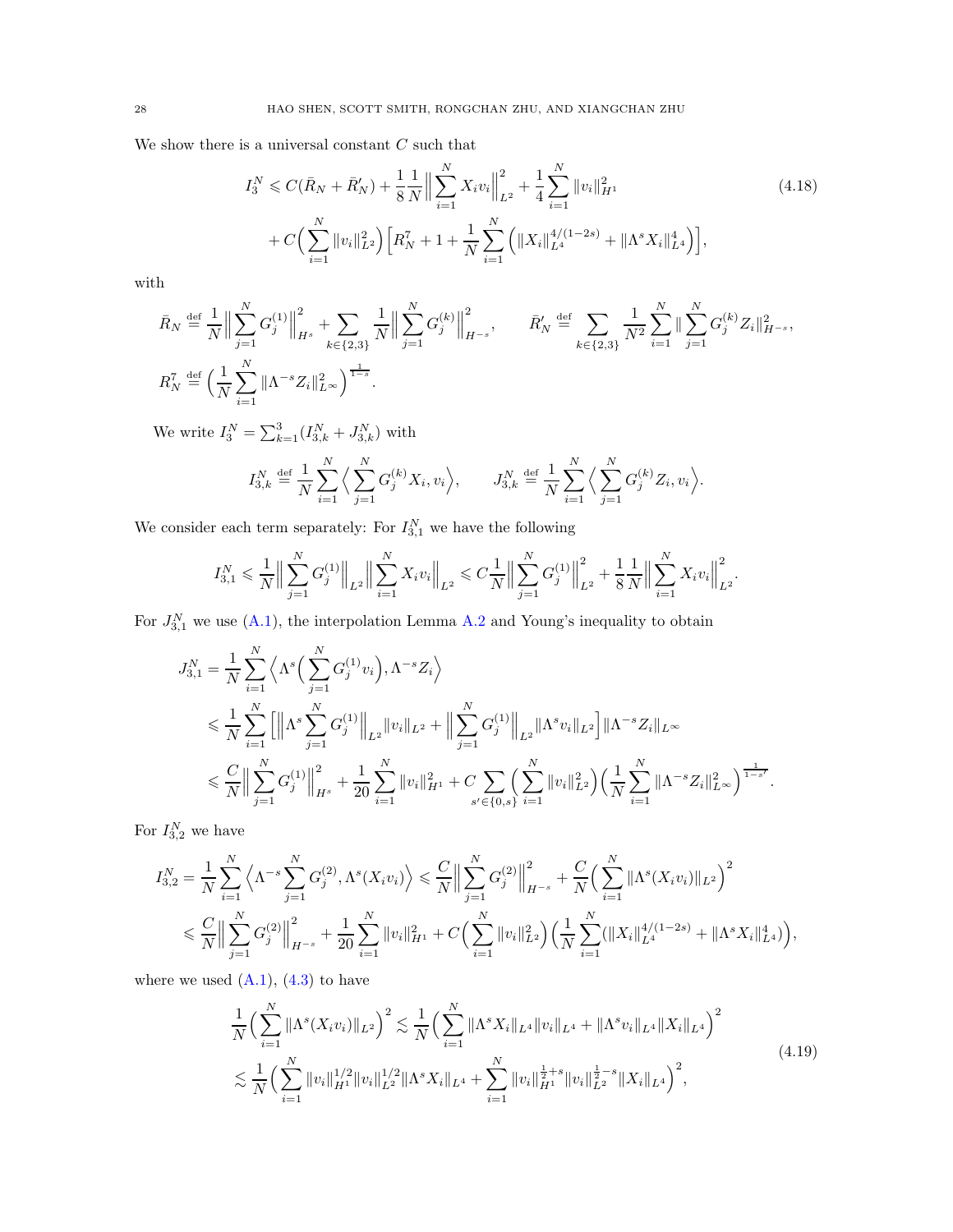followed by Hölder inequality with exponents  $(4, 4, 2)$ ,  $\left(\frac{4}{1+2s}, \frac{4}{1-2s}, 2\right)$ , Young's inequality and finally Jensen's inequalities for the terms with  $X_i$  in the last inequality. For  $J_{3,2}^N$  we have

$$
J_{3,2}^N \lesssim \frac{1}{N^2} \sum_{i=1}^N \|\sum_{j=1}^N G_j^{(2)} Z_i\|_{H^{-1}}^2 + \frac{1}{20} \sum_{i=1}^N \|v_i\|_{H^1}^2.
$$

For  $I_{3,3}^N$  we have

$$
I_{3,3}^N \lesssim \frac{1}{N} \Big\| \sum_{j=1}^N G_j^{(3)} \Big\|_{H^{-s}}^2 + \frac{1}{N} \Big( \sum_{i=1}^N \|\Lambda^s(X_i v_i)\|_{L^2} \Big)^2
$$
  

$$
\lesssim \frac{1}{N} \Big\| \sum_{j=1}^N G_j^{(3)} \Big\|_{H^{-s}}^2 + \frac{1}{20} \sum_{i=1}^N \|v_i\|_{H^1}^2 + \Big( \sum_{i=1}^N \|v_i\|_{L^2}^2 \Big) \Big( \frac{1}{N} \sum_{i=1}^N (\|X_i\|_{L^4}^{4/(1-2s)} + \|\Lambda^s X_i\|_{L^4}^4) \Big),
$$

where we used  $(4.19)$  in the last inequality. For the last term we have

$$
J_{3,3}^N \lesssim \frac{1}{N^2} \sum_{i=1}^N \| \sum_{j=1}^N G_j^{(3)} Z_i \|_{H^{-1}}^2 + \frac{1}{20} \sum_{i=1}^N \| v_i \|_{H^1}^2.
$$

Combining all the estimates for  $I_{3,k}^N$  and  $J_{3,k}^N$  we arrive at [\(4.18\)](#page-27-1). In the following we calculate  $\mathbf{E} \|\bar{R}_{N}\|_{L^{1}_{T}} + \mathbf{E} \|\bar{R}'_{N}\|_{L^{1}_{T}}$ . To this end, we recall the general fact [\(4.1\)](#page-22-3) for centered independent Hilbert space-valued random variables. Applying [\(4.1\)](#page-22-3) we obtain

<span id="page-28-0"></span>
$$
\mathbf{E}\|\bar{R}_N\|_{L^1_T}\lesssim \mathbf{E}\|G_1^{(1)}\|_{L^2_T H^s}^2+\mathbf{E}\|G_1^{(2)}\|_{L^2_T H^{-s}}^2+\mathbf{E}\|G_1^{(3)}\|_{L^2_T H^{-s}}^2.
$$

It is obvious that  $\mathbf{E} || G_1^{(3)} ||_{L^2_T H^{-s}}^2 \lesssim 1$ . By Lemma [3.4](#page-17-0) we know

$$
\mathbf{E}||G_1^{(1)}||_{L_T^2H^s}^2 \lesssim \int_0^T \mathbf{E}(\|X_1 \nabla X_1\|_{L^2}^2 + \|X_1\|_{L^4}^4) dt \lesssim 1,
$$
  

$$
\mathbf{E}||G_1^{(2)}||_{L_T^2H^{-s}}^2 \lesssim \int_0^T \mathbf{E}[\|Z_1\|_{\mathbf{C}^{-s/2}}^2 \|X_1\|_{H^s}^2] dt \lesssim \int_0^T (\mathbf{E}[\|X_1\|_{H^1}^2 + \|X_1\|_{L^4}^4] + 1) dt \lesssim 1,
$$
(4.20)

where we used Lemma [A.2](#page-52-1) and Lemma [A.3.](#page-53-2) Therefore  $\mathbf{E} \|\bar{R}_N\|_{L^1_T} \lesssim 1$ . For  $\bar{R}'_N$  we have

$$
\mathbf{E}\frac{1}{N^2}\sum_{i=1}^N \|\sum_{j=1}^N G_j^{(2)} Z_i\|_{H^{-s}}^2 = \frac{1}{N^2}\sum_{i,j,\ell=1}^N \mathbf{E} \langle G_j^{(2)} Z_i, G_\ell^{(2)} Z_i \rangle_{H^{-s}} \n= \frac{1}{N^2} \Big[\sum_{i=j=\ell}^N +2\sum_{i=j\neq \ell}^N +\sum_{\ell=j\neq i}^N \Big] \lesssim \mathbf{E} \|X_1 : Z_1^2 : \|_{H^{-s}}^2 + \mathbf{E} \|X_1 : Z_1 Z_2 : \|_{H^{-s}}^2,
$$

where we used independence to have  $\sum_{i \neq j \neq \ell} = 0$ . Similarly, we have

<span id="page-28-1"></span>
$$
\mathbf{E}\frac{1}{N^2}\sum_{i=1}^N \|\sum_{j=1}^N G_j^{(3)}Z_i\|_{H^{-s}}^2 \lesssim \mathbf{E} \|\, : Z_1^3 \cdot \|^2_{H^{-s}} + \mathbf{E} \|\, : Z_1^2 Z_2 \cdot \|^2_{H^{-s}}.
$$

Combining the above two estimates and using Lemma [2.1](#page-8-2) and the same argument as in [\(4.20\)](#page-28-0) with  $Z_1$  replaced by : $Z_1 Z_2$ : and : $Z_1^2$ :, we obtain  $\mathbf{E} \|\bar{R}'_{N}\|_{L^1_T} \lesssim 1$ .

STEP 5 (Convergence of  $v_i$  to zero in  $L^2(\Omega)$ )

We now combine our estimates and conclude the proof of  $(4.2)$ . Namely, we insert the estimates [\(4.8\)](#page-23-2) and [\(4.13\)](#page-24-3) into [\(4.4\)](#page-22-1) and also appeal to our bounds from Step [4](#page-27-1) to obtain

$$
\frac{\mathrm{d}}{\mathrm{d}t} \sum_{i=1}^{N} \|v_i\|_{L^2}^2 \leqslant C(\bar{R}_N + \bar{R}'_N) + C \Big( 1 + \sum_{i=2}^{7} R_N^i + \frac{1}{N} \sum_{i=1}^{N} \left( \|X_i\|_{L^4}^{4/(1-2s)} + \|\Lambda^s X_i\|_{L^4}^4 \right) \Big) \sum_{i=1}^{N} \|v_i\|_{L^2}^2,
$$
\n(4.21)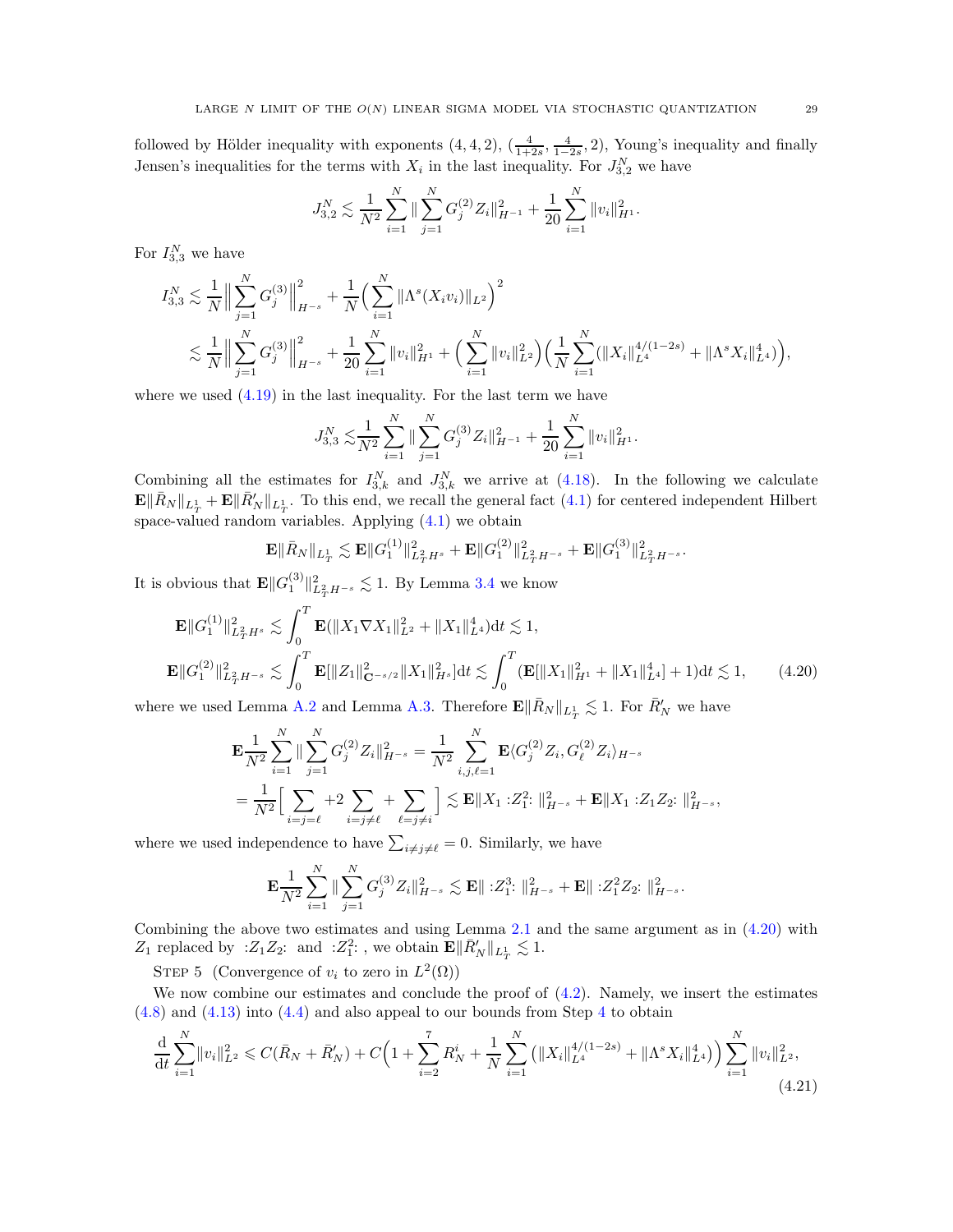where  $\bar{R}_N + \bar{R}'_N$  is uniformly bounded in  $L^1(\Omega \times [0,T])$ . Furthermore, by Lemma [2.1,](#page-8-2) Lemma [2.3,](#page-9-1) Lemma [3.4](#page-17-0) and [\(4.3\)](#page-22-2) we deduce also that  $R_N^i$  is uniformly bounded in  $L^1(\Omega \times [0,T])$  for each  $i =$ 2, ..., 7. By the Gagliardo-Nirenberg inequality in Lemma [A.2](#page-52-1) we have for  $s \geq 2\kappa$ ,  $r > 4$ ,  $\frac{1}{4} = \frac{s}{2} + \frac{1-s}{r}$ ,  $\|\Lambda^s X_i\|_{L^4}^4 \lesssim \|X_i\|_{H^1}^{4(s)} \|X_i\|_{L^r}^{4(1-s)}$ , which combined with Lemma [3.4](#page-17-0) implies that

$$
\mathbf{E} \int_0^T \frac{1}{N} \sum_{i=1}^N \left( \|X_i\|_{L^4}^{\frac{4}{1-2s}} + \|\Lambda^s X_i\|_{L^4}^4 \right) dt \lesssim \mathbf{E} \int_0^T \frac{1}{N} \sum_{i=1}^N \left( \|X_i\|_{H^1}^2 + \|X_i\|_{L^{\frac{4}{1-2s}}}^{\frac{4}{1-2s}} + 1 \right) dt < \infty.
$$

We now divide  $(4.21)$  by N and use the above observations together with Gronwall's inequality. Note that in light of Assumption [4.1,](#page-21-1) it holds that

<span id="page-29-1"></span>
$$
\frac{1}{N} \sum_{i=1}^{N} ||v_i(0)||_{L^2}^2 \to^{\mathbf{P}} 0.
$$
\n(4.22)

It now follows that

$$
\sup_{t \in [0,T]} \frac{1}{N} \sum_{i=1}^{N} \|v_i\|_{L^2}^2 + \frac{1}{N} \sum_{i=1}^{N} \|v_i\|_{L^2_T H^1}^2 + \frac{1}{N^2} \sum_{i,j=1}^{N} \|Y_j v_i\|_{L^2_T L^2}^2 + \frac{1}{N^2} \|\sum_j X_j v_j\|_{L^2_T L^2}^2 \tag{4.23}
$$

converges to zero in probability by Lemma [4.2](#page-31-1) below. We now upgrade this from convergence in probability to convergence in  $L^1(\Omega)$  by bounding higher moments and applying Vitali's convergence theorem. Only in this part we use the condition that the initial conditions  $(z_i^N, y_i^N, z_i, \eta_i)_{i=1}^N$  are exchangeable, which implies that the law of  $v_i(t)$  and  $v_j(t)$ ,  $i \neq j$  are the same.

Indeed, first note that  $\sup_{t\in[0,T]} \frac{1}{N} \sum_{i=1}^N ||Y_i||^2_{L^2}$  is uniformly bounded in  $L^q(\Omega)$  for q in Assumption [4.1](#page-21-1) by Lemma [2.3.](#page-9-1) Additionally, by Lemma [3.4](#page-17-0), Jensen's inequality, and the fact that  $X_i$  and  $X_j$  are identically distributed (which follows from the i.i.d. hypothesis in Assumption [4.1](#page-21-1) ) it holds

$$
\sup_{N\geqslant 1}\sup_{t\in[0,T]}\mathbf{E} \bigg(\frac{1}{N}\sum_{i=1}^N\|X_i(t)\|_{L^2}^2\bigg)^2\leqslant \sup_{t\in[0,T]}\mathbf{E}\|X_1(t)\|_{L^2}^4<\infty.
$$

Notice that at this stage we are appealing to the assumption  $\mathbf{E} \|\eta_i\|_{L^{p_0}}^{p_0} \lesssim 1$  in order to meet the hypotheses of Lemma [3.4](#page-17-0) and deduce the final step above. Hence, by the triangle inequality we find that

$$
\sup_{N\geq 1}\sup_{t\in[0,T]}\mathbf{E}\bigg(\frac{1}{N}\sum_{i=1}^N\|v_i(t)\|_{L^2}^2\bigg)^q<\infty,
$$

which implies the following convergence upgrade:  $\frac{1}{N}\sum_{i=1}^{N}||v_i(t)||_{L^2}^2$  converges to zero in  $L^1(\Omega)$  for each  $t \in [0, T]$ . Finally, we appeal once more to the first bullet point in Assumption [4.1](#page-21-1) which is designed to ensure that  $v_i$  and  $v_j$  have the same law. As a consequence we can now pass from empirical averages to components in light of

<span id="page-29-2"></span><span id="page-29-0"></span>
$$
\mathbf{E}||v_i(t)||_{L^2}^2 = \frac{1}{N} \sum_{i=1}^N \mathbf{E}||v_i(t)||_{L^2}^2 \to 0.
$$
 (4.24)

STEP 6 (Convergence as a stochastic process)

The proof is largely the same as above, except that we do not estimate  $v_i$  by an average over i as in  $(4.24)$ , since a supremum over time would not commute with a sum over *i*. Instead we deduce the following bound

$$
\frac{\mathrm{d}}{\mathrm{d}t} \|v_i\|_{L^2}^2 + \frac{1}{2} \|v_i\|_{H^1}^2 \leq C \Big(\frac{\bar{R}_N}{N} + \tilde{R}'_N\Big) + \frac{1}{N} \sum_{i=1}^N \|v_i\|_{H^1}^2 + \frac{1}{N^2} \Big\| \sum_j X_j v_j \Big\|_{L^2}^2
$$
\n
$$
+ C \Big( 1 + \tilde{R}_N^{21} + \sum_{k \in \{3,5\}} R_N^k + \sum_{k \in \{3,4,7\}} \tilde{R}_N^k + \frac{1}{N} \sum_{j=1}^N \|X_j\|_{L^4}^4 + \Big( \|X_i\|_{L^4}^{4/(1-2s)} + \|\Lambda^s X_i\|_{L^4}^4 \Big) \Big) \|v_i\|_{L^2}^2
$$
\n
$$
(4.25)
$$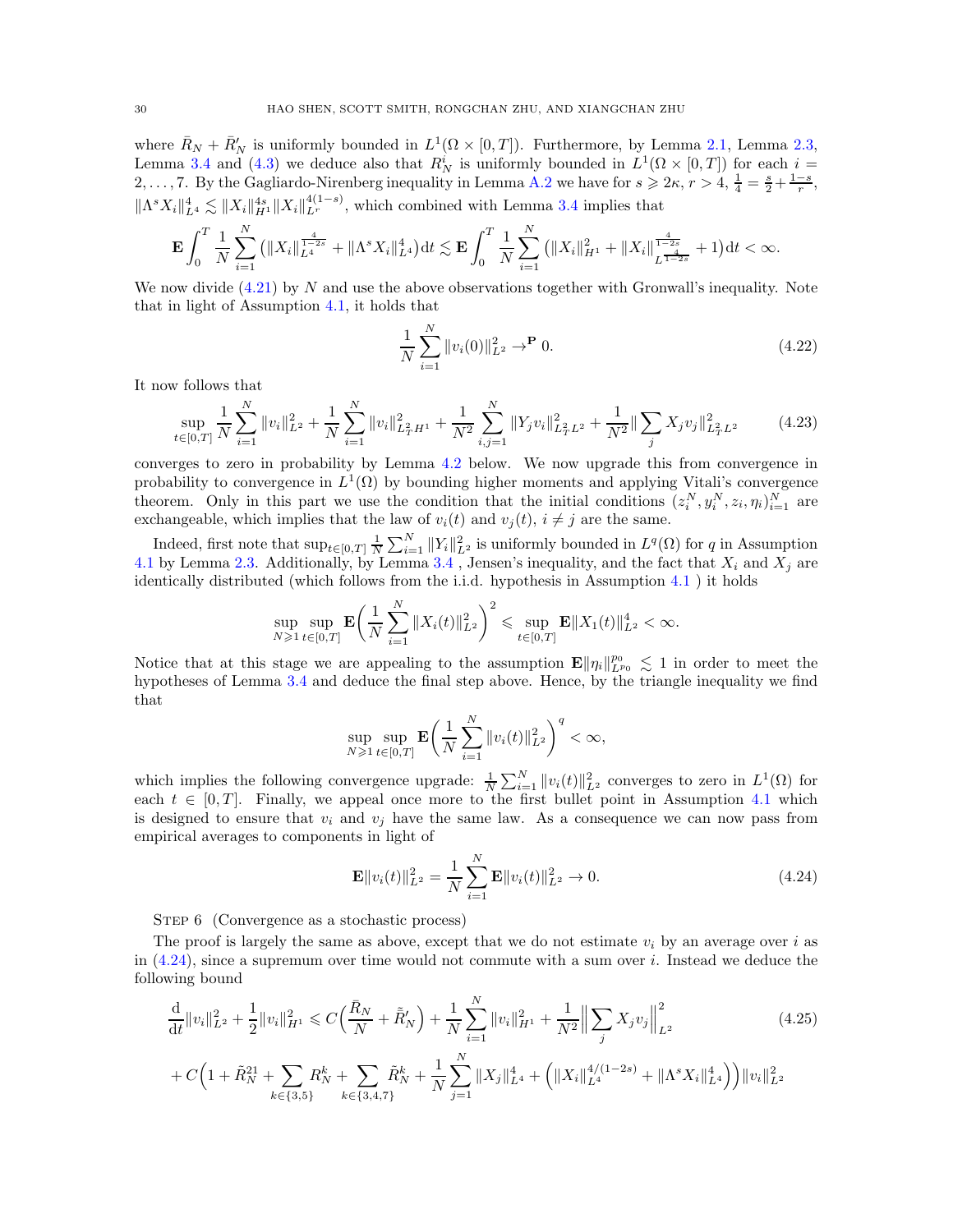LARGE  $N$  LIMIT OF THE  $O(N)$  LINEAR SIGMA MODEL VIA STOCHASTIC QUANTIZATION  $\hspace{15mm} 31$ 

$$
+ C \Big( 1 + \tilde{R}_N^{22} + \tilde{R}_N^3 + \tilde{R}_N^5 + \tilde{R}_N^6 + \|X_i\|_{L^4}^4 \Big) \frac{1}{N} \sum_{j=1}^N \|v_j\|_{L^2}^2, \tag{4.26}
$$

where all the "tilde  $R$ -terms" are defined analogously to their "un-tilde" counterparts with slight tweaks:

$$
\tilde{R}'_{N} \stackrel{\text{def}}{=} \frac{1}{N^{2}} \Big\| \sum_{j=1}^{N} G_{j}^{2} Z_{i} \Big\|_{H^{-s}}^{2} + \frac{1}{N^{2}} \Big\| \sum_{j=1}^{N} G_{j}^{3} Z_{i} \Big\|_{H^{-s}}^{2},
$$
\n
$$
\tilde{R}_{N}^{21} \stackrel{\text{def}}{=} \frac{1}{N} \sum_{j=1}^{N} \Big\| :Z_{j}^{2}: \Big\|_{\mathbf{C}^{-s}}^{2/2-s}, \qquad \tilde{R}_{N}^{22} \stackrel{\text{def}}{=} \frac{1}{N} \sum_{j=1}^{N} \Big\| :Z_{i} Z_{j}: \Big\|_{\mathbf{C}^{-s}}^{2},
$$
\n
$$
\tilde{R}_{N}^{3} \stackrel{\text{def}}{=} \Big\| Z_{i} \Big\|_{\mathbf{C}^{-s}}^{2/1-s}, \qquad \tilde{R}_{N}^{5} \stackrel{\text{def}}{=} \Big( 1 + \frac{1}{N} \sum_{j=1}^{N} \|\nabla Y_{j}\|_{L^{2}}^{2} \Big)^{\frac{s}{1-s}} \|Z_{i}\|_{\mathbf{C}^{-s}}^{\frac{2}{1-s}},
$$
\n
$$
\tilde{R}_{N}^{4} \stackrel{\text{def}}{=} \Big( 1 + \frac{1}{N} \sum_{j=1}^{N} \|X_{j}\|_{H^{1}}^{2} \Big)^{\frac{2s}{2-s}} (\|Z_{i}\|_{\mathbf{C}^{-s}}^{\frac{4}{2-s}} + 1) + \Big( \frac{1}{N} \mathcal{Z}_{N} \Big)^{\frac{2}{2-s}} \|X_{i}\|_{H^{1}}^{\frac{4s}{2-s}} + \Big( \frac{1}{N} \mathcal{Z}_{N} \Big)^{2} \|X_{i}\|_{L^{4}}^{2},
$$
\n
$$
\tilde{R}_{N}^{6} \stackrel{\text{def}}{=} \Big( \frac{1}{N} \sum_{j=1}^{N} \|Y_{j}\|_{L^{4}}^{2} \Big)^{\frac{s}{1-s}} \|Z_{i}\|_{\mathbf{C}^{-s}}^{\frac{2}{1-s}}, \qquad \tilde{R}_{N}^{7} \stackrel{\text{def}}{=} \big\| \Lambda^{-s} Z_{i} \big\
$$

where  $\mathscr{Z}_N$  is as in [\(2.18\)](#page-11-1). In fact all the terms are similar as above except the following two terms:

$$
-\frac{1}{N}\sum_{j=1}^N\int X_iX_jv_jv_i\mathrm{d}x - \frac{2}{N}\sum_{j=1}^N\langle X_iv_jv_i, Z_j\rangle := J_1 + J_2.
$$

The term  $J_1$  is treated differently than above, since without the sum over i we could not move it to the l.h.s. as a coercive quantity. We have

$$
J_1 \leq \frac{1}{N} \sum_{j=1}^N \int v_j^2 X_i^2 dx + \frac{1}{N} \sum_{j=1}^N \int v_i^2 X_j^2 dx
$$
  
\n
$$
\leq C \Big( \frac{1}{N} \sum_{j=1}^N \|v_j\|_{L^4}^2 \Big) \|X_i\|_{L^4}^2 + C \|v_i\|_{L^4}^2 \frac{1}{N} \sum_{j=1}^N \|X_j\|_{L^4}^2
$$
  
\n
$$
\leq C \Big( \frac{1}{N} \sum_{j=1}^N \|v_j\|_{H^1}^2 \Big)^{1/2} \Big( \frac{1}{N} \sum_{j=1}^N \|v_j\|_{L^2}^2 \Big)^{1/2} \|X_i\|_{L^4}^2 + \frac{1}{8} \|v_i\|_{H^1}^2 + C \|v_i\|_{L^2}^2 \Big( \frac{1}{N} \sum_{j=1}^N \|X_j\|_{L^4}^2 \Big)^2,
$$

which by Young's inequality deduce one contribution to  $(4.26)$ . For the second term we have

<span id="page-30-0"></span>
$$
J_2 \lesssim \sum_{s' \in \{0,s\}} \left(\frac{1}{N} \sum_{j=1}^N \|v_i v_j X_i\|_{L^1}^{2(1-s')} \|\nabla(v_i v_j X_i)\|_{L^1}^{2s'}\right)^{\frac{1}{2}} \left(\frac{1}{N} \mathscr{Z}_N\right)^{\frac{1}{2}}.
$$
 (4.27)

Using Hölder's inequality in the form  $||v_i v_j X_i||_{L^1} \leq ||v_i||_{L^2} ||v_j X_i||_{L^2}$  together with the bound for the first term in  $J_1$  we obtain the estimate for  $s' = 0$  in  $J_2$ , which corresponds to the last term in  $\tilde{R}_{N}^4$ . Moreover, we have

$$
\begin{aligned} \|\nabla(v_i v_j X_i)\|_{L^1} &\leq \|\nabla v_i\|_{L^2} \|v_j X_i\|_{L^2} + \|v_i\|_{L^2}^{1/2} \|v_i\|_{H^1}^{1/2} \|\nabla v_j\|_{L^2} \|X_i\|_{L^4} \\ &+ \|v_i\|_{L^2}^{1/2} \|v_i\|_{H^1}^{1/2} \|v_j\|_{L^2}^{1/2} \|v_j\|_{H^1}^{1/2} \|\nabla X_i\|_{L^2}, \end{aligned}
$$

<span id="page-30-1"></span>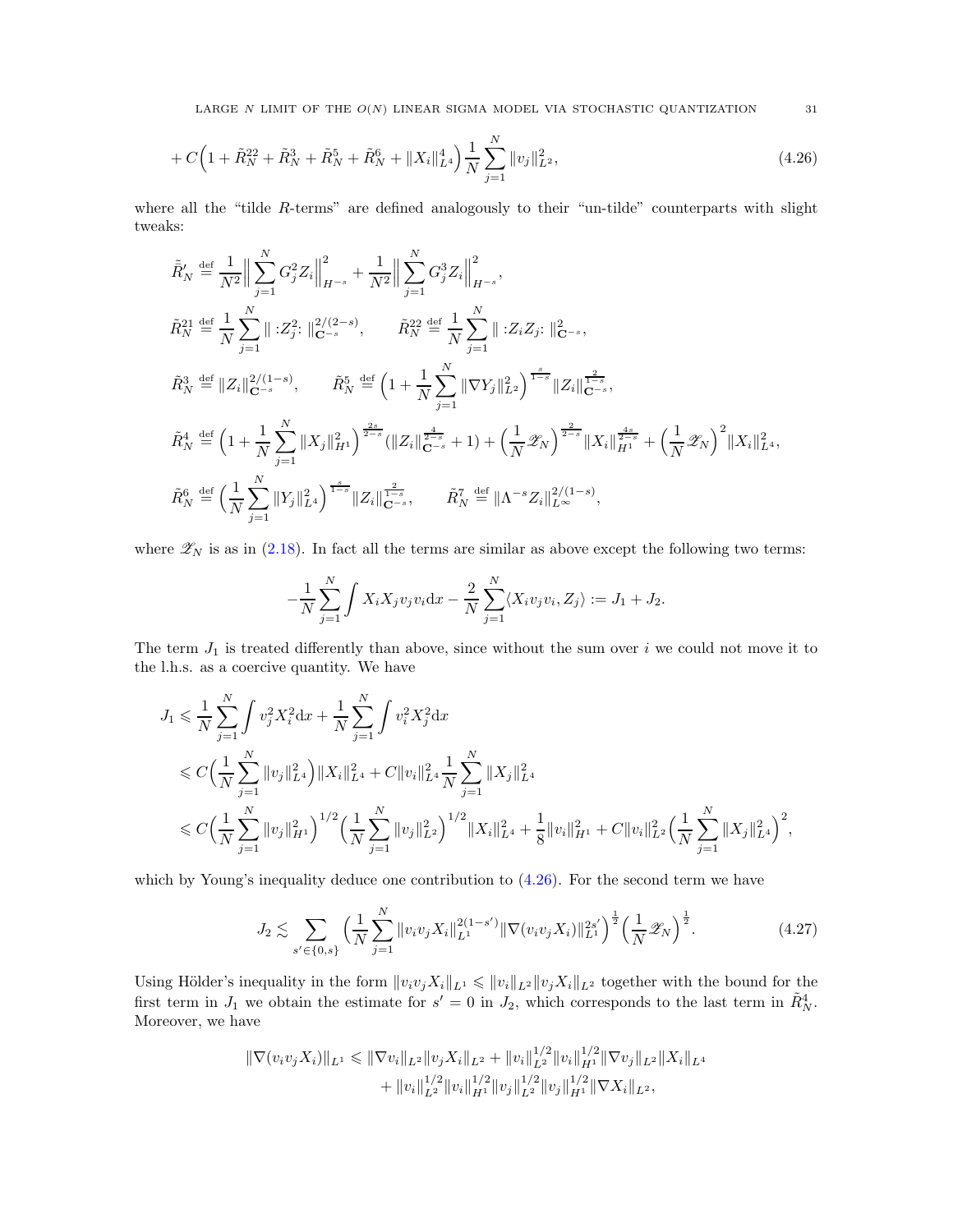and inserting this into the term  $s' = s$  in [\(4.27\)](#page-30-0) and applying Hölder's inequality for the summation in  $j$  leads to the following

$$
\begin{split}\n&\Big(\frac{1}{N}\sum_{j=1}^N\|v_jX_i\|_{L^2}^2\Big)^{1/2}\|v_i\|_{L^2}^{1-s}\|v_i\|_{H^1}^s\Big(\frac{1}{N}\mathscr{Z}_N\Big)^{1/2} \\
&+\Big(\frac{1}{N}\sum_{j=1}^N\|v_jX_i\|_{L^2}^{2(1-s)}\|v_j\|_{H^1}^{2s}\Big)^{1/2}\|v_i\|_{L^2}^{1-s/2}\|v_i\|_{H^1}^{s/2}\|X_i\|_{L^4}^s\Big(\frac{1}{N}\mathscr{Z}_N\Big)^{1/2} \\
&+\Big(\frac{1}{N}\sum_{j=1}^N\|v_jX_i\|_{L^2}^{2(1-s)}\|v_j\|_{H^1}^s\|v_j\|_{L^2}^s\Big)^{1/2}\|\nabla X_i\|_{L^2}^s\|v_i\|_{L^2}^{1-\frac{s}{2}}\|v_i\|_{H^1}^{\frac{s}{2}}\Big(\frac{1}{N}\mathscr{Z}_N\Big)^{1/2}.\n\end{split}
$$

Finally, we apply Young's inequality and obtain the contribution of  $\tilde{R}^4_N$  in the estimate [\(4.26\)](#page-30-1).

Using the fact that [\(4.23\)](#page-29-1) converges to zero in probability, we deduce the  $L^1(0,T)$  norm of [\(4.26\)](#page-30-1) and the right hand side of [\(4.25\)](#page-29-2) converges to zero in probability. Then by Gronwall's inequality and Lemma [4.2](#page-31-1) imply  $\sup_{t\in[0,T]}||v_i(t)||_{L^2}^2\to 0$  in probability, as  $N\to\infty$ . In this step we see that we don't use the condition that the initial conditions  $(z_i^N, y_i^N, z_i, \eta_i)_{i=1}^N$  are exchangeable.

STEP 7 (General initial datum) To this end, define  $u_i \stackrel{\text{def}}{=} S_t(z_i^N - z_i)$  and note that we have the following extra terms:

$$
\bar{I}^N := -\frac{1}{N} \sum_{i,j=1}^N \left[ \langle Y_j^2, v_i u_i \rangle + 2 \langle Y_j Y_i u_j, v_i \rangle + 2 \langle Y_j v_i, \; : Z_i^N Z_j^N : - : Z_i Z_j : \rangle \right. \\ \left. + \langle Y_i v_i, \; : Z_j^{N,2} : - : Z_j^2 : \rangle + \langle v_i, \; : Z_i^N Z_j^{N,2} : - : Z_i Z_j^2 : \rangle \right]
$$

These terms could also be estimated similarly as that for  $I_1^N$  and  $I_2^N$  by using  $||u_i||_{\mathbf{C}^s} \lesssim t^{-(s+\kappa)/2} ||z_i^N - z_i||$  $z_i||_{\mathbf{C}^{-\kappa}}$ . Since the proof follows a similar line of argument as in Steps [2](#page-23-1)[–3,](#page-24-2) we place the details in appendix.  $\Box$ appendix.  $\Box$ 

We recall the following result from probability theory, used in Steps [4](#page-27-1) and [6](#page-29-0) of the above lemma, which can be deduced with elementary arguments.

<span id="page-31-1"></span>**Lemma 4.2.** Let  $\{U_N\}_{N=1}^{\infty}$  be a non-negative sequence of 1d random variables converging to zero in probability. Let  ${V_N}_{N=1}^{\infty}$  be a non-negative sequence of random variables with tight laws. Then the sequence  $\{U_N V_N\}_{N=1}^{\infty}$  converges to zero in probability.

#### 5. Invariant measure and observables

<span id="page-31-0"></span>We now study the invariant measure for the equation

<span id="page-31-2"></span>
$$
\mathcal{L}\Psi = -\mathbf{E}[\Psi^2 - Z^2]\Psi + \xi,\tag{5.1}
$$

with  $\mathbf{E}[\Psi^2 - Z^2] = \mathbf{E}[X^2] + 2\mathbf{E}[XZ]$  for  $X = \Psi - Z$  and  $\xi$  space-time white noise. Here, since we are only interested in the stationary setting in this section, we overload the notation in the previous sections and simply write Z for the stationary solution to the linear equation

<span id="page-31-4"></span>
$$
\mathscr{L}Z = \xi \,,\tag{5.2}
$$

and we consider the decomposition (slightly different from Section [3\)](#page-13-0)  $X \stackrel{\text{def}}{=} \Psi - Z$ , so that

<span id="page-31-3"></span>
$$
\mathcal{L}X = -\mathbf{E}[X^2 + 2XZ](X + Z), \quad X(0) = \Psi(0) - Z(0). \tag{5.3}
$$

For the case that  $m = 0$  we restrict the solutions  $\Psi$  and Z satisfying  $\langle \Psi, 1 \rangle = \langle Z, 1 \rangle = 0$ .

By Theorem [3.6](#page-21-2) for every initial data

$$
\Psi(0) = \psi \in \mathbf{C}^{-\kappa}
$$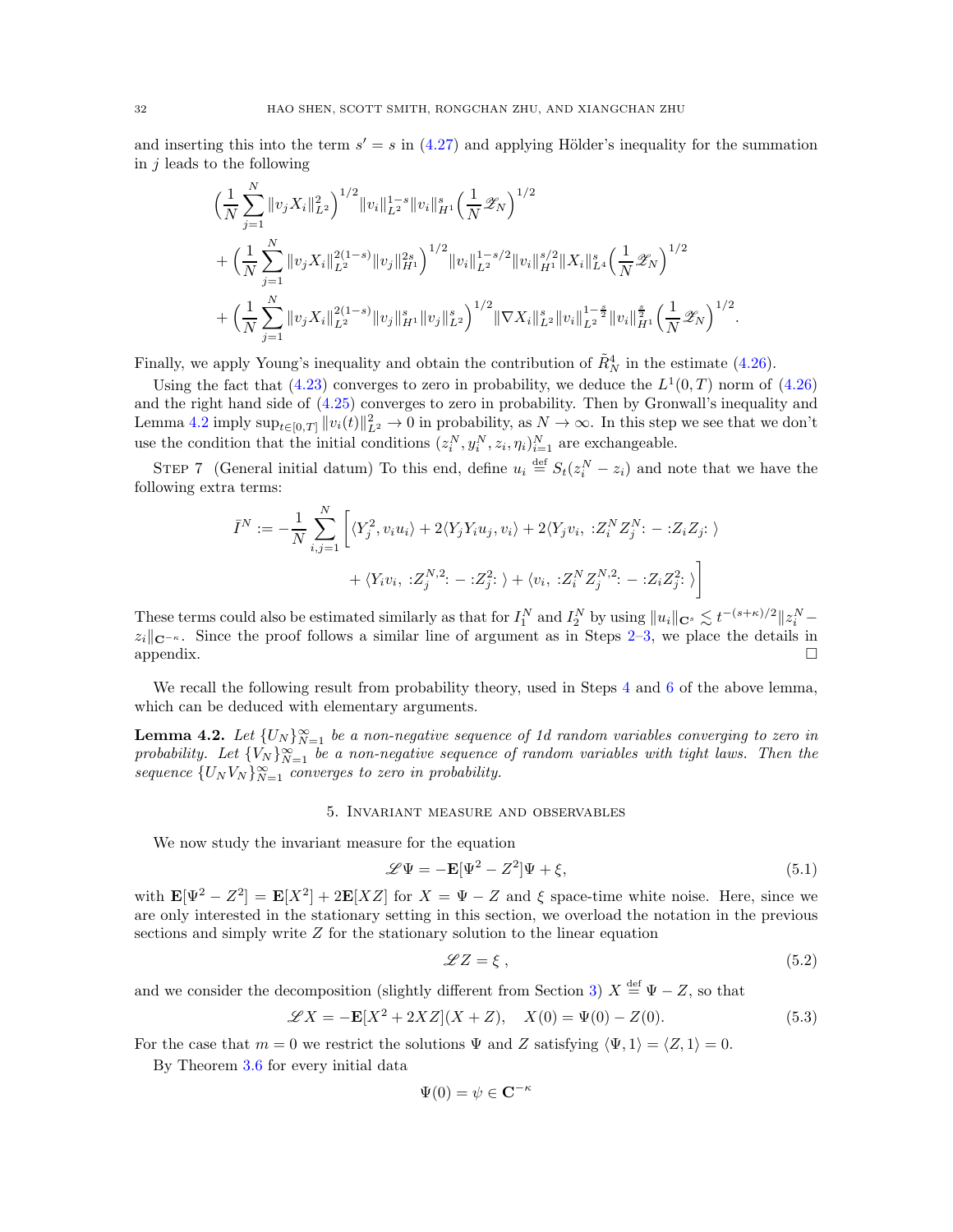with  $\mathbf{E} \|\psi\|_{\mathbf{C}^{-\kappa}}^p \lesssim 1$  there exists a unique global solution  $\Psi$  to [\(5.1\)](#page-31-2). We immediately find that Z is a stationary solution to  $(5.1)$ . This follows since the unique solution to  $(5.3)$  starting from zero is identically zero. Furthermore, we define a semigroup  $P_t^* \nu$  to denote the law of  $\Psi(t)$  with the initial condition distributed according to a measure  $\nu$ . By uniqueness of the solutions to [\(5.1\)](#page-31-2), we have  $P_t^* = P_{t-s}^* P_s^*$  for  $t \ge s \ge 0$ . By direct probabilistic calculation we easily obtain the following result, which implies that the implicit constant in Lemma  $2.1$  is independent of  $m$ .

<span id="page-32-1"></span>**Lemma 5.1.** For  $\kappa' > \kappa > 0$  and  $p \geq 1$ , it holds that

$$
\sup_{m\geqslant 0}\mathbf{E}[\|Z_i\|_{C_T\mathbf{C}^{-\kappa}}^p]+\sup_{m\geqslant 0}\mathbf{E}[\|:Z_iZ_j:\|_{C_T\mathbf{C}^{-\kappa}}^p]+\sup_{m\geqslant 0}\mathbf{E}[\|:Z_iZ_j^2:\|_{C_T\mathbf{C}^{-\kappa}}^p]\lesssim 1,
$$

where the proportional constants are independent of  $i, j, N$ .

*Proof.* By a standard technique (c.f.  $[GP17]$ ), it is sufficient to calculate

$$
\mathbf{E}|\Delta_q Z_i(t)|^2 \lesssim \sum_{k \in \mathbb{Z}^2} \int_{-\infty}^t \theta(2^{-q}k)^2 |e^{-2(t-s)(|k|^2+m)}|ds \lesssim \sum_{k \in \mathbb{Z}^2} 2^{q\kappa} \frac{1}{|k|^{\kappa}(|k|^2+m)},
$$

where  $\Delta_q$  is a Littlewood-Paley block and  $\theta$  is the Fourier multiplier associated with  $\Delta_q$ . From here we see the bound is independent of m. Other terms can be bounded in a similar way.  $\square$ 

For  $R_N^0$  defined in [\(2.24\)](#page-12-2) with  $Z_i$  stationary, we have the following result.

**Lemma 5.2.** For every  $q \geq 1$  it holds that

<span id="page-32-2"></span>
$$
\mathbf{E}[(R_N^0)^q] \lesssim 1. \tag{5.4}
$$

Proof. Since we will have several similar calculations in the sequel, we first demonstrate such calculation in the case  $q = 1$ . We have

$$
\mathbf{E}\frac{1}{N^2}\sum_{i=1}^N\Big\|\sum_{j=1}^N\Lambda^{-s}(\cdot Z_j^2Z_i;\cdot)\Big\|_{L^2}^2=\frac{1}{N^2}\sum_{i,j_1,j_2=1}^N\mathbf{E}\Big\langle\Lambda^{-s}\cdot Z_{j_1}^2Z_i;\cdot,\Lambda^{-s}\cdot Z_{j_2}^2Z_i;\,\Big\rangle.
$$

We have 3 summation indices and a factor  $1/N^2$ . The contribution to the sum from the cases  $j_1 = i$ or  $j_2 = i$  or  $j_1 = j_2$  is bounded by a constant in light of Lemma [5.1.](#page-32-1) If  $i, j_1, j_2$  are all different, by independence and the fact that Wick products are mean zero, the terms are zero.

For general  $q \geq 1$ , by Gaussian hypercontractivity and the fact that  $R_N^0$  is a random variable with finite Wiener chaos decomposition, we have

$$
\mathbf{E}[(R_N^0)^q] \lesssim \mathbf{E}[(R_N^0)^2]^{q/2}.
$$

For the case that  $q = 2$  we write it as

$$
\frac{1}{N^4}\sum_{\substack{i_1,i_2,j_k=1\\k=1...4}}^N\mathbf{E}\Big\langle\Lambda^{-s}: \!Z_{j_1}^2Z_{i_1}\!\!: \,, \Lambda^{-s}: \!Z_{j_2}^2Z_{i_1}\!\!: \Big\backslash\Big\langle\Lambda^{-s}: \!Z_{j_3}^2Z_{i_2}\!\!: \,, \Lambda^{-s}: \!Z_{j_4}^2Z_{i_2}\!\!: \Big\rangle.
$$

We have 6 indices  $i_1, i_2, j_k, k = 1, ..., 4$  summing from 1 to N and an overall factor  $1/N^4$ . Using again Lemma [5.1,](#page-32-1) we reduce the problem to the cases where five or six of the indices are different. However, in these two cases, by independence the expectation is zero, so  $(5.4)$  follows.

<span id="page-32-0"></span>5.1. Uniqueness of the invariant measures. We now turn to the question of uniqueness for the invariant measure of [\(5.1\)](#page-31-2). Since the non-linearity in the SPDE [\(5.1\)](#page-31-2) involves the law of the solution, the associated semigroup  $P_t^*$  is generally nonlinear i.e.

$$
P_t^* \nu \neq \int (P_t^* \delta_{\psi}) \nu(\mathrm{d}\psi),
$$

for a non-trivial distribution  $\nu$  (see e.g. [\[Wan18\]](#page-59-15)). As a result, its unclear if the general ergodic theory for Markov processes (see e.g. [\[DPZ96\]](#page-58-9), [\[HMS11\]](#page-58-10)) can be applied directly in our setting. Fortunately,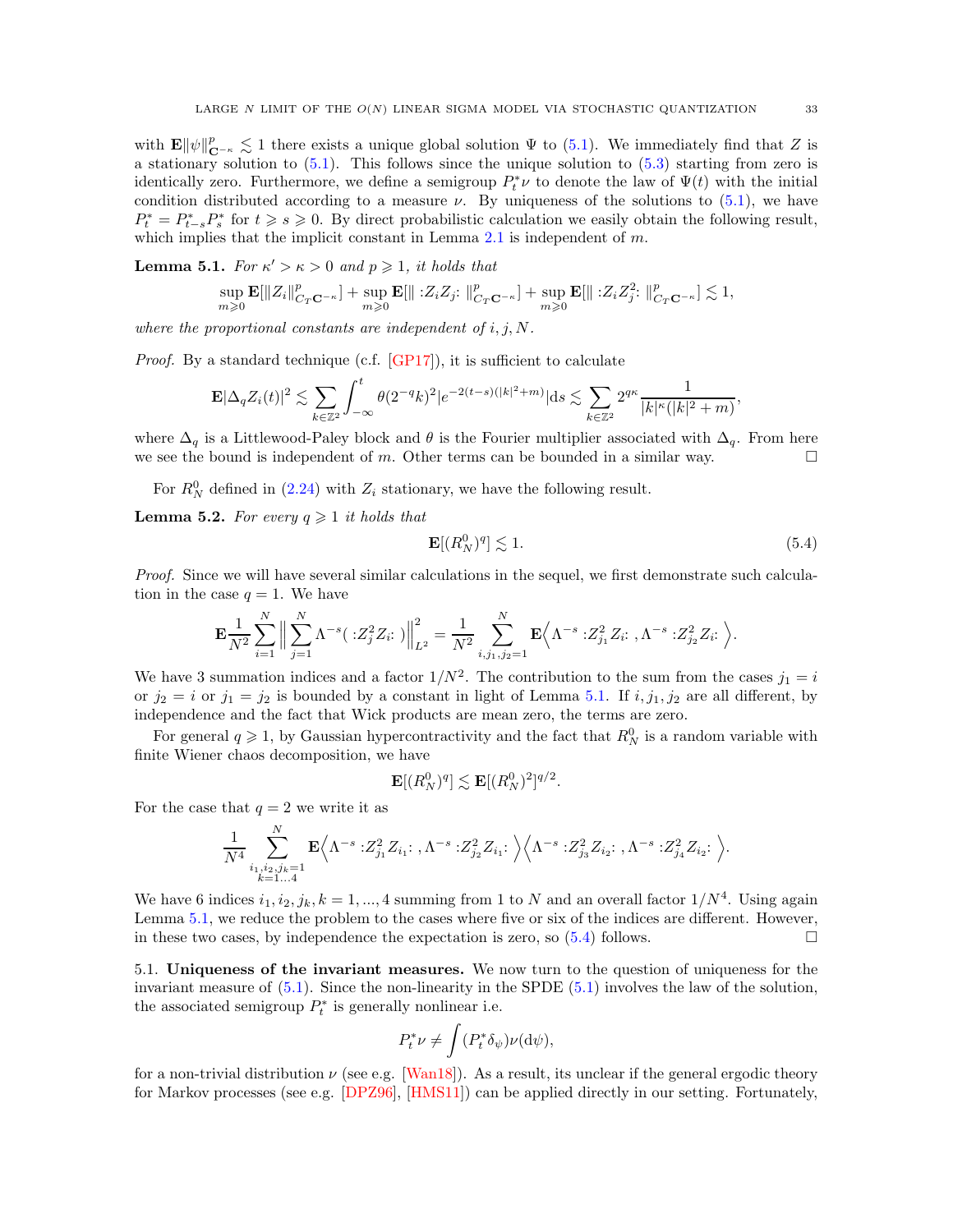[\(5.3\)](#page-31-3) has a strong damping property in the mean-square sense, which comes to our rescue and allows us to proceed directly by a priori estimates.

<span id="page-33-3"></span>**Lemma 5.3.** There exists  $C_0 > 0$  such that for all

$$
m \ge 2C_0(\mathbf{E} || 22Z_1: ||_{\mathbf{C}^{-s}}^2 + (\mathbf{E} ||Z_1||_{\mathbf{C}^{-s}}^2)^{\frac{1}{1-s}} + 1) := m_0,
$$

there exists a universal C with the following property: for every solution  $\Psi$  to [\(5.1\)](#page-31-2) with  $\Psi(0) \in \mathbb{C}^{-\kappa}$ ,

<span id="page-33-2"></span>
$$
\sup_{t\geq 1} e^{\frac{mt}{2}} \mathbf{E} \|\Psi(t) - Z(t)\|_{L^2}^2 \leq C.
$$
\n(5.5)

Proof. The proof relies heavily on several computations performed in Lemma [3.3](#page-15-0) where we used slightly different notation, so we will write  $X_i$  instead of X and  $Z_i$  instead of Z for the remainder of this proof. Revisiting the first step of Lemma [3.3](#page-15-0) where we established  $(3.5)$ , we find that  $I<sup>1</sup>$  defined in [\(3.6\)](#page-15-4) and the first contribution to  $I^2$  defined in (3.6) vanishes in light of  $\mathbf{E}(|z_2^2\rangle = 0$ . It follows that

$$
\frac{1}{2}\frac{\mathrm{d}}{\mathrm{d}t}\mathbf{E}\|X_i\|_{L^2}^2 + \mathbf{E}\|\nabla X_i\|_{L^2}^2 + m\mathbf{E}\|X_i\|_{L^2}^2 + \|\mathbf{E}X_i^2\|_{L^2}^2
$$

$$
= -2\mathbf{E}\langle X_iX_j, Z_iZ_j \rangle - 3\mathbf{E}\langle X_iX_j^2, Z_i \rangle.
$$

Furthermore, in light of  $(3.9)$  and  $(3.15)$ , we obtain

$$
\mathbf{E}\langle X_iX_j, Z_iZ_j\rangle \lesssim \left(\|\mathbf{E}X_i^2\|_{L^1}^2 + \mathbf{E}\|\nabla X_i\|_{L^2}^2 \|\mathbf{E}X_j^2\|_{L^1}\right)^{1/2} \left(\mathbf{E}\|:\mathbf{Z}_jZ_i:\|_{\mathbf{C}^{-s}}^2\right)^{\frac{1}{2}}
$$
  

$$
\mathbf{E}\langle X_iX_j^2, Z_i\rangle \lesssim \|\mathbf{E}X_i^2\|_{L^2} \left(\mathbf{E}\|\nabla X_i\|_{L^2}^2\right)^{\frac{s}{2}} \left(\mathbf{E}\|X_i\|_{L^2}^2\right)^{\frac{1-s}{2}} \left(\mathbf{E}\|Z_i\|_{\mathbf{C}^{-s}}^2\right)^{\frac{1}{2}}
$$
  

$$
+ \|\mathbf{E}X_i^2\|_{L^2} \left(\mathbf{E}\|X_j\|_{L^2}^2\right)^{\frac{1}{2}} \left(\mathbf{E}\|Z_i\|_{\mathbf{C}^{-s}}^2\right)^{\frac{1}{2}}.
$$

We will use these estimates in two different ways. On one hand, using Young's inequality with respective exponents  $(2, 2)$  and  $(2, \frac{2}{s}, \frac{2}{1-s})$  followed by Lemma [5.1,](#page-32-1) we find that

$$
\frac{1}{2}\frac{\mathrm{d}}{\mathrm{d}t}\mathbf{E}\|X_i\|_{L^2}^2 + \frac{1}{2}\mathbf{E}\|\nabla X_i\|_{L^2}^2 + m\mathbf{E}\|X_i\|_{L^2}^2 + \|\mathbf{E}X_i^2\|_{L^2}^2 \lesssim 1. \tag{5.6}
$$

As a consequence, noting that  $\|\mathbf{E}X_i^2\|_{L^2}^2 \geqslant (\mathbf{E}||X_i||_{L^2}^2)^2$ , applying Lemma [A.6](#page-53-5) it holds

<span id="page-33-1"></span>
$$
\sup_{t>0}(t\wedge 1)\mathbf{E}[\|X_i(t)\|_{L^2}^2] \lesssim 1,
$$
\n(5.7)

where the implicit constant is independent of the initial data. On the other hand, Young's inequality also yields

$$
\frac{\mathrm{d}}{\mathrm{d}t} \mathbf{E} \|X_i\|_{L^2}^2 + m \mathbf{E} \|X_i\|_{L^2}^2 \leq C_0(\mathbf{E} \| : Z_2 Z_1 : \|_{\mathbf{C}^{-s}}^2 + (\mathbf{E} \|Z_1\|_{\mathbf{C}^{-s}}^2)^{\frac{1}{1-s}} + 1) \mathbf{E} \|X_i\|_{L^2}^2. \tag{5.8}
$$

Applying Gronwall's inequality over  $[1, t]$  leads to

e

$$
{}^{(m-\frac{m_0}{2})t}\mathbf{E}||X_i(t)||_{L^2}^2 \lesssim \mathbf{E}||X_i(1)||_{L^2}^2,
$$

so choosing  $m \geq m_0$ , using [\(5.7\)](#page-33-1), and taking the supremum over  $t \geq 1$ , we arrive at [\(5.5\)](#page-33-2).

We now apply the above result to show that for sufficiently large mass, the unique invariant measure to  $(5.1)$  is Gaussian. To this end, define the  $\mathbb{C}^{-1}$ -Wasserstein distance

$$
\mathbb{W}'_p(\nu_1,\nu_2):=\inf_{\pi\in\mathscr{C}(\nu_1,\nu_2)}\left(\int\|\phi-\psi\|_{\mathbf{C}^{-1}}^p\pi(\mathrm{d}\phi,\mathrm{d}\psi)\right)^{1/p},
$$

where  $\mathscr{C}(\nu_1, \nu_2)$  denotes the collection of all couplings of  $\nu_1, \nu_2$  satisfying  $\int ||\phi||^p_{\mathbf{C}^{-1}} \nu_i(d\phi) < \infty$  for  $i = 1, 2.$ 

<span id="page-33-0"></span>**Theorem 5.4.** For  $m_0$  as in Lemma [5.3](#page-33-3) and  $m \geq m_0$  the unique invariant measure to [\(5.1\)](#page-31-2) supported on  $\mathbb{C}^{-\kappa}$  is  $\mathcal{N}(0, \frac{1}{2}(-\Delta + m)^{-1})$ , the law of the Gaussian free field.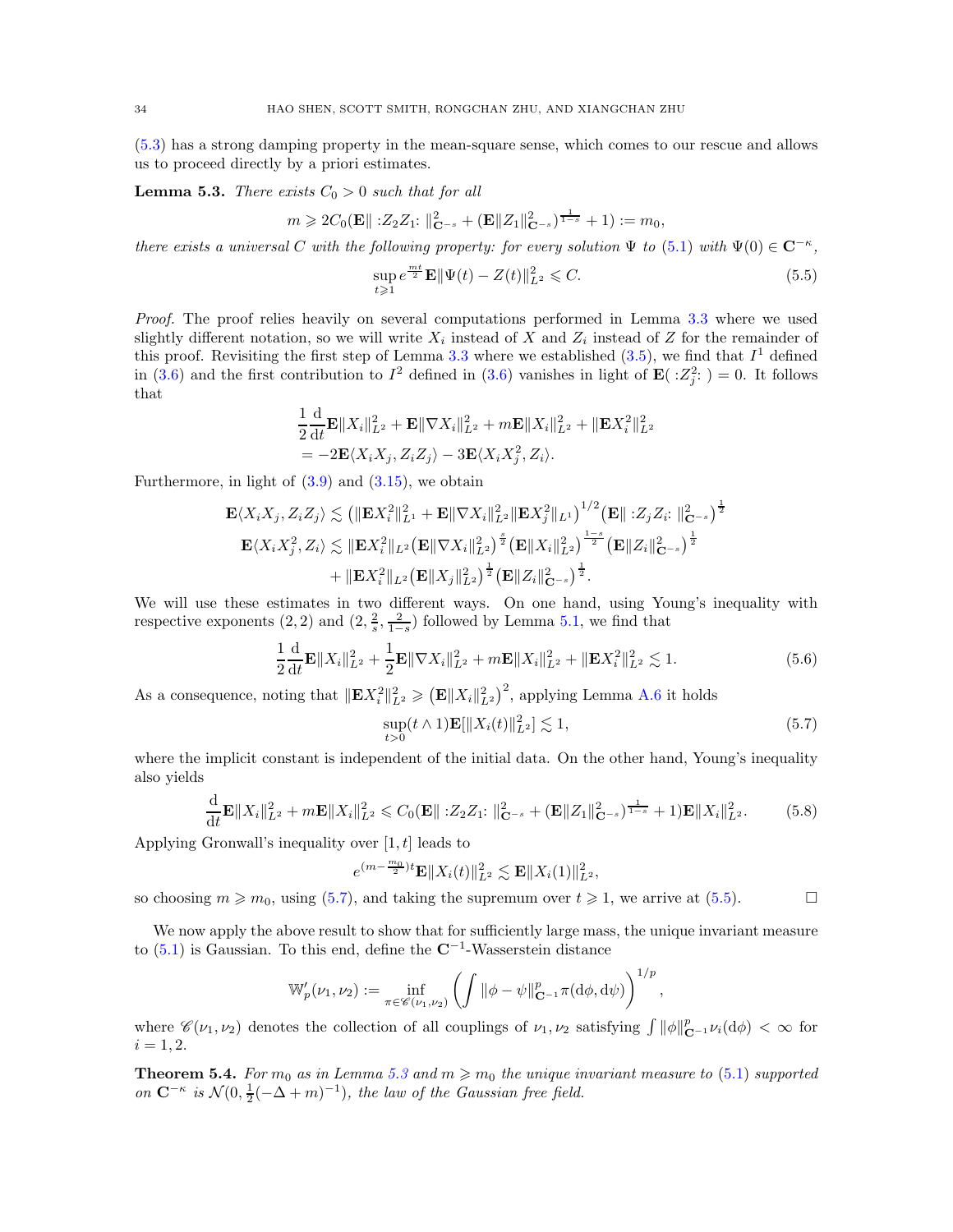*Proof.* Recall that Z is a stationary solution to [\(5.1\)](#page-31-2). Indeed, by definition,  $\Psi = X + Z$ , where X solves [\(5.3\)](#page-31-3). However, since  $X(0) = 0$ , the identically zero process is the unique solution to (5.3). Hence, the law of Z, which we now denote by  $\nu$ , is invariant under  $P_t^*$ . We now claim that for  $m \geq m_0$ , this is the only invariant measure supported on  $\mathbb{C}^{-\kappa}$ . Indeed, let  $\nu_1$  be another such measure, then modifying the stochastic basis if needed, we may assume there exists  $\psi \in \mathbb{C}^{-\kappa}$  on it such that  $\psi \sim \nu_1$ . By similar arguments as in Theorem [3.6](#page-21-2) we may construct a solution  $\Psi$  to [\(5.1\)](#page-31-2) with  $\Psi(0) = \psi$ . By invariance of  $\nu_1$  and  $\nu$  and the embedding  $L^2 \hookrightarrow \mathbb{C}^{-1}$ , c.f. Lemma [A.1,](#page-52-3) it follows that

$$
\mathbb{W}'_2(\nu,\nu_1)^2 = \mathbb{W}'_2(P_t^*\nu,P_t^*\nu_1)^2 \leqslant \mathbf{E} \|\Psi(t) - Z(t)\|_{\mathbf{C}^{-1}}^2 \lesssim e^{-\frac{mt}{2}},
$$

for  $t \geq 1$  by Lemma [5.3.](#page-33-3) Letting  $t \to \infty$  we obtain  $\nu = \nu_1$ .

**Remark 5.5.** Note that for the limiting equation  $\mathscr{L}\Psi = -\mu\Psi + \xi$ , if we assume that  $\mu$  is simply a constant, it has a Gaussian invariant measure  $\mathcal{N}(0, \frac{1}{2}(-\Delta+m+\mu)^{-1})$ . Assuming  $\Psi \sim \mathcal{N}(0, \frac{1}{2}(-\Delta+\mu)^{-1})$  $(m+\mu)^{-1}$ ) and  $Z \sim \mathcal{N}(0, \frac{1}{2}(-\Delta+m)^{-1})$ , the self-consistent condition  $\mathbf{E}[\Psi^2 - Z^2] = \mu$  then yields

$$
\frac{1}{2} \sum_{k \in \mathbb{Z}^2} \left( \frac{1}{|k|^2 + m + \mu} - \frac{1}{|k|^2 + m} \right) = \mu
$$

and for  $\mu + m \geq 0$  we only have one solution  $\mu = 0$ , since the LHS is monotonically decreasing in  $\mu$ .

<span id="page-34-3"></span>**Remark 5.6.** Changing the renormalization constant in [\(5.1\)](#page-31-2) will alter the mass of the Gaussian invariant measure. For instance, if we change the renormalization constant in  $(5.1)$  to  $\mathbf{E}Z_{i,\varepsilon}^2(0,0)$ with  $Z_i$  by the stationary solution to  $(\partial_t - (\Delta - a))Z_i = \xi_i$  with  $a > 0$ , one invariant measure is Gaussian  $\bar{\nu} \stackrel{\text{def}}{=} \mathcal{N}(0, \frac{1}{2}(-\Delta + m + \mu_0)^{-1})$  with  $\mu_0$  satisfying

$$
\frac{1}{2} \sum_{k \in \mathbb{Z}^2} \left( \frac{1}{|k|^2 + m + \mu_0} - \frac{1}{|k|^2 + a} \right) = \mu_0.
$$

Moreover by the same proof of Lemma [5.3](#page-33-3) and Theorem [5.4,](#page-33-0) for  $m + \mu_0$  large enough,  $\bar{\nu}$  is the unique invariant measure. Indeed, let  $\Psi = \bar{X} + \bar{Z}$  with  $\bar{Z}$  the stationary solution to  $\mathscr{L}\bar{Z} = -\mu_0 \bar{Z} + \xi$ , then  $\overline{X}$  satisfies the following equation:

$$
\mathscr{L}\bar{X} = -\mu_0 \bar{X} - \mathbf{E}[\bar{X}^2 + 2\bar{X}\bar{Z}](\bar{X} + \bar{Z}),
$$

<span id="page-34-0"></span>which is the same case as [\(3.1\)](#page-13-2) with m replaced by  $m + \mu_0$ .

5.2. Convergence of the invariant measures. As a consequence of Lemma [2.2,](#page-9-0) the solutions  $(\Phi_i)_{1\leqslant i\leqslant N}$  to  $(2.1)$  form a Markov process on  $({\bf C}^{-\kappa})^N$  which, by strong Feller property in [\[HM18b\]](#page-58-5) and irreducibility in [\[HS19\]](#page-58-6), will turn out to admit a unique invariant measure, henceforth denoted by  $\nu^N$ . Our goal in this section is to study the large N behavior of  $\nu^N$  and show that for sufficiently large mass, as  $N \to \infty$ , it's marginals are simply products of the Gaussian invariant measure for  $\Psi$  identified in Theorem [5.4.](#page-33-0) For this we rely heavily on the computations from Section [2.2](#page-9-2) for the remainder Y , but we leverage these estimates with consequences of stationarity. To this end, it will be convenient to have a stationary coupling of the linear and non-linear dynamics [\(2.2\)](#page-7-3) and [\(2.1\)](#page-7-1) respectively, which is the focus of the following lemma.

<span id="page-34-2"></span>**Lemma 5.7.** There exists a unique invariant measure  $\nu^N$  on  $(C^{-\kappa})^N$  to  $(2.1)$ . Furthermore, there exists a stationary process  $(\Phi_i^N, Z_i)_{1\leq i\leq N}$  such that the components  $\Phi_i^N, Z_i$  are stationary solutions to [\(2.1\)](#page-7-1) and [\(2.2\)](#page-7-3), respectively. Moreover,  $\mathbf{E} \|\Phi_i^N(0) - Z_i(0)\|_{H^1}^2 \lesssim 1$  and for every  $q > 1$ 

<span id="page-34-1"></span>
$$
\mathbf{E}\left(\frac{1}{N}\sum_{i=1}^{N}\|\Phi_i^N(0) - Z_i(0)\|_{L^2}^2\right)^q \lesssim 1\tag{5.9}
$$

*Proof.* In the proof we fix N. Let  $\Phi_i$  and  $Z_i$  be solutions to [\(2.1\)](#page-7-1) and [\(2.2\)](#page-7-3), respectively. By the general results of [\[HM18b,](#page-58-5) Section 2], it follows that  $(\Phi_i, Z_i)_{1\leq i\leq N}$  is a Markov process on  $(\mathbb{C}^{-\kappa})^{2N}$ , and we denote by  $(P_t^N)_{t\geqslant0}$  the associated Markov semigroup. To derive the desired structural properties about the limiting measure, we will follow the Krylov-Bogoliubov construction with a specific choice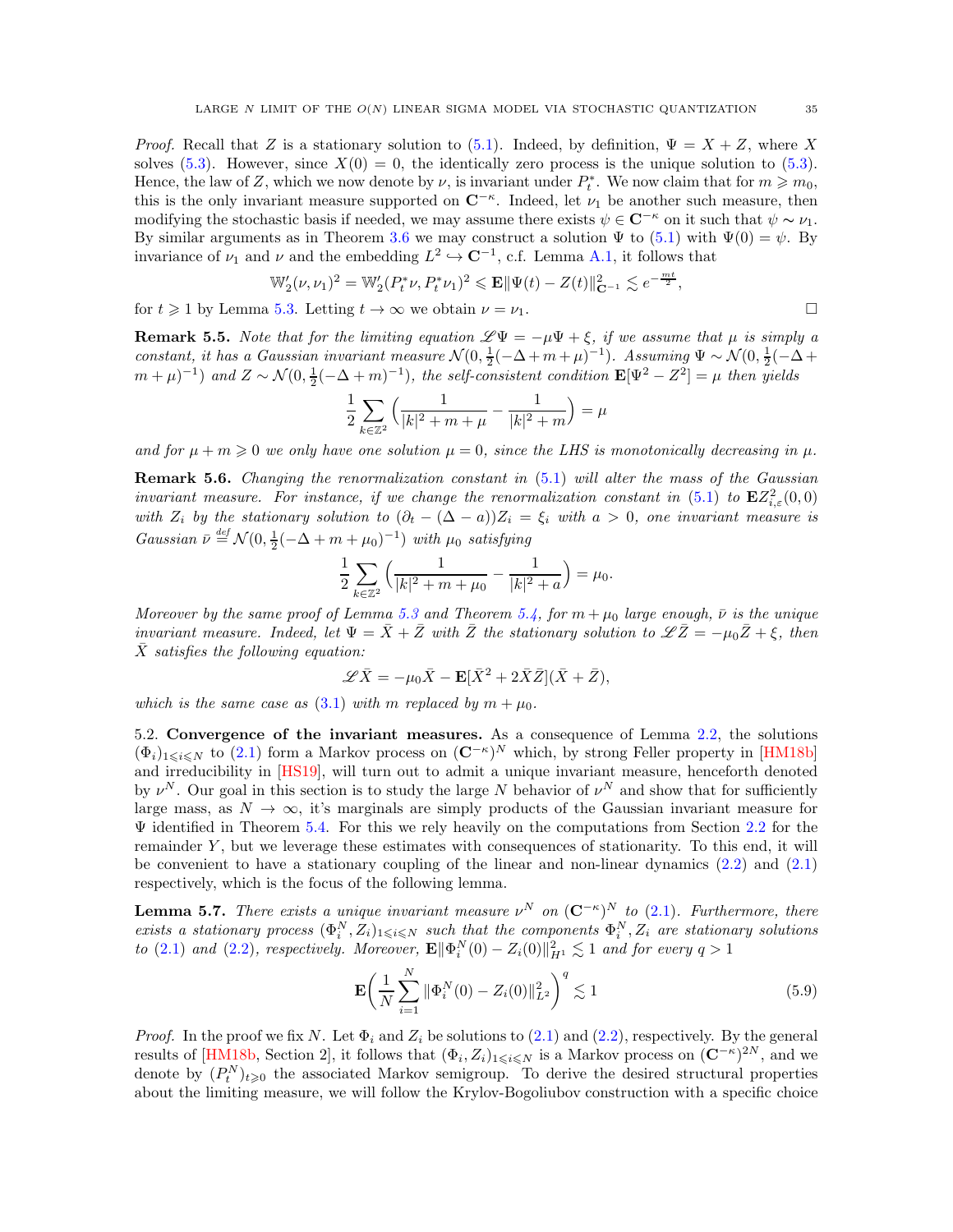of initial condition that allows to exploit Lemma [2.3.](#page-9-1) Namely, we denote by  $\Phi_i$  the solution to [\(2.1\)](#page-7-1) starting from the stationary solution  $\tilde{Z}_i(0)$ , so that the process  $Y_i = \Phi_i - Z_i$  starts from the origin. Using Lemma [2.3](#page-9-1) and Corollary [2.4](#page-12-3) with  $y_j = 0$  together with Lemma [5.1](#page-32-1) to obtain a uniform bound on  $\mathbf{E}R_N$  with  $R_N$  defined in [\(2.6\)](#page-9-7) we find for every  $T \geq 1$ 

<span id="page-35-2"></span><span id="page-35-1"></span>
$$
\int_0^T \mathbf{E} \Big( \frac{1}{N} \sum_{i=1}^N \|Y_i(t)\|_{H^1}^2 \Big) dt \lesssim T,
$$
\n(5.10)

$$
\mathbf{E} \int_0^T \left( \frac{1}{N} \sum_{i=1}^N \|Y_i(t)\|_{L^2}^2 \right)^q dt \lesssim T,
$$
\n(5.11)

where the implicit constant is independent of T and for  $m = 0$  we used the Poincaré inequality. By  $(5.10)$  we obtain

$$
\int_0^T \mathbf{E} \Big( \frac{1}{N} \sum_{i=1}^N \|\Phi_i(t)\|_{\mathbf{C}^{-\kappa/2}}^2 \Big) + \int_0^T \mathbf{E} \Big( \frac{1}{N} \sum_{i=1}^N \|Z_i(t)\|_{\mathbf{C}^{-\kappa/2}}^2 \Big) \lesssim T.
$$

Defining  $R_t^N := \frac{1}{t} \int_0^t P_r^N dr$ , the above estimates and the compactness of the embedding  $\mathbf{C}^{-\kappa/2} \hookrightarrow \mathbf{C}^{-\kappa}$ imply the induced laws of  $\{R_t^N\}_{t\geqslant0}$  started from  $(\tilde{Z}(0), \tilde{Z}(0))$  are tight on  $(\mathbf{C}^{-\kappa})^{2N}$ . Furthermore, by the continuity with respect to initial data, it is easy to check that  $(P_t^N)_{t\geqslant0}$  is Feller on  $(\mathbf{C}^{-\kappa})^{2N}$ . By the Krylov-Bogoliubov existence theorem (see [\[DPZ96,](#page-58-9) Corollary 3.1.2]) , these laws converge weakly in  $(\mathbb{C}^{-\kappa})^{2N}$  along a subsequence  $t_k \to \infty$  to an invariant measure  $\pi_N$  for  $(P_t^N)_{t \geqslant 0}$ . The desired stationary process  $(\Phi_i^N, Z_i)_{1 \leq i \leq N}$  is defined to be the unique solution to  $(2.1)$  and  $(2.2)$  obtained by sampling the initial datum  $(\phi_i, z_i)_i$  from  $\pi_N$ . By  $(5.10)$  we deduce

$$
\mathbf{E}^{\pi_N} \|\Phi_i(0) - Z_i(0)\|_{H^1}^2 = \mathbf{E}^{\pi_N} \sup_{\varphi} \langle \Phi_i(0) - Z_i(0), \varphi \rangle^2
$$
  
=  $\mathbf{E} \sup_{\varphi} \lim_{T \to \infty} \left[ \frac{1}{T} \int_0^T \langle Y_i(t), \varphi \rangle dt \right]^2 \le \lim_{T \to \infty} \frac{1}{T} \int_0^T \mathbf{E} \|Y_i(t)\|_{H^1}^2 dt \lesssim 1,$ 

where sup<sub> $\varphi$ </sub> is over smooth functions  $\varphi$  with  $\|\varphi\|_{H^{-1}} \leq 1$ . Similarly using [\(5.11\)](#page-35-2), [\(5.9\)](#page-34-1) follows. Finally, we project onto the first component and consider the map  $\bar{\Pi}_1 : \mathcal{S}'(\mathbb{T}^2)^{2N} \to \mathcal{S}'(\mathbb{T}^2)^N$  defined through  $\Pi_1(\Phi, Z) = \Phi$ . Letting  $\nu^N = \pi_N \circ \bar{\Pi}_1^{-1}$  yields an invariant measure to [\(2.1\)](#page-7-1), and uniqueness follows from the general results of strong Feller property in [\[HM18b,](#page-58-5) Theorem 3.2] and irreducibility in [\[HS19,](#page-58-6) Theorem 1.4.

Remark 5.8. Using a lattice approximation (see e.g. [\[GH18\]](#page-58-4), [\[HM18a,](#page-58-3) [ZZ18\]](#page-59-2)) one can show that the measure  $\nu^N(\mathrm{d}\Phi)$  indeed has the form  $(1.2)$  (with Wick renormalization).

The next step is to study tightness of the marginal laws of  $\nu^N$  over  $\mathcal{S}'(\mathbb{T}^2)^N$ . To this end, consider the projection  $\Pi_i: \mathcal{S}'(\mathbb{T}^2)^N \to \mathcal{S}'(\mathbb{T}^2)$  defined by  $\Pi_i(\Phi) = \Phi_i$  and let  $\nu^{N,i} \stackrel{\text{def}}{=} \nu^N \circ \Pi_i^{-1}$  be the marginal law of the  $i^{th}$  component. Furthermore, for  $k \leq N$ , define the map  $\Pi^{(k)} : \mathcal{S}'(\mathbb{T}^2)^N \to \mathcal{S}'(\mathbb{T}^2)^k$  via  $\Pi^{(k)}(\Phi) = (\Phi_i)_{1 \leq i \leq k}$  and the let  $\nu_k^N \stackrel{\text{def}}{=} \nu^N \circ (\Pi^{(k)})^{-1}$  be the marginal law of the first k components. We have the following result:

<span id="page-35-0"></span>**Theorem 5.9.**  $\{v^{N,i}\}_{N\geq 1}$  form a tight set of probability measures on  $C^{-\kappa}$  for  $\kappa > 0$ .

*Proof.* Let  $(\Phi_i^N, Z_i)_{1 \leq i \leq N}$  be the jointly stationary solutions to [\(2.1\)](#page-7-1) and [\(2.2\)](#page-7-3) constructed in Lemma [5.7.](#page-34-2) To prove the result, in light of the compact embedding of  $\mathbb{C}^{-\kappa/2}$   $\hookrightarrow \mathbb{C}^{-\kappa}$  and the stationarity of  $\Phi_i^N$ , it suffices to show that the second moment of  $\|\Phi_i^N(0)\|_{\mathbf{C}^{-\kappa/2}}$  is bounded uniformly in N. To this end, let  $Y_i^N = \Phi_i^N - Z_i$ , which is also stationary and note that

$$
\mathbf{E} \|\Phi_i^N(0)\|_{\mathbf{C}^{-\kappa/2}}^2 = \frac{2}{T} \int_{T/2}^T \mathbf{E} \|\Phi_i^N(s)\|_{\mathbf{C}^{-\kappa/2}}^2 ds
$$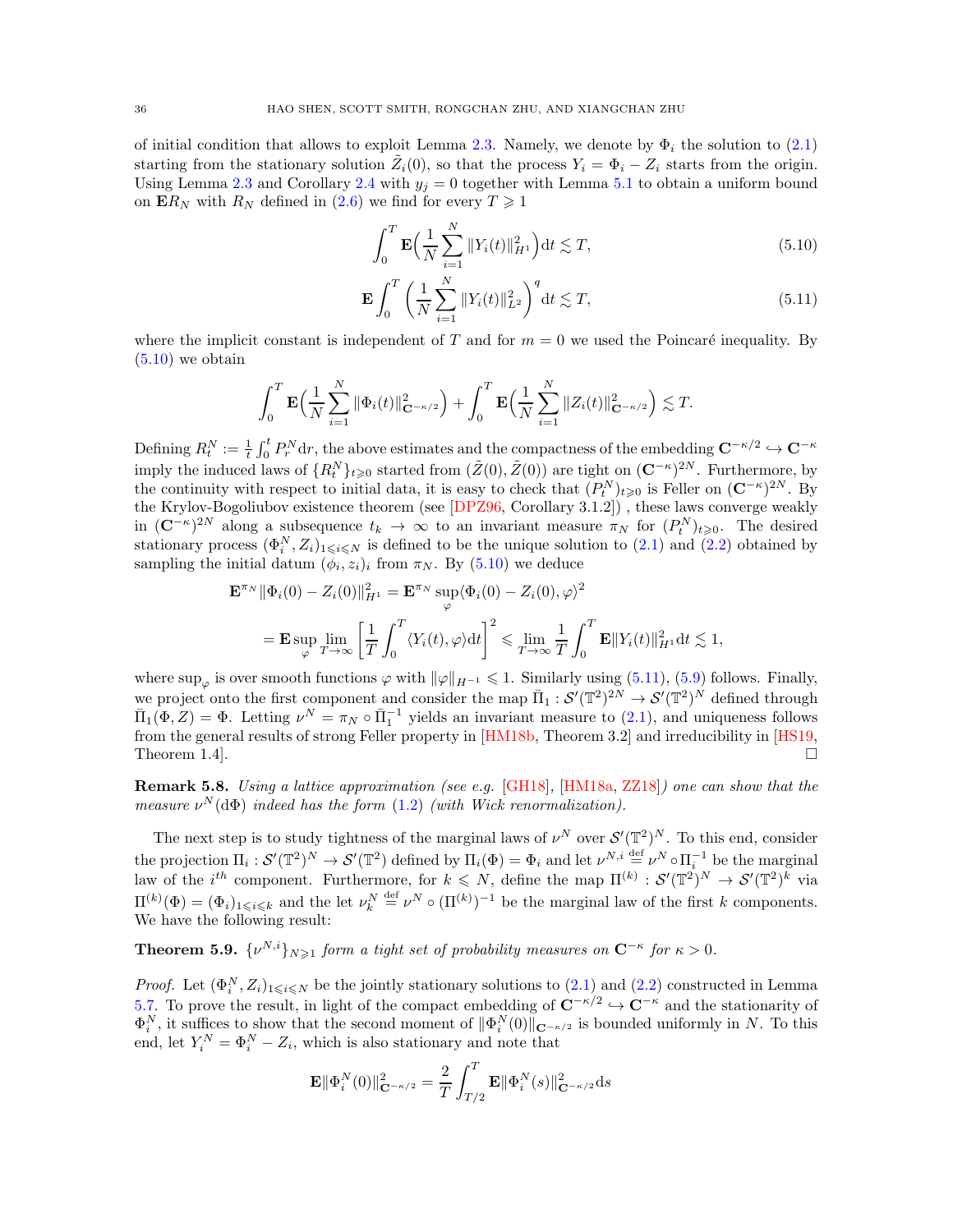$$
\leqslant \frac{4}{T}\int_{T/2}^T \mathbf{E} \|Z_i(s)\|_{\mathbf{C}^{-\kappa/2}}^2 \mathrm{d} s + \frac{4}{T}\int_{T/2}^T \mathbf{E} \|Y_i^N(s)\|_{H^1}^2 \mathrm{d} s.
$$

The first term is controlled by Lemma [5.1.](#page-32-1) For the second term, symmetry yields  $Y_i^N$  and  $Y_j^N$  are identical in law, which combined with Lemma [2.3](#page-9-1) implies that

$$
\frac{2}{T} \int_{T/2}^T \mathbf{E} ||Y_i^N(s)||_{H^1}^2 ds = \frac{2}{T} \int_{T/2}^T \frac{1}{N} \sum_{i=1}^N \mathbf{E} ||Y_i^N(s)||_{H^1}^2 ds \leq \frac{C}{T} \mathbf{E} [\int_0^T R_N dt] \leq C,
$$

where we used that by stationarity  $\sum_{i=1}^{N} \mathbf{E} ||Y_i^N(T)||_{L^2}^2 = \sum_{i=1}^{N} \mathbf{E} ||Y_i^N(T/2)||_{L^2}^2$ , with both being finite in view of Lemma [5.7.](#page-34-2) For  $m = 0$  we also used the Poincaré inequality.

Remark 5.10. It is reasonable to expect that any limiting measure obtained in Theorem [5.9](#page-35-0) is an invariant measure for [\(1.6\)](#page-2-1) assuming only  $m \geq 0$ . However, this cannot be directly deduced from our main result in Section [4](#page-21-0) because we do not know a-priori that any limiting measure of  $\nu^N$  is a product measure. This is problematic because the initial conditions for each component of  $\Psi_i$  are assumed to be independent in Section [4.](#page-21-0) Nevertheless, we can prove below that this is indeed true if m is large.

In the following we prove the convergence of the measure to the unique invariant measure by using the estimate in Lemma  $2.5$ , which requires m large enough.

Define the  $\mathbb{C}^{-\kappa}$ -Wasserstein distance

$$
\mathbb{W}_2(\nu_1, \nu_2) := \inf_{\pi \in \mathscr{C}(\nu_1, \nu_2)} \left( \int \|\phi - \psi\|_{\mathbf{C}^{-\kappa}}^2 \pi(\mathrm{d}\phi, \mathrm{d}\psi) \right)^{1/2},\tag{5.12}
$$

where  $\mathscr{C}(\nu_1, \nu_2)$  denotes the set of all couplings of  $\nu_1, \nu_2$  satisfying  $\int ||\phi||^2_{\mathbf{C}^{-\kappa}} \nu_i(\mathrm{d}\phi) < \infty$  for  $i = 1, 2$ .

<span id="page-36-0"></span>**Theorem 5.11.** Let  $\nu = \mathcal{N}(0, \frac{1}{2}(m - \Delta)^{-1})$ . There exist  $C_0 > 0$  such that for all  $m \geq m_1$  where

$$
m_1 \stackrel{\text{def}}{=} C_0(\mathbf{E} ||Z_1||_{\mathbf{C}^{-s}}^{\frac{2}{2-s}} + \mathbf{E} || 221 : ||_{\mathbf{C}^{-s}}^{\frac{2}{2-s}} + E || 2221 : ||_{\mathbf{C}^{-s}}^2 + 1)
$$

one has

<span id="page-36-2"></span><span id="page-36-1"></span>
$$
\mathbb{W}_2(\nu^{N,i}, \nu) \leq C N^{-\frac{1}{2}}.
$$
\n(5.13)

Furthermore,  $\nu_k^N$  converges to  $\nu \times ... \times \nu$ , as  $N \to \infty$ .

*Proof.* By Lemma [5.7](#page-34-2) we may construct a stationary coupling  $(\Phi_i^N, Z_i)$  of  $\nu_N$  and  $\nu$  whose components satisfy  $(1,1)$  and  $(2.2)$ , respectively. The stationarity of the joint law of  $(\Phi_i^N, Z_i)$  implies that also  $Y_i^N = \Phi_i^N - Z_i$  is stationary. In the following we freely omit the time argument of expectations of stationary quantities. We now claim that

<span id="page-36-3"></span>
$$
\mathbf{E} \|Y_i^N\|_{H^1}^2 \leqslant CN^{-1},\tag{5.14}
$$

which implies [\(5.13\)](#page-36-2) by definition of the Wasserstein metric and the embedding  $H^1 \hookrightarrow \mathbb{C}^{-\kappa}$  in  $d = 2$ , c.f. Lemma [A.1.](#page-52-3) To ease notation, we write  $Y_i = Y_i^N$  in the following. By [\(2.26\)](#page-13-3) combined with the stationarity of  $(Y_j)_j$  and  $(Z_j)_j$ , we find

$$
\sum_{j=1}^{N} \mathbf{E} \|\nabla Y_j\|_{L^2}^2 + m \sum_{j=1}^{N} \mathbf{E} \|Y_j\|_{L^2}^2 + \frac{1}{N} \mathbf{E} \left\| \sum_{i=1}^{N} Y_i^2 \right\|_{L^2}^2
$$
  
\$\leqslant C \mathbf{E} R\_N^0 + \mathbf{E} \bigg(\sum\_{j=1}^{N} \|Y\_j\|\_{L^2}^2 (D\_N + D\_N^1) \bigg),

where  $R_N^0$  is defined in  $(2.24)$  and

$$
D_N = C \bigg( \frac{1}{N} \sum_{j=1}^N \|Z_j\|_{\mathbf{C}^{-s}}^{\frac{2}{2-s}} + \frac{1}{N} \sum_{j=1}^N \|Z_j^2\|_{\mathbf{C}^{-s}}^{\frac{2}{2-s}} + 1 \bigg).
$$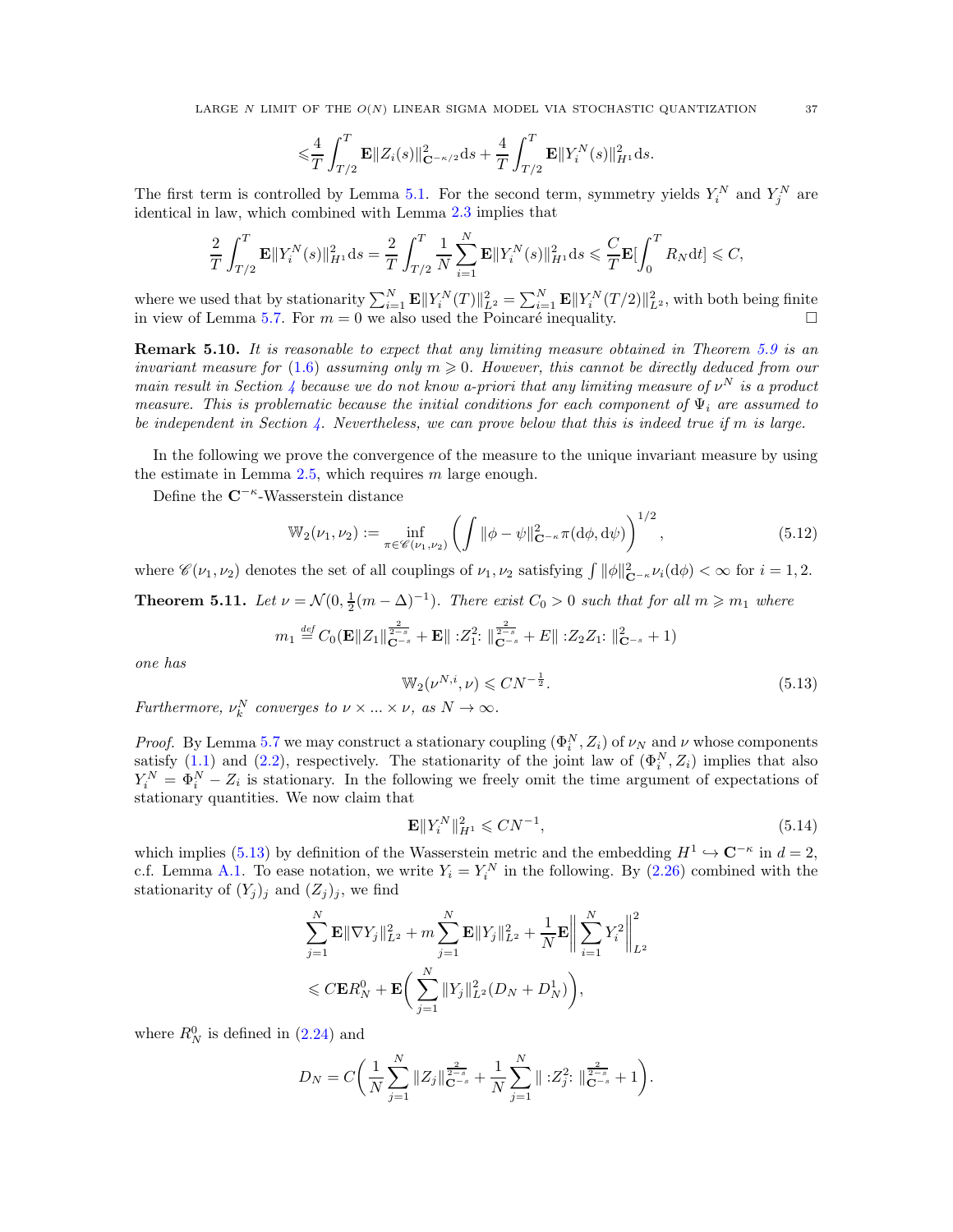$$
D_N^1 = C \bigg( \frac{1}{N^2} \sum_{i,j=1}^N ||z_j Z_i||_{\mathbf{C}^{-s}}^2 \bigg).
$$

Setting  $A \stackrel{\text{def}}{=} \mathbf{E} D_N$  and  $A_1 \stackrel{\text{def}}{=} \mathbf{E} || 2 \cdot Z_2 Z_1$ :  $||_{\mathbf{C}^{-s}}^2$  we may re-center  $D_N$  and  $D_N^1$  above and divide by N to obtain

$$
\begin{split} & \frac{1}{N} \sum_{j=1}^N \mathbf{E} \|\nabla Y_j(t)\|_{L^2}^2 + (m - A - A_1) \frac{1}{N} \sum_{j=1}^N \mathbf{E} \|Y_j(t)\|_{L^2}^2 + \frac{1}{N^2} \mathbf{E} \Big\| \sum_{i=1}^N Y_i^2(t) \Big\|_{L^2}^2 \\ & \leqslant C \frac{1}{N} \mathbf{E} R_N^0 + \frac{1}{N} \mathbf{E} \bigg( \sum_{j=1}^N \|Y_j(t)\|_{L^2}^2 (|D_N - A| + |D_N^1 - A_1|) \bigg) \\ & \leqslant C \frac{1}{N} \mathbf{E} R_N^0 + \frac{1}{2} \frac{1}{N^2} \mathbf{E} \bigg( \sum_{j=1}^N \|Y_j\|_{L^2}^2 \bigg)^2 + \mathbf{E} |D_N - A|^2 + \mathbf{E} |D_N^1 - A_1|^2. \end{split}
$$

For  $m \geq A + A_1 + 1$ , using that  $Y_i$  and  $Y_j$  are equal in law, we obtain

$$
\mathbf{E} ||Y_i||_{H^1}^2 \leq \frac{1}{N} \sum_{j=1}^N \mathbf{E} ||\nabla Y_j(t)||_{L^2}^2 + (m - A - A_1) \frac{1}{N} \sum_{j=1}^N \mathbf{E} ||Y_j||_{L^2}^2
$$
  

$$
\leq C \frac{1}{N} \mathbf{E} R_N^0 + \mathbf{E} |D_N - A|^2 + \mathbf{E} |D_N^1 - A_1|^2.
$$
 (5.15)

Using independence, we find

<span id="page-37-1"></span>
$$
\mathbf{E}|D_N(t) - A|^2 \leq \frac{1}{N} \text{Var}\left(\|Z_1\|_{\mathbf{C}^{-s}}^{\frac{2}{2-s}} + \|Z_1^2\|_{\mathbf{C}^{-s}}^{\frac{2}{2-s}}\right) \leq \frac{C}{N}.\tag{5.16}
$$

To estimate  $D_N^1$ , we write  $M_{i,j} = ||\; : Z_j Z_i : ||_{\mathbf{C}^{-s}}^2 - A_1$  for  $i \neq j$  and  $M_{i,i} = ||: Z_i^2 : ||_{\mathbf{C}^{-s}}^2 - A_1$  and have

$$
\mathbf{E}\left(\frac{1}{N^2}\sum_{i,j=1}^N M_{i,j}\right)^2 \leqslant \mathbf{E}\left(\frac{1}{N^2}\sum_{i=1}^N\sum_{j\neq i}M_{i,j} + \frac{1}{N^2}\sum_{i=1}^N M_{i,i}\right)^2
$$
  

$$
\leqslant \frac{2}{N^4}\sum_{i_1\neq j_1, i\neq j} \mathbf{E}(M_{i,j}M_{i_1,j_1}) + \frac{2}{N^2}\mathbf{E}(M_{1,1}^2) \lesssim \frac{1}{N} + \frac{2}{N^2}\mathbf{E}(M_{1,1}^2) \lesssim \frac{1}{N},
$$

where we used that for the case that  $(i, j, i_1, j_1)$  are different,  $\mathbf{E}(M_{i,j}M_{i_1,j_1}) = \mathbf{E}M_{i,j}\mathbf{E}M_{i_1,j_1} = 0$ .

Then we have

<span id="page-37-3"></span><span id="page-37-2"></span>
$$
\mathbf{E}|D_N^1 - A_1|^2 \lesssim \frac{1}{N}.\tag{5.17}
$$

Inserting the estimates  $(5.16)$ , and  $(5.17)$  into  $(5.15)$  and using  $(5.4)$ , we obtain  $(5.14)$ , completing the  $\Box$ 

<span id="page-37-0"></span>**Remark 5.12.** Instead of assuming m large, one could alternatively consider arbitrary  $m > 0$  and assume small nonlinearity. Namely, we could consider a nonlinearity  $-\frac{\lambda}{N}\sum_{j=1}^N:\Phi_j^2\Phi_i$ : instead of that of [\(2.1\)](#page-7-1), and  $-\lambda \mathbf{E}[\Psi^2 - Z^2]\Psi$  instead of that of [\(5.1\)](#page-31-2), for  $\lambda > 0$ . By tracing the proofs of Lemma [5.3](#page-33-3) and Theorem [5.11,](#page-36-0) we can easily see that given any  $m > 0$ , there exists a constant  $\lambda_0 > 0$ , so that the statements of Lemma [5.3](#page-33-3) and Theorem [5.11](#page-36-0) hold for any  $\lambda \in (0, \lambda_0)$ .

Remark 5.13. Following Remark [5.6,](#page-34-3) with a change of renormalization constant therein, we can write  $\Phi_i = \bar{Y}_i + \bar{Z}_i$  with  $\bar{Z}_i$  the stationary solution to  $\mathscr{L}\bar{Z}_i = -\mu_0 \bar{Z}_i + \xi_i$ . Then  $\bar{Y}_i$  satisfies

$$
\mathscr{L}\bar{Y}_i = -\mu_0 \bar{Y}_i - \frac{1}{N} \sum_{j=1}^N (\bar{Y}_j^2 \bar{Y}_i + \bar{Y}_j^2 \bar{Z}_i + 2\bar{Y}_j \bar{Y}_i \bar{Z}_j + 2\bar{Y}_j : \bar{Z}_i \bar{Z}_j : + : \bar{Z}_j^2 : \bar{Y}_i + : \bar{Z}_i \bar{Z}_j^2 :) - \frac{2\mu_0}{N} (\bar{Y}_i + \bar{Z}_i),
$$

which is the same case as [\(2.3\)](#page-7-2) with m replaced by  $m + \mu_0$  and an extra term  $\frac{2\mu_0}{N}(\bar{Y}_i + \bar{Z}_i)$ . Here the Wick product of  $\bar{Z}_j$  is defined similarly as in section [2.1.](#page-8-0) By the same proof of Theorem [5.11](#page-36-0) we know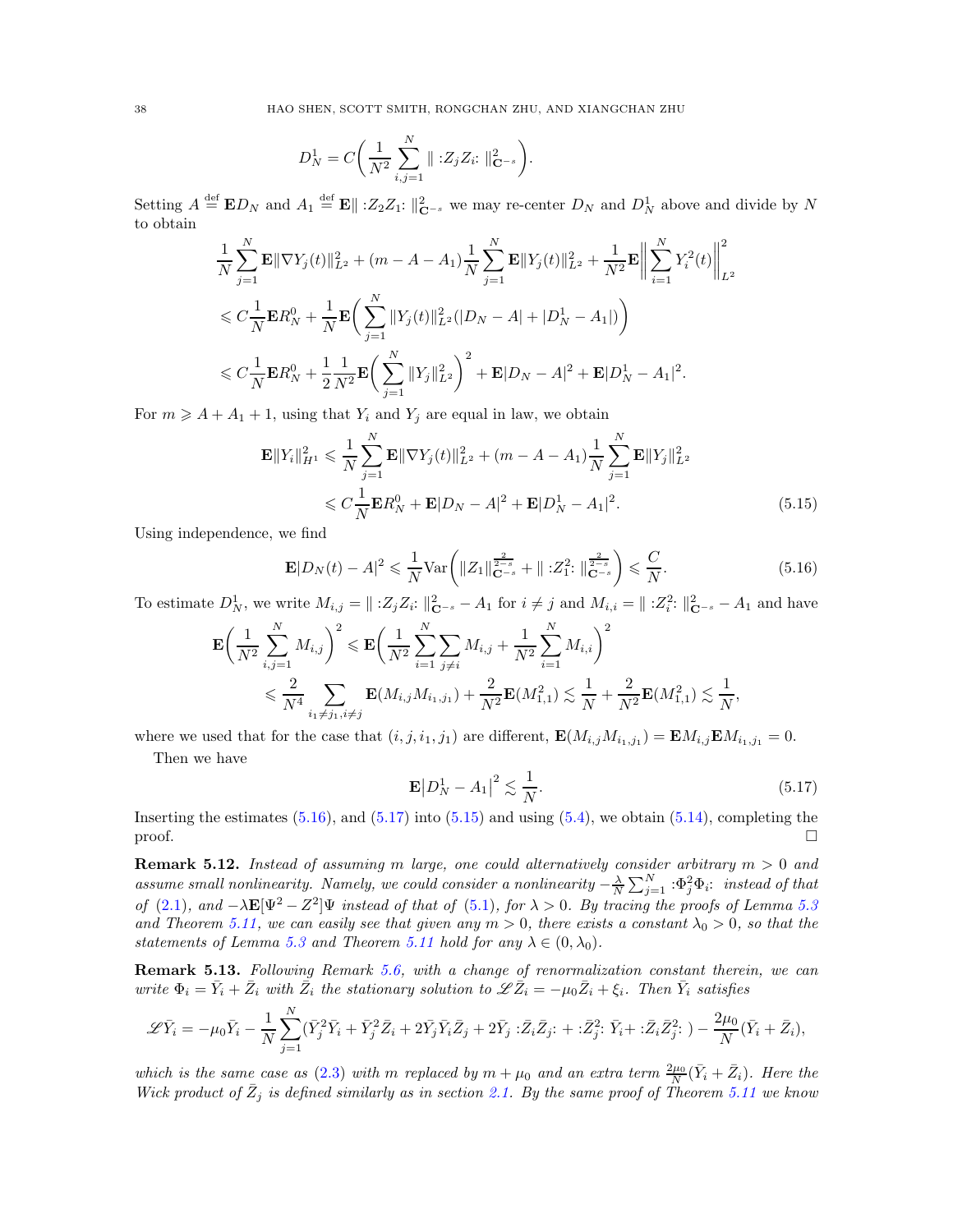<span id="page-38-0"></span>for  $m+\mu_0$  large enough,  $\nu^{N,i}$  (renormalized as in Remark [5.6\)](#page-34-3) converges to  $\bar{\nu}$  and the other results in Theorem [5.11](#page-36-0) also hold in this case.

#### 6. Observables and their nontriviality

<span id="page-38-1"></span>6.1. Observables. In quantum field theories with symmetries, quantities that are invariant under action of the symmetry group are of particular interest; examples of such quantities in the SPDE setting include gauge invariant observables e.g. [\[She18,](#page-59-4) Section 2.4]. The model we study here exhibits  $O(N)$  rotation symmetry and formally, functions of the squared "norm"  $\sum_i \Phi_i^2$  are quantities that are  $O(N)$  invariant. Of course, such observables need to be suitably renormalized to be well-defined and suitably scaled by factors of N to have nontrivial limit as  $N \to \infty$ .

In this section we study the following two observables:

<span id="page-38-2"></span>
$$
\frac{1}{N^{1/2}} \sum_{i=1}^{N} \, : \Phi_i^2: \quad , \qquad \frac{1}{N} \, : \left( \sum_{i=1}^{N} \Phi_i^2 \right)^2: \quad , \tag{6.1}
$$

with  $\Phi = (\Phi_i)_{1 \leq i \leq N} \sim \nu^N$  for the invariant measure  $\nu^N$  to [\(2.1\)](#page-7-1) given in Lemma [5.7.](#page-34-2) In this section we omit the superscript  $N$  for simplicity. These are defined as follows. By Lemma [5.7](#page-34-2) we decompose  $\Phi_i = Y_i + Z_i$  with  $(Y_i, Z_i)$  stationary. With this we define

$$
\frac{1}{\sqrt{N}} \sum_{i=1}^{N} :\Phi_i^2: \stackrel{\text{def}}{=} \frac{1}{\sqrt{N}} \sum_{i=1}^{N} (Y_i^2 + 2Y_i Z_i + :Z_i^2: ),
$$
\n(6.2)

$$
\frac{1}{N} : \left(\sum_{i=1}^{N} \Phi_i^2\right)^2 : \stackrel{\text{def}}{=} \frac{1}{N} \sum_{i,j=1}^{N} \left(Y_i^2 Y_j^2 + 4Y_i^2 Y_j Z_j + 2Y_i^2 : Z_j^2: \right) \tag{6.3}
$$

<span id="page-38-7"></span><span id="page-38-5"></span><span id="page-38-4"></span><span id="page-38-3"></span>
$$
+ :Z_i^2 Z_j^2: + 4Y_i :Z_i Z_j^2: + 4Y_i Y_j :Z_i Z_j: \bigg).
$$
 (6.4)

Here the Wick products are canonically defined as in  $(2.4)$  with  $a_{\varepsilon} = \mathbf{E}[Z_{i,\varepsilon}^2(0,0)]$ , in particular

$$
:Z_i^2 Z_j^2: = \begin{cases} \lim_{\varepsilon \to 0} (Z_{i,\varepsilon}^4 - 6a_{\varepsilon} Z_{i,\varepsilon}^2 + 3a_{\varepsilon}^2) & (i = j) \\ \lim_{\varepsilon \to 0} (Z_{i,\varepsilon}^2 - a_{\varepsilon}) (Z_{j,\varepsilon}^2 - a_{\varepsilon}) & (i \neq j). \end{cases} \tag{6.5}
$$

**Remark 6.1.** One could also define [\(6.1\)](#page-38-2) in  $L^p(\nu^N)$  directly without using the decomposition  $\Phi_i =$  $Y_i + Z_i$ . In fact, by similar argument as in [\[GJ87,](#page-58-31) Section 8.6] or [\[Sim74\]](#page-59-16), one can show that  $\nu^N$  is absolutely continuous with respect to the corresponding Gaussian free field  $\tilde{\nu}$  with a density in  $L^p(\tilde{\nu})$ for  $p \in (1,\infty)$ . Since  $(6.1)$  with each  $\Phi_i$  replaced by  $Z_i$  can be defined via  $L^p(\tilde{\nu})$  limit of mollification, using argument along the line of  $[RZZ17b,$  Lemma 3.6 we know that  $(6.1)$  can be also defined as  $L^p(\nu^N)$  limit of mollification (essentially Hölder inequality), and they have the same law as the right hand side of  $(6.2)$  and  $(6.3)(6.4)$  $(6.3)(6.4)$ .

In this section we also consider  $Y_i, Z_i$  as stationary process with  $Z_i$  as the stationary solution of  $(5.2)$  and  $Y_i$  as the solution of  $(2.3)$ .

<span id="page-38-8"></span>**Lemma 6.2.** There exists an  $m_0$  such that for  $m \geq m_0$  and  $q \geq 1$ 

$$
\mathbf{E}\bigg[\bigg(\sum_{i=1}^N \|Y_i\|_{L^2}^2\bigg)^q\bigg] + \mathbf{E}\bigg[\bigg(\sum_{i=1}^N \|Y_i\|_{L^2}^2 + 1\bigg)^q \bigg(\sum_{i=1}^N \|\nabla Y_i\|_{L^2}^2\bigg)\bigg] \lesssim 1,
$$
\n(6.6)

<span id="page-38-6"></span>
$$
\mathbf{E}\bigg[\bigg(\sum_{i=1}^{N}||Y_i||_{L^2}^2+1\bigg)^q\bigg\|\sum_{i=1}^{N}Y_i^2\bigg\|_{L^2}^2\bigg] \lesssim 1,
$$
\n(6.7)

where the implicit constant is independent of N.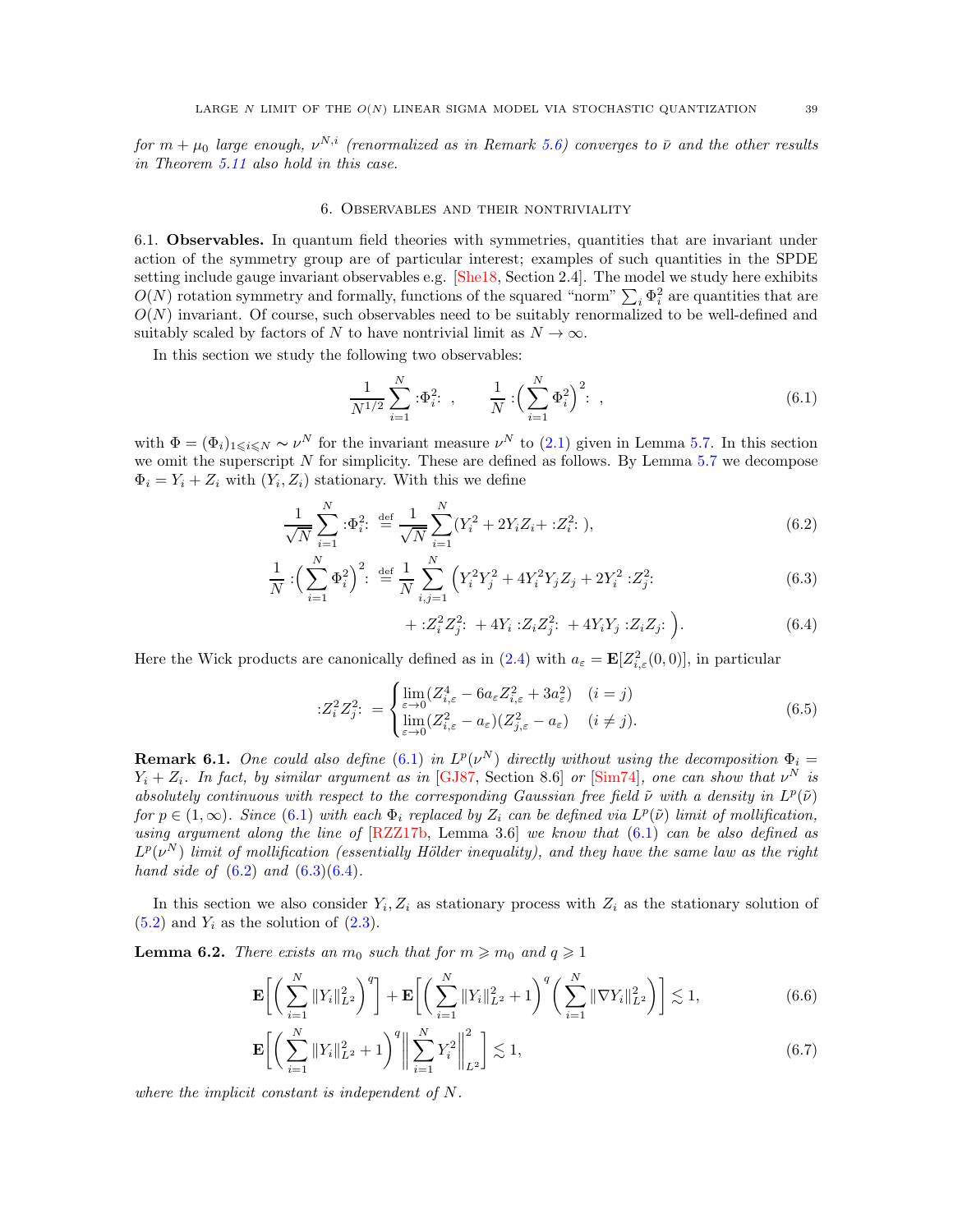*Proof.* First we observe that  $(6.7)$  may be quickly deduced from  $(6.6)$  with the help of the inequality

<span id="page-39-0"></span>
$$
\left\| \sum_{i=1}^{N} Y_i^2 \right\|_{L^2}^2 \lesssim \left( \sum_{i=1}^{N} \|Y_i\|_{H^1}^2 \right) \left( \sum_{i=1}^{N} \|Y_i\|_{L^2}^2 \right). \tag{6.8}
$$

To obtain [\(6.8\)](#page-39-0), note first that

$$
\bigg\|\sum_{i=1}^N Y_i^2\bigg\|_{L^2}^2 = \sum_{i,j=1}^N \|Y_i Y_j\|_{L^2}^2.
$$

Furthermore, by Hölder's inequality,  $(4.3)$ , and Young's inequality

$$
||Y_iY_j||_{L^2}^2 \le ||Y_i||_{L^4}^2 ||Y_j||_{L^4}^2 \lesssim ||Y_i||_{H^1} ||Y_j||_{L^2} ||Y_j||_{H^1} ||Y_i||_{L^2}
$$
  

$$
\lesssim ||Y_i||_{H^1}^2 ||Y_j||_{L^2}^2 + ||Y_i||_{H^1}^2 ||Y_j||_{L^2}^2.
$$

Summing both sides over  $i, j$  and using symmetry with respect to the roles of i and j, we obtain [\(6.8\)](#page-39-0). The remainder of the proof is devoted to [\(6.6\)](#page-38-7).

To shorten the expressions that follow, we introduce the quantities  $F \triangleq \sum_{i=1}^{M} ||\nabla Y_i||^2_{L^2} + \frac{1}{N} ||\sum_{i=1}^{N} Y_i^2||^2_{L^2}$ and  $U = \sum_{i=1}^{N} ||Y_i||_{L^2}^2$ . Note that F and U are stationary, so we will freely omit the time argument below. Our starting point is the key inequality  $(2.26)$ , which may be recast in terms of U and F as

$$
\frac{\mathrm{d}}{\mathrm{d}t}U + F + mU \leqslant CR_N^0 + C\big(D_N + D_N^1\big)U.
$$

Muliplying the above by  $U^{q-1}$  we find that for  $q \geq 1$  it holds

$$
\frac{1}{q}\frac{d}{dt}U^{q} + U^{q-1}F + mU^{q} \leqslant CR_{N}^{0}U^{q-1} + C(D_{N} + D_{N}^{1})U^{q}.
$$

As in the proof of Theorem [5.11,](#page-36-0) we now define  $A \stackrel{\text{def}}{=} \mathbf{E}(D_N)$  and  $A_1 \stackrel{\text{def}}{=} \mathbf{E} \parallel :Z_1 Z_2: \parallel_{\mathbf{C}^{-s}}^2$ . Subtract the mean from  $D_N + D_N^1$  and take expectation on both sides to find

$$
\mathbf{E}[U^{q-1}F] + (m - A - A_1)\mathbf{E}[U^q]
$$
  
\n
$$
\leq C\mathbf{E}[R_N^0 U^{q-1}] + C\mathbf{E}[(D_N + D_N^1 - A - A_1)U^q].
$$
  
\n
$$
\leq C\|R_N^0\|_{L^q(\Omega)} (\mathbf{E}U^q)^{\frac{q-1}{q}} + C\|D_N - A + D_N^1 - A_1\|_{L^{q+1}(\Omega)} (\mathbf{E}U^{q+1})^{\frac{q}{q+1}}
$$
  
\n
$$
\leq C(\mathbf{E}U^q)^{\frac{q-1}{q}} + CN^{-\frac{1}{2}}(\mathbf{E}U^{q+1})^{\frac{q}{q+1}},
$$

where we used  $\mathbf{E}U^{q}(t) = \mathbf{E}U^{q}(0)$  in the first inequality and we used a Gaussian hypercontractivity upgrade of [\(5.16\)](#page-37-1) and [\(5.17\)](#page-37-2) in the last line. Using Young's inequality, we may absorb the first term to the left and obtain

<span id="page-39-1"></span>
$$
\mathbf{E}[U^{q-1}F] + (m - A - A_1 - 1)\mathbf{E}[U^q] \leq C + CN^{-\frac{1}{2}}(\mathbf{E}U^{q+1})^{\frac{q}{q+1}}.
$$
 (6.9)

The strategy now is to first use the dissipative quantity on the LHS of  $(6.9)$  to obtain  $\mathbf{E}(U^q) \leqslant CN^{\frac{q-1}{2}}$ , and then use the massive term on the LHS of  $(6.9)$  to iteratively decrease the power of N and eventually arrive at  $\mathbf{E}(U^q) \leq C$ . Once this is established, plugging the bound back into [\(6.9\)](#page-39-1) completes the proof.

Indeed, first observe that  $F \geq N^{-1}U^2$  so that  $\mathbf{E}(U^{q-1}F) \geq N^{-1}\mathbf{E}(U^{q+1})$ . Hence, Young's inequality with exponents  $(q+1, \frac{q+1}{q})$  leads to  $\mathbf{E}(U^q) \leqslant CN^{\frac{q-1}{2}}$ . Defining  $A_q \stackrel{\text{def}}{=} \mathbf{E}U^q$  and discarding the dissipative term, [\(6.9\)](#page-39-1) implies

<span id="page-39-2"></span>
$$
A_q \lesssim A_{q+1}^{\frac{q}{q+1}} N^{-1/2} + 1. \tag{6.10}
$$

We have  $A_q \lesssim N^{\frac{q-1}{2}}$ , which gives

$$
A_q \lesssim N^{\frac{q^2}{2(q+1)} - \frac{1}{2}} + 1.
$$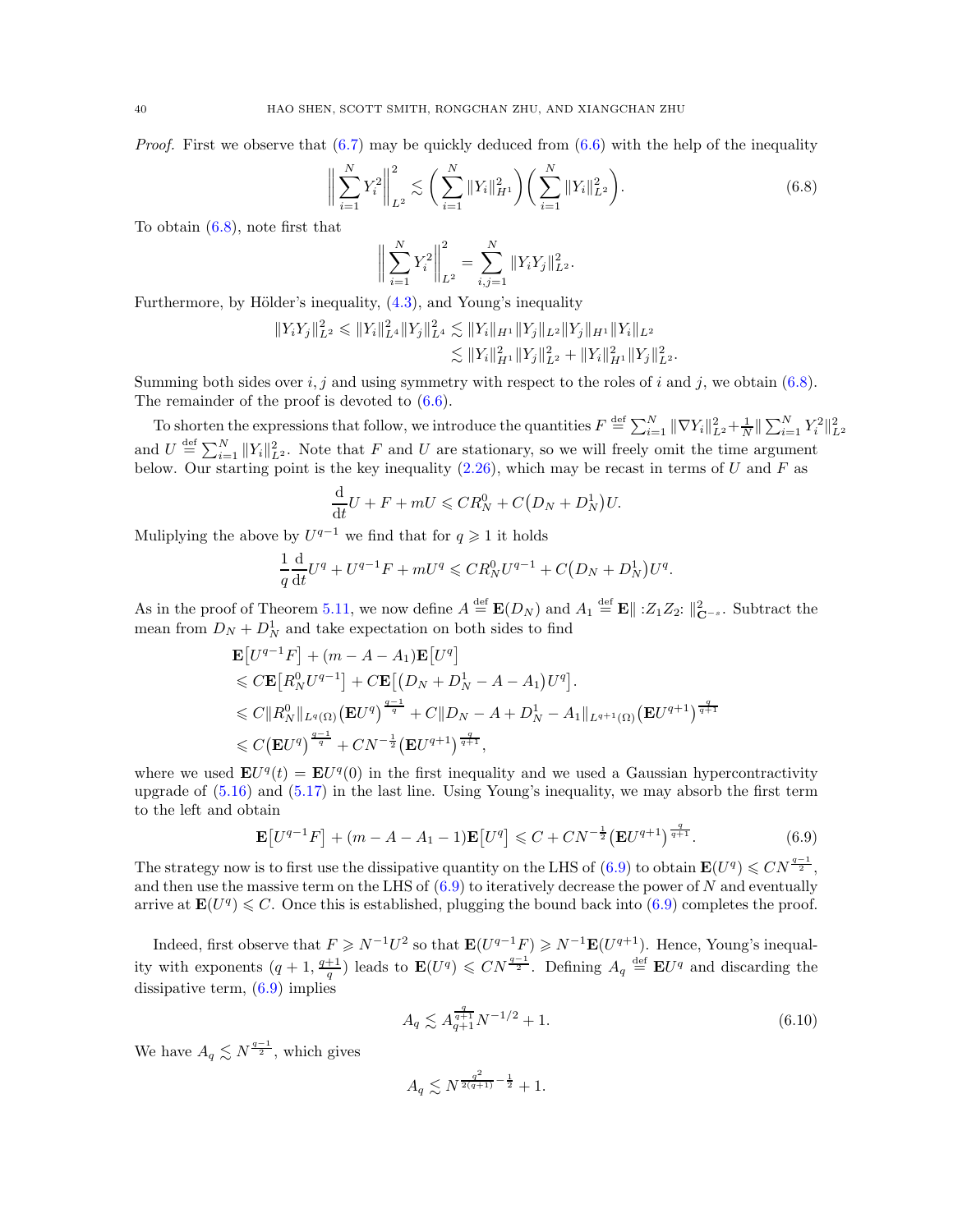Substituting into [\(6.10\)](#page-39-2) and use induction we have for  $n \ge 1$ 

<span id="page-40-1"></span>
$$
A_q \lesssim N^{a_{n,q}} + 1,\tag{6.11}
$$

with  $a_{n,q} = \frac{q(q+n-1)}{2(q+n)} - \frac{q}{2}(\sum_{k=1}^{n-1} \frac{1}{q+k}) - \frac{1}{2}$ . Here  $\sum_{k=1}^{0} = 0$ . In fact, we could check [\(6.11\)](#page-40-1) by  $A_q \lesssim (N^{a_{n,q+1}})^{\frac{q}{q+1}} N^{-\frac{1}{2}} + 1 \lesssim N^{a_{n+1,q}} + 1.$ 

For fixed  $q \geq 1$  we could always find n large enough such that  $a_{n,q} < 0$ , which implies that  $A_q \lesssim 1$ and the result follows.

<span id="page-40-0"></span>**Theorem 6.3.** Let  $\Phi = (\Phi_i)_{1 \leq i \leq N} \sim \nu^N$  and m be given as in Lemma [6.2,](#page-38-8) then the laws of √ 1  $\frac{1}{N}\sum_{i=1}^N \cdot \Phi_i^2$ : are tight on  $B_{2,2}^{-2\kappa}$ , and the laws of  $\frac{1}{N}\cdot \left(\sum_{i=1}^N \Phi_i^2\right)^2$ : are tight on  $B_{1,1}^{-3\kappa}$ .

*Proof.* Note that the first term  $\frac{1}{\sqrt{2}}$  $\frac{1}{N} \sum_{i=1}^{N} Y_i^2$  on RHS of [\(6.2\)](#page-38-3) converges to zero in  $L^2(\Omega; L^2)$  as an immediate consequence of [\(6.7\)](#page-38-6); so we can actually prove a stronger result than stated, namely the subseqential limits can be identified with those of the last two terms in [\(6.2\)](#page-38-3). We will now show that the other two quantities induce tight laws on  $B_{2,2}^{-3\kappa}$ , which implies the first part of the theorem. The second sum in [\(6.2\)](#page-38-3) can be estimated using Lemma [A.3](#page-53-2) and Lemma [A.1](#page-52-3) to find for  $s \in (\kappa, 2\kappa)$ 

$$
\left\| \frac{1}{\sqrt{N}} \sum_{i=1}^{N} Y_i Z_i \right\|_{B_{2,2}^{-s}} \lesssim \frac{1}{\sqrt{N}} \sum_{i=1}^{N} \|Y_i\|_{B_{2,2}^s} \|Z_i\|_{\mathbf{C}^{-\kappa}}
$$
  

$$
\lesssim \sum_{i=1}^{N} \|Y_i\|_{B_{2,2}^s}^2 + \frac{1}{N} \sum_{i=1}^{N} \|Z_i\|_{\mathbf{C}^{-\kappa}}^2 \lesssim \sum_{i=1}^{N} \|Y_i\|_{H^1}^{2s} \|Y_i\|_{L^2}^{2(1-s)} + \frac{1}{N} \sum_{i=1}^{N} \|Z_i\|_{\mathbf{C}^{-\kappa}}^2
$$
  

$$
\lesssim \sum_{i=1}^{N} \|Y_i\|_{H^1}^2 + \sum_{i=1}^{N} \|Y_i\|_{L^2}^2 + \frac{1}{N} \sum_{i=1}^{N} \|Z_i\|_{\mathbf{C}^{-\kappa}}^2,
$$

which is bounded in expectation by a constant using Lemma [6.2](#page-38-8) for  $q = 1$  and Lemma [5.1.](#page-32-1) For the third sum in [\(6.2\)](#page-38-3) we use independence to find for  $s \in (\kappa, 2\kappa)$ 

$$
\mathbf{E} \left\| \frac{1}{\sqrt{N}} \sum_{i=1}^N :Z_i^2: \right\|_{B_{2,2}^{-s}}^2 = \mathbf{E} \frac{1}{N} \left\langle \Lambda^{-s} \sum_{i=1}^N :Z_i^2: \Lambda^{-s} \sum_{i=1}^N :Z_i^2: \right\rangle = \mathbf{E} \|\cdot Z_i^2: \big\|_{B_{2,2}^{-s}}^2 \lesssim 1.
$$

By the triangle inequality and the embedding  $L^2 \hookrightarrow B_{2,2}^{-\kappa}$  we find that  $\frac{1}{\sqrt{l}}$  $\frac{1}{N} \sum_{i=1}^{N} \, : \Phi_i^2$ : is bounded in  $L^1(\Omega; B_{2,2}^{-s})$ . In light of the compact embedding  $B_{2,2}^{-s} \subset B_{2,2}^{-2\kappa}$ , the tightness claim follows.

For the second observable, we will also show a stronger result: the subseqential limits can be identified with those of the last three terms in  $(6.4)$ . We start with the first 3 terms in  $(6.3)$ , which will be shown to converge to zero in  $L^1(\Omega; B_{1,1}^{-2s})$  for  $s > \kappa$ . For the first term of  $(6.3)$  we use Lemma [6.2](#page-38-8) to obtain

$$
\mathbf{E} \bigg\| \frac{1}{N} \sum_{i,j=1}^N Y_i^2 Y_j^2 \bigg\|_{L^1} = \frac{1}{N} \mathbf{E} \bigg\| \sum_{i=1}^N Y_i^2 \bigg\|_{L^2}^2 \lesssim \frac{1}{N},
$$

so this term converges to zero in  $L^1(\Omega; L^1)$ . For the second term of [\(6.3\)](#page-38-4), using [\(2.22\)](#page-12-5) of Lemma [2.3](#page-9-1) with  $\varphi Z_j$  in place of  $Z_j$  we obtain

$$
\sup_{\|\varphi\|_{\mathbf{C}^{2s}} \leq 1} \left| \frac{1}{N} \sum_{i,j=1}^{N} \langle Y_i^2 Y_j Z_j, \varphi \rangle \right|
$$
  
 
$$
\lesssim \frac{1}{N} \left\| \sum_{i=1}^{N} Y_i^2 \right\|_{L^2} \left( \sum_{j=1}^{N} \|Y_j\|_{L^2}^2 \right)^{\frac{1-s}{2}} \left( \sum_{j=1}^{N} \|\nabla Y_j\|_{L^2}^2 \right)^{\frac{s}{2}} \left( \sum_{j=1}^{N} \|Z_j\|_{\mathbf{C}^{-s}}^2 \right)^{1/2}
$$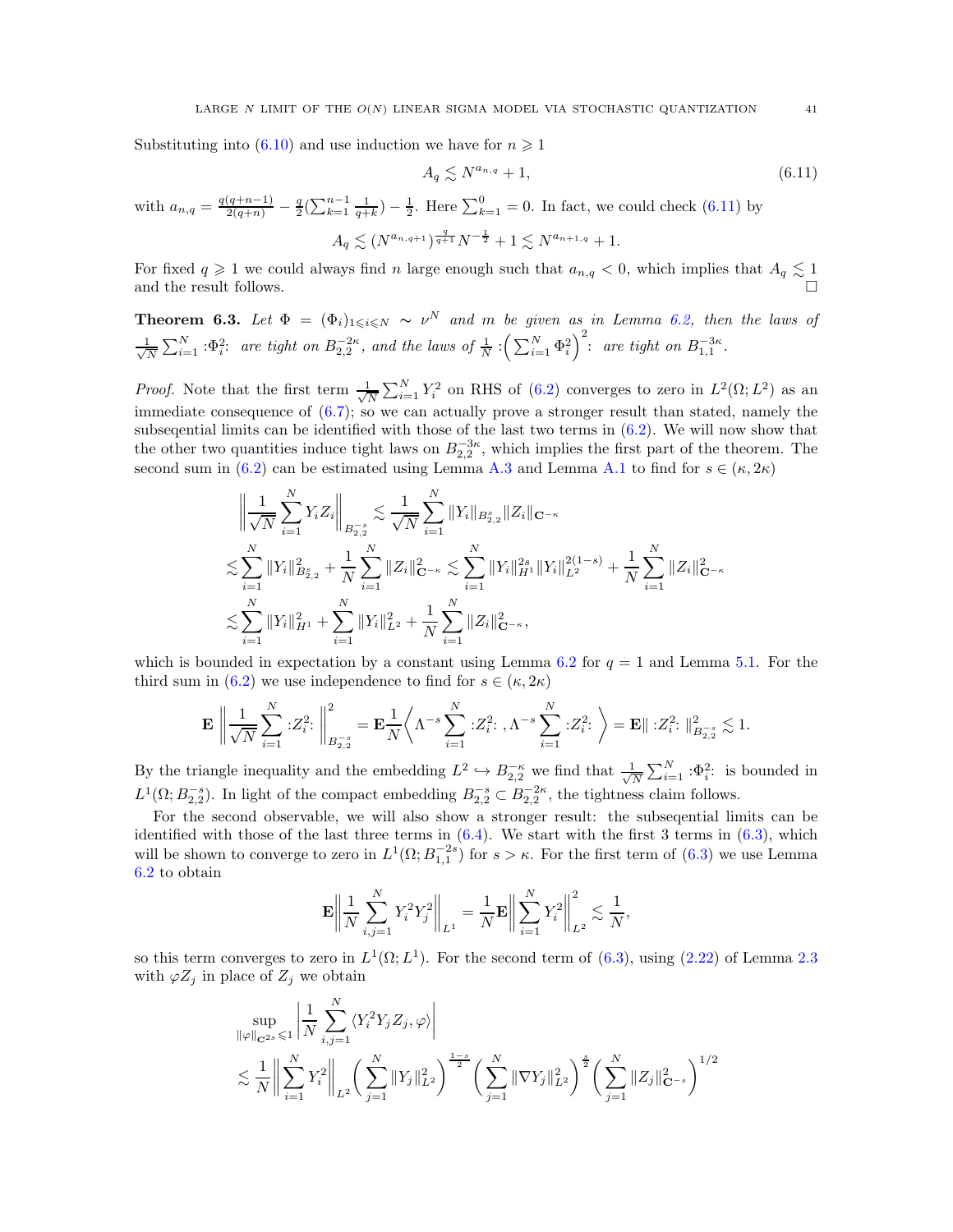$$
+\frac{1}{N}\bigg\|\sum_{i=1}^N Y_i^2\bigg\|_{L^2}\bigg(\sum_{j=1}^N\|Y_j\|_{L^2}^2\bigg)^{\frac{1}{2}}\bigg(\sum_{j=1}^N\|Z_j\|_{\mathbf{C}^{-s}}^2\bigg)^{1/2}.
$$

Hence, using Young's inequality we find for  $\delta > 0$  small enough

$$
\left\| \frac{1}{N} \sum_{i,j=1}^{N} Y_i^2 Y_j Z_j \right\|_{B_{1,1}^{-2s}} \leq N^{-\delta} \left\| \sum_{i=1}^{N} Y_i^2 \right\|_{L^2}^2 + N^{-\delta} \left( \sum_{j=1}^{N} \|\nabla Y_j\|_{L^2}^2 \right) + N^{-\delta} \left( \sum_{j=1}^{N} \|\nabla Y_j\|_{L^2}^2 \right) \left( \frac{1}{N} \sum_{j=1}^{N} \|Z_j\|_{\mathbf{C}^{-s}}^2 + 1 \right)^{\frac{1}{1-s}}.
$$

Both terms above converge to zero in  $L^1(\Omega)$  as a consequence of  $(6.6)$ ,  $(6.7)$  and Lemma [5.1.](#page-32-1) For the third term in [\(6.3\)](#page-38-4), a calculation similar to [\(2.16\)](#page-11-0) using Lemma [A.3](#page-53-2) with  $Y_i$  replaced by  $\varphi Y_i$  with  $\varphi \in \mathbf{C}^{2s}$  yields

$$
\sup_{\|\varphi\|_{\mathbf{C}^{2s}} \leq 1} \left| \frac{1}{N} \sum_{i,j=1}^{N} \langle Y_i^2 : Z_j^2 : , \varphi \rangle \right| \lesssim \frac{1}{N} \sum_{i=1}^{N} \|\Lambda^s(Y_i^2)\|_{L^2} \left\| \sum_{j=1}^{N} \Lambda^{-s} (\cdot Z_j^2 :) \right\|_{L^2}
$$
  

$$
\lesssim \left( \sum_{i=1}^{N} \|\nabla Y_i\|_{L^2}^{1+s} \|Y_i\|_{L^2}^{1-s} + \|Y_i^2\|_{L^2} \right) \left\| \frac{1}{N} \sum_{j=1}^{N} \Lambda^{-s} (\cdot Z_j^2 :) \right\|_{L^2}
$$
  

$$
\lesssim \left( \sum_{i=1}^{N} \|Y_i\|_{H^1}^2 \right)^{\frac{1+s}{2}} \left( \sum_{i=1}^{N} \|Y_i\|_{L^2}^2 \right)^{\frac{1-s}{2}} \left\| \frac{1}{N} \sum_{j=1}^{N} \Lambda^{-s} (\cdot Z_j^2 :) \right\|_{L^2}, \tag{6.12}
$$

where we used  $(A.1)$  and Lemma  $A.2$  to have

<span id="page-41-0"></span>
$$
\|\Lambda^{s}(Y_i^2)\|_{L^2}\lesssim \|\Lambda^{s}Y_i\|_{L^4}\|Y_i\|_{L^4}\lesssim \|\nabla Y_i\|_{L^2}^{1+s}\|Y_i\|_{L^2}^{1-s}+\|Y_i\|_{L^4}^2.
$$

The first part of the product in  $(6.12)$  is bounded in  $L^1(\Omega)$  by  $(6.6)$ . For the second part of the product, we use independence to obtain

$$
\mathbf{E} \left\| \frac{1}{N} \sum_{j=1}^N \Lambda^{-s} (\cdot : Z_j^2 :) \right\|_{L^2}^2 \lesssim \frac{1}{N^2} \sum_{j=1}^N \mathbf{E} \|\Lambda^{-s} (\cdot : Z_j^2 :) \|^2_{L^2} \lesssim \frac{1}{N},
$$

so together we find  $\mathbf{E} \Vert \frac{1}{N} \sum_{i,j} Y_i^2 : Z_j^2 : \Vert_{B^{-2s}_{1,1}}$  converges to 0.

We now turn to terms in  $(6.4)$  and derive suitable moment bounds. For the first of these terms we have

$$
\begin{aligned} \mathbf{E}\bigg\|\frac{1}{N}\sum_{i,j=1}^N\, : &Z_i^2Z_j^2\!:\,\bigg\|_{B_{2,2}^{-\kappa}}^2=\mathbf{E}\frac{1}{N^2}\bigg\langle\Lambda^{-\kappa}\sum_{i,j=1}^N\, :&Z_i^2Z_j^2\!:\,,\Lambda^{-\kappa}\sum_{i,j=1}^N\, :&Z_i^2Z_j^2\!:\,\bigg\}\\ &\lesssim \mathbf{E}\|\, :&Z_1^2Z_2^2\!:\,\big\|_{B_{2,2}^{-\kappa}}^2+\frac{1}{N}\mathbf{E}\|\, :&Z_1^4\!:\,\big\|_{B_{2,2}^{-\kappa}}^2\lesssim 1. \end{aligned}
$$

For the next term, using  $(2.25)$  with  $\varphi Y_i$  in place of  $Y_i$  we find

$$
\sup_{\|\varphi\|_{\mathbf{C}^{2s}} \leq 1} \left| \frac{1}{N} \sum_{i,j=1}^{N} \langle Y_i : Z_i Z_j^2 : , \varphi \rangle \right|
$$
  

$$
\lesssim \left( \sum_{i=1}^{N} \|\Lambda^s Y_i\|_{L^2}^2 \right)^{1/2} \left( \frac{1}{N^2} \sum_{i=1}^{N} \left\| \sum_{j=1}^{N} \Lambda^{-s} (\cdot Z_j^2 Z_i :) \right\|_{L^2}^2 \right)^{1/2}
$$
  

$$
\lesssim \left( \sum_{i=1}^{N} \|Y_i\|_{H^1}^2 \right)^{s/2} \left( \sum_{i=1}^{N} \|Y_i\|_{L^2}^2 \right)^{(1-s)/2} \left( \frac{1}{N^2} \sum_{i=1}^{N} \left\| \sum_{j=1}^{N} \Lambda^{-s} (\cdot Z_j^2 Z_i :) \right\|_{L^2}^2 \right)^{1/2}
$$

.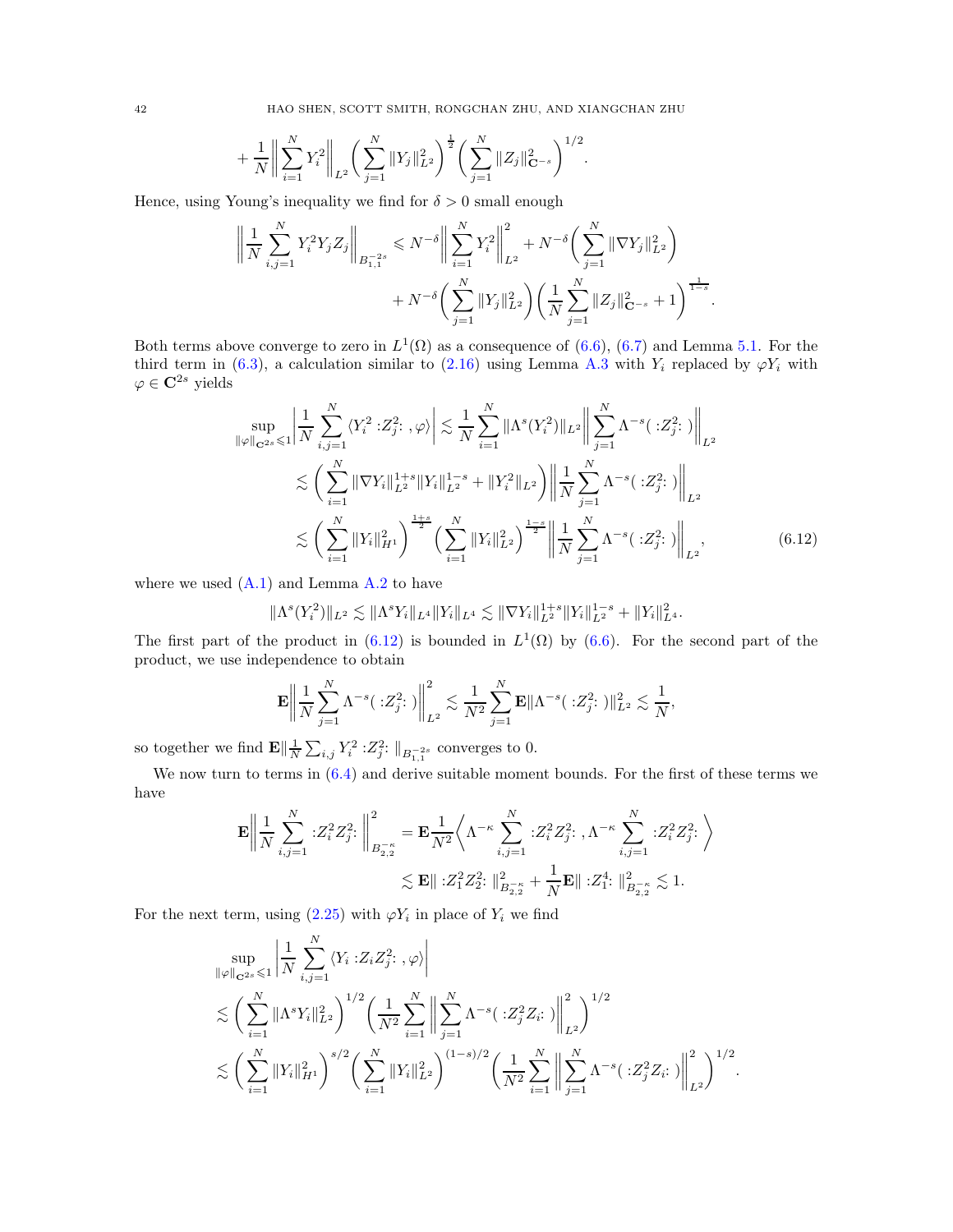Using  $(5.4)$  and Lemma [6.2](#page-38-8) we deduce for some p satisfying  $sp < 2$ 

$$
\mathbf{E} \bigg\| \frac{1}{N} \sum_{i,j=1}^{N} Y_i, \; :Z_i Z_j^2 : \; \bigg\|_{B_{1,1}^{-2s}}^p \lesssim 1.
$$

For the last term, we argue similarly to [\(2.13\)](#page-10-3) but  $:Z_iZ_j$ : replace by  $\varphi :Z_iZ_j$ : for  $\varphi \in \mathbb{C}^s$  to deduce boundedness in  $L^1(\Omega; B_{1,1}^{-2s})$ .

Combining the above observations with the triangle inequality, we find that the second observable is uniformly bounded in probability as a  $B_{1,1}^{-2s}$  valued random variable. By compactness of the embedding of  $B_{1,1}^{-2s}$  into  $B_{1,1}^{-2s-\delta}$  for  $\delta > 0$ , we obtain the result.

<span id="page-42-0"></span>[6.2](#page-38-8).  $L^p$ -estimate. In light of Lemma 6.2 and the Sobolev embedding theorem, it follows that for each component i,  $\mathbf{E} || Y_i ||_{L^p}^2 \lesssim 1$ ,  $p > 1$ . Our goal now in this subsection is to upgrade from the second moment to higher moments of the  $L^p$  norm. We do so by revisiting the energy estimates for the PDE [\(2.3\)](#page-7-2). Since we work with a fixed component rather than an aggregate quantity, these bounds come with a price: the estimate is no longer uniform in  $N$ . Nonetheless, the power of  $N$  that appears is ultimately small enough for a successful application of the estimate in Lemma [6.6,](#page-49-0) en route to Theorem [6.5.](#page-47-0)

<span id="page-42-3"></span>**Lemma 6.4.** Let m as in Lemma [6.2](#page-38-8) and  $p > 2$ . For each component i it holds

$$
\mathbf{E} ||Y_i||_{L^p}^p + \mathbf{E} ||Y_i^{p-2} |\nabla Y_i|^2||_{L^1} + \frac{1}{N} \sum_{j=1}^N \mathbf{E} ||Y_i^p Y_j^2||_{L^1} \lesssim N^{p/2},
$$

where the implicit constant is independent of  $N$  and  $i$ .

*Proof.* Fix a component i. Given  $p > 2$ , let  $s > 0$  be a small number to be selected (depending on p) in the final step of the proof. We will perform an  $L^p$  estimate: integrating [\(2.3\)](#page-7-2) against  $|Y_i|^{p-2}Y_i$  we obtain

$$
\frac{1}{p}\frac{d}{dt}\|Y_i\|_{L^p}^p + (p-1)\||Y_i|^{p-2}|\nabla Y_i|^2\|_{L^1} + \frac{1}{N}\sum_{j=1}^N \||Y_i|^p Y_j^2\|_{L^1} + m\|Y_i\|_{L^p}^p
$$
\n
$$
= -2\Big\langle \frac{1}{N}\sum_{j=1}^N Y_j Z_j, |Y_i|^p \Big\rangle - \Big\langle \frac{1}{N}\sum_{j=1}^N Y_j^2 |Y_i|^{p-2} Y_i, Z_i \Big\rangle - 2\Big\langle \frac{1}{N}\sum_{j=1}^N Y_j : Z_j Z_i : |Y_i|^{p-2} Y_i \Big\rangle
$$
\n
$$
+ \Big\langle \frac{1}{N}\sum_{j=1}^N :Z_j^2 : |Y_i|^p \Big\rangle + \Big\langle \frac{1}{N}\sum_{j=1}^N :Z_i Z_j^2 : Y_i |Y_i|^{p-2} \Big\rangle =: \sum_{k=1}^5 I_k. \tag{6.13}
$$

Define  $D \stackrel{\text{def}}{=} ||Y_i^{p-2}|\nabla Y_i|^2||_{L^1}$  and for each j, let  $A_j \stackrel{\text{def}}{=} ||Y_i^p Y_j^2||_{L^1}$ .

STEP 1 (Estimate of  $I_1$ ) In this step we show that

<span id="page-42-2"></span><span id="page-42-1"></span>
$$
I_1 \leqslant \frac{1}{10} \frac{1}{N} \sum_{j=1}^{N} A_j + \frac{1}{10} D + C \| Y_i \|_{L^p}^p F,\tag{6.14}
$$

where

$$
F \stackrel{\text{def}}{=} \frac{1}{N} \sum_{j=1}^{N} \|Y_j\|_{H^1}^{2s} \|Z_j\|_{\mathbf{C}^{-s}}^2 + \frac{1}{N} \sum_{j=1}^{N} \|Z_j\|_{\mathbf{C}^{-s}}^{2/(1-s)} + 1.
$$

In the following we prove  $(6.14)$ . By Lemma [A.5](#page-53-1) we have

$$
I_1 \lesssim \frac{1}{N} \sum_{j=1}^N \left[ ||Y_j| Y_i|^p ||_{L^1} ||Z_j||_{\mathbf{C}^{-s}} \right] + \frac{1}{N} \sum_{j=1}^N \left[ ||Y_j| Y_i|^p ||_{L^1}^{1-s} ||\nabla(Y_j|Y_i|^p) ||_{L^1}^s ||Z_j||_{\mathbf{C}^{-s}} \right] =: I_1^{(1)} + I_1^{(2)}.
$$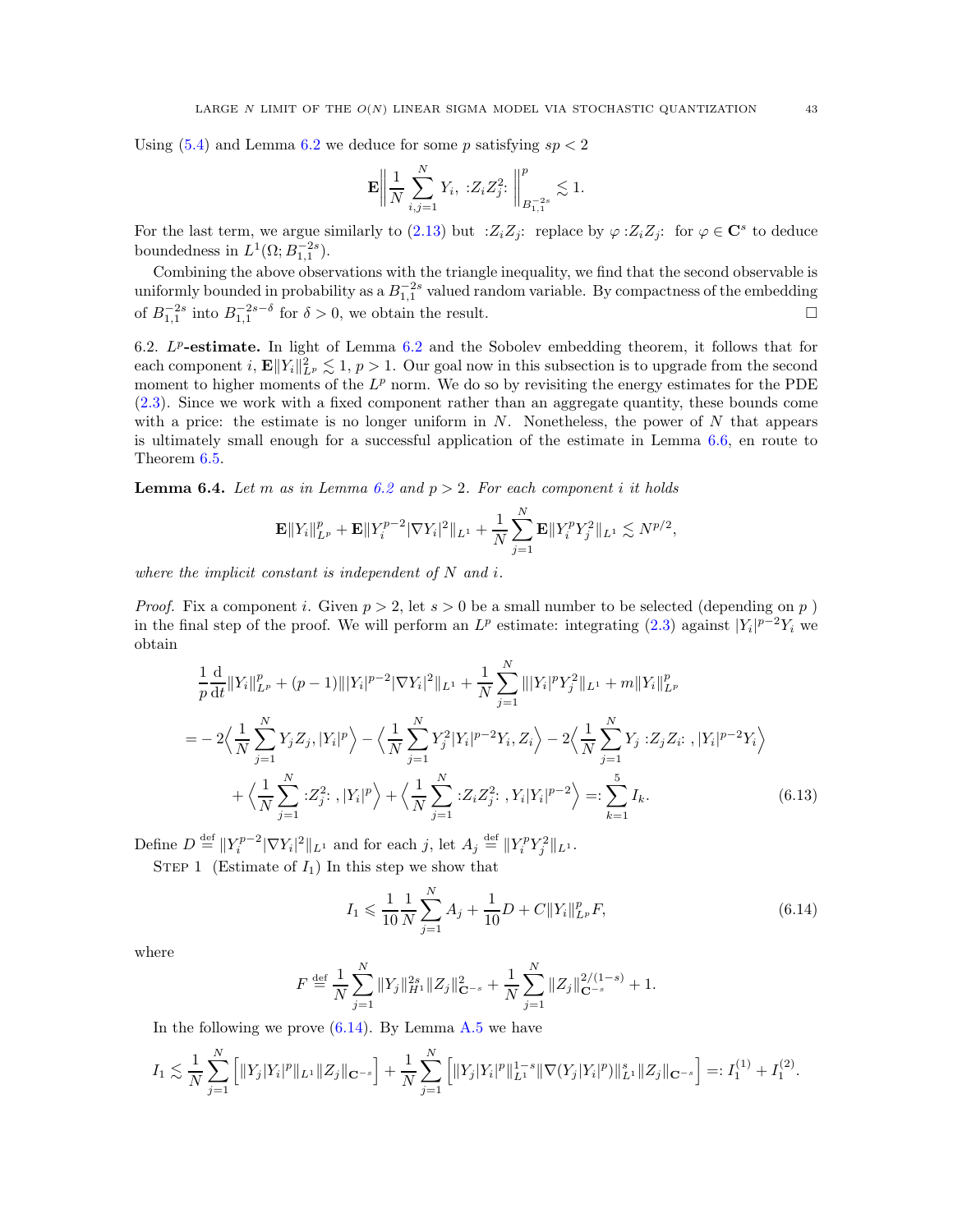To estimate  $I_1^{(1)}$ , notice that the Cauchy-Schwarz inequality yields

<span id="page-43-0"></span>
$$
||Y_j|Y_i|^p||_{L^1} \le ||Y_j|Y_i|^{\frac{p}{2}}||_{L^2}||Y_i|^{\frac{p}{2}}||_{L^2} = A_j^{1/2}||Y_i||_{L^p}^{\frac{p}{2}}.
$$
\n(6.15)

Combining this with Young's inequality, we obtain

$$
I_1^{(1)} \leq \frac{1}{N} \sum_{j=1}^N \left[ A_j^{1/2} \|Y_i\|_{L^p}^{\frac{p}{2}} \|Z_j\|_{\mathbf{C}^{-s}} \right] \leq \frac{1}{10} \frac{1}{N} \sum_{j=1}^N A_j + C \|Y_i\|_{L^p}^p \frac{1}{N} \sum_{j=1}^N \|Z_j\|_{\mathbf{C}^{-s}}^2.
$$

To estimate  $I_1^{(2)}$ , note first that  $\nabla (Y_j|Y_i|^p) = \nabla Y_j(|Y_i|^{\frac{p}{2}})^2 + 2Y_j|Y_i|^{\frac{p}{2}}\nabla |Y_i|^{\frac{p}{2}}$ . Hence, using Hölder's inequality followed by Gagliardo-Nirenberg  $(A.2)$  with  $(s, q, r, \alpha) = (0, 4, 2, \frac{1}{2}),$ 

$$
\begin{aligned} \|\nabla (Y_j|Y_i|^p)\|_{L^1} &\leq \|\nabla Y_j\|_{L^2} \|\|Y_i\|^{\frac{p}{2}}\|_{L^4}^2 + 2\|Y_j|Y_i|^{\frac{p}{2}}\|_{L^2} \|\nabla |Y_i|^{\frac{p}{2}}\|_{L^2} \\ &\lesssim \||Y_i|^{\frac{p}{2}}\|_{H^1} \|\|Y_i\|^{\frac{p}{2}}\|_{L^2} \|Y_j\|_{H^1} + \sqrt{A_j D}. \end{aligned}
$$

Since  $|||Y_i|^{\frac{p}{2}}||_{H^1} \lesssim D^{\frac{1}{2}} + |||Y_i|^{\frac{p}{2}}||_{L^2}$ , using [\(6.15\)](#page-43-0) again and  $|||Y_i|^{\frac{p}{2}}||_{L^2} = |||Y_i|^p||_{L^1}^{1/2}$  yields

$$
I_{1}^{(2)} \lesssim \frac{1}{N} \sum_{j=1}^{N} \left[ A_{j}^{\frac{1-s}{2}} |||Y_{i}|^{p} \right]_{L^{1}}^{\frac{1-s}{2}} \left( D^{\frac{s}{2}} |||Y_{i}|^{p} \right)_{L^{1}}^{\frac{s}{2}} ||Y_{j}|_{H^{1}}^{s} + |||Y_{i}|^{p} \right|_{L^{1}}^{s} ||Y_{j}|_{H^{1}}^{s} + A_{j}^{\frac{s}{2}} D^{\frac{s}{2}} \right) ||Z_{j}||_{\mathbf{C}^{-s}} \Big]
$$
  
\n
$$
\leq \frac{1}{10} \frac{1}{N} \sum_{j=1}^{N} A_{j} + \frac{1}{10} D
$$
  
\n
$$
+ C ||Y_{i}||_{L^{p}}^{p} \left( \frac{1}{N} \sum_{j=1}^{N} ||Y_{j}||_{H^{1}}^{2s} ||Z_{j}||_{\mathbf{C}^{-s}}^{2} + \frac{1}{N} \sum_{j=1}^{N} ||Y_{j}||_{H^{1}}^{\frac{2s}{1+s}} ||Z_{j}||_{\mathbf{C}^{-s}}^{\frac{2s}{1+s}} + \frac{1}{N} \sum_{j=1}^{N} ||Z_{j}||_{\mathbf{C}^{-s}}^{2/(1-s)} \right)
$$
  
\n
$$
\leq \frac{1}{10} \frac{1}{N} \sum_{j=1}^{N} A_{j} + \frac{1}{10} D + C ||Y_{i}||_{L^{p}}^{p} F,
$$

where the second inequality follows from three applications of Young's inequality. We view the summand in first term as  $A_j^{\frac{1-s}{2}} D^{\frac{s}{2}} (\Vert Y_i \Vert_{L^p}^{\frac{p}{2}} \Vert Y_j \Vert_{H^1}^s \Vert Z_j \Vert_{\mathbf{C}^{-s}})$  and use exponents  $(\frac{2}{1-s}, \frac{2}{s}, 2)$ . We view the second summand as  $A_j^{\frac{1-s}{2}}(||Y_i||_{L^p}^{\frac{p(1+s)}{2}}||Y_j||_{H^1}^s||Z_j||_{\mathbf{C}^{-s}})$  and we use exponents  $(\frac{2}{1-s}, \frac{2}{1+s})$ . Finally, the third summand is viewed as  $A_j^{\frac{1}{2}} D^{\frac{s}{2}} (\|Y_i\|_{L^{p}}^{\frac{p(1-s)}{2}} \|Z_j\|_{\mathbf{C}^{-s}})$  and we use exponents  $(2, \frac{2}{s}, \frac{2}{1-s})$ .

STEP 2 (Estimates for  $I_2$ ) In this step, we show that

<span id="page-43-1"></span>
$$
I_2 \leqslant \frac{1}{10} \left\| \frac{1}{N} \sum_{j=1}^N Y_j^2 Y_i^p \right\|_{L^1} + \frac{1}{10} D + C \| Y_i \|_{L^p}^p + C F_1, \tag{6.16}
$$

where

$$
F_1 \stackrel{\text{def}}{=} \Big\|\frac{1}{N}\sum_{j=1}^N Y_j^2\Big\|_{L^1} \|Z_i\|_{\mathbf{C}^{-s}}^p + \Big\|\frac{1}{N}\sum_{j=1}^N Y_j^2\Big\|_{L^1} \Big(\frac{1}{N}\sum_{j=1}^N \|Y_j\|_{H^1}^2\Big)^{\frac{sp}{1-s}} \|Z_i\|_{\mathbf{C}^{-s}}^{\frac{p}{1-s}} + 1.
$$

To prove  $(6.16)$ , by Lemma [A.5](#page-53-1) one has

$$
I_2 = \frac{1}{N} \sum_{j=1}^N \langle (Y_j^2 Y_i | Y_i |^{p-2}), Z_i \rangle
$$
  

$$
\lesssim \left( \left\| \frac{1}{N} \sum_{j=1}^N Y_j^2 Y_i | Y_i |^{p-2} \right\|_{L^1} + \left\| \frac{1}{N} \sum_{j=1}^N \nabla (Y_j^2 Y_i | Y_i |^{p-2}) \right\|_{L^1}^s \left\| \frac{1}{N} \sum_{j=1}^N Y_j^2 Y_i | Y_i |^{p-2} \right\|_{L^1}^{1-s} \right) \|Z_i\|_{\mathbf{C}^{-s}}.
$$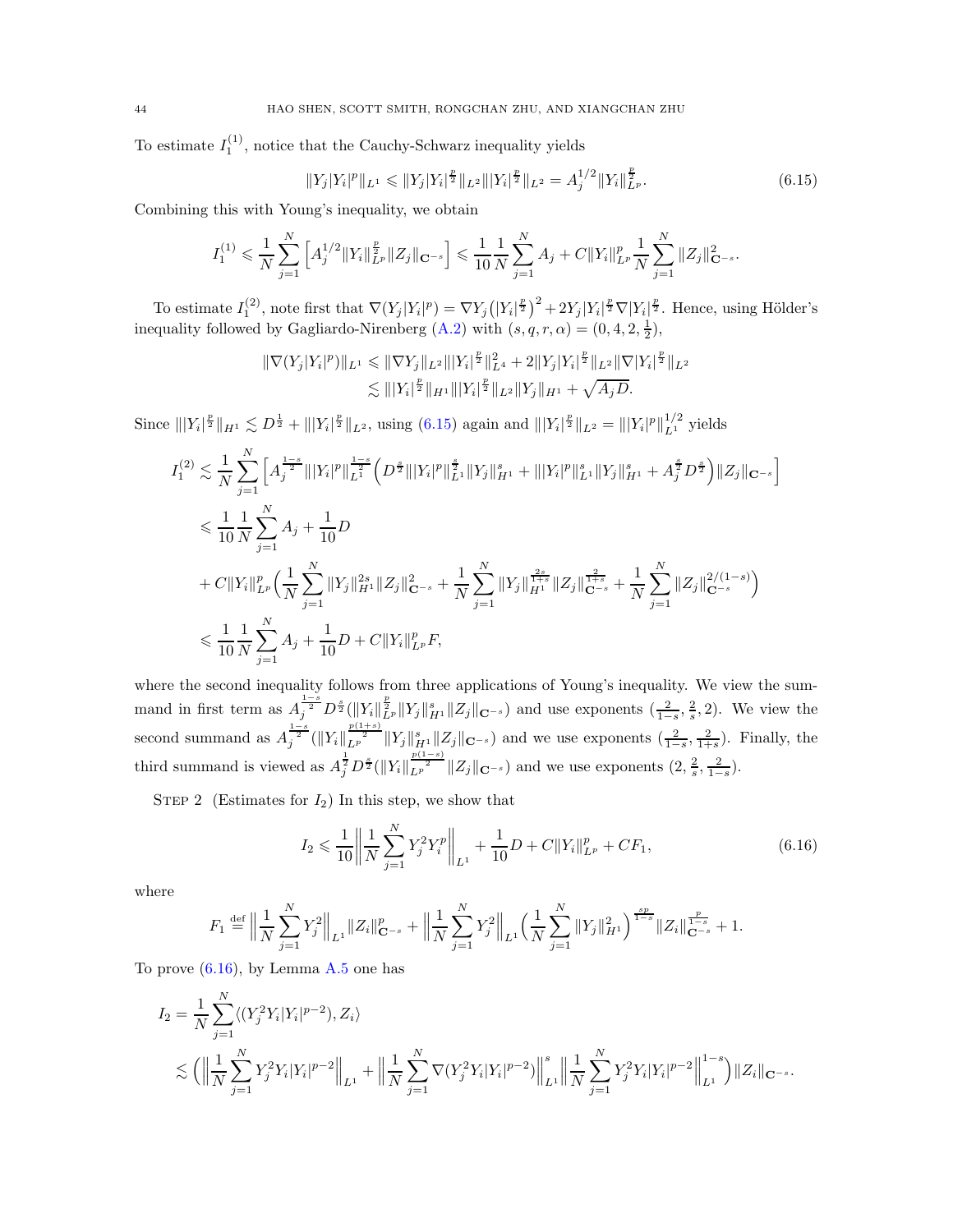Using the triangle inequality, writing  $Y_j^2 |Y_i|^{p-1} = (Y_j^2 |Y_i|^p)^{\frac{p-1}{p}} (Y_j^2)^{\frac{1}{p}}$  and using Holder's inequality,

$$
\Big\|\frac{1}{N}\sum_{j=1}^NY_j^2Y_i|Y_i|^{p-2}\Big\|_{L^1}\lesssim\Big\|\frac{1}{N}\sum_{j=1}^NY_j^2|Y_i|^p\Big\|\frac{p-1}{p}\Big\|\frac{1}{N}\sum_{j=1}^NY_j^2\Big\|\frac{1}{p}\Big\|_{L^1}.
$$

Another application of Holder's inequality gives

$$
\|\nabla (Y_i|Y_i|^{p-2})\|_{L^{\frac{p}{p-1}}} \lesssim \||\nabla Y_i|Y_i^{\frac{p-2}{2}}\|_{L^2} \||Y_i|^{\frac{p-2}{2}}\|_{L^{\frac{2p}{p-2}}} = D^{1/2} \||Y_i|^p\|_{L^1}^{\frac{p-2}{2p}}.\tag{6.17}
$$

For  $r > 2$ , using Holder's inequality and the Sobolev embedding  $H^1 \subset L^{\frac{2r}{r-2}}$  we have

$$
\begin{split} \Big\| \frac{1}{N} \sum_{j=1}^N \nabla (Y_j^2 Y_i |Y_i|^{p-2}) \Big\|_{L^1} &\lesssim \frac{1}{N} \sum_{j=1}^N \|\nabla (Y_i |Y_i|^{p-2})\|_{L^{\frac{p}{p-1}}} \|Y_j^2\|_{L^p} + \|\nabla Y_j\|_{L^2} \|Y_j\|_{L^{\frac{2r}{r-2}}} \|Y_i|Y_i|^{p-2} \|_{L^r} \\ &\lesssim \frac{1}{N} \sum_{j=1}^N D^{1/2} \|Y_i|^p \|_{L^1}^{\frac{p-2}{p}} \|Y_j^2\|_{L^p} + \|Y_i|^{\frac{p}{2}} \|_{H^1}^{2(1-\frac{1}{p})} \frac{1}{N} \sum_{j=1}^N \|Y_j\|_{H^1}^2 \\ &\lesssim \Big(\frac{1}{N} \sum_{j=1}^N \|Y_j\|_{H^1}^2 \Big) \Big(\| |Y_i|^{p/2} \|_{H^1}^{2(1-\frac{1}{p})} + D^{1/2} \| |Y_i|^p \|_{L^1}^{\frac{p-2}{2p}} \Big), \end{split}
$$

where in the second inequality we used that  $||Y_i|Y_i|^{p-2}||_{L^r} = |||Y_i|^{\frac{p}{2}}||$  $\frac{2(1-\frac{1}{p})}{L^q}$  for  $q=\frac{2r(p-1)}{p}$  and again the Sobolev embedding theorem. Combining the above estimates we deduce

$$
\begin{split} I_{2} &\lesssim \Big\| \frac{1}{N} \sum_{j=1}^{N} Y_{j}^{2} |Y_{i}|^{p} \Big\| _{L^{1}}^{\frac{p-1}{p}} \Big\| \frac{1}{N} \sum_{j=1}^{N} Y_{j}^{2} \Big\| _{L^{1}}^{\frac{1}{p}} \|Z_{i}\|_{\mathbf{C}^{-s}} \\ &+ \Big\| \frac{1}{N} \sum_{j=1}^{N} Y_{j}^{2} |Y_{i}|^{p} \Big\| _{L^{1}}^{\frac{(p-1)(1-s)}{p}} \Big\| \frac{1}{N} \sum_{j=1}^{N} Y_{j}^{2} \Big\| _{L^{1}}^{\frac{1-s}{p}} \Big( \frac{1}{N} \sum_{j=1}^{N} \|Y_{j}\|_{H^{1}}^{2} \Big)^{s} \Big( \| |Y_{i}|^{\frac{p}{2}} \|_{H^{1}}^{2(1-\frac{1}{p})} + D^{1/2} \| |Y_{i}|^{p} \|_{L^{1}}^{\frac{p-2}{2p}} \Big)^{s} \|Z_{i}\|_{\mathbf{C}^{-s}} \\ &\lesssim \frac{1}{10} \Big\| \frac{1}{N} \sum_{j=1}^{N} Y_{j}^{2} |Y_{i}|^{p} \Big\| _{L^{1}} + \frac{1}{10} D + \Big\| \frac{1}{N} \sum_{j=1}^{N} Y_{j}^{2} \Big\| _{L^{1}} \|Z_{i}\|_{\mathbf{C}^{-s}}^{p} + \Big\| \frac{1}{N} \sum_{j=1}^{N} Y_{j}^{2} \Big\| _{L^{1}} \Big( \frac{1}{N} \sum_{j=1}^{N} \|Y_{j}\|_{H^{1}}^{2} \Big)^{\frac{sp}{1-s}} \|Z_{i}\|_{\mathbf{C}^{-s}}^{\frac{sp}{1-s}}. \\ &+ C \|Y_{i}\|_{L^{p}}^{p} + 1, \end{split}
$$

where we applied Cauchy's inequality with exponents  $(\frac{p}{p-1}, p)$  for the first term and  $(\frac{p}{(p-1)(1-s)}, \frac{p}{1-s}, \frac{1}{s})$ for the second term.

STEP 3 (Estimate of  $I_3-I_5$ )

In this step, we show that

<span id="page-44-0"></span>
$$
\sum_{k=3}^{5} I_k \leq \frac{1}{10} D + \frac{1}{10} \frac{1}{N} \sum_{j=1}^{N} \|Y_j^2 |Y_i|^p \|_{L^1} + C \|Y_i\|_{L^p}^p F_2 + C F_3,\tag{6.18}
$$

where

$$
F_2 \stackrel{\text{def}}{=} \left\| \frac{1}{N} \sum_{j=1}^N :Z_j^2: \left\| \frac{1}{C^{-s}} + 1 \right\},
$$
  
\n
$$
F_3 \stackrel{\text{def}}{=} \left( \frac{1}{N} \sum_{j=1}^N \|\cdot Z_i Z_j: \left\|_{\mathbf{C}^{-s}}^2 \right\|^2 + \left( \frac{1}{N} \sum_{j=1}^N \|\cdot Z_i Z_j: \left\|_{\mathbf{C}^{-s}}^2 \right)^{\frac{p}{2(1-s)}} \left( \frac{1}{N} \sum_{j=1}^N \|Y_j\|_{H^1}^2 \right)^{\frac{ps}{2(1-s)}} + \left\| \frac{1}{N} \sum_{j=1}^N :Z_i Z_j^2: \left\|_{\mathbf{C}^{-s}}^p + 1 \right. \right.
$$

<span id="page-44-1"></span>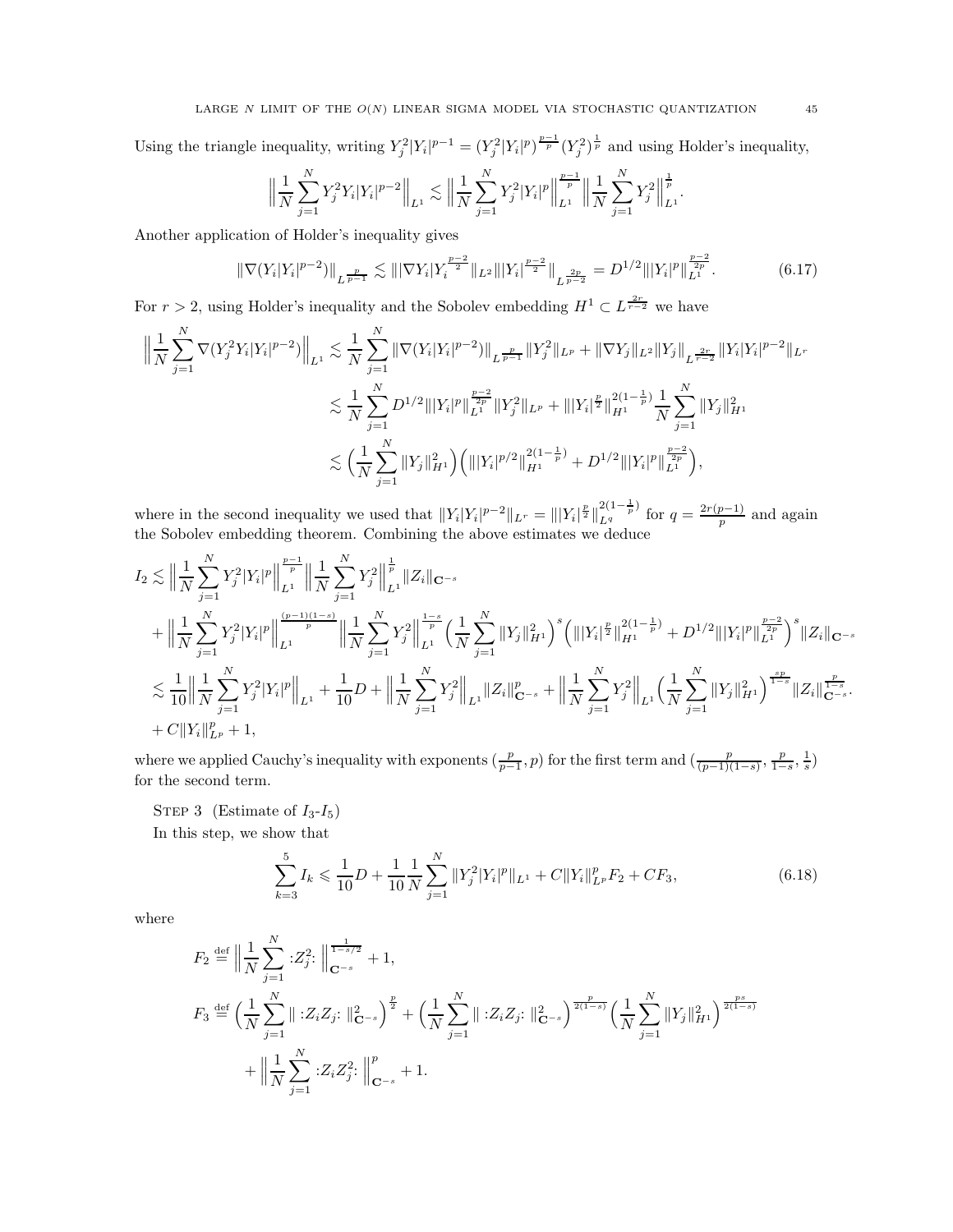To prove  $(6.18)$ , we apply Lemma [A.5](#page-53-1) to find

$$
I_3 = \frac{1}{N} \sum_{j=1}^N \langle Y_j Y_i | Y_i |^{p-2}, \; : Z_i Z_j : \; \rangle
$$
  
\$\lesssim \frac{1}{N} \sum\_{j=1}^N \left( ||Y\_j Y\_i | Y\_i |^{p-2} ||\_{L^1} + ||Y\_j Y\_i | Y\_i |^{p-2} ||\_{L^1}^{1-s} ||\nabla (Y\_j Y\_i | Y\_i |^{p-2}) ||\_{L^1}^s \right) || : Z\_i Z\_j : ||\_{\mathbf{C}^{-s}}\$.

By the Cauchy-Schwartz inequality,

$$
||Y_jY_i|Y_i|^{p-2}||_{L^1} = ||(Y_j|Y_i|^{\frac{p}{2}})|Y_i|^{\frac{p}{2}-1}||_{L^1} \lesssim ||Y_j^2|Y_i|^p||_{L^1}^{\frac{1}{2}}|||Y_i|^{p-2}||_{L^1}^{\frac{1}{2}},
$$

and by Holder's inequality and the Sobolev embedding theorem

$$
\begin{split} \|\nabla (Y_j Y_i |Y_i|^{p-2})\|_{L^1} &\lesssim \|\nabla Y_j\|_{L^2} \||Y_i|^{p-1}\|_{L^2} + \|\nabla Y_i |Y_i|^{p-2}\|_{L^{\frac{p}{p-1}}} \|Y_j\|_{L^p} \\ &\lesssim \|\nabla Y_j\|_{L^2} \||Y_i|^{\frac{p}{2}}\|_{L^{\frac{4(p-1)}{p}}}^{2(1-\frac{1}{p})} + D^{1/2} \||Y_i|^p\|_{L^1}^{\frac{p-2}{2p}} \|Y_j\|_{L^p}, \\ &\lesssim \|\nabla Y_j\|_{L^2} \||Y_i|^{\frac{p}{2}}\|_{H^1}^{2(1-\frac{1}{p})} + D^{1/2} \||Y_i|^p\|_{L^1}^{\frac{p-2}{2p}} \|Y_j\|_{L^p}, \end{split}
$$

where we used  $(6.17)$ . Combining these observations and applying the Cauchy-Schwartz inequality for the summation we find

$$
I_3 \lesssim \left(\frac{1}{N}\sum_{j=1}^N \|Y_j^2 |Y_i|^p\|_{L^1}\right)^{1/2} \||Y_i|^{p-2}\|_{L^1}^{\frac{1}{2}} \left(\frac{1}{N}\sum_{j=1}^N \|\cdot Z_i Z_j\cdot\|_{\mathbf{C}^{-s}}^2\right)^{1/2} + \frac{1}{N}\sum_{j=1}^N \|\nabla Y_j\|_{L^2}^s \||Y_i|^{\frac{p}{2}}\|_{H^1}^{2s(1-\frac{1}{p})} \|Y_j^2 |Y_i|^p\|_{L^1}^{\frac{1-s}{2}} \||Y_i|^{p-2}\|_{L^1}^{\frac{1-s}{2}} \||\cdot Z_i Z_j\cdot\|_{\mathbf{C}^{-s}} + \frac{1}{N}\sum_{j=1}^N D^{\frac{s}{2}} \||Y_i|^p\|_{L^1}^{\frac{s(p-2)}{2}} \|Y_j\|_{L^p}^s \|Y_j^2 |Y_i|^p\|_{L^1}^{\frac{1-s}{2}} \||Y_i|^{p-2}\|_{L^1}^{\frac{1-s}{2}} \||\cdot Z_i Z_j\colon\|_{\mathbf{C}^{-s}} := \sum_{k=1}^3 I_{3k}.
$$

To estimate  $I_{31}$ , we use Young's inequality with exponents  $(p, 2, \frac{2p}{p-2})$  together with the embedding  $L^p \hookrightarrow L^{p-2}$ , and this leads to the 1 in  $F_2$  and first term in  $F_3$ . To estimate  $I_{32}$ , we use Hölder's inequality for the summation with exponents  $(2, \frac{2}{s}, \frac{2}{1-s})$  to find

$$
I_{32} \lesssim |||Y_i|^{\frac{p}{2}}||_{H^1}^{2s(1-\frac{1}{p})}|||Y_i|^{p-2}||_{L^1}^{\frac{1-s}{2}}\times \left(\frac{1}{N}\sum_{j=1}^N \|\nabla Y_j\|_{L^2}^2\right)^{s/2} \left(\frac{1}{N}\sum_{j=1}^N \|Y_j^2|Y_i|^p\|_{L^1}\right)^{\frac{1-s}{2}} \left(\frac{1}{N}\sum_{j=1}^N \|(Z_iZ_j:\|_{\mathbf{C}-s}^2\right)^{1/2}\leq \frac{1}{40} \||Y_i|^{\frac{p}{2}}||_{H^1}^2 + \frac{1}{30}\frac{1}{N}\sum_{j=1}^N \|Y_j^2Y_j^p\|_{L^1} + 1+ \|Y_i\|_{L^p}^{p-2} \left(\frac{1}{N}\sum_{j=1}^N \|\nabla Y_j\|_{L^2}^2\right)^{s/(1-s)} \left(\frac{1}{N}\sum_{j=1}^N \|(Z_iZ_j:\|_{\mathbf{C}-s}^2\right)^{1/(1-s)},
$$

where we used Young's inequality with exponents  $(\frac{p}{(p-1)s}, \frac{p}{s}, \frac{2}{1-s}, \frac{2}{1-s})$  in the last step. The estimate for  $I_{33}$  uses Holder's inequality with the same exponents, followed by the Sobolev embedding theorem to yield

$$
I_{33} \lesssim D^{\frac{s}{2}} \| |Y_i|^p \|\frac{\frac{s(p-2)}{2p}}{\frac{1}{L^2}} \|\ |Y_i|^{p-2} \|\frac{1-s}{L^1} \|\n \times \left( \frac{1}{N} \sum_{j=1}^N \|Y_j\|_{H^1}^2 \right)^{s/2} \left( \frac{1}{N} \sum_{j=1}^N \|Y_j^2|Y_i|^p\|_{L^1} \right)^{\frac{1-s}{2}} \left( \frac{1}{N} \sum_{j=1}^N \|\ ::Z_iZ_j:\ \|\mathbf{C}_{-s}\right)^{1/2}
$$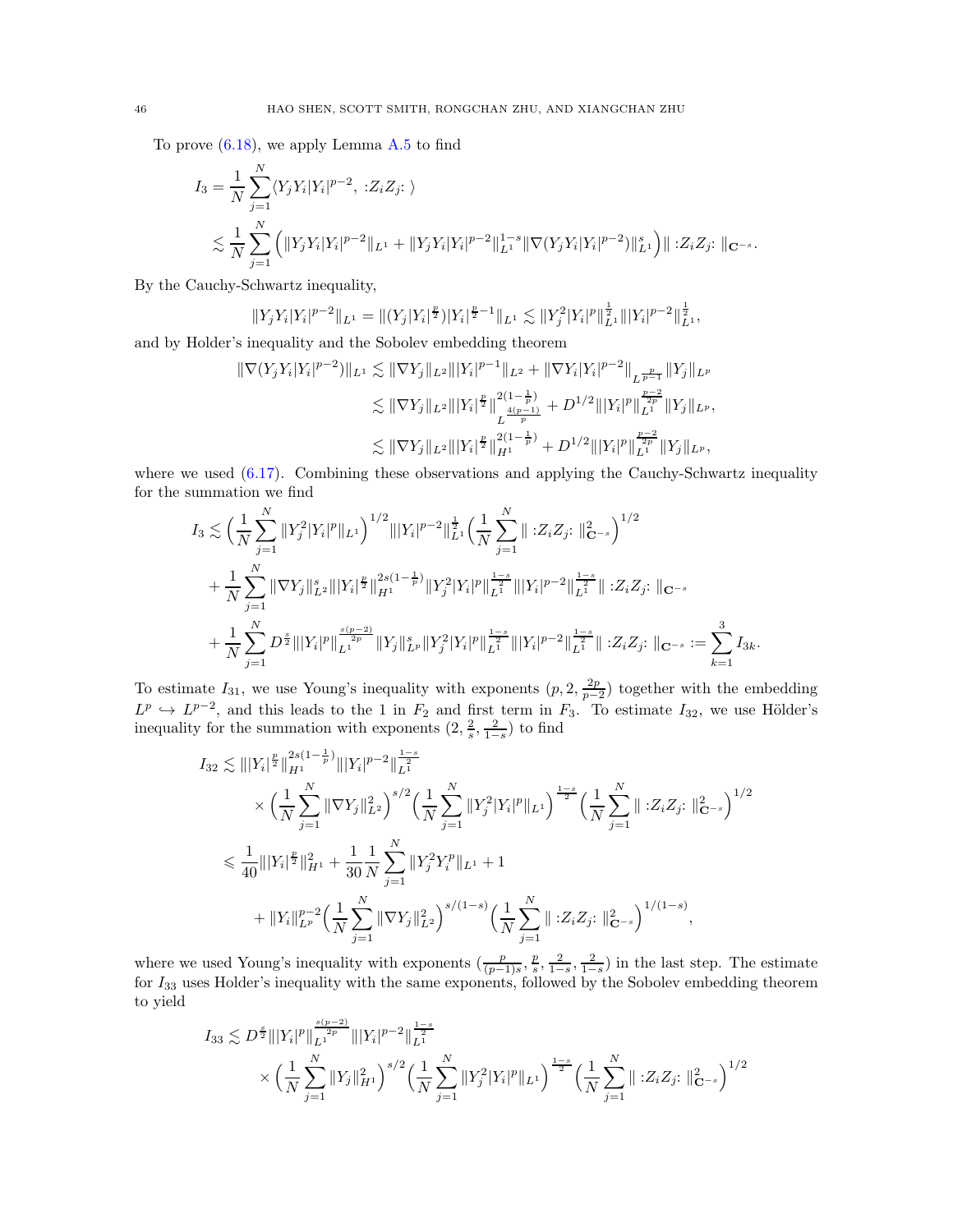$$
\leq \frac{1}{40}D + \frac{1}{30} \frac{1}{N} \sum_{j=1}^{N} ||Y_j^2 Y_i^p||_{L^1} + ||Y_i||_{L^p}^{p-2}
$$
  
+  $||Y_i||_{L^p}^{p-2} \left(\frac{1}{N} \sum_{j=1}^{N} ||Y_j||_{H^1}^2\right)^{s/(1-s)} \left(\frac{1}{N} \sum_{j=1}^{N} ||Z_i Z_j : ||_{\mathbf{C}^{-s}}^2\right)^{1/(1-s)},$ 

where we used Young's inequality with exponents  $(\frac{2}{s}, \frac{2}{s}, \frac{2}{1-s}, \frac{2}{1-s})$  in the last step. Combining the above estimates, [\(6.18\)](#page-44-0) follows for  $I_3$  by Young's inequality with exponents  $(\frac{p}{p-2}, \frac{p}{2})$ .

We now turn to  $I_4$  and note that  $\|\nabla |Y_i|^p\|_{L^1} \lesssim \|\nabla |Y_i|^{\frac{p}{2}}\|_{L^2} \||Y_i|^{\frac{p}{2}}\|_{L^2} \lesssim D^{1/2} \||Y_i|^p\|_{L^1}^{1/2}$ , so that

$$
I_{4} = \left\langle \frac{1}{N} \sum_{j=1}^{N} :Z_{j}^{2}:, |Y_{i}|^{p} \right\rangle \lesssim \left\| \frac{1}{N} \sum_{j=1}^{N} :Z_{j}^{2}: \right\|_{\mathbf{C}^{-s}} \left( \| |Y_{i}|^{p} \|_{L^{1}} + \| |Y_{i}|^{p} \|_{L^{1}}^{1-s} \|\nabla |Y_{i}|^{p} \|_{L^{1}}^{s} \right)
$$
  

$$
\lesssim \left\| \frac{1}{N} \sum_{j=1}^{N} :Z_{j}^{2}: \right\|_{\mathbf{C}^{-s}} \left( \|Y_{i}\|_{L^{p}}^{p} + \|Y_{i}\|_{L^{p}}^{p(1-s/2)} D^{s/2} \right)
$$
  

$$
\leq \frac{1}{40} D + C \left( \left\| \frac{1}{N} \sum_{j=1}^{N} :Z_{j}^{2}: \left\| \frac{1}{1-s/2} + 1 \right\rangle \|Y_{i}\|_{L^{p}}^{p}, \right.
$$

by Young's inequality with exponents  $(\frac{2}{s}, \frac{2}{2-s})$ , which implies [\(6.18\)](#page-44-0) for  $I_4$ . Finally, we estimate  $I_5$ and note

$$
I_5 = \left\langle \frac{1}{N} \sum_{j=1}^N :Z_i Z_j^2 : |Y_i|^{p-2} Y_i \right\rangle
$$
  
\n
$$
\lesssim \left\| \frac{1}{N} \sum_{j=1}^N :Z_i Z_j^2 : \right\|_{\mathbf{C}^{-s}} \left( \| |Y_i|^{p-1} \|_{L^1} + \| |Y_i|^{p-1} \|_{L^1}^{1-s} \| \nabla (|Y_i|^{p-2} Y_i) \|_{L^1}^s \right)
$$
  
\n
$$
\lesssim \left\| \frac{1}{N} \sum_{j=1}^N :Z_i Z_j^2 : \right\|_{\mathbf{C}^{-s}} \left( \| Y_i \|_{L^{p-1}}^{p-1} + \| Y_i \|_{L^{p-1}}^{(p-1)(1-s)} D^{\frac{s}{2}} \| Y_i \|_{L^{p-2}}^{\frac{(p-2)s}{2}} \right),
$$

which gives  $(6.18)$  for  $I_5$  by Young's inequality.

STEP 4 (Conclusion) We now insert the inequalities  $(6.14)$ ,  $(6.16)$ , and  $(6.18)$  into the RHS of  $(6.13)$  to obtain

$$
\frac{1}{p}\frac{\mathrm{d}}{\mathrm{d}t}||Y_i||_{L^p}^p + \frac{1}{2}||Y_i|^{p-2}|\nabla Y_i|^2||_{L^1} + \frac{1}{2N}\sum_{j=1}^N ||Y_i|^p Y_j^2||_{L^1} + m||Y_i||_{L^p}^p
$$
\n
$$
\leq C(F + F_2)||Y_i||_{L^p}^p + CF_1 + CF_3.
$$
\n(6.19)

First note that by Holder's inequality and Young's inequality, it holds

$$
||Y_i||_{L^p}^p(F+F_2) \le ||Y_i||_{L^{p+2}}^p(F+F_2) \le (N^{-\frac{p}{p+2}}||Y_i||_{L^{p+2}}^p)(N^{\frac{p}{p+2}}(F+F_2))
$$
  

$$
\le \frac{1}{4N}||Y_i||_{L^{p+2}}^{p+2} + CN^{\frac{p}{2}}(F+F_2)^{\frac{p+2}{2}}, \tag{6.20}
$$

and by choosing s sufficiently small depending on  $p$ , we may apply Lemma [6.2](#page-38-8) and Lemma [2.1](#page-8-2) to obtain

<span id="page-46-0"></span>
$$
\mathbf{E}(F + F_2)^{\frac{p+2}{2}} + \mathbf{E}(F_1 + F_3) \lesssim 1.
$$

By a similar argument as in the proof of Lemma [5.7,](#page-34-2) we first obtain  $\mathbf{E} ||Y_i(0)||_{L^p}^p \lesssim C(N)$ . In fact, we choose the solution  $\tilde{\Phi}_i$  to equation [\(2.1\)](#page-7-1) starting from the stationary solution  $\tilde{Z}_i(0)$ , so that the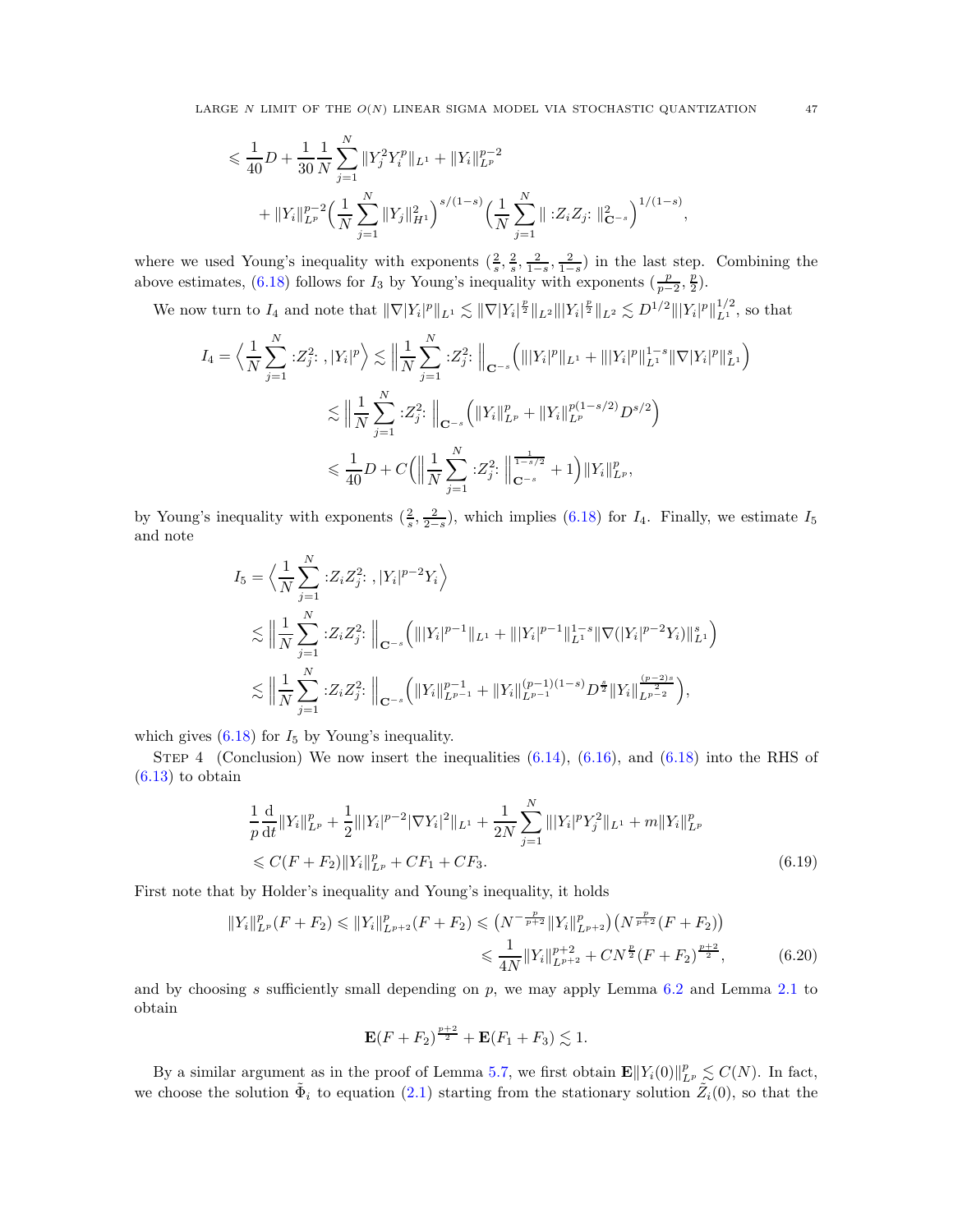process  $\tilde{Y}_i = \tilde{\Phi}_i - Z_i$  starts from the origin. Using [\(6.19\)](#page-46-0) and [\(5.10\)](#page-35-1), [\(5.11\)](#page-35-2), Lemma [2.1](#page-8-2) we find for  $T \geqslant 1$ 

$$
\int_0^T \mathbf{E} \|\tilde{Y}_i(t)\|_{L^p}^p \lesssim T,
$$

which implies that  $\mathbf{E} || Y_i(0) ||_{L^p}^p \lesssim C(N)$  by similar argument as in the proof of Lemma [5.7.](#page-34-2)

Taking expectation on both sides of [\(6.19\)](#page-46-0) and using stationarity of  $(Y_j)_j$ , we find

$$
m\mathbf{E}||Y_i||_{L^p}^p + \frac{1}{2}\mathbf{E}||Y_i|^{p-2}|\nabla Y_i|^2||_{L^1} + \frac{1}{4N}\sum_{j=1}^N \mathbf{E}||Y_i|^p Y_j^2||_{L^1}
$$
  

$$
\leq N^{\frac{p}{2}}\mathbf{E}(F + F_2)^{\frac{p+2}{2}} + C\mathbf{E}(F_1 + F_3),
$$

<span id="page-47-1"></span>which completes the proof.  $\square$ 

6.3. Correlations of observables. Now we turn to study the statistical property of the limiting observable, namely, we show that the limiting observables have nontrivial laws, in the sense that although  $\Phi_i$  converges to the (trivial) stationary solution  $Z_i$  (and  $\Phi_i^2: \to :Z_i^2$ : as  $N\to\infty$  for each i), the observables do not converge to the ones with  $\Phi_i$  replaced by  $Z_i$ . We then write for shorthand

$$
\Phi^2 \stackrel{\text{def}}{=} \sum_{i=1}^N \Phi_i^2, \quad \mathbf{:} \Phi^2 \colon \stackrel{\text{def}}{=} \sum_{i=1}^N \mathbf{:} \Phi_i^2 \colon, \quad \mathbf{Z}^2 \stackrel{\text{def}}{=} \sum_{i=1}^N Z_i^2, \quad \mathbf{:} \mathbf{Z}^2 \colon \stackrel{\text{def}}{=} \sum_{i=1}^N \mathbf{:} Z_i^2 \colon \tag{6.21}
$$

The two observables in [\(6.1\)](#page-38-2) can be then written as  $\frac{1}{\sqrt{N}}$  :  $\Phi^2$ : and  $\frac{1}{N}$  :  $(\Phi^2)^2$ : We are in the same setting as in Section [6.1,](#page-38-1) i.e. we decompose  $\Phi_i = Y_i + Z_i$  with  $(Y_i, Z_i)$  stationary and we also consider  $Y_i, Z_i$  as stationary process with  $Z_i$  as the stationary solution of  $(5.2)$  and  $Y_i$  as the solution of  $(2.3)$ .

To state such "nontriviality" results, we consider the correlation function

$$
G_N(x-z) = \mathbf{E} \Big[ \frac{1}{\sqrt{N}} : \mathbf{\Phi}^2 : (x) \frac{1}{\sqrt{N}} : \mathbf{\Phi}^2 : (z) \Big].
$$

This precisely means the following. For a smooth function g and a distribution F (such as : $\Phi^2$ :), we write  $F(g) \stackrel{\text{def}}{=} \langle F, g \rangle$ . Then for a smooth test function f the above correlation function  $G_N$  is understood as

$$
G_N(f) \stackrel{\text{def}}{=} \lim_{\varepsilon \to 0} \int \mathbf{E}[\frac{1}{\sqrt{N}} : \Phi^2 : (\rho_x^{\varepsilon}) \frac{1}{\sqrt{N}} : \Phi^2 : (\rho_z^{\varepsilon})] f(x - z) dz.
$$

for some mollifier  $\rho$  with  $\rho_x^{\varepsilon}(z) = \varepsilon^{-2} \rho(\frac{z-x}{\varepsilon})$  and  $\rho_x^{\varepsilon} \to \delta_x$  as  $\varepsilon \to 0$ . Here by translation invariance of  $\nu^N$ ,  $G_N(f)$  does not depend on x. We define the Fourier transform of  $G_N$  as  $\hat{G}_N(k) = G_N(e_{-k})$  with  $k \in \mathbb{Z}^2$ , with  $\{e_k\}$  the Fourier basis. For comparison, we first note that

<span id="page-47-2"></span>
$$
\lim_{\varepsilon \to 0} \mathbf{E}[\frac{1}{\sqrt{N}} : \mathbf{Z}^2 : (\rho_x^{\varepsilon}) \frac{1}{\sqrt{N}} : \mathbf{Z}^2 : (\rho_z^{\varepsilon})] = 2C(x - z)^2
$$

for any N and  $x, z \in \mathbb{T}^2$ , where  $C = \frac{1}{2}(m - \Delta)^{-1}$ , which follows from definition of :**Z**<sup>2</sup>: and Wick's theorem. Also,  $\mathbf{E}: (\mathbf{Z}^2)^2$ : = 0 for any N.

We denote  $\widehat{f}$  the Fourier transform of a function f.

<span id="page-47-0"></span>Theorem 6.5. Let m as in Lemma [6.2.](#page-38-8) It holds that

$$
\lim_{N \to \infty} \widehat{G_N} = 2\widehat{C}^2/(1 + 2\widehat{C}^2),
$$
\n
$$
\lim_{N \to \infty} \lim_{\varepsilon \to 0} \mathbf{E}\frac{1}{N} \langle : (\Phi^2)^2 : , \rho_x^{\varepsilon} \rangle = -4 \sum_{k \in \mathbb{Z}^2} \widehat{C}^2(k)^2/(1 + 2\widehat{C}^2(k)).
$$
\n(6.22)

In particular, in view of the discussion above the theorem, as  $N \to \infty$  the limiting law of  $\frac{1}{\sqrt{N}}$  $\frac{1}{N}$  : $\pmb{\Phi}^2$ : and  $\frac{1}{N}$  :( $\Phi^2$ )<sup>2</sup>: are different from that of  $\frac{1}{\sqrt{N}}$  $\frac{1}{N}$  :  $\mathbf{Z}^2$ : and  $\frac{1}{N}$  :  $(\mathbf{Z}^2)^2$ : .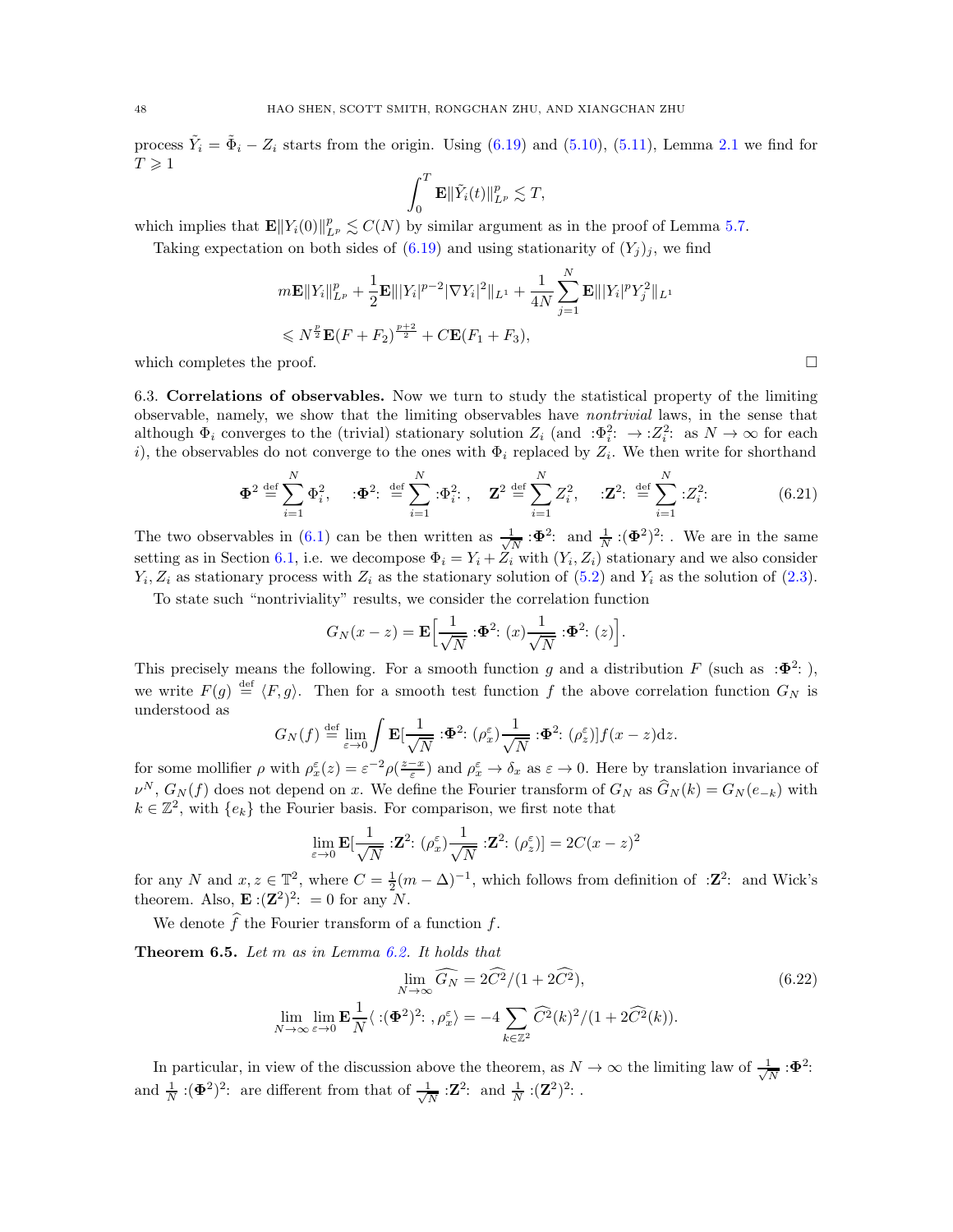Proof. Integration by parts formula gives us the following identities (see Appendix [C\)](#page-54-0)

$$
-\frac{1}{4N} \lim_{\varepsilon \to 0} \mathbf{E} \langle : (\Phi^2)^2 : , \rho_x^{\varepsilon} \rangle = \frac{(N+2)}{2N} \sum_{k \in \mathbb{Z}^2} \widehat{C}^2(k) \widehat{G}_N(k) + R_N,
$$
(6.23)

<span id="page-48-1"></span><span id="page-48-0"></span>
$$
\left(\frac{1}{2} + \frac{N+2}{N}\widehat{C}^2\right)\widehat{G_N} = \widehat{CC_N} + \widehat{Q_N}/N\tag{6.24}
$$

with

$$
C_N(f) = \lim_{\varepsilon \to 0} \int \mathbf{E}[\Phi_1(\rho_x^{\varepsilon})\Phi_1(\rho_z^{\varepsilon})]f(x - z)dz,
$$
  
\n
$$
R_N = -\frac{1}{N^2} \lim_{\varepsilon \to 0} \int C(x - z_1)C(x - z_2)\mathbf{E}[\cdot \Phi_1 \Phi^2; (\rho_{z_1}^{\varepsilon}) \cdot \Phi_1 \Phi^2; (\rho_{z_2}^{\varepsilon}) \cdot \Phi^2; (\rho_x^{\varepsilon})]dz_1 dz_2,
$$
  
\n
$$
Q_N = -2 \lim_{\varepsilon \to 0} \int C(x - y)C(x - z)\mathbf{E}[\cdot \Phi_1 \Phi^2; (\rho_y^{\varepsilon}) \Phi_1(\rho_z^{\varepsilon})] dy
$$
  
\n
$$
+ \lim_{\varepsilon \to 0} \frac{2}{N} \int C(x - z_1)C(x - z_2)\mathbf{E}[\cdot \Phi_1 \Phi^2; (\rho_{z_1}^{\varepsilon}) \cdot \Phi_1 \Phi^2; (\rho_{z_2}^{\varepsilon}) \cdot \Phi^2; (\rho_z^{\varepsilon})] dz_1 dz_2
$$
  
\n
$$
\stackrel{\text{def}}{=} Q_1^N + Q_2^N.
$$

We first use [\(6.24\)](#page-48-0) and we know  $\widehat{C_N} \to \widehat{C}$  as  $N \to \infty$  by using Lemma [6.2](#page-38-8) and

$$
\widehat{C_N}(k) = c\mathbf{E} \int Y_1(x)Y_1(z)e_{-k}(x-z)dzdx + c\mathbf{E} \int Y_1(x)\langle Z_1, e_{-k}(x-\cdot)\rangle dx
$$

$$
+ c\mathbf{E} \int Y_1(z)\langle Z_1, e_{-k}(\cdot-z)\rangle dz + \widehat{C}(k),
$$

for constant c. Since C is positive definite,  $\widehat{C}$  is a positive function, and so is  $\widehat{C}^2$ ; this allows us to divide both sides by  $\frac{1}{2} + \tilde{C}^2$ . In Lemmas [6.8](#page-51-0) and [6.9](#page-51-1) below we show that  $\tilde{Q}_N(k)/N$  vanishes in the limit for every  $k$ . We therefore obtain  $(6.22)$ .

By Lemma [6.9,](#page-51-1)  $R_N$  converges weakly to 0 as  $N \to \infty$ . However,  $R_N$  is independent of x as a consequence of spatial translation invariance, so we also obtain pointwise convergence of  $R_N$  to zero. By Lemma [6.7,](#page-50-0)  $\widehat{CC_N}(k)$  is uniformly bounded by  $c(m+|k|^2)^{-1+\kappa}$  for  $c>0$  and small  $\kappa>0$ . By dominated convergence theorem we have

$$
\frac{(N+2)}{2N}\sum_{k\in\mathbb{Z}^2}\widehat{C}^2(k)\frac{\widehat{CC}_N(k)}{\left(\frac{1}{2}+\frac{N+2}{N}\widehat{C}^2(k)\right)}\to\sum_{k\in\mathbb{Z}^2}\frac{\widehat{C}^2(k)\cdot\widehat{C}^2(k)}{1+2\widehat{C}^2(k)},\quad\text{as}\quad N\to\infty.
$$

By Lemmas [6.8](#page-51-0) and [6.9](#page-51-1) and dominated convergence theorem we find

$$
\frac{(N+2)}{2N}\sum_{k\in\mathbb{Z}^2}\widehat{C}^2(k)\frac{\widehat{Q_N}(k)}{N(\frac{1}{2}+\frac{N+2}{N}\widehat{C}^2(k))}\to 0,\quad\text{as}\quad N\to\infty,
$$

which combined with Lemma  $6.9$  and  $(6.23)$ ,  $(6.24)$  implies that

$$
\lim_{N \to \infty} \mathbf{E} \frac{1}{4N} \langle : (\Phi^2)^2 : , \rho_x^{\varepsilon} \rangle = - \sum_{k \in \mathbb{Z}^2} \widehat{C}^2(k) \cdot \widehat{C}^2(k) / (1 + 2\widehat{C}^2(k))
$$

where the sum is over integers (i.e. Fourier variables). This is non-zero, showing that the limiting law of  $\frac{1}{N}$  :( $\Phi^2$ )<sup>2</sup>: is different from that of  $\frac{1}{N}$  :( $\mathbf{Z}^2$ )<sup>2</sup> : .  $\Box$ 

We will use Lemma [6.2](#page-38-8) and [6.4](#page-42-3) to control the remainder terms from integration by parts formula. In fact, all the remainder terms will be controlled by the following terms:

$$
\mathbf{E} A_1^{\ell_1} A_2^{\ell_2} A_3^{\ell_3},
$$

with  $\ell_i \geqslant 0$ , where (for  $s > 3\kappa > 0$  small enough)

$$
A_1 := \|Y_1\|_{L^2} + \|Z_1\|_{\mathbf{C}^{-\frac{\kappa}{3}}},
$$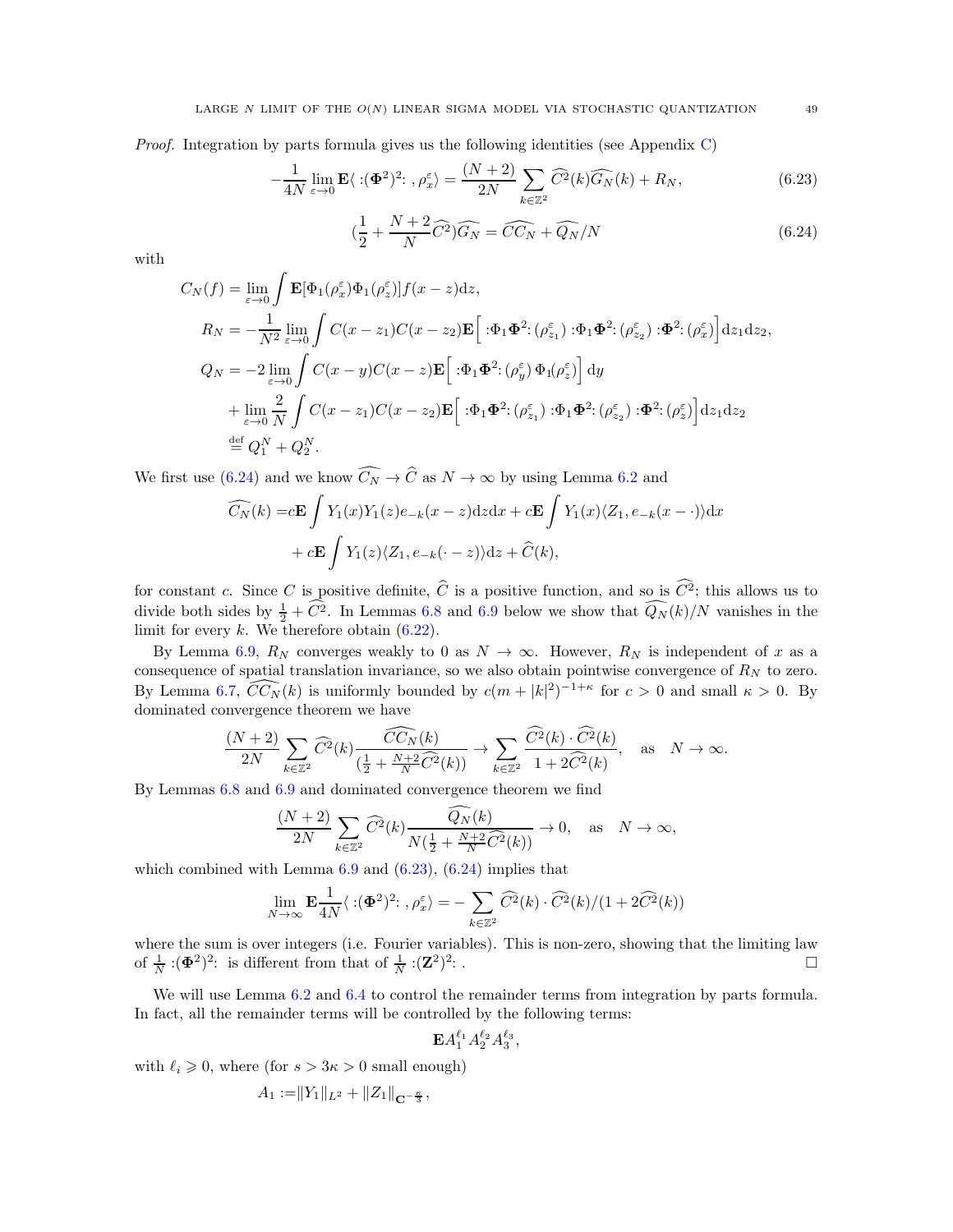50 HAO SHEN, SCOTT SMITH, RONGCHAN ZHU, AND XIANGCHAN ZHU

$$
A_2 := \bigg\| \sum_{i=1}^N Y_i^2 \bigg\|_{L^1} + \sum_{i=1}^N \|Y_i\|_{H^{\kappa}} \|Z_i\|_{\mathbf{C}^{-\frac{\kappa}{2}}} + \bigg\| \sum_{i=1}^N :Z_i^2 : \bigg\|_{H^{-\frac{\kappa}{2}}},
$$
  
\n
$$
A_3 := \bigg\| Y_1 \sum_{i=1}^N Y_i^2 \bigg\|_{L^{1+s}} + \bigg\| \Lambda^{-s} (Z_1 \sum_{i=1}^N Y_i^2) \bigg\|_{L^{1+s}} + \bigg\| \Lambda^{-s} (Y_1 \sum_{i=1}^N Y_i Z_i) \bigg\|_{L^{1+s}} + \bigg\| \Lambda^{-s} (Z_1 \sum_{i=1}^N Y_i Z_i) \bigg\|_{L^{1+s}} + \bigg\| \Lambda^{-s} (Y_1 \sum_{i=1}^N :Z_i^2 : \bigg\|_{L^{1+s}} + \bigg\| \sum_{i=1}^N :Z_1 Z_i^2 : \bigg\|_{H^{-s}} := \sum_{i=1}^6 \bar{A}_{3i}
$$

<span id="page-49-0"></span>**Lemma 6.6.** For m as in Lemma [6.2](#page-38-8) and for each  $\ell_i \geq 0$  with  $\ell_2 \frac{\kappa}{2} + 3\ell_3 s < 1$  it holds

$$
\mathbf{E} A_1^{\ell_1} A_2^{\ell_2} A_3^{\ell_3} \lesssim N^{(\ell_2+\ell_3)/2},
$$

.

where the implicit constant is independent of N.

*Proof.* By Lemma [6.2](#page-38-8) and Lemma [2.1,](#page-8-2) it follows that  $\mathbf{E} A_1^{\ell_1} \lesssim 1$  for every  $\ell_1 \geq 0$ . Using the interpo-lation Lemma [A.2](#page-52-1) followed by Hölder's inequality with exponents  $(\frac{2}{\kappa}, \frac{2}{1-\kappa}, 2)$  we find

$$
A_2 \lesssim \sum_{i=1}^N \|Y_i\|_{L^2}^2 + \left(\sum_{i=1}^N \|Y_i\|_{L^2}^2\right)^{\frac{1-\kappa}{2}} \left(\sum_{i=1}^N \|Y_i\|_{H^1}^2\right)^{\frac{\kappa}{2}} \left(\sum_{i=1}^N \|Z_i\|_{\mathbf{C}^{-\frac{\kappa}{2}}}^2\right)^{\frac{1}{2}} + \Big\|\sum_{i=1}^N |Z_i^2| \Big\|_{H^{-\frac{\kappa}{2}}}.
$$
  
:=  $A_{21} + A_{22} + A_{23}.$ 

By Lemma [6.2](#page-38-8) and Lemma [2.1,](#page-8-2) it follows that for all  $\ell_2 \geq 0$  with  $\frac{\kappa}{2} \ell_2 < 1$ 

$$
\mathbf{E} A_{21}^{\ell_2} \lesssim 1, \quad \mathbf{E} A_{22}^{\ell_2} + \mathbf{E} A_{23}^{\ell_2} \lesssim N^{\frac{\ell_2}{2}},
$$

where we used  $(4.1)$  and Gaussian hypercontractivity for the bound of  $A_{23}$ . It remains to consider A<sub>3</sub>. Starting with  $A_{31}$ , let  $p \in (1,2)$  and  $q > 1$  satisfy  $\frac{1}{q} + \frac{1}{p} = \frac{1}{1+s}$ , then use Hölder's inequality and interpolate to obtain

$$
\bar{A}_{31} \lesssim ||Y_1||_{L^q} \Big\| \sum_{i=1}^N Y_i^2 \Big\|_{L^p} \lesssim ||Y_1||_{L^q} \Big\| \sum_{i=1}^N Y_i^2 \Big\|_{L^2}^{2-\frac{2}{p}} \Big\| \sum_{i=1}^N Y_i^2 \Big\|_{L^1}^{\frac{2}{p}-1} := A_{31}.
$$

Given  $\ell_3 \geq 0$ , choosing p close enough to 1 and  $q > \ell_3$  to ensure  $\ell_3(2-\frac{2}{p})\frac{q}{q-\ell_3} < 2$ , we may use Lemma [6.4](#page-42-3) and Lemma [6.2](#page-38-8) and Hölder's inequality to obtain the bound

$$
\mathbf{E} A_{31}^{\ell_3} \lesssim N^{\frac{\ell_3}{2}}.
$$

The next three terms can be estimated by using Lemma [A.3](#page-53-2) and Lemma [A.2.](#page-52-1) Specifically, we use that for  $s \in (0,1)$  it holds

$$
\|\Lambda^{-s}(fg)\|_{L^{1+s}} \lesssim \|f\|_{B^s_{1+s,1}}\|g\|_{{\mathbf C}^{-s+\kappa}} \lesssim (\|f\|_{H^{2s}} \wedge \|\Lambda^{3s}f\|_{L^1})\|g\|_{{\mathbf C}^{-s+\kappa}},
$$

for  $s > 3\kappa > 0$  small enough.

$$
\bar{A}_{32} \lesssim \|Z_1\|_{\mathbf{C}^{-s+\kappa}} \left\| \Lambda^{3s} \sum_{i=1}^N Y_i^2 \right\|_{L^1} \lesssim \|Z_1\|_{\mathbf{C}^{-s}} \Big(\sum_{i=1}^N \|Y_i\|_{H^1}^2\Big)^{3s} \Big(\sum_{i=1}^N \|Y_i\|_{L^2}^2\Big)^{1-3s} := A_{32},
$$
\n
$$
\bar{A}_{33} \lesssim \sum_{i=1}^N \|Z_i\|_{\mathbf{C}^{-s+\kappa}} \|Y_i\|_{H^{3s}} \|Y_1\|_{H^{3s}}
$$
\n
$$
\lesssim \Big(\sum_{i=1}^N \|Z_i\|_{\mathbf{C}^{-s+\kappa}}^2\Big)^{1/2} \|Y_1\|_{H^1}^{3s} \|Y_1\|_{L^2}^{1-3s} \Big(\sum_{i=1}^N \|Y_i\|_{H^1}^2\Big)^{3s/2} \Big(\sum_{i=1}^N \|Y_i\|_{L^2}^2\Big)^{\frac{1-3s}{2}} := A_{33},
$$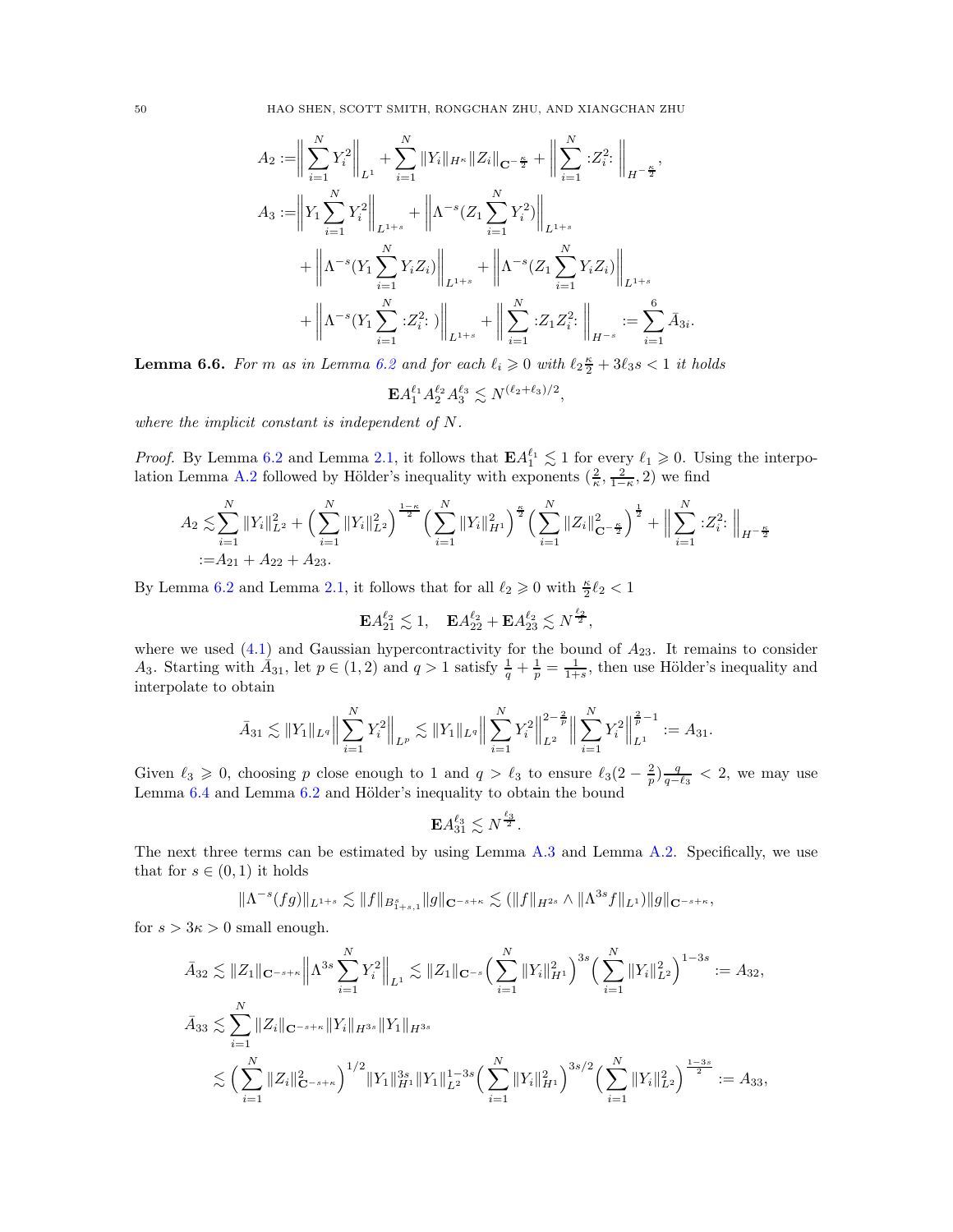$$
\bar{A}_{34} \lesssim \sum_{i=1}^{N} \| \, :Z_1 Z_i : \|_{\mathbf{C}^{-s+\kappa}} \| Y_i \|_{H^{2s}} \le \left( \sum_{i=1}^{N} \| \, :Z_1 Z_i : \|_{\mathbf{C}^{-s+\kappa}}^2 \right)^{1/2} \left( \sum_{i=1}^{N} \| Y_i \|_{H^1}^2 \right)^s \left( \sum_{i=1}^{N} \| Y_i \|_{L^2}^2 \right)^{\frac{1-2s}{2}} := A_{34},
$$

and

$$
\bar{A}_{35} \lesssim \Big\| \sum_{i=1}^N :Z_i^2 \cdot Y_1 \Big\|_{B_{1+s,1}^{-s}} \lesssim \Big\| \sum_{i=1}^N :Z_i^2 \cdot \Big\|_{H^{-s+\kappa}} \|Y_1\|_{H^{3s}} \lesssim \Big\| \sum_{i=1}^N :Z_i^2 \cdot \Big\|_{H^{-s+\kappa}} \|Y_1\|_{H^1}^{3s} \|Y_1\|_{L^2}^{1-3s}:=A_{35}.
$$
   
 By L among 6.2 we deduce that for  $3\ell_1$   $\varepsilon$   $\leq 1$ 

By Lemma [6.2](#page-38-8) we deduce that for  $3\ell_3 s < 1$ 

$$
\mathbf{E} A_{3i}^{\ell_3} \lesssim N^{\frac{\ell_3}{2}},
$$

with  $i = 2, \ldots, 5$ . The last term is given as

$$
A_{36} := \Big\| \sum_{i=1}^{N} :Z_1 Z_i^2 : \Big\|_{H^{-s}},
$$

which by similar argument as in the proof of  $(5.4)$  implies that  $\mathbf{E} A_{36}^{\ell_3} \lesssim N^{\frac{\ell_3}{2}}$ , Combining the above estimates and Hölder's inequality we obtain

$$
\mathbf{E} A_1^{\ell_1} A_2^{\ell_2} A_3^{\ell_3} \lesssim \sum_{(i_1, i_2, i_3)} \mathbf{E} A_{1i_1}^{\ell_1} A_{2i_2}^{\ell_2} A_{3i_3}^{\ell_3} \lesssim N^{(\ell_2 + \ell_3)/2}.
$$

,

In the following proof we use  $c$  to denote positive constant, which may change from line to line.

# <span id="page-50-0"></span>Lemma 6.7. It holds that

$$
|\widehat{CC}_N(k)| \lesssim (1+|k|^2)^{-1+\kappa}
$$

for  $\kappa > 0$ , where the proportional constant is independent of k.

*Proof.* By translation invariance we know for some positive constant  $c > 0$ 

$$
\widehat{CC}_N(k) = \lim_{\varepsilon \to 0} \mathbf{E} \int C(x - z) \Phi_1(\rho_x^{\varepsilon}) \Phi_1(\rho_z^{\varepsilon}) e_{-k}(x - z) dz
$$
  
\n
$$
= c \lim_{\varepsilon \to 0} \mathbf{E} \int C(x - z) \Phi_1(\rho_x^{\varepsilon}) \Phi_1(\rho_z^{\varepsilon}) e_{-k}(x - z) dz dx = c \mathbf{E} \langle \Phi_1(m - \Delta)^{-1} (\Phi_1 e_k), e_k \rangle
$$
  
\n
$$
= c \mathbf{E} \sum_{k_1 \in \mathbb{Z}^2} \widehat{\Phi}_1(k_1)(m + |k - k_1|^2)^{-1} \widehat{\Phi}_1(-k_1)
$$
  
\n
$$
\lesssim \left[ \mathbf{E} \Big( \sum_{k_1 \in \mathbb{Z}^2} |\widehat{\Phi}_1(k_1)|^2 (m + |k - k_1|^2)^{-1} \Big) \right]^{\frac{1}{2}} \left[ \mathbf{E} \Big( \sum_{k_1 \in \mathbb{Z}^2} |\widehat{\Phi}_1(-k_1)|^2 (m + |k - k_1|^2)^{-1} \Big) \right]^{\frac{1}{2}}
$$
  
\n
$$
\stackrel{\text{def}}{=} I_1^{\frac{1}{2}} I_2^{\frac{1}{2}}.
$$

 $I_1$  is bounded by

$$
\mathbf{E} \sum_{k_1 \in \mathbb{Z}^2} |\widehat{Y_1}(k_1)|^2 (m + |k - k_1|^2)^{-1} + \mathbf{E} \sum_{k_1 \in \mathbb{Z}^2} |\widehat{Z_1}(k_1)|^2 (m + |k - k_1|^2)^{-1}.
$$

Using Lemma [6.2](#page-38-8) we know

$$
\mathbf{E}|\widehat{Y_1}(k_1)|^2 \lesssim (1+|k_1|)^{-2} \mathbf{E} ||Y_1||_{H^1}^2 \lesssim (1+|k_1|)^{-2}.
$$

Using translation invariance we find

$$
\mathbf{E} \sum_{k_1 \in \mathbb{Z}^2} |\widehat{Z_1}(k_1)|^2 (m + |k - k_1|^2)^{-1} = c\widehat{C}^2(k).
$$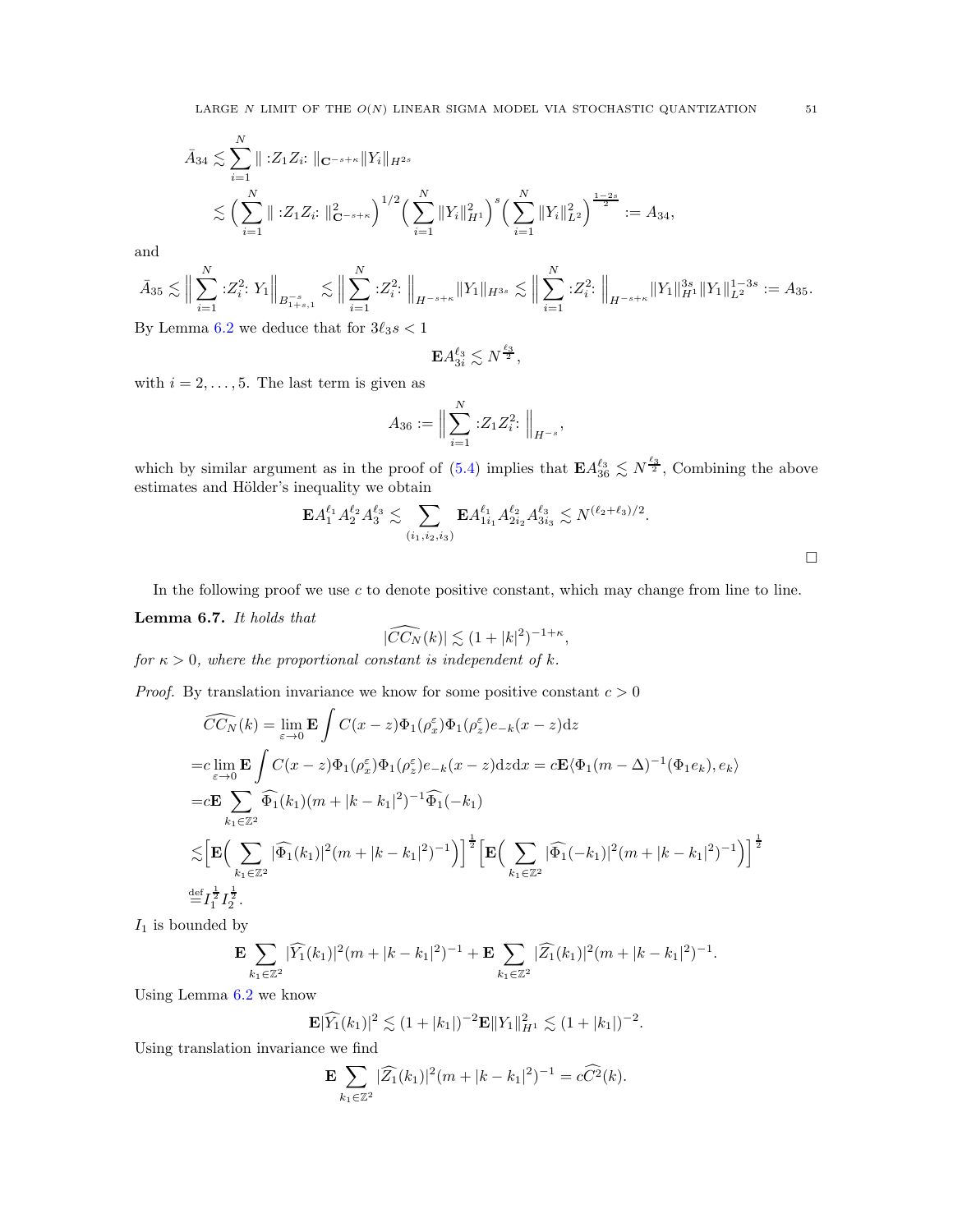Now the desired bound for  $I_1$  follows from Lemma [A.7.](#page-53-6) Similarly we deduce the required bound for  $I_2$  and the result follows.

<span id="page-51-0"></span>**Lemma 6.8.** It holds that for every  $k \in \mathbb{Z}^2$ 

$$
|\widehat{Q_1^N}(k)| \lesssim N^{1/2} (1+|k|)^{-\kappa/2},
$$

for every  $0 < \kappa < \frac{1}{6}$ , where the proportional constant is independent of N and k.

*Proof.* We use translation invariance property to write the Fourier transform of  $Q_1^N$  as

$$
\widehat{Q_1^N}(-k) = \int Q_1^N e_k(x-z)dz = c \int Q_1^N e_k(x-z)dxdz
$$
  
=  $c \mathbf{E} \left[ \left\langle (m-\Delta)^{-1} (\cdot \Phi_1 \Phi_i^2) \cdot (m-\Delta)^{-1} [\Phi_1 \cdot e_{-k}], e_{-k} \right\rangle \right],$ 

which by Lemma [A.3](#page-53-2) can be bounded by

$$
(1+|k|)^{-\kappa} \mathbf{E} \Big[ \Big\| (m-\Delta)^{-1} \Big( (Y_1+Z_1) \sum_{i=1}^N (Y_i^2 + 2Y_i Z_i + :Z_i^2 :) \Big) \Big\|_{\mathbf{C}^{\kappa}} \| (m-\Delta)^{-1} [(Y_1+Z_1)e_{-k}] \|_{\mathbf{C}^{\kappa}} \Big],
$$

where we used  $||e_k||_{B_{1,1}^{-\kappa}} \lesssim (1+|k|)^{-\kappa}$ , which can be checked by direct calculation. By Besov embedding Lemma [A.1](#page-52-3) and Schauder estimate we know that for  $\frac{1}{2} > s > 3\kappa > 0$  small enough

$$
\|(m - \Delta)^{-1}f\|_{\mathbf{C}^{\kappa}} \lesssim \|f\|_{L^{1+s}} \wedge \|\Lambda^{-s}f\|_{L^{1+s}} \wedge \|f\|_{H^{-s}} \wedge \|f\|_{\mathbf{C}^{-\kappa/3}}.\tag{6.25}
$$

<span id="page-51-2"></span> $\Box$ 

 $(6.25)$  combined with Lemma [A.3](#page-53-2) implies that the above term could be controlled by  $\mathbf{E}[A_3A_1]\|e_k\|_{\mathbf{C}^{\kappa/2}}$ , which by Lemma [6.6](#page-49-0) can be bounded by  $N^{\frac{1}{2}}(1+|k|)^{-\kappa/2}$ 

<span id="page-51-1"></span>**Lemma 6.9.** For every  $k \in \mathbb{Z}^2$ 

$$
|\widehat{Q_2^N}(k)| \lesssim N^{1/2} (1+|k|)^{-\frac{\kappa}{2}}, \quad |\widehat{R^N}(k)| \lesssim N^{-1/2} (1+|k|)^{\frac{\kappa}{2}},
$$

for  $0 < \kappa < \frac{2}{37}$ , where the proportional constant is independent of N and k.

*Proof.* We write the Fourier transform of  $Q_2^N$  as

$$
\widehat{Q_2^N}(-k) = \int Q_2^N e_k(x-z) dx = c \int Q_2^N e_k(x-z) dx dz
$$
  
=  $\frac{c}{N} \mathbf{E} \Big\langle \Big(\sum_{i=1}^N (m-\Delta)^{-1} \Phi_1 \Phi_i^2 \Big)^2, e_{-k} \Big\rangle \Big\langle \sum_{i=1}^N : \Phi_i^2; , e_k \Big\rangle,$ 

which can be bounded by

$$
\frac{c}{N} \mathbf{E} \left[ \left\| (m - \Delta)^{-1} \left( (Y_1 + Z_1) \sum_{i=1}^N (Y_i^2 + 2Y_i Z_i + : Z_i^2 :) \right) \right\|_{\mathbf{C}^{\kappa}}^2 \| e_{-k} \|_{B_{1,1}^{-\kappa}}
$$

$$
\times \left| \left\langle \left( \sum_{i=1}^N (Y_i^2 + 2Y_i Z_i + : Z_i^2 :) \right), e_{-k} \right\rangle \right| \right].
$$

Using [\(6.25\)](#page-51-2) for the first line and Lemma [A.3](#page-53-2) for the second line and  $||e_k||_{B_{1,1}^{-\kappa}} \lesssim (1+|k|)^{-\kappa}$ , the above term can be estimated by  $\frac{1}{N} \mathbf{E} [A_3^2 A_2] (|k| + 1)^{-\kappa} \|e_{-k}\|_{B_{2,1}^{\frac{\kappa}{2}}}$  for  $s > 3\kappa, 6s + \frac{\kappa}{2} < 1$ , which by Lemma [6.6](#page-49-0) can be bounded by  $N^{\frac{1}{2}}(|k|+1)^{-\frac{\kappa}{2}}$ .

Similarly we write

$$
\widehat{R^N}(k) = \frac{c}{N^2} \mathbf{E} \Big\langle \Big(\sum_{i=1}^N (m - \Delta)^{-1} \Phi_1 \Phi_i^2 \Big)^2 \Big(\sum_{i=1}^N \phi_i^2; \Big), e_k \Big\rangle,
$$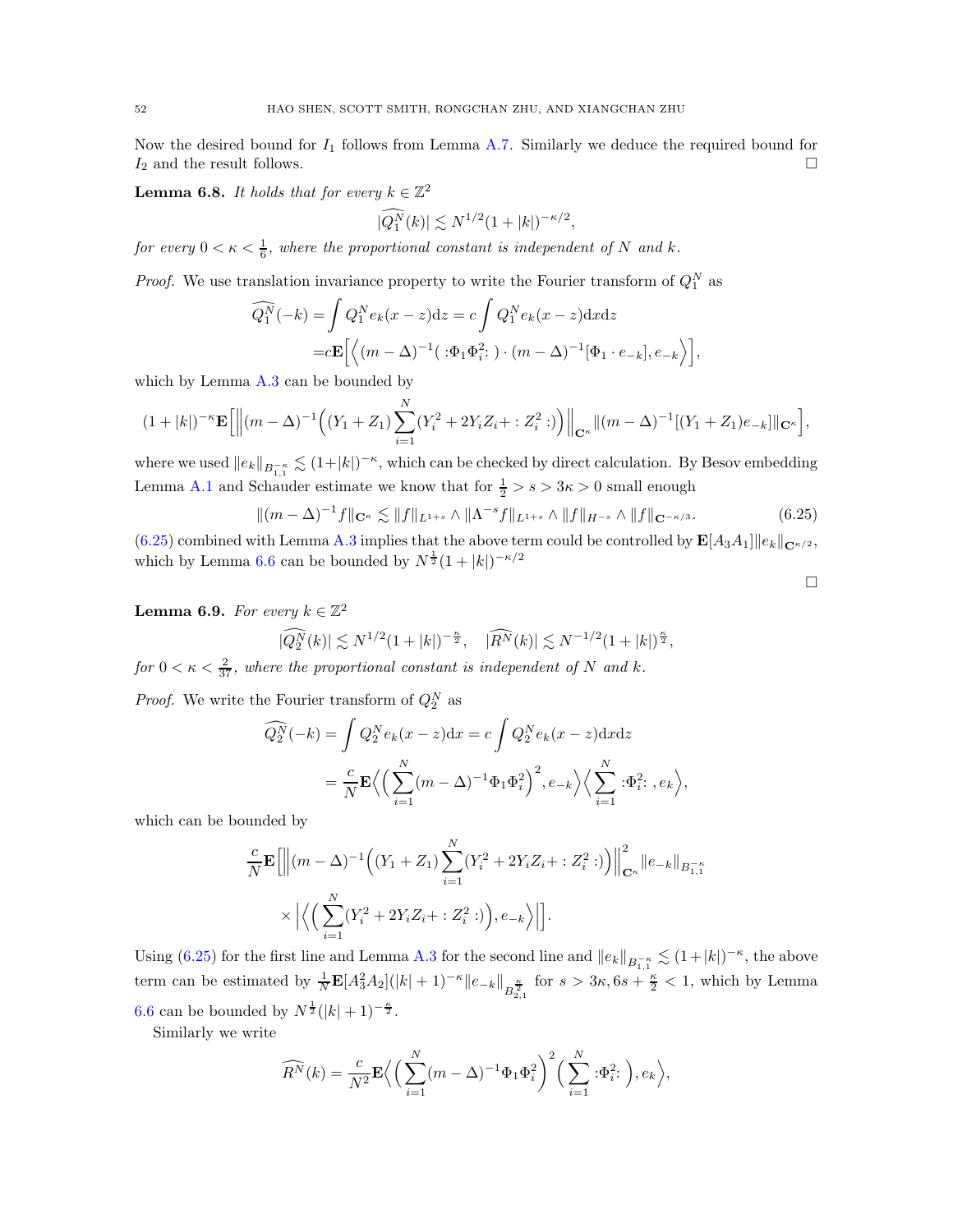which by Lemma [A.3](#page-53-2) can be bounded by

$$
\frac{c(1+|k|)^{\frac{\kappa}{2}}}{N^2}\mathbf{E}\left\|(m-\Delta)^{-1}\left((Y_1+Z_1)\sum_{i=1}^N(Y_i^2+2Y_iZ_i+:Z_i^2:\right)\right)\right\|_{\mathbf{C}^\kappa}^2A_2,
$$

<span id="page-52-0"></span>for  $s > 3\kappa > 0$  and  $6s + \frac{\kappa}{2} < 1$ . By [\(6.25\)](#page-51-2) we know that the above term could be controlled by  $\frac{1}{N^2} \mathbf{E}[A_3^2 A_2](1+|k|)^{\frac{\kappa}{2}}$ , which by Lemma [6.6](#page-49-0) can be bounded by  $N^{-\frac{1}{2}}(1+|k|)^{\frac{\kappa}{2}}$  $\frac{\kappa}{2}$ .

# Appendix A. Notations and Besov spaces

Throughout the paper, we use the notation  $a \lesssim b$  if there exists a constant  $c > 0$  such that  $a \leqslant cb$ , and we write  $a \simeq b$  if  $a \lesssim b$  and  $b \lesssim a$ . Given a Banach space E with a norm  $\|\cdot\|_E$  and  $T > 0$ , we write  $C_T E = C([0,T]; E)$  for the space of continuous functions from  $[0,T]$  to E, equipped with the supremum norm  $||f||_{C_{T}E} = \sup_{t \in [0,T]} ||f(t)||_{E}$ . For  $p \in [1,\infty]$  we write  $L^{p}_{T}E = L^{p}([0,T];E)$  for the space of  $L^p$ -integrable functions from  $[0, T]$  to E, equipped with the usual  $L^p$ -norm. Let  $\mathcal{S}'$  be the space of distributions on  $\mathbb{T}^d$ . We use  $(\Delta_i)_{i\geqslant -1}$  to denote the Littlewood–Paley blocks for a dyadic partition of unity. Besov spaces on the torus with general indices  $\alpha \in \mathbb{R}$ ,  $p, q \in [1, \infty]$  are defined as the completion of  $C^{\infty}$  with respect to the norm

$$
||u||_{B^{\alpha}_{p,q}} := \Big(\sum_{j\geqslant -1} (2^{j\alpha} ||\Delta_j u||_{L^p}^q)\Big)^{1/q},
$$

and the Hölder-Besov space  $\mathbf{C}^{\alpha}$  is given by  $\mathbf{C}^{\alpha} = B^{\alpha}_{\infty,\infty}$ . We will often write  $\|\cdot\|_{\mathbf{C}^{\alpha}}$  instead of  $\|\cdot\|_{B^\alpha_{\infty,\infty}}.$ 

Set  $\Lambda = (1 - \Delta)^{\frac{1}{2}}$ . For  $s \geqslant 0, p \in [1, +\infty]$  we use  $H_p^s$  to denote the subspace of  $L^p$ , consisting of all f which can be written in the form  $f = \Lambda^{-s}g, g \in L^p$  and the  $H_p^s$  norm of f is defined to be the  $L^p$ norm of g, i.e.  $||f||_{H_p^s} := ||\Lambda^s f||_{L^p}$ . For  $s < 0, p \in (1, \infty), H_p^s$  is the dual space of  $H_q^{-s}$  with  $\frac{1}{p} + \frac{1}{q} = 1$ . Set  $H^s := H_2^s$ .

The following embedding results will be frequently used (e.g. [\[Tri78\]](#page-59-17)).

<span id="page-52-3"></span>**Lemma A.1.** (i) Let  $1 \leq p_1 \leq p_2 \leq \infty$  and  $1 \leq q_1 \leq q_2 \leq \infty$ , and let  $\alpha \in \mathbb{R}$ . Then  $B_{p_1,q_1}^{\alpha} \subset$  $B^{\alpha-d(1/p_1-1/p_2)}_{p_2,q_2}$ . (cf. [\[GIP15,](#page-58-12) Lemma A.2])

(ii) Let  $s \in \mathbb{R}$ ,  $1 < p < \infty$ ,  $\epsilon > 0$ . Then  $H_2^s = B_{2,2}^s$ , and  $B_{p,1}^s \subset H_p^s \subset B_{p,\infty}^s \subset B_{p,1}^{s-\epsilon}$ . (cf. [\[Tri78,](#page-59-17) Theorem  $4.6.1$ ]

(iii) Let  $1 \leq p_1 \leq p_2 < \infty$  and let  $\alpha \in \mathbb{R}$ . Then  $H_{p_1}^{\alpha} \subset H_{p_2}^{\alpha-d(1/p_1-1/p_2)}$ .

Here  $\subset$  means continuous and dense embedding.

We recall the following interpolation inequality and multiplicative inequality for the elements in  $H_p^s$ :

<span id="page-52-1"></span>**Lemma A.2.** (i) Suppose that  $s \in (0,1)$  and  $p \in (1,\infty)$ . Then for  $f \in H_p^1$ 

$$
\|f\|_{H^s_p} \lesssim \|f\|_{L^p}^{1-s} \|f\|_{H^1_p}^s
$$

(*cf.* [\[Tri78,](#page-59-17) Theorem  $4.3.1$ ])

(ii) Suppose that  $s > 0$  and  $p \in [1, \infty)$ . It holds that

<span id="page-52-2"></span>
$$
\|\Lambda^s(fg)\|_{L^p} \lesssim \|f\|_{L^{p_1}} \|\Lambda^s g\|_{L^{p_2}} + \|g\|_{L^{p_3}} \|\Lambda^s f\|_{L^{p_4}},\tag{A.1}
$$

.

with  $p_i \in (1, \infty], i = 1, ..., 4$  such that

$$
\frac{1}{p} = \frac{1}{p_1} + \frac{1}{p_2} = \frac{1}{p_3} + \frac{1}{p_4}.
$$

(*cf. see* [\[GO14,](#page-58-32) Theorem 1])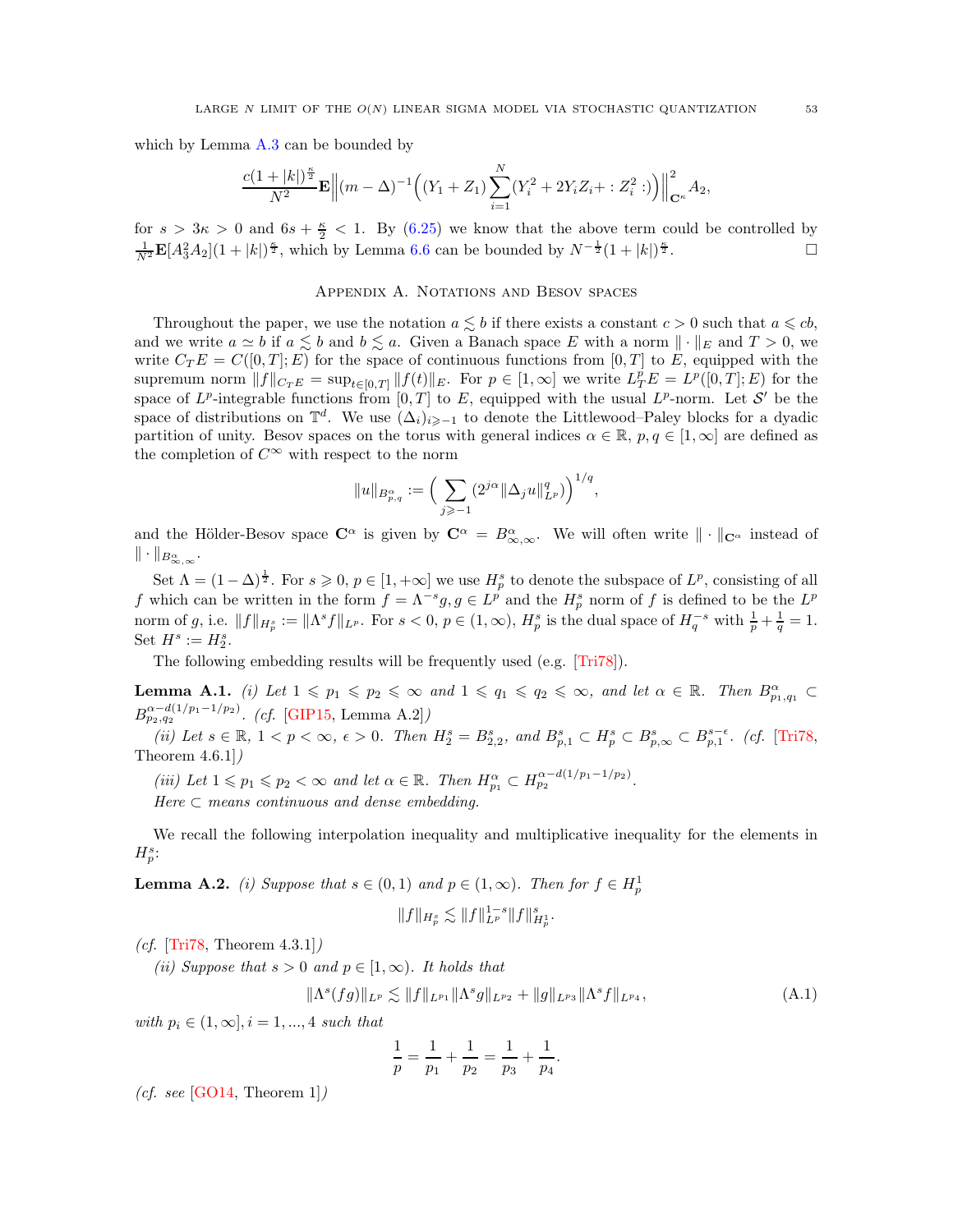(iii) (Gagliardo-Nirenberg inequality) For  $s \in [0,1)$ ,  $\alpha \in (0,1)$ ,  $r \geq 1$ ,

<span id="page-53-4"></span>
$$
||u||_{H_q^s} \lesssim ||u||_{H^1}^{\alpha} ||u||_{L^r}^{1-\alpha}
$$
\n(A.2)

with  $\frac{1}{q} = \frac{s}{d} + \alpha(\frac{1}{2} - \frac{1}{d}) + \frac{1-\alpha}{r}$ .

<span id="page-53-2"></span>**Lemma A.3.** (i) Let  $\alpha, \beta \in \mathbb{R}$  and  $p, p_1, p_2, q \in [1, \infty]$  be such that  $\frac{1}{p} = \frac{1}{p_1} + \frac{1}{p_2}$ . The bilinear map  $(u, v) \mapsto uv$  extends to a continuous map from  $B^{\alpha}_{p_1,q} \times B^{\beta}_{p_2,q}$  to  $B^{\alpha \wedge \beta}_{p,q}$  if  $\alpha + \beta > 0$ . (cf. [\[MW17b,](#page-58-1) Corollary 2])

(ii) (Duality.) Let  $\alpha \in (0,1)$ ,  $p, q \in [1,\infty]$ , p' and q' be their conjugate exponents, respectively. Then the mapping  $(u, v) \mapsto \langle u, v \rangle = \int uv dx$  extends to a continuous bilinear form on  $B_{p,q}^{\alpha} \times B_{p',q'}^{-\alpha}$ , and one has  $|\langle u, v \rangle| \lesssim ||u||_{B^{\alpha}_{p,q}} ||v||_{B^{-\alpha}_{p',q'}}$  (cf. [\[MW17b,](#page-58-1) Proposition 7]).

We recall the following smoothing effect of the heat flow  $S_t = e^{t(\Delta-m)}$ ,  $m \geq 0$  (e.g. [\[GIP15,](#page-58-12) Lemma A.7], [\[MW17b,](#page-58-1) Proposition 5]).

<span id="page-53-3"></span>**Lemma A.4.** Let  $u \in B^{\alpha}_{p,q}$  for some  $\alpha \in \mathbb{R}$ ,  $p, q \in [1, \infty]$ . Then for every  $\delta \geq 0$  and  $t \in [0, T]$ 

$$
||S_t u||_{B^{\alpha+\delta}_{p,q}} \lesssim t^{-\delta/2} ||u||_{B^{\alpha}_{p,q}},
$$

where the proportionality constant is independent of t.

<span id="page-53-1"></span>**Lemma A.5.** For  $s \in (0,1)$ 

$$
|\langle g, f \rangle| \lesssim \left( \|\nabla g\|_{L^1}^s \|g\|_{L^1}^{1-s} + \|g\|_{L^1} \right) \|f\|_{\mathbf{C}^{-s}}.
$$

*Proof.* This follows from Lemma [A.3](#page-53-2) which states that  $\langle g, f \rangle$  is a continuous bilinear form on  $B_{1,1}^s \times$  $\mathbb{C}^{-s}$ , together with [\[MW17b,](#page-58-1) Proposition 8] which states that  $||g||_{B_{1,1}^s} \lesssim ||\nabla g||_{L^1}^s ||g||_{L^1}^{1-s} + ||g||_{L^1}$ . □

<span id="page-53-5"></span>We also recall the following comparison test result, which has been proved in [\[TW18,](#page-59-1) Lemma 3.8]. **Lemma A.6.** Let  $f : [0, T] \to [0, \infty)$  differentiable such that for every  $t \in [0, T]$ 

$$
\frac{\mathrm{d}f}{\mathrm{d}t} + c_1 f^2 \leqslant c_2.
$$

Then for  $t > 0$ 

$$
f(t) \leqslant \left(t^{-1}\frac{2}{c_1}\right) \vee \left(\frac{2c_2}{c_1}\right)^{\frac{1}{2}}.
$$

We recall the following result for sum from  $\left[2Z15, \text{Lemma } 3.10\right]$ .

<span id="page-53-6"></span>**Lemma A.7.** Let  $0 < l, r < d, l + r - d > 0$ . Then it holds

$$
\sum_{k_1 \in \mathbb{Z}^d} (1+|k_1|)^{-l} (1+|k-k_1|)^{-r} \lesssim (1+|k|)^{d-l-r}.
$$

### Appendix B. Proof of Lemma [2.2](#page-9-0)

<span id="page-53-0"></span>*Proof.* For initial value  $y_i \in \mathbf{C}^{\beta}(\mathbb{T}^2), \beta \in (1, 2)$  we could use similar argument as in [\[MW17b,](#page-58-1) Theorem 6.1] to obtain global solutions  $(Y_i)$  to  $(2.3)$  with each  $Y_i \in C_T \mathbb{C}^\beta$ . In fact, we use mild solutions and fixed point argument to obtain unique local solutions. Furthermore, for fixed N we obtain a global in time  $L^p$ -estimate,  $p > 1$ , which gives the required global solutions.

Moreover, for general initial data  $y_i \in L^2$ , we consider smooth approximation  $(y_i^{\varepsilon})$  to initial data  $y_i$ . For  $(y_i^{\varepsilon})$  we construct solutions  $Y_i^{\varepsilon} \in C_T \mathbb{C}^{\beta}$  by the above argument. For  $Y_i^{\varepsilon}$  we could do the uniform estimate as in Lemma [2.3](#page-9-1) and obtain

$$
\frac{1}{N} \sup_{t \in [0,T]} \sum_{j=1}^N \|Y_j^{\varepsilon}\|_{L^2}^2 + \frac{1}{N} \sum_{j=1}^N \|\nabla Y_j^{\varepsilon}\|_{L^2(0,T;L^2)}^2 + \left\|\frac{1}{N} \sum_{i=1}^N (Y_i^{\varepsilon})^2\right\|_{L^2(0,T;L^2)}^2 \leq C,
$$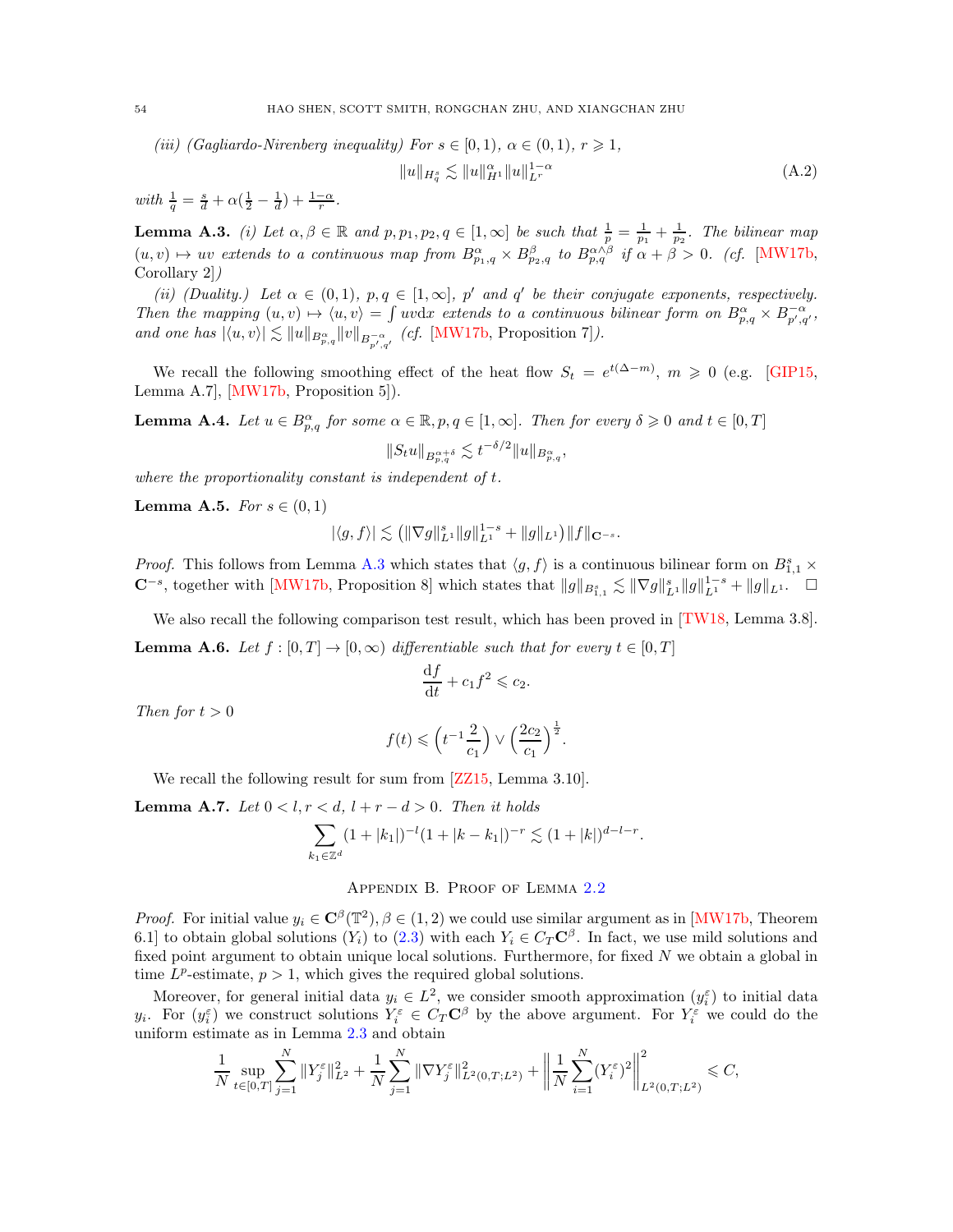where C is independent of  $\varepsilon$ . By standard compactness argument we deduce that there exist a sequence  $\{\varepsilon_k\}$  and  $Y_i \in L_T^{\infty} L^2 \cap L_T^2 H^1 \cap L_T^4 L^4$  such that  $Y_i^{\varepsilon_k} \to Y$  in  $L_T^2 H^{\delta} \cap C_T H^{-1}$ ,  $\delta < 1$ . Furthermore, by similar argument as in the proof of [\[RYZ18,](#page-59-19) Theorem 4.3] we obtain  $Y_i \in C_T L^2 \cap L_T^4 L^4 \cap L_T^2 H^1$ . For the uniqueness part we could do similar estimate as  $I_1^N$  and  $I_2^N$  for the difference  $v_i$  in Section [4.](#page-21-0) From the estimates  $(4.8)$  $(4.8)$  $(4.8)$ ,  $(4.13)$  and  $(4.18)$  in Section 4 the regularity for  $Y_i$  is enough for the uniqueness.

 $\Box$ 

## Appendix C. Consequences of Dyson-Schwinger equations

<span id="page-54-0"></span>Dyson-Schwinger equations are relations between correlation functions of different orders. Here we derive the identities  $(6.23)$  and  $(6.24)$  using Dyson-Schwinger equations; these are essentially in [\[Kup80b\]](#page-58-7) (Eq (7)(8) therein), but since we're in slightly different setting, we give some details here to be self-contained. They are consequences of integration by parts formula (e.g. [\[GH18,](#page-58-4) Theorem 6.7] for the  $\Phi^4$  model), In the case of the N-component  $\Phi^4$  model (i.e. linear sigma model), for a fixed  $N, \Phi \sim \nu^N$  and writing  $\Phi^2 \stackrel{\text{def}}{=} \sum_{i=1}^N \Phi_i^2$  as shorthand, it is easy to derive the following integration by parts formula:

$$
\mathbf{E}\Big(D_{\rho_{1,x}^{\varepsilon}}F(\Phi)\Big)=2\mathbf{E}\Big(\langle\Phi_1,(m-\Delta_x)\rho_x^{\varepsilon}\rangle F(\Phi)\Big)+\frac{2}{N}\mathbf{E}\Big(F(\Phi)\langle\ \colon\!\Phi_1\Phi^2;\ ,\rho_x^{\varepsilon}\rangle\Big)
$$

where  $D_{\rho_{1,x}^{\varepsilon}}F(\Phi)$  denotes the Fréchet derivative along  $\rho_{1,x}^{\varepsilon} \stackrel{\text{def}}{=} (\rho_x^{\varepsilon}, 0, \ldots, 0)$  (namely varying only  $\Phi_1$ in the direction  $\rho_x^{\varepsilon}$ ). In terms of Green's function  $C(x - y) = \frac{1}{2}(m - \Delta)^{-1}(x - y)$  we can also write it as

<span id="page-54-1"></span>
$$
\int C(x-z)\mathbf{E}\Big(D_{\rho_{1,z}^{\varepsilon}}F(\Phi)\Big)dz = \mathbf{E}\Big(\langle \Phi_1, \rho_x^{\varepsilon} \rangle F(\Phi)\Big) + \frac{2}{N}\int C(x-z)\mathbf{E}\Big(F(\Phi)\langle \varphi_1\Phi_2^2, \rho_z^{\varepsilon} \rangle\Big)dz
$$
 (C.1)

Here we apply [\(C.1\)](#page-54-1) to prove [\(6.23\)](#page-48-1). Taking  $F(\Phi) = \langle \, : \Phi_1 \Phi^2 : , \rho_x^{\varepsilon} \rangle$  one has

$$
\lim_{\varepsilon \to 0} \frac{2}{N} \int C(x - z) \mathbf{E} \Big( \langle \cdot \Phi_1 \Phi^2; \, , \rho_x^{\varepsilon} \rangle \langle \cdot \Phi_1 \Phi^2; \, , \rho_z^{\varepsilon} \rangle \Big) dz
$$
\n
$$
= \lim_{\varepsilon \to 0} \Big[ \int \frac{N + 2}{N} C(x - z) \mathbf{E} \Big( \langle \cdot \Phi^2; \, \rho_z^{\varepsilon}, \rho_x^{\varepsilon} \rangle \Big) dz - \mathbf{E} \Big( \langle \Phi_1, \rho_x^{\varepsilon} \rangle \langle \cdot \Phi_1 \Phi^2; \, , \rho_x^{\varepsilon} \rangle \Big) \Big]
$$
\n
$$
= - \lim_{\varepsilon \to 0} \frac{1}{N} \mathbf{E} \langle \cdot (\Phi^2)^2; \, , \rho_x^{\varepsilon} \rangle
$$

using the definition of Wick products and the symmetry (i.e. exchangeability of  $(\Phi_i)_i$ ) and taking limit in  $\mathbf{C}^{-\kappa}$ . <sup>[8](#page-54-2)</sup>

Next, taking  $F = \langle \cdot \mathbf{\Phi}^2 : , \rho_x^{\varepsilon} \rangle \langle \cdot \Phi_1 \mathbf{\Phi}^2 : , \rho_z^{\varepsilon} \rangle$  one has

$$
\lim_{\varepsilon \to 0} \frac{2}{N} \int C(x - z_1) \mathbf{E} \Big( \langle : \Phi^2 : \, , \rho_x^{\varepsilon} \rangle \langle : \Phi_1 \Phi^2 : \, , \rho_{z_1}^{\varepsilon} \rangle \langle : \Phi_1 \Phi^2 : \, , \rho_{z}^{\varepsilon} \rangle \Big) dz_1
$$
\n
$$
= \lim_{\varepsilon \to 0} \frac{N + 2}{N} \int C(x - z_1) \mathbf{E} \Big( \langle : \Phi^2 : \, , \rho_x^{\varepsilon} \rangle \langle : \Phi^2 : \, , \rho_{z_1}^{\varepsilon} \rho_z^{\varepsilon} \rangle \Big) dz_1
$$
\n
$$
+ \lim_{\varepsilon \to 0} \Big[ 2 \int C(x - z_1) \mathbf{E} \Big( \langle \Phi_1 \rho_{z_1}^{\varepsilon}, \rho_x^{\varepsilon} \rangle \langle : \Phi_1 \Phi^2 : \, , \rho_z^{\varepsilon} \rangle \Big) dz_1 - \mathbf{E} \Big( \langle \Phi_1, \rho_x^{\varepsilon} \rangle \langle : \Phi^2 : \, , \rho_x^{\varepsilon} \rangle \langle : \Phi_1 \Phi^2 : \, , \rho_z^{\varepsilon} \rangle \Big) \Big]
$$
\n
$$
= \lim_{\varepsilon \to 0} \frac{N + 2}{N} C(x - z) \mathbf{E} [\langle : \Phi^2 : \, , \rho_x^{\varepsilon} \rangle \langle : \Phi^2 : \, , \rho_z^{\varepsilon} \rangle] - \lim_{\varepsilon \to 0} \mathbf{E} \Big( \langle : \Phi_1 \Phi^2 : \, , \rho_x^{\varepsilon} \rangle \langle : \Phi_1 \Phi^2 : \, , \rho_z^{\varepsilon} \rangle \Big)
$$

where the limit is understood in  $\mathbb{C}^{-\kappa}$  and we again used symmetry under expectation. From the above two correlation identities, we cancel out the 6th order correlation term and then obtain [\(6.23\)](#page-48-1).

<span id="page-54-2"></span><sup>&</sup>lt;sup>8</sup>For instance, in the first step, recalling the precise definition of : $\Phi_1 \Phi^2$ :, the derivative  $D_{\rho_{1,z}^{\varepsilon}} F(\Phi)$  gives  $3:\Phi_1^2$ :  $\rho_z^{\varepsilon}$  +  $\sum_{i=2}^{N} \mathcal{F}_i^2$ :  $\varphi_z^{\varepsilon}$  which by exchangeability can be rewritten as  $\frac{N+2}{N}$ :  $\Phi^2$ :  $\varphi_z^{\varepsilon}$  inside expectation. The last step follows similarly; or it could be viewed as an N dimensional generalization of the well-known relation  $H_{n+1}(x) = xH_n(x) - H'_n(x)$ for Hermite polynomials  $H_n$ .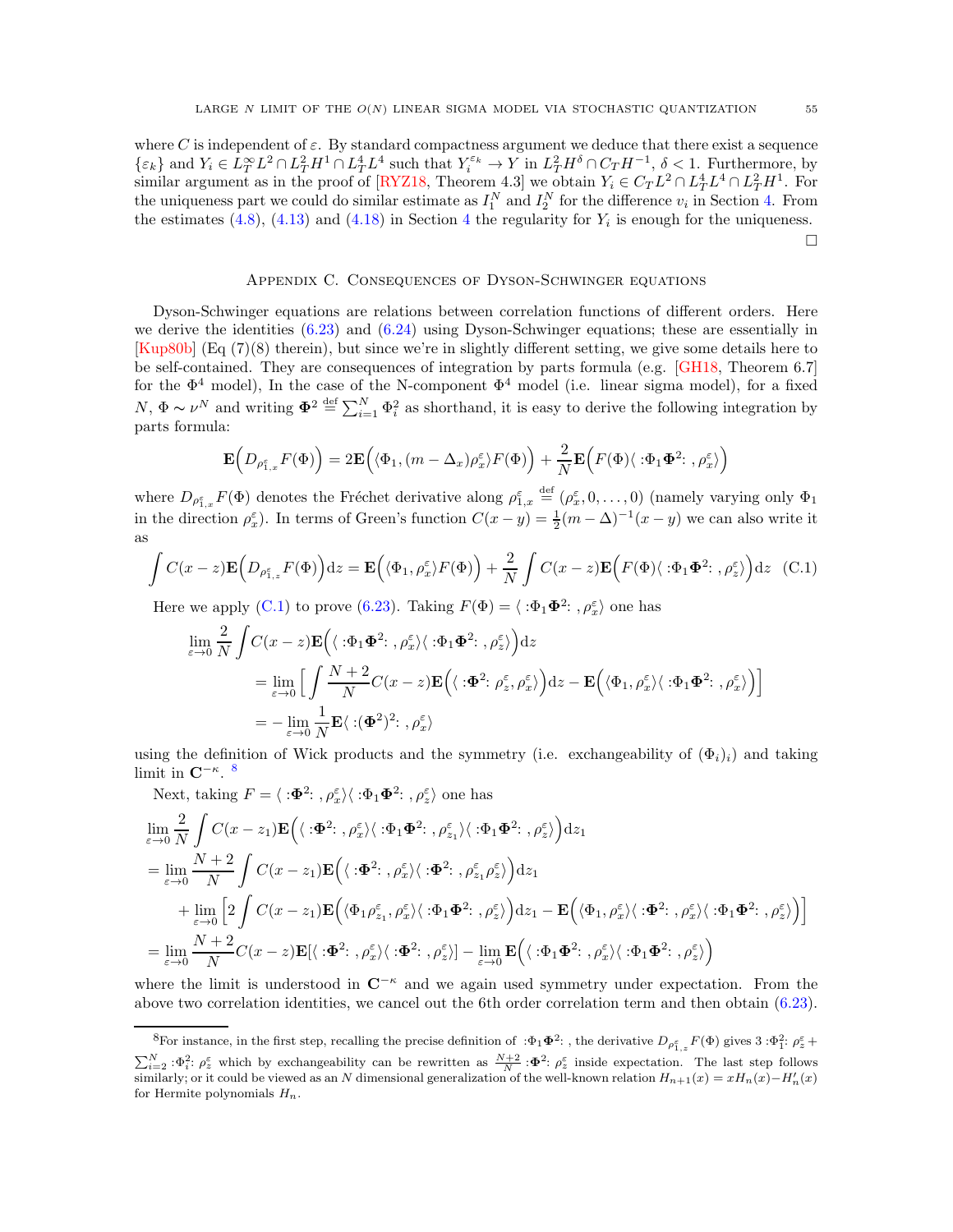Note that we also use Fourier transform to have

$$
\lim_{\varepsilon \to 0} \int \frac{N+2}{N^2} C(x-z)^2 \mathbf{E}[\langle \cdot \mathbf{\Phi}^2; \, , \rho_x^{\varepsilon} \rangle \langle \cdot \mathbf{\Phi}^2; \, , \rho_z^{\varepsilon} \rangle] dz = \sum_{k \in \mathbb{Z}^2} \frac{N+2}{N} \widehat{C}^2(k) \widehat{G}_N(k).
$$
  
\nNext, take  $F(\Phi) = \int C(x-y) \langle \cdot \Phi_1 \Phi^2; \, , \rho_y^{\varepsilon} \rangle \langle \cdot \Phi^2; \, , \rho_z^{\varepsilon} \rangle dy$ . We have, by (C.1),  
\n
$$
\frac{2}{N} \int C(x-y_1) C(x-y_2) \mathbf{E} \Big( \langle \cdot \Phi_1 \Phi^2; \, , \rho_{y_1}^{\varepsilon} \rangle \langle \cdot \Phi_1 \Phi^2; \, , \rho_{y_2}^{\varepsilon} \rangle \langle \cdot \Phi_1^2; \, , \rho_z^{\varepsilon} \rangle \Big) dy_1 dy_2
$$
\n
$$
= 2 \mathbf{E} \Big( \langle \Phi_1, C_x^{\varepsilon} \rho_z^{\varepsilon} \rangle \langle \cdot \Phi_1 \Phi^2; \, , C_x^{\varepsilon} \rangle \Big) + \frac{N+2}{N} \mathbf{E} \Big( \langle \cdot \Phi_1^2; \, , \rho_z^{\varepsilon} \rangle \langle \cdot \Phi_1^2; \, , (C_x^{\varepsilon})^2 \rangle \Big)
$$

$$
2\mathbf{E}\left(\langle \Phi_1, C_x^{\varepsilon} \rho_z^{\varepsilon} \rangle \langle : \Phi_1 \Phi^2 : , C_x^{\varepsilon} \rangle \right) + \frac{N+2}{N} \mathbf{E}\left(\langle : \Phi^2 : , \rho_z^{\varepsilon} \rangle \langle : \Phi^2 : , (\mathbf{C} \Phi_1, C_x^{\varepsilon}) \rangle \langle : \Phi_1 \Phi^2 : , \rho_y^{\varepsilon} \rangle \langle : \Phi_1 \Phi^2 : , \rho_z^{\varepsilon} \rangle \right) \mathrm{d}y,
$$

with  $C_x^{\varepsilon}(\cdot) \stackrel{\text{def}}{=} (C * \rho_0^{\varepsilon})(x - \cdot)$ . Note that as  $\varepsilon \to 0$ , the limit of the LHS is precisely  $Q_2^N$  and the limit of the first term on the RHS is just  $-Q_1^N$ . The limit of the Fourier transform of the second term on the RHS equals

$$
(N+2)\widehat{C}^2\widehat{G_N}.
$$

To deal with the last term above, taking  $F(\Phi) = \langle \Phi_1, \rho_x^{\varepsilon} \rangle \langle : \Phi^2 : , \rho_z^{\varepsilon} \rangle$  and applying [\(C.1\)](#page-54-1), one has

$$
2 \int C(x - y) \mathbf{E} \Big( \langle \Phi_1, \rho_x^{\varepsilon} \rangle \langle : \Phi_1 \Phi^2 : , \rho_y^{\varepsilon} \rangle \langle : \Phi^2 : , \rho_z^{\varepsilon} \rangle \Big) dy
$$
  
=  $N \int C(x - y) \langle \rho_x^{\varepsilon}, \rho_y^{\varepsilon} \rangle dy \mathbf{E} \langle : \Phi^2 : , \rho_z^{\varepsilon} \rangle + 2N \int C(x - z_1) \mathbf{E} \Big( \langle \Phi_1, \rho_x^{\varepsilon} \rangle \langle \Phi_1, \rho_{z_1}^{\varepsilon} \rho_z^{\varepsilon} \rangle \Big) dz_1$   
-  $N \mathbf{E} [\langle \Phi_1, \rho_x^{\varepsilon} \rangle^2 \langle : \Phi^2 : , \rho_z^{\varepsilon} \rangle].$ 

Letting  $\varepsilon \to 0$  we deduce the limit of the Fourier transform of the RHS is

$$
-N\widehat{G_N}+2N\widehat{CC_N}.
$$

<span id="page-55-0"></span>We then obtain  $(6.24)$ .

Appendix D. Proof of Step [7](#page-30-0) in the proof of Theorem [4.1](#page-22-0)

We write  $\bar{I}^N$  as  $\sum_{i=1}^3 \bar{I}_i^N$ :

$$
\bar{I}_{1}^{N} \stackrel{\text{def}}{=} -\frac{1}{N} \sum_{i,j=1}^{N} \left[ \langle Y_{j}^{2}, v_{i} u_{i} \rangle + 2 \langle Y_{j} Y_{i} u_{j}, v_{i} \rangle \right],
$$
\n
$$
\bar{I}_{21}^{N} \stackrel{\text{def}}{=} -\frac{1}{N} \sum_{i,j=1}^{N} 2 \langle Y_{j} v_{i}, \; :Z_{i}^{N} Z_{j}^{N} : - :Z_{i} Z_{j} : \rangle,
$$
\n
$$
\bar{I}_{22}^{N} \stackrel{\text{def}}{=} -\frac{1}{N} \sum_{i,j=1}^{N} \langle Y_{i} v_{i}, \; :Z_{j}^{N,2} : - :Z_{j}^{2} : \rangle
$$
\n
$$
\bar{I}_{3}^{N} \stackrel{\text{def}}{=} -\frac{1}{N} \sum_{i,j=1}^{N} \langle v_{i}, \; :Z_{i}^{N} Z_{j}^{N,2} : - :Z_{i} Z_{j}^{2} : \rangle.
$$

In the following we estimate each term and show that for  $\delta > 0$  small

<span id="page-55-1"></span>
$$
|\bar{I}^{N}| \lesssim \delta \Big( \sum_{i=1}^{N} \|\nabla v_{i}\|_{L^{2}}^{2} + \frac{1}{N} \sum_{i,j=1}^{N} \|Y_{j} v_{i}\|_{L^{2}}^{2} \Big) + \sum_{i=1}^{N} \|v_{i}\|_{L^{2}}^{2} + \Big( \sum_{i=1}^{N} \|u_{i}\|_{L^{\infty}}^{2} \Big) \Big( \frac{1}{N} \sum_{j=1}^{N} \|Y_{j}\|_{L^{2}}^{2} \Big) + \tilde{R}_{N}, \tag{D.1}
$$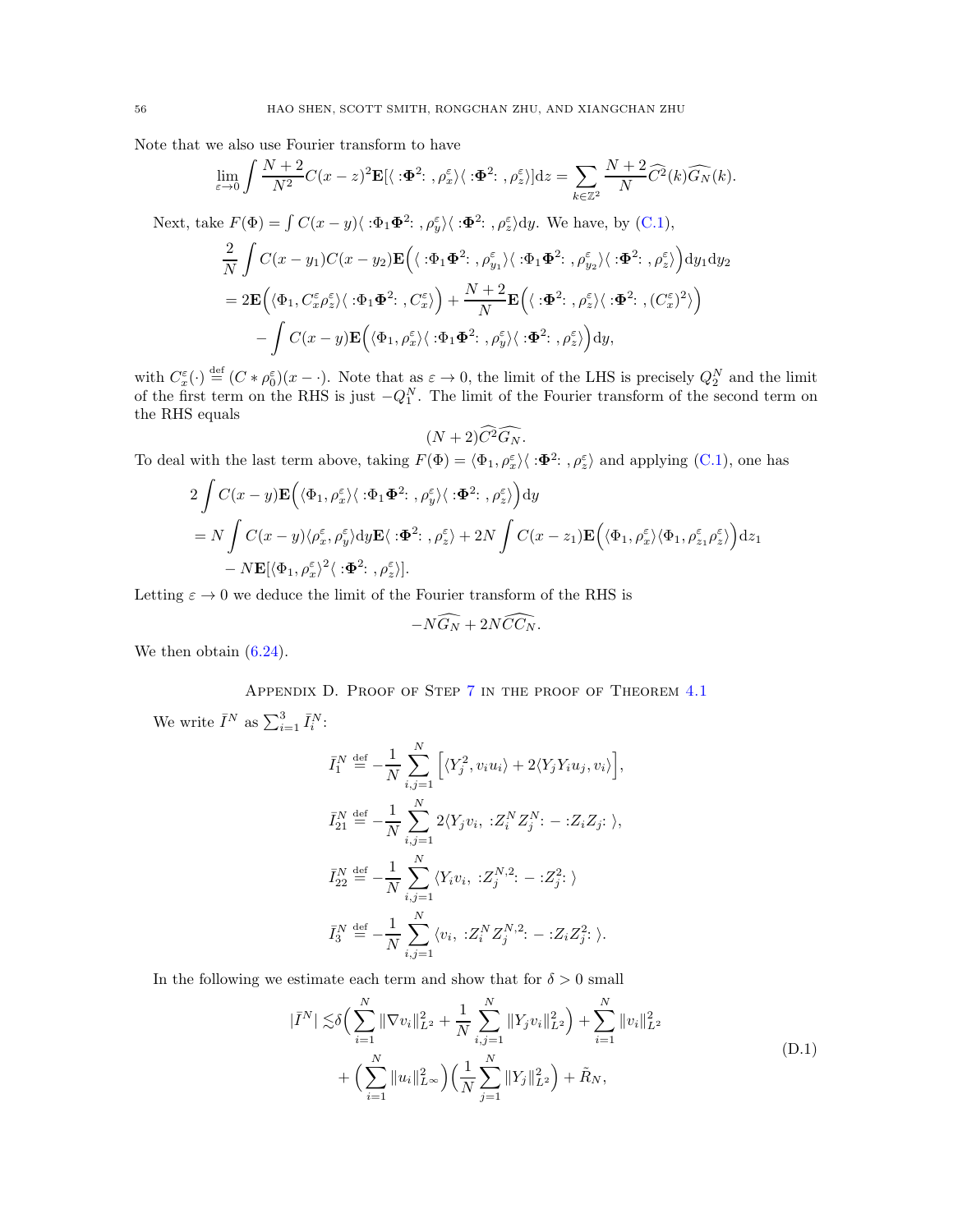with

$$
\tilde{R}_{N} \stackrel{\text{def}}{=} \frac{1}{N} \sum_{i,j=1}^{N} \| \, :Z_{i}^{N} Z_{j}^{N,2} : - :Z_{i} Z_{j}^{2} : \|_{\mathbf{C}^{-s}}^{2} \n+ \left( \frac{1}{N} \sum_{j=1}^{N} \| Y_{j} \|_{H^{1}}^{2} \right)^{s} 3N + 3N + \left( \frac{1}{N} \sum_{i=1}^{N} \| Y_{i} \|_{H^{1}}^{2} \right)^{s} \left( \frac{1}{N} \sum_{i=1}^{N} \| Y_{i} \|_{L^{2}}^{2} \right)^{1-s} 3N,
$$

with  $\bar{3}_N$  and  $\bar{3}_N$  introduced in [\(D.2\)](#page-56-0) below.

For  $\bar{I}_1^N$  we use Young's inequality to have

$$
\begin{split} |\bar{I}_1^N| \lesssim & \delta \frac{1}{N} \sum_{i,j=1}^N \int Y_j^2 v_i^2 + \frac{1}{N} \sum_{i,j=1}^N \int Y_j^2 u_i^2 \\ \lesssim & \delta \frac{1}{N} \sum_{i,j=1}^N \int Y_j^2 v_i^2 + \Big( \frac{1}{N} \sum_{j=1}^N \|Y_j\|_{L^2}^2 \Big) \Big( \sum_{i=1}^N \|u_i\|_{L^\infty}^2 \Big), \end{split}
$$

which gives the first contribution to [\(D.1\)](#page-55-1).

For  $\bar{I}_3^N$  we use Lemma [A.3,](#page-53-2) Lemma [A.2](#page-52-1) and Young's inequality to have

$$
\begin{split} |\bar{I}_{3}^{N}| \lesssim & \frac{1}{N} \sum_{i,j=1}^{N} \|v_{i}\|_{H^{2s}} \|\! : \! Z_{i}^{N} Z_{j}^{N,2} \! : - : \! Z_{i} Z_{j}^{2} \! : \|\mathbf{C}^{-s} \\ \lesssim & \delta \sum_{i=1}^{N} \|\nabla v_{i}\|_{L^{2}}^{2} + \sum_{i=1}^{N} \|v_{i}\|_{L^{2}}^{2} + \frac{1}{N} \sum_{i,j=1}^{N} \|\! : \! Z_{i}^{N} Z_{j}^{N,2} \! : - : \! Z_{i} Z_{j}^{2} \! : \|\! \hat{\mathbf{C}}^{-s}, \end{split}
$$

which gives the second contribution to [\(D.1\)](#page-55-1).

For  $\bar{I}_{2k}^N$  we set

|

$$
\mathfrak{Z}_N \stackrel{\text{def}}{=} \frac{1}{N} \sum_{i,j=1}^N \| :Z_i^N Z_j^N : - :Z_i Z_j : \|_{\mathbf{C}^{-s}}^2, \qquad \bar{\mathfrak{Z}}_N \stackrel{\text{def}}{=} \sum_{j=1}^N \| :Z_j^{N,2} : - :Z_j^2 : \|_{\mathbf{C}^{-s}}^2. \tag{D.2}
$$

We use Lemma  $A.5$  and Hölder's inequality to have

<span id="page-56-0"></span>
$$
\bar{I}_{21}^{N} \leq \frac{1}{N} \sum_{i,j=1}^{N} (\|\nabla (Y_{j}v_{i})\|_{L^{1}}^{s} \|Y_{j}v_{i}\|_{L^{1}}^{1-s} + \|Y_{j}v_{i}\|_{L^{1}}) \| :Z_{i}^{N}Z_{j}^{N} : - :Z_{i}Z_{j}: \|_{\mathbf{C}^{-s}} \n\leq \delta \Big(\frac{1}{N} \sum_{j=1}^{N} \|v_{i}Y_{j}\|_{L^{2}}^{2}\Big) + 3N \n+ \Big(\sum_{i=1}^{N} \|v_{i}\|_{L^{2}}^{2}\Big)^{s/2} \Big(\frac{1}{N} \sum_{j=1}^{N} \|\nabla Y_{j}\|_{L^{2}}^{2}\Big)^{s/2} \Big(\frac{1}{N} \sum_{i,j=1}^{N} \|v_{i}Y_{j}\|_{L^{2}}^{2}\Big)^{\frac{1-s}{2}} 3_{N}^{1/2} \n+ \Big(\sum_{i=1}^{N} \|\nabla v_{i}\|_{L^{2}}^{2}\Big)^{s/2} \Big(\frac{1}{N} \sum_{j=1}^{N} \|Y_{j}\|_{L^{2}}^{2}\Big)^{s/2} \Big(\frac{1}{N} \sum_{i,j=1}^{N} \|v_{i}Y_{j}\|_{L^{2}}^{2}\Big)^{\frac{1-s}{2}} 3_{N}^{1/2},
$$

which by Young's inequality gives

$$
\begin{split} |\bar{I}_{21}^{N}| \lesssim & \delta \Big( \frac{1}{N} \sum_{i,j=1}^{N} \|v_{i} Y_{j}\|_{L^{2}}^{2} \Big) + \delta \big( \sum_{i=1}^{N} \|\nabla v_{i}\|_{L^{2}}^{2} \Big) \\ & + \Big( \sum_{i=1}^{N} \|v_{i}\|_{L^{2}}^{2} \Big) + \Big( \frac{1}{N} \sum_{j=1}^{N} \|Y_{j}\|_{H^{1}}^{2} \Big)^{s} 3_{N} + 3_{N}. \end{split}
$$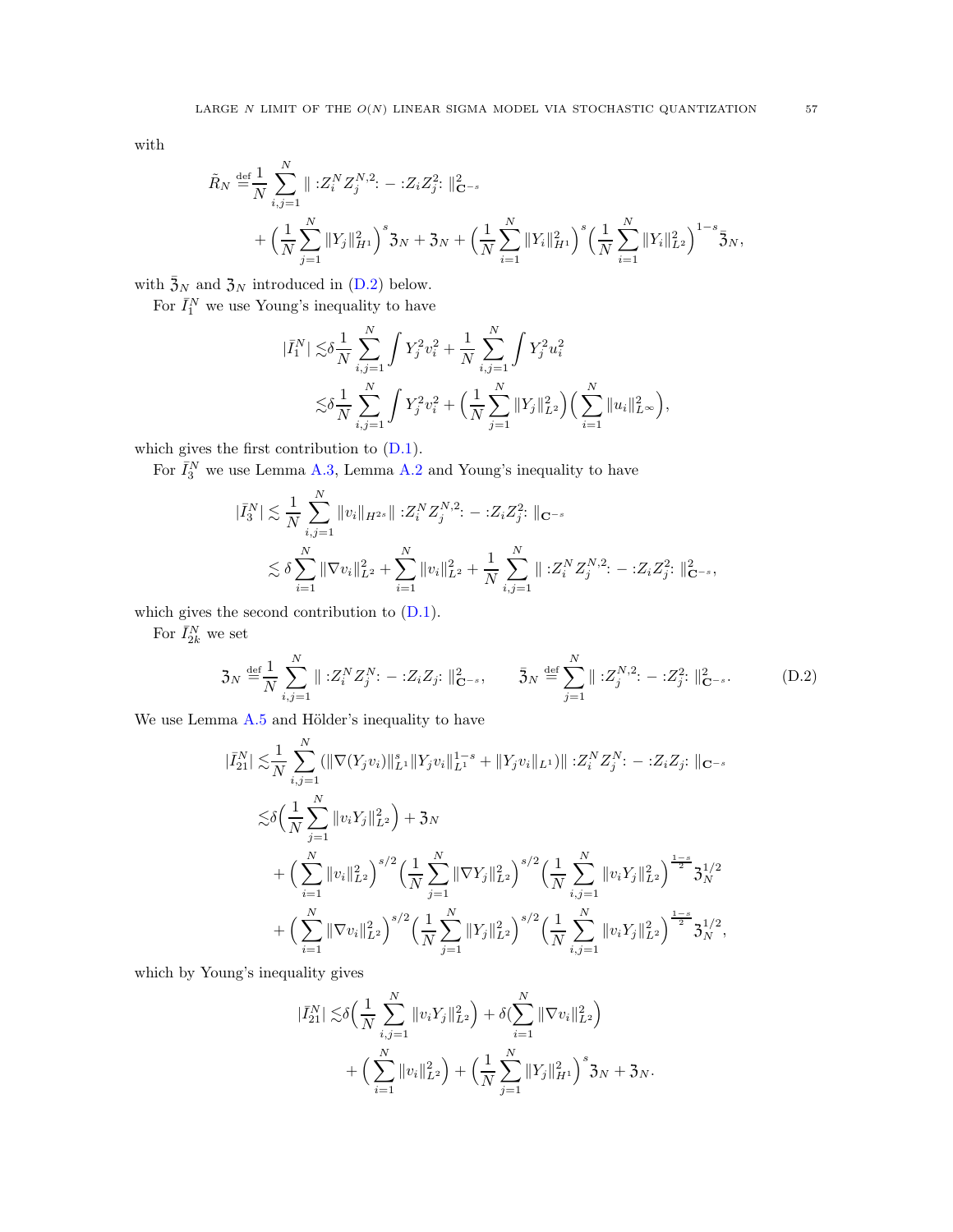Similarly we deduce

$$
\begin{split}\n|\bar{I}_{22}^{N}| \lesssim & \frac{1}{N} \sum_{i,j=1}^{N} (\|\nabla(Y_{i}v_{i})\|_{L^{1}}^{s} \|Y_{i}v_{i}\|_{L^{1}}^{1-s} + \|Y_{i}v_{i}\|_{L^{1}}) \| :Z_{j}^{N,2} : - :Z_{j}^{2} : \|_{\mathbf{C}^{-s}} \\
&\lesssim & \left(\sum_{i=1}^{N} \|v_{i}\|_{L^{2}}^{2}\right) + \bar{3}_{N} \left(\frac{1}{N} \sum_{i=1}^{N} \|Y_{i}\|_{L^{2}}^{2}\right) \\
& + \left(\sum_{i=1}^{N} \|v_{i}\|_{L^{2}}^{2}\right)^{1/2} \left(\frac{1}{N} \sum_{i=1}^{N} \|\nabla Y_{i}\|_{L^{2}}^{2}\right)^{s/2} \left(\frac{1}{N} \sum_{i=1}^{N} \|Y_{i}\|_{L^{2}}^{2}\right)^{\frac{1-s}{2}} \bar{3}_{N}^{1/2} \\
& + \left(\sum_{i=1}^{N} \|\nabla v_{i}\|_{L^{2}}^{2}\right)^{s/2} \left(\frac{1}{N} \sum_{i=1}^{N} \|Y_{i}\|_{L^{2}}^{2}\right)^{1/2} \left(\sum_{i=1}^{N} \|v_{i}\|_{L^{2}}^{2}\right)^{\frac{1-s}{2}} \bar{3}_{N}^{1/2},\n\end{split}
$$

which implies

$$
|\bar{I}_{22}^N| \lesssim \delta \left( \sum_{i=1}^N \| \nabla v_i \|_{L^2}^2 \right) + \left( \sum_{i=1}^N \| v_i \|_{L^2}^2 \right) + \left( \frac{1}{N} \sum_{i=1}^N \| Y_i \|_{H^1}^2 \right)^s \left( \frac{1}{N} \sum_{i=1}^N \| Y_i \|_{L^2}^2 \right)^{1-s} \overline{\mathfrak{Z}}_N.
$$

Thus we deduce [\(D.1\)](#page-55-1). By Assumption [4.1](#page-21-1) and Lemma [2.1](#page-8-2) it is easy to find  $\frac{1}{N} \|\tilde{R}_N\|_{L^1_T} \to 0$  in  $L^1(\Omega)$ . The result follows by similar argument as Step [5](#page-28-0) and Step [6.](#page-29-0)

### <span id="page-57-0"></span>**REFERENCES**

- <span id="page-57-3"></span>[AKar] S. Albeverio and S. Kusuoka. The invariant measure and the flow associated to the  $\phi_3^4$ -quantum field model. Annali della Scuola Normale Superiore di Pisa-Classe di Scienze, To appear.
- <span id="page-57-14"></span>[Alf83] J. Alfaro. Stochastic quantization and the large-N reduction of U(N) gauge theory. Physical Review D, 28(4):1001, 1983.
- <span id="page-57-1"></span>[AR91] S. Albeverio and M. Röckner. Stochastic differential equations in infinite dimensions: solutions via Dirichlet forms. Probab. Theory Related Fields, 89(3):347–386, 1991.
- <span id="page-57-15"></span>[AS83] J. Alfaro and B. Sakita. Derivation of quenched momentum prescription by means of stochastic quantization. Physics Letters B, 121(5):339–344, 1983.
- <span id="page-57-11"></span>[AS12] M. Anshelevich and A. N. Sengupta. Quantum free Yang-Mills on the plane. J. Geom. Phys., 62(2):330–343, 2012.
- <span id="page-57-17"></span>[BCD20] I. Bailleul, R. Catellier, and F. Delarue. Solving mean field rough differential equations. Electron. J. Probab., 25:Paper No. 21, 51, 2020.
- <span id="page-57-5"></span>[BGHZ19] Y. Bruned, F. Gabriel, M. Hairer, and L. Zambotti. Geometric stochastic heat equations. arXiv:1902.02884, 2019.
- <span id="page-57-10"></span>[BR82] C. Billionnet and P. Renouard. Analytic interpolation and Borel summability of the  $(\frac{\lambda}{N} \Phi_N^{A})_2$  models. I. Finite volume approximation. Comm. Math. Phys., 84(2):257–295, 1982.
- <span id="page-57-7"></span>[BW93] E. Brezin and S. R. Wadia. The large N expansion in quantum field theory and statistical physics: from spin systems to 2-dimensional gravity. World scientific, 1993.
- <span id="page-57-2"></span>[CC18] R. Catellier and K. Chouk. Paracontrolled distributions and the 3-dimensional stochastic quantization equation. Ann. Probab., 46(5):2621–2679, 2018.
- <span id="page-57-6"></span>[CCHS20] A. Chandra, I. Chevyrev, M. Hairer, and H. Shen. Langevin dynamic for the 2D Yang-Mills measure. arXiv preprint arXiv:2006.04987, 2020.
- <span id="page-57-18"></span>[CDFM20] M. Coghi, J.-D. Deuschel, P. K. Friz, and M. Maurelli. Pathwise McKean–Vlasov theory with additive noise. Annals of Applied Probability, 30(5):2355–2392, 2020.
- <span id="page-57-12"></span>[Cha19] S. Chatterjee. Rigorous solution of strongly coupled  $SO(N)$  lattice gauge theory in the large N limit. Comm. Math. Phys., 366(1):203–268, 2019.
- <span id="page-57-13"></span>[CJ16] S. Chatterjee and J. Jafarov. The  $1/N$  expansion for SO(N) lattice gauge theory at strong coupling. arXiv preprint arXiv:1604.04777, 2016.
- <span id="page-57-9"></span>[CJP74] S. Coleman, R. Jackiw, and H. Politzer. Spontaneous symmetry breaking in the O(N) model for large N. Physical Review D, 10(8):2491, 1974.
- <span id="page-57-16"></span>[CL15] T. Cass and T. Lyons. Evolving communities with individual preferences. Proc. Lond. Math. Soc. (3), 110(1):83–107, 2015.
- <span id="page-57-4"></span>[CMW19] A. Chandra, A. Moinat, and H. Weber. A priori bounds for the  $\phi^4$  equation in the full sub-critical regime. arXiv preprint arXiv:1910.13854, 2019.
- <span id="page-57-8"></span>[Col88] S. Coleman. Aspects of symmetry: selected Erice lectures. Cambridge University Press, 1988.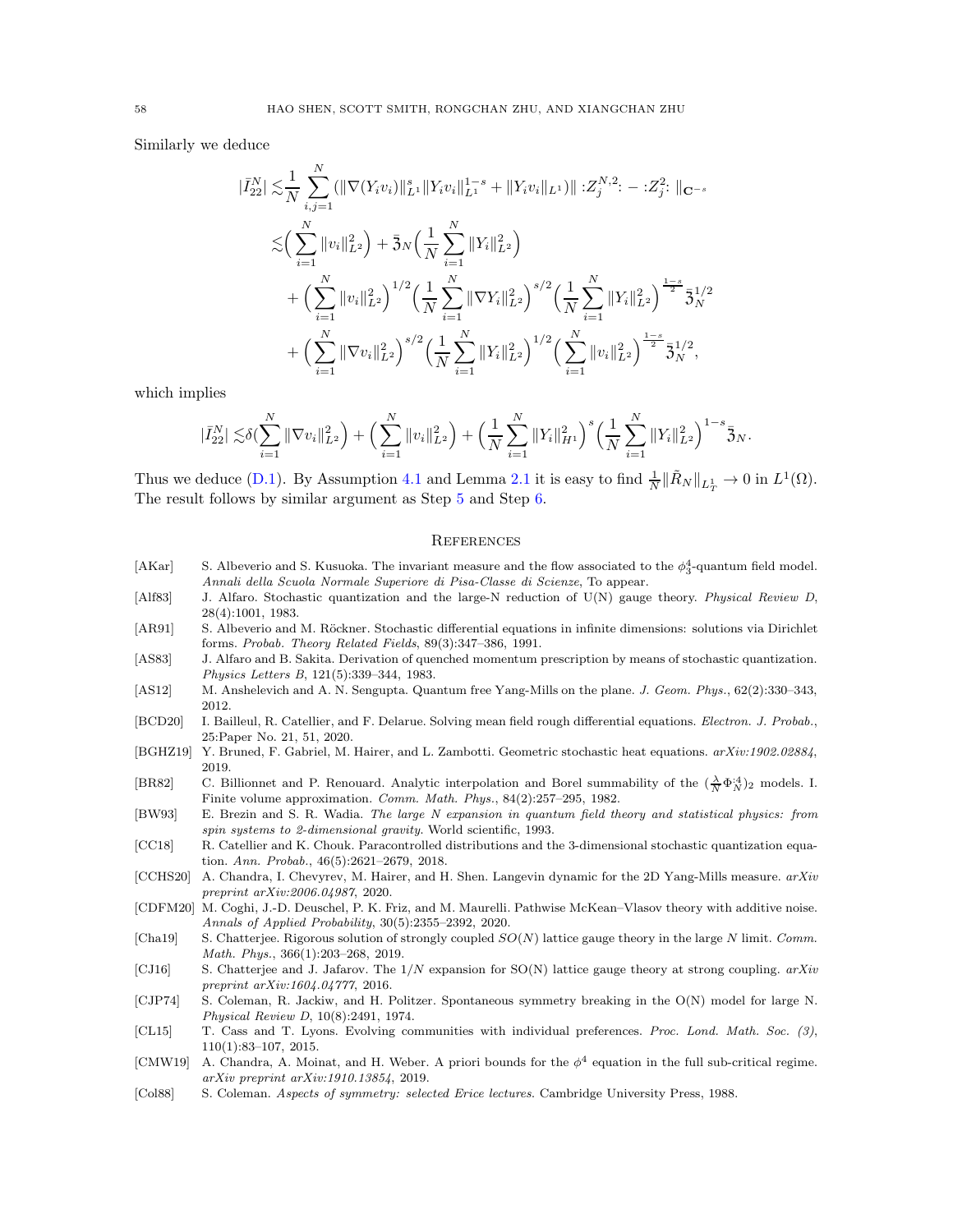- <span id="page-58-17"></span>[CWZZ21] X. Chen, B. Wu, R. Zhu, and X. Zhu. Stochastic heat equations for infinite strings with values in a manifold. Trans. Amer. Math. Soc., 374(1):407–452, 2021.
- <span id="page-58-23"></span>[DH87] P. H. Damgaard and H. Hüffel. Stochastic quantization. *Physics Reports*, 152(5-6):227–398, 1987.
- <span id="page-58-0"></span>[DPD03] G. Da Prato and A. Debussche. Strong solutions to the stochastic quantization equations. Ann. Probab., 31(4):1900–1916, 2003.
- <span id="page-58-9"></span>[DPZ96] G. Da Prato and J. Zabczyk. Ergodicity for infinite-dimensional systems, volume 229 of London Mathematical Society Lecture Note Series. Cambridge University Press, Cambridge, 1996.
- <span id="page-58-29"></span>[ES13] W. E and H. Shen. Mean field limit of a dynamical model of polymer systems. Sci. China Math., 56(12):2591– 2598, 2013.
- <span id="page-58-26"></span>[ESY10] L. Erd˝os, B. Schlein, and H.-T. Yau. Derivation of the Gross-Pitaevskii equation for the dynamics of Bose-Einstein condensate. Ann. of Math. (2), 172(1):291–370, 2010.
- <span id="page-58-15"></span>[FH17] T. Funaki and M. Hoshino. A coupled KPZ equation, its two types of approximations and existence of global solutions. J. Funct. Anal., 273(3):1165–1204, 2017.
- <span id="page-58-21"></span>[FMR82] J. Fröhlich, A. Mardin, and V. Rivasseau. Borel summability of the  $1/N$  expansion for the N-vector  $[O(N)]$ nonlinear σ] models. Comm. Math. Phys.,  $86(1):87-110$ , 1982.
- <span id="page-58-4"></span>[GH18] M. Gubinelli and M. Hofmanová. A PDE construction of the Euclidean  $\Phi_3^4$  quantum field theory. arXiv:1810.01700, 2018.
- <span id="page-58-14"></span>[GH19] M. Gubinelli and M. Hofmanová. Global solutions to elliptic and parabolic  $\Phi^4$  models in Euclidean space. Comm. Math. Phys., 368(3):1201–1266, 2019.
- <span id="page-58-12"></span>[GIP15] M. Gubinelli, P. Imkeller, and N. Perkowski. Paracontrolled distributions and singular PDEs. Forum Math. Pi, 3:e6, 75, 2015.
- <span id="page-58-31"></span>[GJ87] J. Glimm and A. Jaffe. Quantum physics. Springer-Verlag, New York, second edition, 1987. A functional integral point of view.
- <span id="page-58-18"></span>[GN74] D. J. Gross and A. Neveu. Dynamical symmetry breaking in asymptotically free field theories. Physical Review D, 10(10):3235, 1974.
- <span id="page-58-32"></span>[GO14] L. Grafakos and S. Oh. The Kato-Ponce inequality. Comm. Partial Differential Equations, 39(6):1128–1157, 2014.
- <span id="page-58-27"></span>[Gol16] F. Golse. On the dynamics of large particle systems in the mean field limit. In Macroscopic and large scale phenomena: coarse graining, mean field limits and ergodicity, volume 3 of Lect. Notes Appl. Math. Mech., pages 1–144. Springer, [Cham], 2016.
- <span id="page-58-30"></span>[GP17] M. Gubinelli and N. Perkowski. KPZ reloaded. Commun. Math. Phys., 349:165–269, 2017.
- <span id="page-58-11"></span>[Hai14] M. Hairer. A theory of regularity structures. Invent. Math., 198(2):269-504, 2014.
- <span id="page-58-16"></span>[Hai16] M. Hairer. The motion of a random string.  $arXiv:1605.02192$ , 2016.
- <span id="page-58-3"></span>[HM18a] M. Hairer and K. Matetski. Discretisations of rough stochastic PDEs. Ann. Probab., 46(3):1651–1709, 2018.
- <span id="page-58-5"></span>[HM18b] M. Hairer and J. Mattingly. The strong Feller property for singular stochastic PDEs. Ann. Inst. Henri Poincaré Probab. Stat., 54(3):1314–1340, 2018.
- <span id="page-58-10"></span>[HMS11] M. Hairer, J. C. Mattingly, and M. Scheutzow. Asymptotic coupling and a general form of Harris' theorem with applications to stochastic delay equations. Probab. Theory Related Fields, 149(1-2):223–259, 2011.
- <span id="page-58-6"></span>[HS19] M. Hairer and P. Schönbauer. The support of singular stochastic PDEs. arXiv preprint arXiv:1909.05526, 2019.
- <span id="page-58-2"></span>[Jab14] P.-E. Jabin. A review of the mean field limits for Vlasov equations. Kinet. Relat. Models, 7(4):661–711, 2014.
- <span id="page-58-8"></span>[JW18] P.-E. Jabin and Z. Wang. Quantitative estimates of propagation of chaos for stochastic systems with  $W^{-1,\infty}$ kernels. Invent. Math., 214(1):523–591, 2018.
- <span id="page-58-20"></span>[Kup80a] A. Kupiainen. 1/n expansion—some rigorous results. In Mathematical problems in theoretical physics (Proc. Internat. Conf. Math. Phys., Lausanne, 1979), volume 116 of Lecture Notes in Phys., pages 208–210. Springer, Berlin-New York, 1980.
- <span id="page-58-7"></span>[Kup80b] A. J. Kupiainen. 1/n expansion for a quantum field model. Comm. Math. Phys., 74(3):199–222, 1980.
- <span id="page-58-19"></span>[Kup80c] A. J. Kupiainen. On the 1/n expansion. Comm. Math. Phys., 73(3):273–294, 1980.
- <span id="page-58-28"></span>[KX95] G. Kallianpur and J. Xiong. Stochastic differential equations in infinite-dimensional spaces, volume 26 of Institute of Mathematical Statistics Lecture Notes—Monograph Series. Institute of Mathematical Statistics, Hayward, CA, 1995.
- <span id="page-58-22"></span>[Lév11] T. Lévy. The master field on the plane.  $arXiv$  preprint  $arXiv:1112.2452$ , 2011.
- <span id="page-58-25"></span>[LL07] J.-M. Lasry and P.-L. Lions. Mean field games. Jpn. J. Math., 2(1):229–260, 2007.
- <span id="page-58-24"></span>[McK67] H. P. McKean, Jr. Propagation of chaos for a class of non-linear parabolic equations. In Stochastic Differential Equations (Lecture Series in Differential Equations, Session 7, Catholic Univ., 1967), pages 41–57. Air Force Office Sci. Res., Arlington, Va., 1967.
- <span id="page-58-13"></span>[MW17a] J.-C. Mourrat and H. Weber. The dynamic  $\Phi_3^4$  model comes down from infinity. Comm. Math. Phys., 356(3):673–753, 2017.
- <span id="page-58-1"></span>[MW17b] J.-C. Mourrat and H. Weber. Global well-posedness of the dynamic  $\Phi^4$  model in the plane. Ann. Probab., 45(4):2398–2476, 2017.